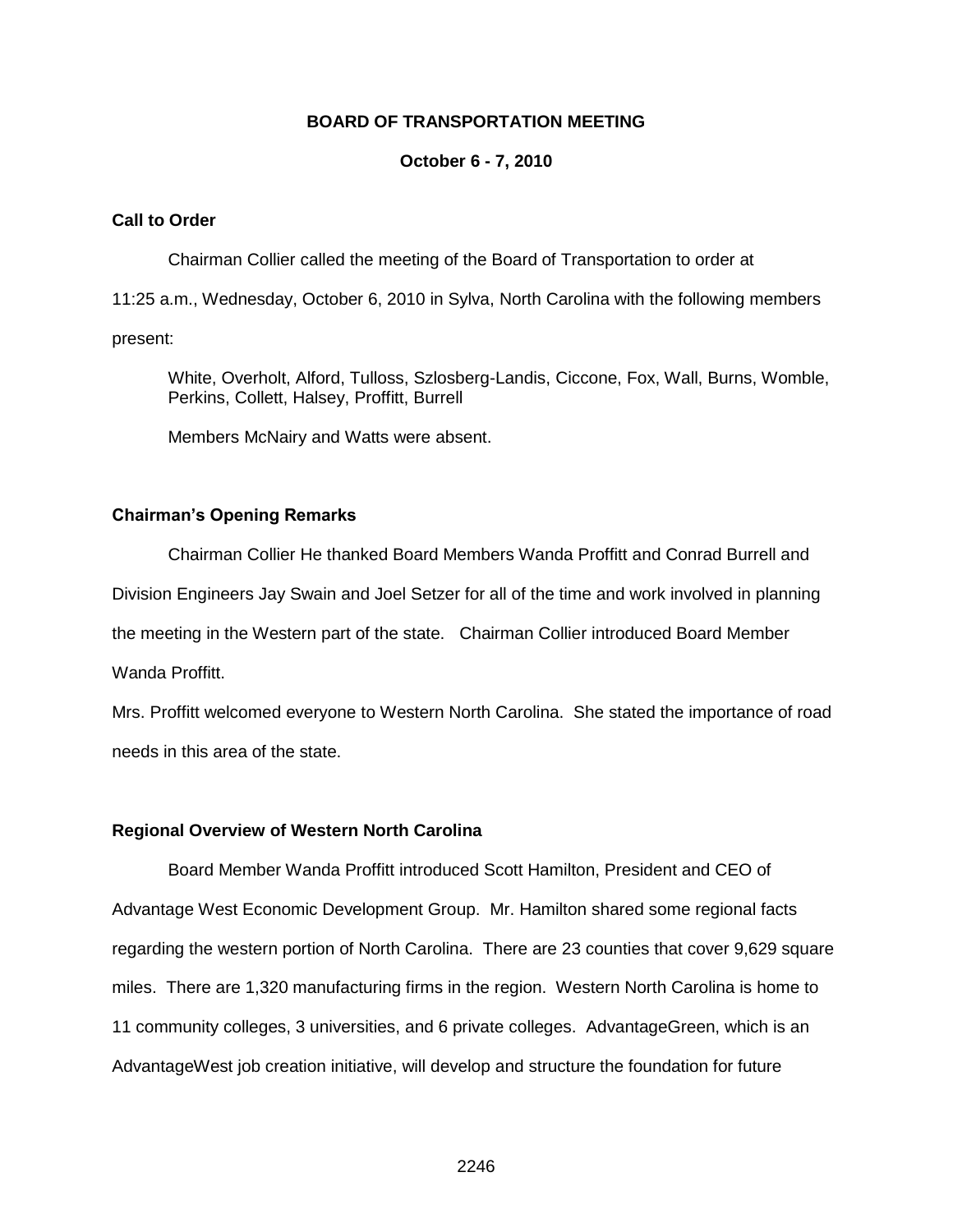business development in the green economy in the region. The region is served by I-26 & I-40 with direct interstate access to I-85, I-77 and I-81.

#### **Comments from Board Member Conrad Burrell**

Board Member Conrad Burrell thanked Mr. Hamilton for his presentation. He recognized Ms. Sharon Grasty with Southwestern Community College and thanked her for all of her work in making the meeting possible. Board Member Burrell introduced Brian McMahan, Chairman of the Jackson County Board of Commissioners. Mr. McMahan welcomed everyone to Jackson County and thanked the Board of Transportation for visiting western North Carolina. He also expressed appreciation for all of the transportation work that is taking place in this area. Board Member Burrell introduced Dr. Richard Collins, President of Southwestern Community College. Dr. Collins thanked Board Member Burrell for all the work he does for this area of the state. Dr. Collins discussed how important roads are all over the state; however, they are very important in this rough area. He asked that NCDOT please keep the good roads coming to the area. Dr. Collins introduced Dr. John Bardo, Chancellor, Western Carolina University.

#### **Presentation by Dr. John Bardo**

Dr. Bardo shared information with the Board regarding the economy and how it is affecting the state. He stated the key issues are economic processes, sustainable communities "Stewards of Place", and characteristics of education that support the region's and state's future. Globalization has changed the playing field tremendously. North Carolina traditionally competed with other states for economic development. Today, the real competitors for all states are overseas. Dr. Bardo stated there are two economic processes underway simultaneously: globalization and regionalization. According to Florida, as well as researchers at Virginia Tech, the United States is reorganizing its economy into 10 super regions. One of these super regions is centered on the I-85 Corridor between Raleigh and Atlanta. The super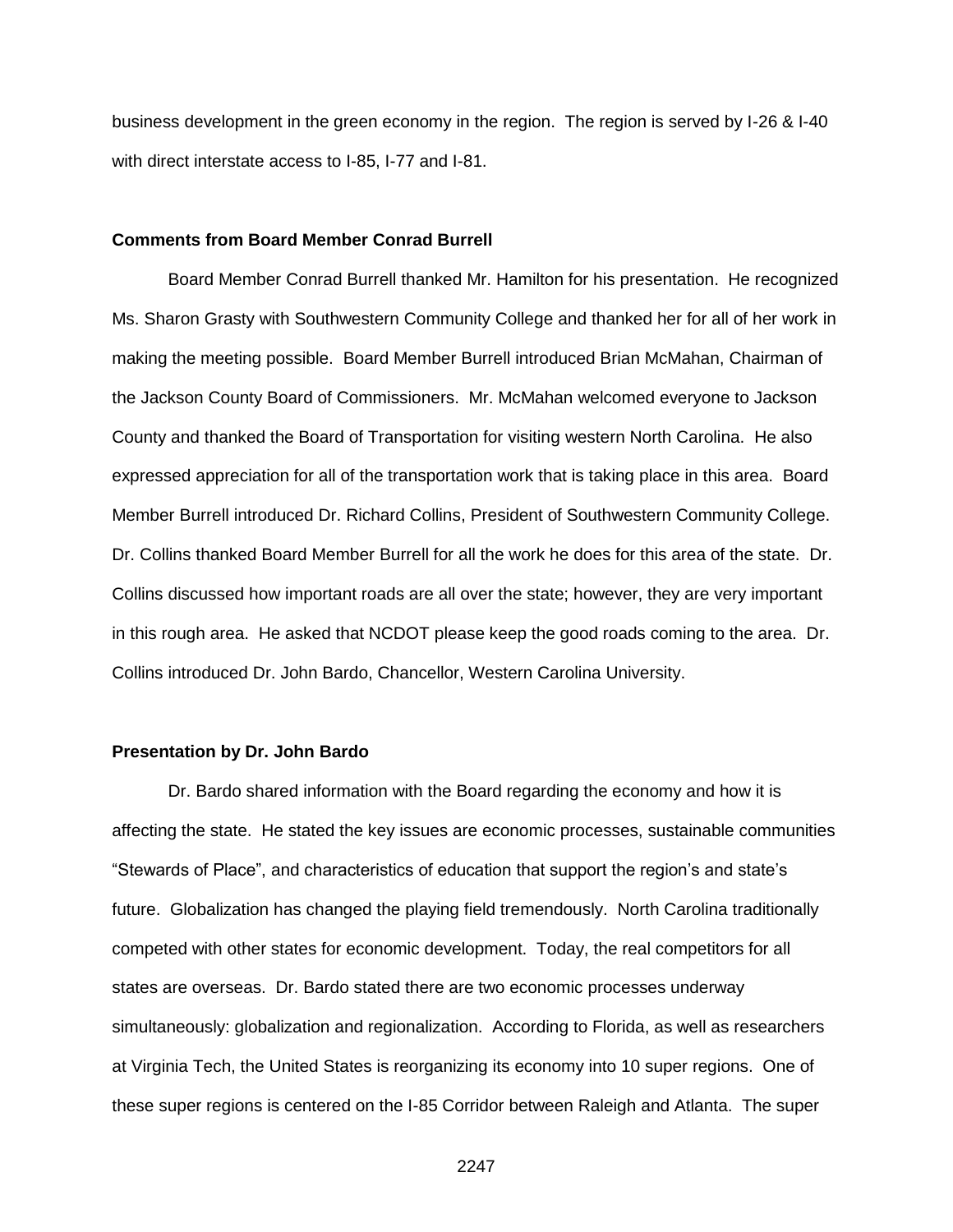region is called either "Charlanta" or the "Southern Piedmont Megapolitan". If "Charlanta" were a country, before the downturn its GDP would have been larger than that of India. Dr. Bardo expressed the key issue cannot be about just creating jobs. It is about creating the right jobs within the right context. He stated how important it is to educate for the future.

#### **Recess**

The Board meeting was recessed until 9:00 a.m., Thursday, October 7, 2010.

# **Call to Order – October 7, 2010**

Chairman Collier called the meeting of the Board of Transportation to order at

9:01 a.m., Thursday, October 7, 2010 in Asheville, North Carolina with the following members

present:

White, Overholt, Alford, Tulloss, Szlosberg-Landis, Ciccone, Fox, Wall, Burns, Womble, Perkins, Collett, Halsey, Proffitt, Burrell

Members McNairy and Watts were absent.

# **Invocation**

The invocation was offered by Board Member Burrell.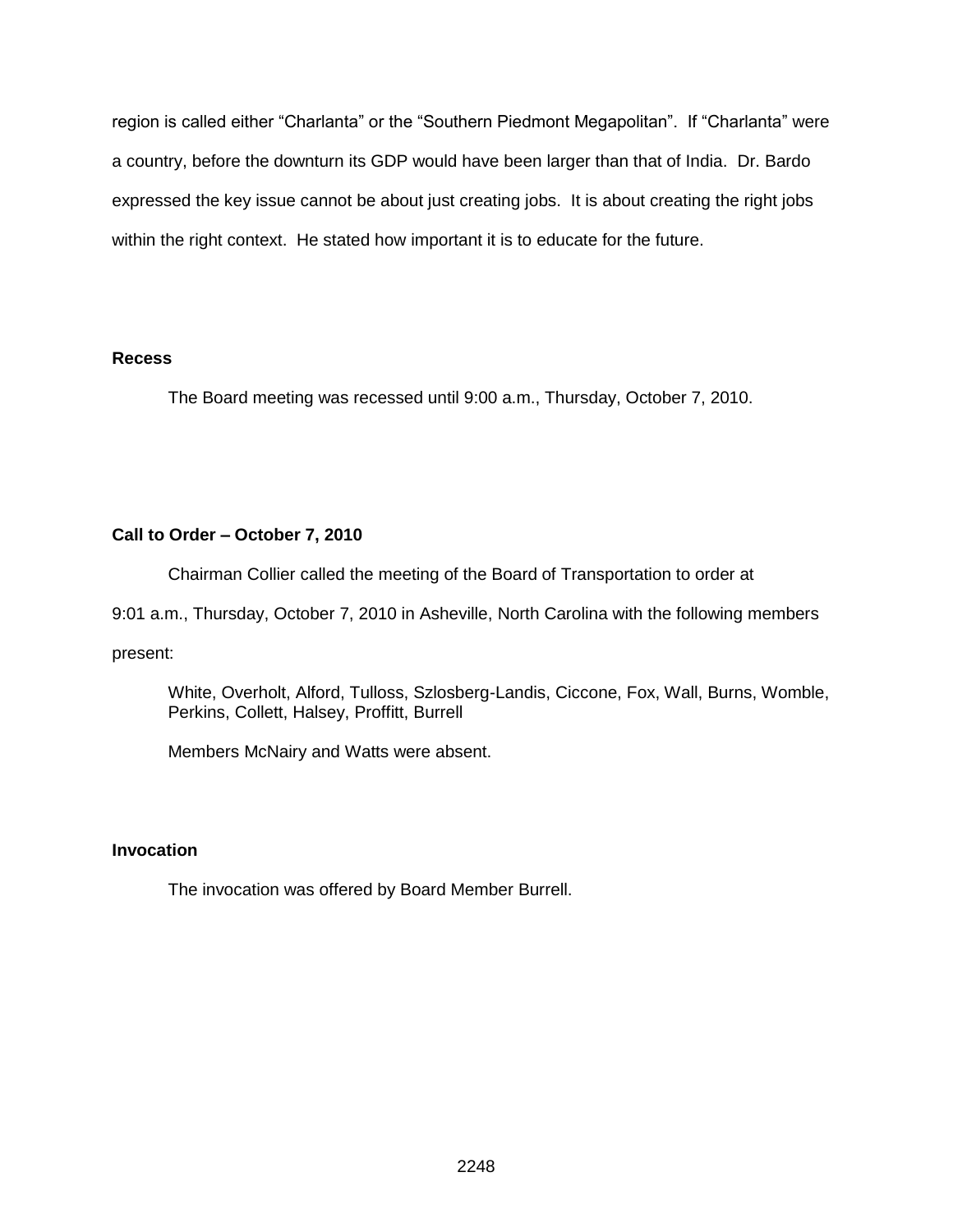#### **Ethics Statement**

Chairman Collier read the Ethics Statement advising any Board Member that may have a conflict of interest or appearance of conflict to abstain from participation in that particular item and to file the proper paper work with the Secretary to the Board.

#### **Welcome from Mayor**

Chairman Collier introduced Terry Bellamy, Mayor of Asheville. Mayor Bellamy welcomed everyone to Asheville. She thanked Division Engineer Jay Swain for all of his work. She stated that he always makes sure Asheville and Buncombe County have what they need. She also thanked Board Member Wanda Proffitt for all that she does for the area. Mayor Bellamy shared information regarding transportation needs in the Asheville area and asked that the Board continue to make plans for improvements.

#### **Secretary Conti's Comments**

Secretary Conti welcomed everyone to Asheville and thanked Board Members Wanda Proffitt and Conrad Burrell for arranging to have the meeting in the Western part of the state. He stated that this helps the Board see firsthand the unique challenges and interesting opportunities facing different areas of our state.

He shared information with the Board regarding NCDOT's response to Tropical Storm Nicole. This storm took a severe toll on eastern North Carolina. There were 19 counties that were hit so hard they are requesting state and federal assistance. Many roads and bridges are still underwater. NCDOT employees across the region are working hard to keep flooded roads closed and put detours in place. Where the water has receded, they are conducting inspections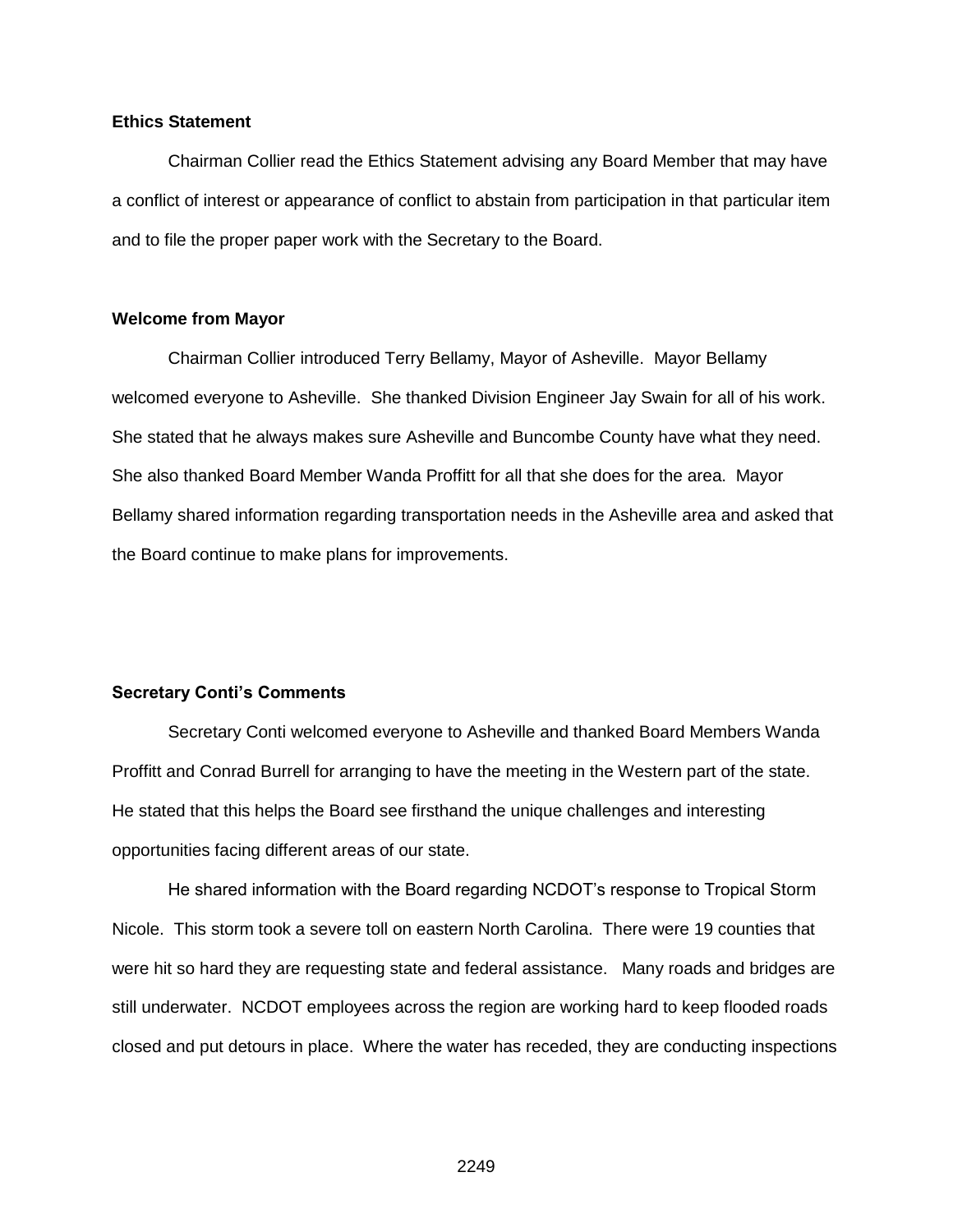and making any necessary repairs. The Ferry Division is also doing its best to get service running again, despite high water on some routes.

North Carolina also had to deal with Hurricane Earl. With both storms, this means a lot of long hours for our crews on the coast. They have been very busy pushing sand and monitoring water levels so we can get the roads open as soon as possible. Secretary Conti commended all those who responded to Hurricane Earl and Tropical Storm Nicole.

Secretary Conti informed the Board that on October 1, 2010, NCDOT launched its second public comment period involving the Mobility Fund. Citizens are being asked to review two things: A potential set of minimum requirements for each candidate project and two potential scoring options. This framework was created using feedback from the first public comment period. The responses that are received will create a final prioritization process which will be presented to legislators in December. The legislature has already selected the first project to receive Mobility Fund dollars. It is Phase 2 of the Yadkin River bridge project in Division 9. The groundbreaking for Phase 1 has taken place and the project is expected to be completed in 2013.

Secretary Conti participated in the dedication of the Sunset Beach Bridge in honor of Mannon C. Gore on October 1, 2010. He stated that construction of the new bridge is almost complete. It is expected to open to traffic by the end of the month.

There are many other transportation projects that will soon get under way thanks to Powell Bill funds. NCDOT has just awarded nearly \$130 million to more than 500 cities and towns in North Carolina. This funding comes from revenues generated by the state gas tax and other highway user fees. He also stated that there are improvements designated for Train Stations and Passenger Train Maintenance Facilities located between Raleigh and Charlotte. The Rail Division is spending \$43 million to better accommodate passengers at each of the nine stations along the Southeast High Speed Rail Corridor. The funding will come from \$545 million in American Recovery and Reinvestment Act money awarded to the state earlier this year.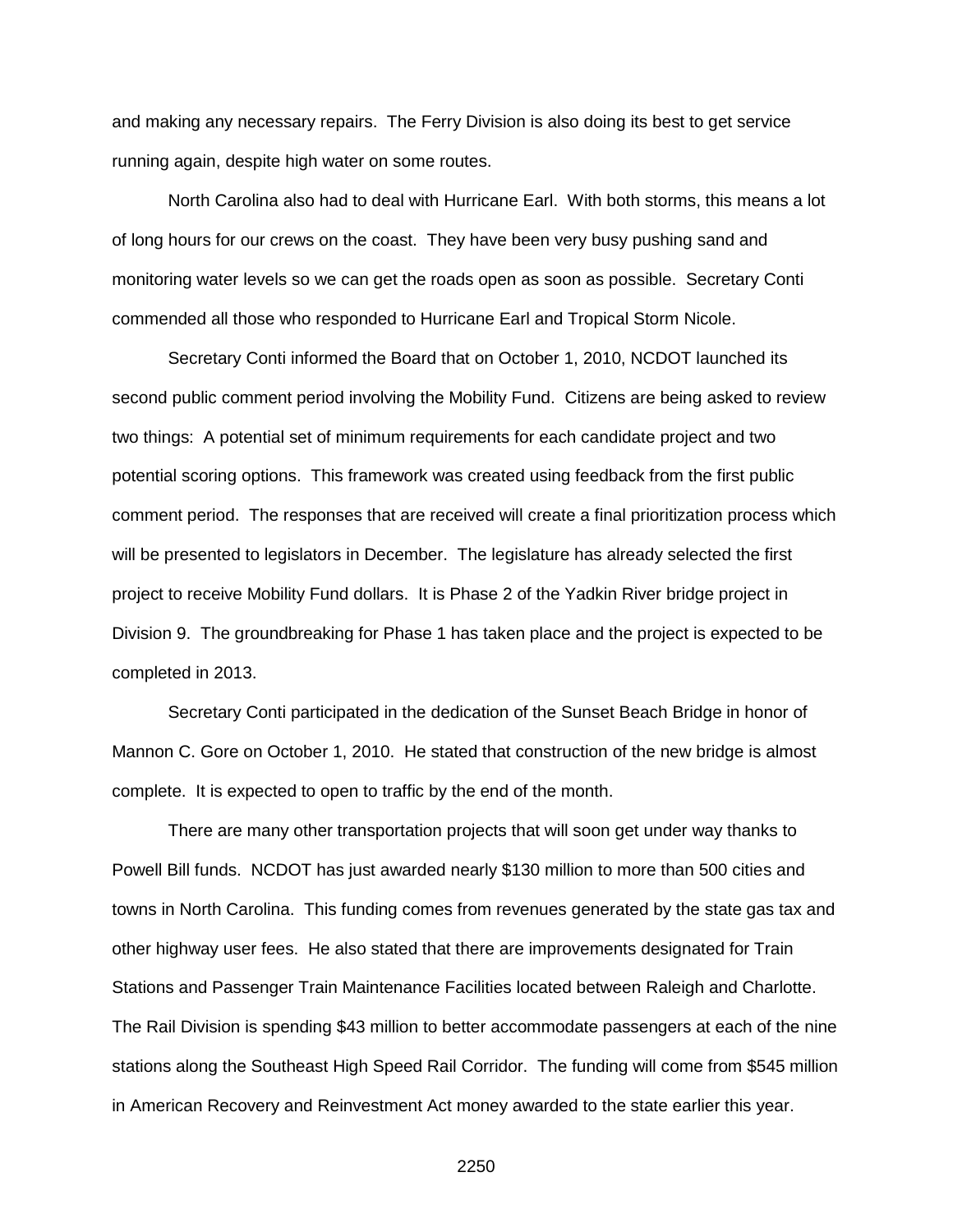The North Carolina Chapter of the American Planning Association has given the Division of Bicycle and Pedestrian Transportation, and the Transportation Planning Branch the 2010 Marvin Collins Award. The award was given for leadership of "outstanding initiatives to develop, plan and implement innovative transportation planning."

He shared with the Board that the Communications Office won two "Spuddies" at the National Transportation Public Affairs Workshop in Boise, ID last month. The awards were for "best Photograph" for Katy Warner's picture of the rockslide stabilization efforts along I-40 near the Tennessee state line and the "Best Public Involvement Plan" for the Driving 95 Campaign. It was announced during the conference that NCDOT will host NTPAW in 2012.

Secretary Conti extended thanks to the crew of the Motor Vessel Lupton for saving a boater in distress. The man was on the Neuse River when his boat began to take on water. Employees at the Cherry Branch Terminal could see him bailing water from his sinking boat. While the Coast Guard was en route, they asked the crew of the Lupton to assist the man. The ferry's small boat was used to rescue the man. This is another example of safety being NCDOT's number one priority.

#### **Approval – Minutes of September 1 – 2, 2010 Board Meeting**

The minutes of the September  $1 - 2$ , 2010 Board of Transportation Meeting were unanimously approved upon a motion by Board Member Burrell, which was seconded by Board Member Perkins.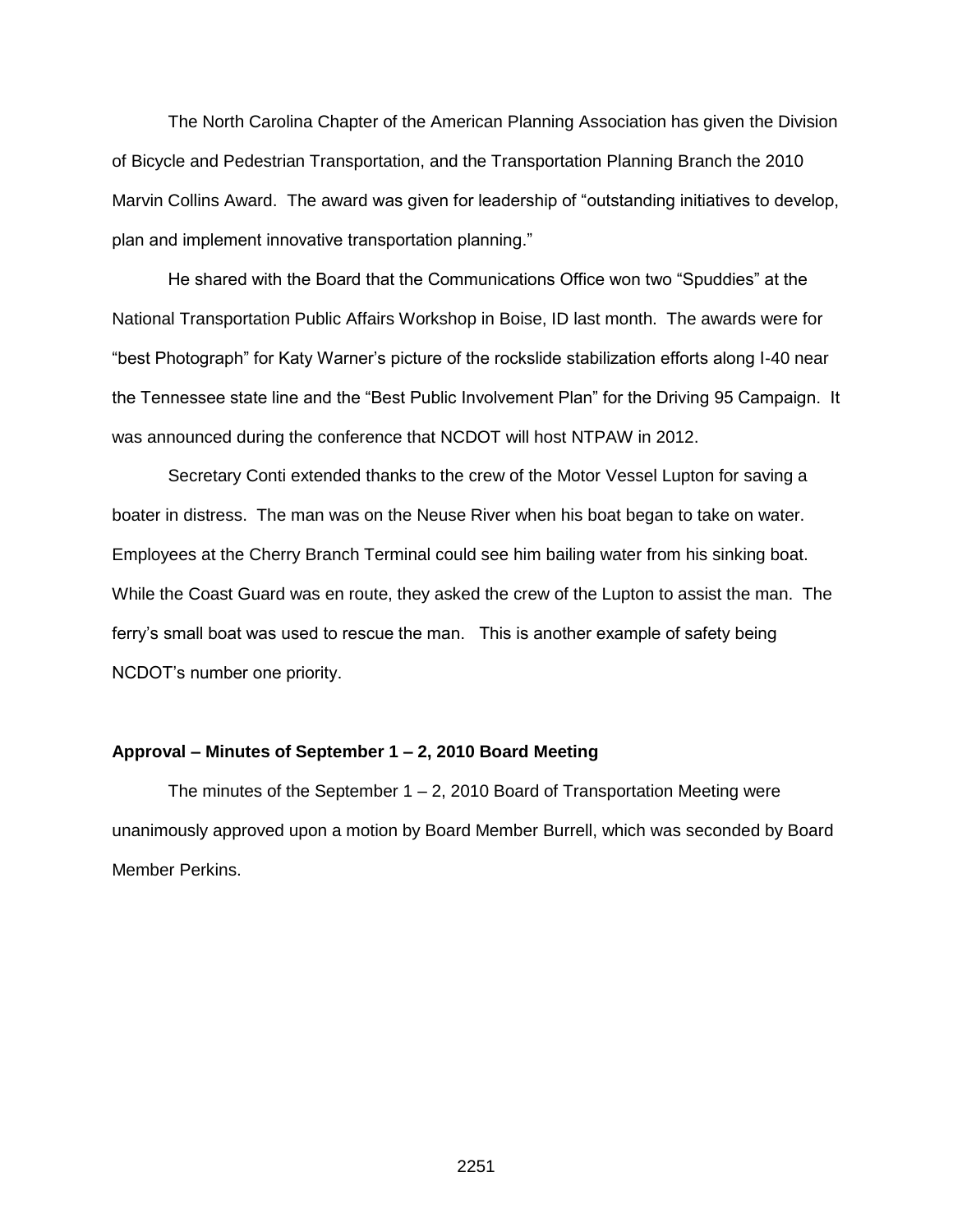### **Approval – Award of Highway Construction Contracts in the September, 2010 Letting**

Projects were awarded by the Secretary to the low bidder on all projects except for Project U-5018A in Pitt County. This Project had some confusion among the bidders regarding the contract requirements resulting in the Department not receiving bids that were in the best interest to the state. The Secretary rejected all bids on that Project. The Project requirements will be clarified and the Project will be re-advertised.

Board Member Overholt abstained from voting on Projects R-5216 in Brunswick County and Project C202612 in Wake County.

Award of all contracts covering the use of Federal-aid highway funds is subject to concurrence by the Federal Highway Administration.

| <b>Project</b>                        | <b>Contract Awarded To</b>                                        | <b>Amount</b>   |
|---------------------------------------|-------------------------------------------------------------------|-----------------|
| C202619<br><b>HYDE</b><br>F-4004A     | ORANGE SHIPBUILDING CO., INC.<br>ORANGE, TX                       | \$14,984,224.00 |
| C201877<br><b>CRAVEN</b><br>R-3403AA  | PLT CONSTRUCTION CO., INC.<br><b>WILSON, NC</b>                   | \$3,153,070.36  |
| C202609<br><b>BRUNSWICK</b><br>R-5216 | <b>BARNHILL CONTRACTING COMPANY</b><br>TARBORO, NC                | \$2,743,607.08  |
| C202607<br><b>DUPLIN</b><br>R-5218    | ROSE BROTHERS PAVING CO., INC.<br>AHOSKIE, NC                     | \$9,765,096.76  |
| C202612<br><b>WAKE</b>                | <b>BARNHILL CONTRACTING COMPANY</b><br>TARBORO, NC                | \$4,117,249.72  |
| C202610<br><b>DURHAM</b><br>R-5164D   | <b>FSC II LLC</b><br>DBA FRED SMITH COMPANY<br><b>RALEIGH, NC</b> | \$4,274,880.20  |
| C202613<br><b>DURHAM</b><br>R-5164E   | <b>FSC II LLC</b><br><b>DBA FRED SMITH COMPANY</b><br>RALEIGH, NC | \$1,844,694.96  |
| C202608<br><b>CHATHAM</b>             | S. T. WOOTEN CORPORATION<br><b>WILSON, NC</b>                     | \$2,919,609.44  |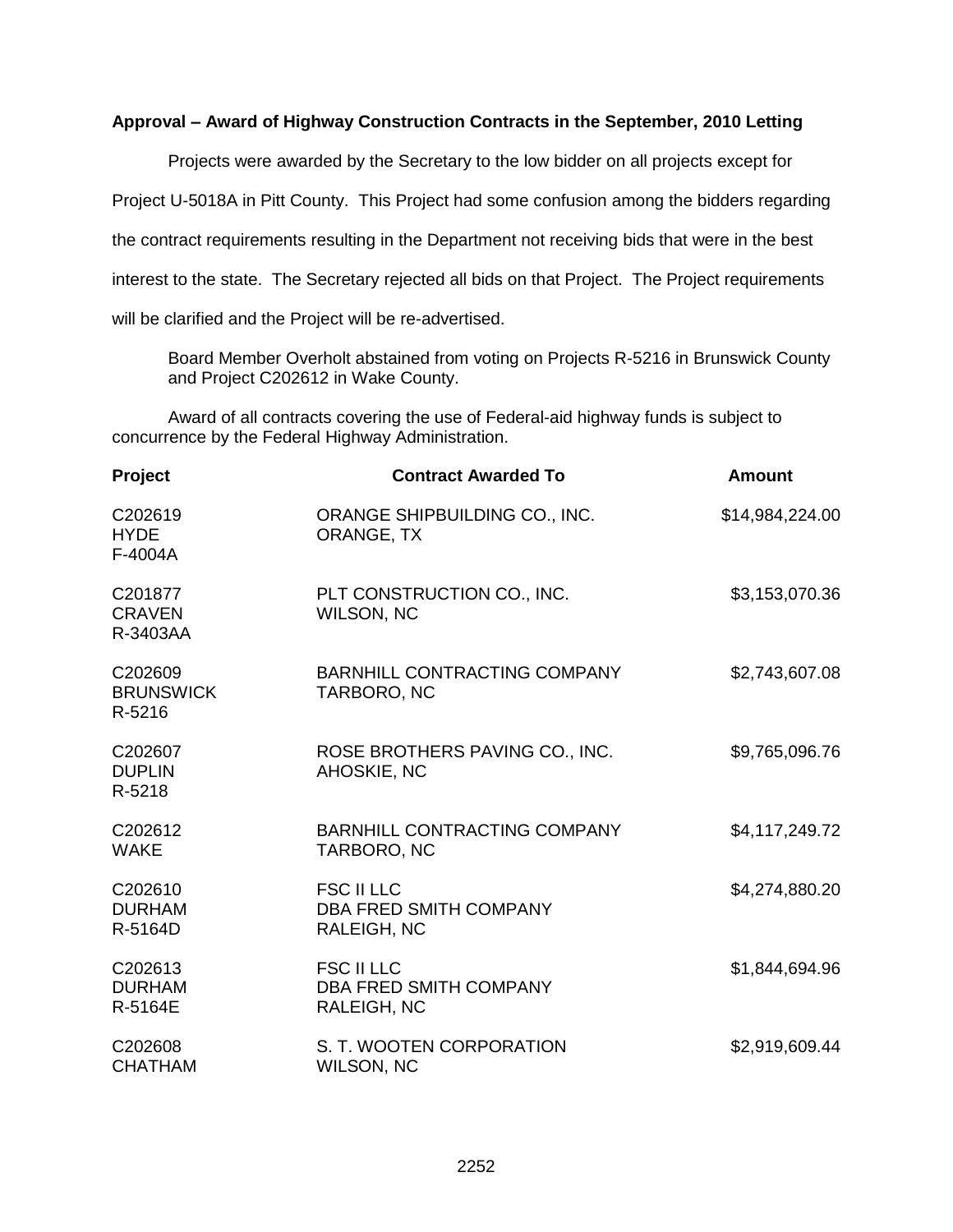| C <sub>202278</sub><br><b>MECKLENBURG</b><br>R-2248H        | <b>BOGGS PAVING, INC.</b><br>MONROE, NC                                       | \$1,247,956.10  |
|-------------------------------------------------------------|-------------------------------------------------------------------------------|-----------------|
| C202523<br>MECKLENBURG,<br><b>CABARRUS</b><br>R-2123CE      | THE LANE CONSTRUCTION CORP.                                                   | \$77,102,938.35 |
| C202617<br><b>MECKLENBURG</b><br><b>BK-5102D</b>            | V.H.P. ENTERPRISES, INC.<br><b>TARPON SPRINGS, FL</b>                         | \$1,836,000.00  |
| C202339<br>WATAUGA, AVERY<br>R-2710                         | MAYMEAD, INC.<br><b>MOUNTAIN CITY, TN</b>                                     | \$7,377,085.46  |
| C <sub>202611</sub><br><b>GASTON, CLEVELAND</b><br>$I-5403$ | <b>REA CONTRACTING</b><br>A DIVISION OF THE LANE<br><b>CONSTRUCTION CORP.</b> | \$3,221,248.40  |
| C202556<br><b>MACON</b><br>R-4748                           | C. W. MATTHEWS CONTRACTING CO.,<br>INC.<br>MARIETTA, GA                       | \$6,785,129.48  |

### **Approval – Professional Services Management Unit**

The Board concurred with the staff recommendations and delegated authority to the

Secretary to award the following contracts. Award of contracts is subject to approval by the

Advisory Budget Commission pursuant to G.S. 136-28(f).

#### **Chief Engineer - Operations**

The following are supplemental contracts to previous contracts approved by the Board with the same engineering firms. These supplemental contracts were necessary due to approved additional planning and design work that was unknown at the inception and is required of the firms to complete the projects. Our staff has completed the actions in accordance with the policies and procedures adopted by the Board on May 7, 2009. These are for information only.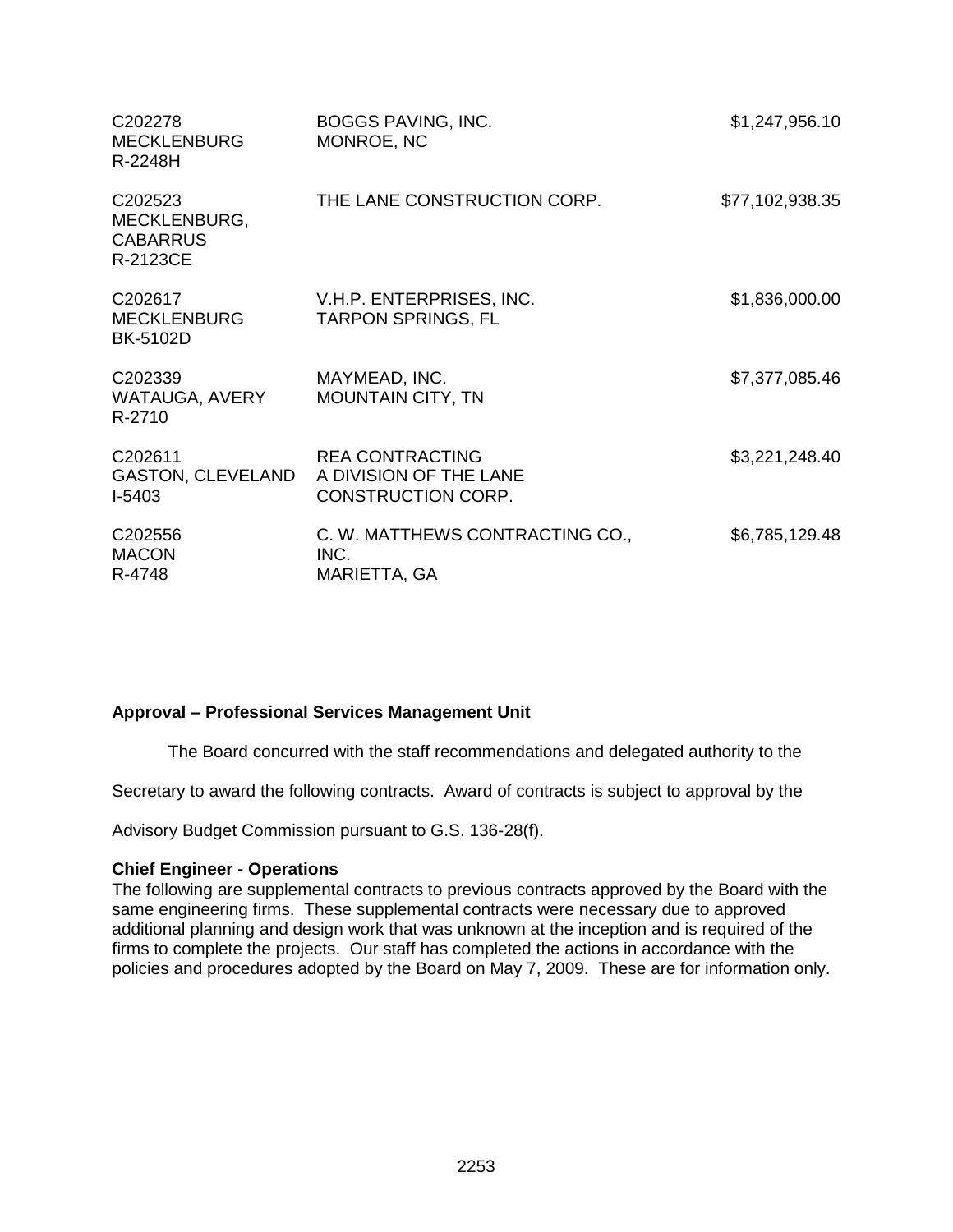# **STATEWIDE**

| (1) | Firm:<br><b>Original Engineering Fee:</b><br>Previous Supplemental Fee:<br><b>Current Supplemental Fee:</b>                                     | Arcadis G&M of North Carolina, Raleigh, NC<br>\$1,000,000.00<br>\$1,000,000.00<br>\$1,000,000.00     |              |
|-----|-------------------------------------------------------------------------------------------------------------------------------------------------|------------------------------------------------------------------------------------------------------|--------------|
|     | <b>SPSF/DBE/MBE Utilization:</b>                                                                                                                | <b>MM/I Associates</b><br>10%                                                                        | \$100,000.00 |
|     | <b>SPSF Utilization:</b>                                                                                                                        | Sungate Design Group<br>16%                                                                          | \$160,000.00 |
| (2) | Firm:<br><b>Original Engineering Fee:</b><br>Previous Supplemental Fee:<br><b>Current Supplemental Fee:</b><br><b>SPSF/DBE/WBE Utilization:</b> | Gibson Engineers, PC, Fuquay-Varina, NC<br>\$1,000,000.00<br>\$500,000.00<br>\$1,000,000.00<br>100%  |              |
| (3) | Firm:<br><b>Original Engineering Fee:</b><br>Previous Supplemental Fee:<br><b>Current Supplement Fee:</b><br><b>SPSF Utilization:</b>           | HDR Engineering, Inc., Raleigh, NC<br>\$1,000,000.00<br>\$500,000.00<br>\$500,000.00<br>Joyner Keeny | \$25,000.00  |
|     | <b>SPSF Utilization:</b>                                                                                                                        | 5%<br>Carolina Land Acquisition, Inc.<br>3%                                                          | \$15,000.00  |
| (4) | Firm:<br><b>Original Engineering Fee:</b><br>Previous Supplemental Fee:<br><b>Current Supplement Fee:</b>                                       | HNTB North Carolina, PC, Raleigh, NC<br>\$1,000,000.00<br>\$500,000.00<br>\$1,000,000.00             |              |
|     | <b>SPSF Utilization:</b>                                                                                                                        | Carolina Land Acquisition, Inc.<br>2.5%                                                              | \$25,000.00  |
|     | SPSF/DBE/MBE Utilization:                                                                                                                       | <b>MA Engineering Consultants</b><br>2.5%                                                            | \$25,000.00  |
|     | <b>SPSF/DBE Utilization:</b>                                                                                                                    | MI Engineering<br>5%                                                                                 | \$50,000.00  |
| (5) | Firm:<br><b>Original Engineering Fee:</b><br><b>Previous Supplemental Fee:</b><br>Supplemental Fee:                                             | Florence & Hutcheson, Raleigh, NC<br>\$1,000,000.00<br>500,000.00<br>\$<br>\$2,000,000.00            |              |
|     | SPSF/DBE/WBE Utilization:                                                                                                                       | Falcon Engineering, Inc.<br>10%                                                                      | \$200,000.00 |
|     | SPSF/DBE/WBE Utilization:                                                                                                                       | Sepi Engineering Group<br>10%                                                                        | \$200,000.00 |
|     | <b>SPSF/DBE/MBE Utilization:</b>                                                                                                                | <b>Simpson Engineers</b><br>5%                                                                       | \$100,000.00 |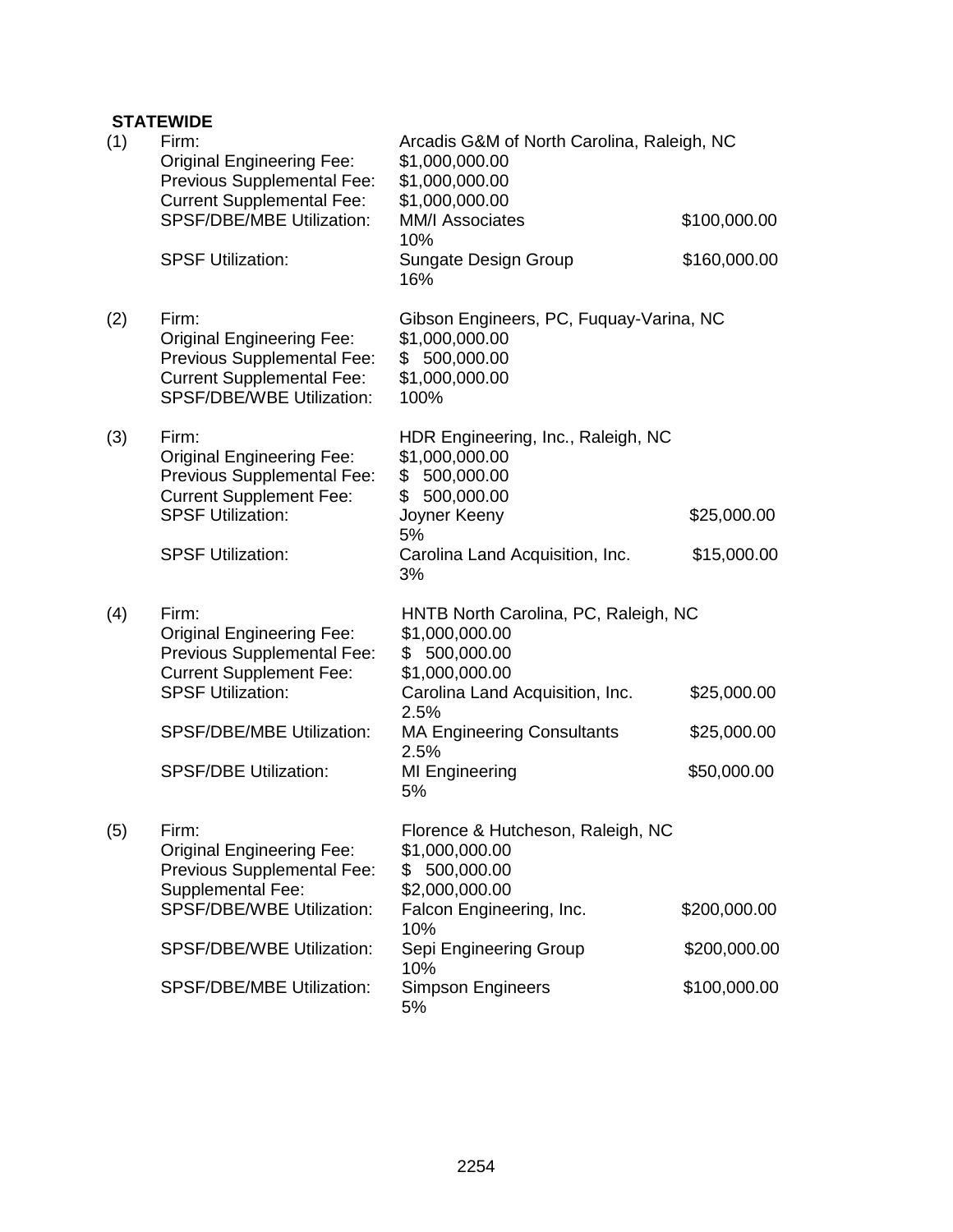| (6) | Firm:<br><b>Original Engineering Fee:</b><br>Previous Supplemental Fee:                                                                  | Mulkey Inc., Raleigh, NC<br>\$1,000,000.00<br>\$500,000.00                                      |              |
|-----|------------------------------------------------------------------------------------------------------------------------------------------|-------------------------------------------------------------------------------------------------|--------------|
|     | <b>Current Supplemental Fee:</b><br>SPSF/DBE/WBE Utilization:                                                                            | \$<br>500,000.00<br><b>Gibson Engineers</b><br>5%                                               | \$25,000.00  |
|     | SPSF/DBE/WBE Utilization:                                                                                                                | <b>Wetherill Engineering</b><br>5%                                                              | \$25,000.00  |
|     | SPSF/DBE/WBE Utilization:                                                                                                                | Falcon Engineering, Inc.<br>2%                                                                  | \$10,000.00  |
|     | SPSF/DBE/MBE/WBE<br>Utilization:                                                                                                         | Trimat Materials Testing, Inc.<br>2%                                                            | \$10,000.00  |
|     | <b>SPSF Utilization:</b>                                                                                                                 | Carolina Land Acquisition<br>2%                                                                 | \$10,000.00  |
| (7) | Firm:<br><b>Original Engineering Fee:</b><br>Previous Supplemental Fee:<br><b>Current Supplemental Fee:</b>                              | PB Americas, Inc., Morrisville, NC<br>\$1,000,000.00<br>\$2,000,000.00<br>\$2,000,000.00        |              |
|     | <b>SPSF/DBE/WBE Utilization:</b>                                                                                                         | <b>Greene Transportation Solutions</b><br>1%                                                    | \$20,000.00  |
|     | SPSF/DBE/MBE Utilization:                                                                                                                | <b>Mekuria Engineering</b><br>2%                                                                | \$40,000.00  |
|     | SPSF/DBE/MBE/WBE<br>Utilization:                                                                                                         | <b>Trimat Materials Testing</b><br>1%                                                           | \$20,000.00  |
|     | <b>SPSF/DBE/WBE Utilization:</b>                                                                                                         | <b>Utility Coordination Consultants</b><br>3%                                                   | \$60,000.00  |
| (8) | Firm:<br><b>Original Engineering Fee:</b><br>Previous Supplemental Fee:<br><b>Current Supplemental Fee:</b>                              | RK&K, Raleigh, NC<br>\$1,000,000.00<br>\$1,000,000.00<br>\$2,000,000.00                         |              |
|     | <b>SPSF/DBE/WBE Utilization:</b>                                                                                                         | CH Engineering<br>10%                                                                           | \$200,000.00 |
|     | <b>SPSF/DBE Utilization:</b>                                                                                                             | <b>MI Engineering</b><br>10%                                                                    | \$200,000.00 |
|     | <b>SPSF/DBE/WBE Utilization:</b>                                                                                                         | <b>Falcon Engineers</b><br>10%                                                                  | \$200,000.00 |
| (9) | Firm:<br><b>Original Engineering Fee:</b><br>Previous Supplemental Fee:<br><b>Current Supplemental Fee:</b><br>SPSF/DBE/WBE Utilization: | Sepi Engineering Group, Raleigh, NC<br>\$1,000,000.00<br>\$500,000.00<br>\$1,000,000.00<br>100% |              |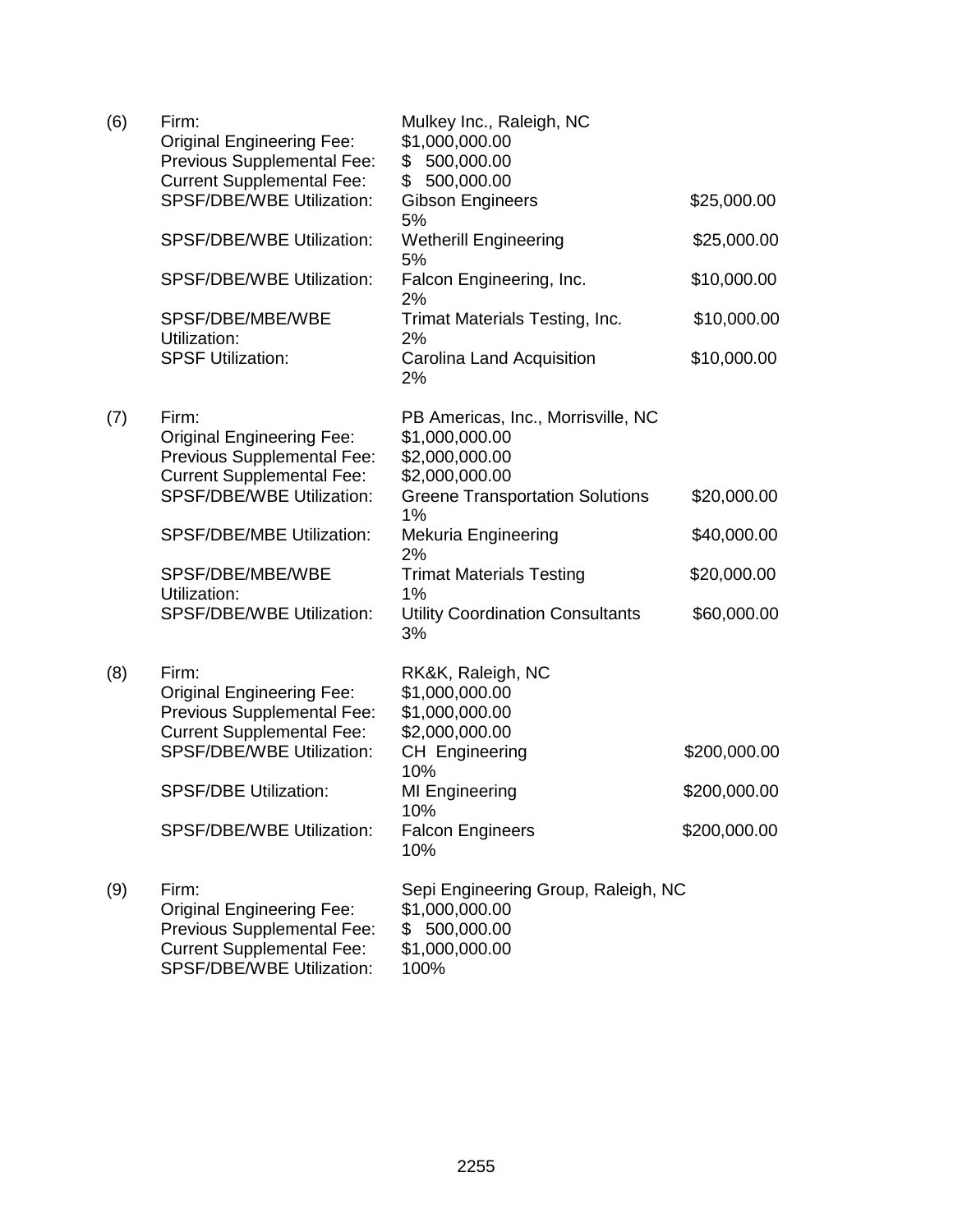| (10) | Firm:<br><b>Original Engineering Fee:</b><br>Previous Supplemental Fee:<br><b>Current Supplemental Fee:</b>                                                                     | STV/Ralph Whitehead Associates, Charlotte, NC<br>\$1,000,000.00<br>500,000.00<br>\$<br>\$1,000,000.00                                              |                             |
|------|---------------------------------------------------------------------------------------------------------------------------------------------------------------------------------|----------------------------------------------------------------------------------------------------------------------------------------------------|-----------------------------|
|      | <b>SPSF/DBE/WBE Utilization:</b>                                                                                                                                                | <b>Wetherill Engineering</b><br>5%                                                                                                                 | \$50,000.00                 |
|      | <b>SPSF/DBE/WBE Utilization:</b>                                                                                                                                                | Sepi Engineering<br>5%                                                                                                                             | \$50,000.00                 |
| (11) | Firm:<br><b>Original Engineering Fee:</b><br>Previous Supplemental Fee:<br><b>Current Supplemental Fee:</b><br><b>SPSF/DBE Utilization:</b><br><b>SPSF/DBE/WBE Utilization:</b> | Vaughn & Melton, Asheville, NC<br>\$1,000,000.00<br>\$2,000,000.00<br>\$2,000,00.00<br>MI Engineering<br>3%<br><b>Wetherill Engineering</b><br>10% | \$60,000.00<br>\$200,000.00 |
| (12) | Firm:<br><b>Original Engineering Fee:</b><br><b>Previous Supplemental Fee:</b><br><b>Current Supplemental Fee:</b><br><b>SPSF/DBE/WBE Utilization:</b>                          | Wetherill Engineering, Raleigh, NC<br>\$1,000,000.00<br>\$500,000.00<br>\$1,000,000.00<br>100%                                                     |                             |

### **Operations Field Support - Roadside Environmental**

The following are supplemental contracts to previous contracts approved by the Board with the same engineering firms. These supplemental contracts were necessary due to approved additional work that was unknown at the inception and is required of the firms to complete the projects. Our staff has completed the actions in accordance with the policies and procedures adopted by the Board on May 7, 2009. These are for information only.

### **STATEWIDE**

| (13) | Firm:<br><b>Original Engineering Fee:</b><br><b>Supplemental Fee:</b><br><b>SPSF Utilization:</b> | Catlin Engineers & Scientists, Wilmington, NC<br>\$1,000,000.00<br>\$1,000,000.00<br>100% |
|------|---------------------------------------------------------------------------------------------------|-------------------------------------------------------------------------------------------|
| (14) | Firm:<br><b>Original Engineering Fee:</b><br>Supplemental Fee:<br><b>SPSF Utilization:</b>        | Hart & Hickman, P.C., Charlotte, NC<br>\$1,000,000.00<br>\$1,000,000.00<br>100%           |
| (15) | Firm:<br><b>Original Engineering Fee:</b><br>Supplement Fee:<br><b>SPSF Utilization:</b>          | AECOM North Carolina, Inc., Raleigh, NC<br>\$1,000,000.00<br>\$2,500,000.00<br>0%         |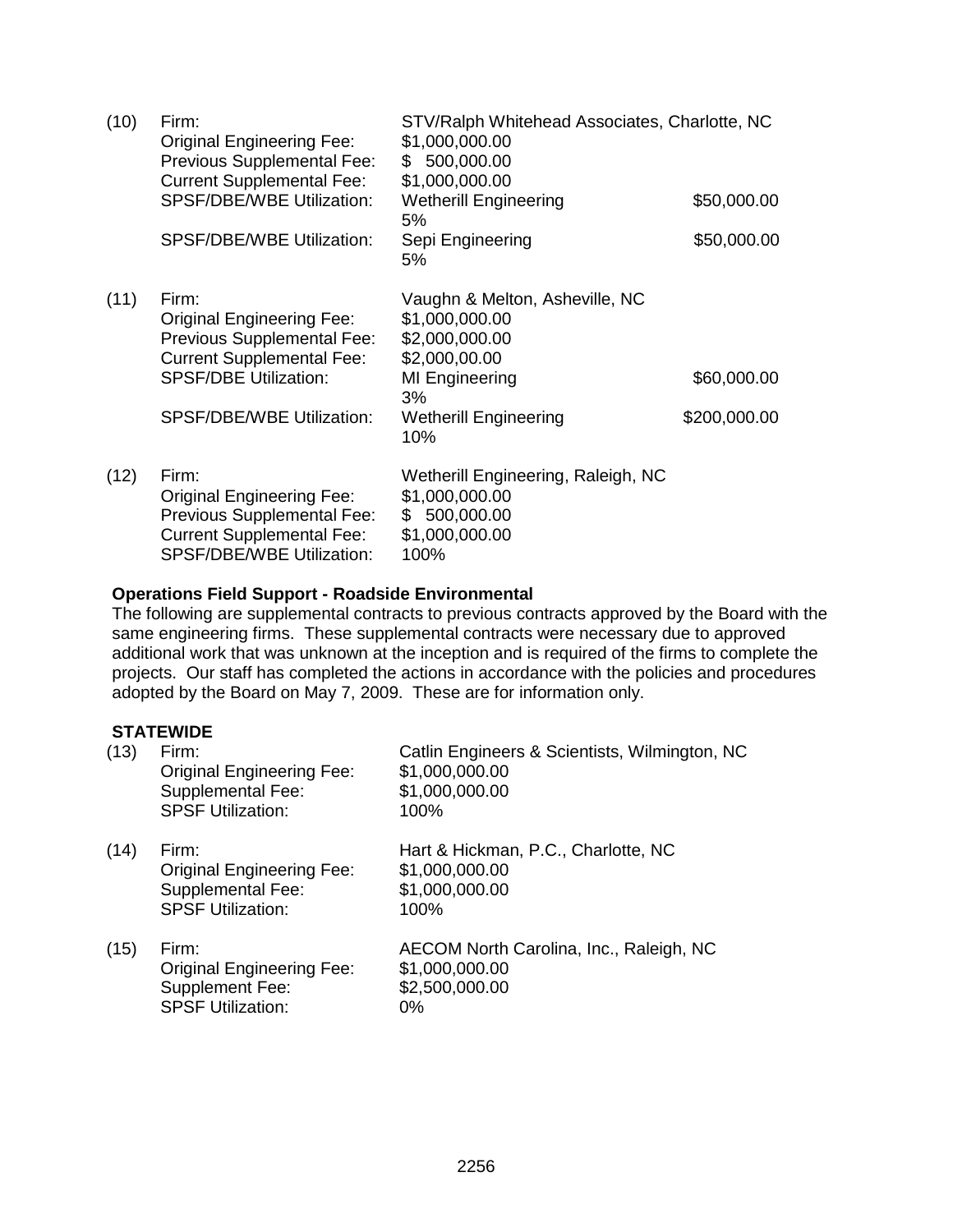(16) Firm: CLP Services, P.C., Raleigh, NC Original Engineering Fee: \$1,000,000.00 Supplemental Fee: \$1,500,000.00 SPSF/DBE Utilization: 100%

### **Highway Design - Structure Design**

After careful evaluation of the workload and schedules of the work that can be accomplished by our staff, it was determined necessary to employ private firms for the following projects to support the Structure Design Unit. Our staff has completed the actions for employing private firms in accordance with the policies and procedures adopted by the Board on May 7, 2009. This is for information only.

### **DIVISION 5**

| (17) Project:                       | 34745.1.1 (U-71) Durham County            |
|-------------------------------------|-------------------------------------------|
|                                     | East End Connector from NC 147 (Buck Dean |
|                                     | Freeway) to north of NC 98 in Durham      |
| <b>Estimated Construction Cost:</b> | \$119,000,000.00                          |
| Firm:                               | MI Engineering, PLLC, Raleigh, NC         |
| Scope of Work:                      | <b>Structure Design</b>                   |
| Maximum Engineering Fee:            | \$548,576.79                              |
| <b>SPSF/DBE Utilization:</b>        | 100%                                      |
|                                     |                                           |

### **Highway Design - Location & Surveys**

The following is a supplemental contract to a previous contract approved by the Board with the same engineering firm. This supplemental contract was necessary due to approved additional work that was unknown at the inception and is required of the firm to complete the project. Our staff has completed the actions in accordance with the policies and procedures adopted by the Board on May 7, 2009.

### **STATEWIDE**

Original Engineering Fee: \$500,000.00 Supplemental Fee: \$300,000.00 SPSF Utilization: 0%

(18) Firm: So-Deep US, PC, Manassas Park, Virginia

#### **Highway Design - Roadway Design**

The following are supplemental contracts to previous contracts approved by the Board with the same engineering firms. These supplemental contracts were necessary due to approved additional work that was unknown at the inception and is required of the firms to complete the projects. Our staff has completed the actions in accordance with the policies and procedures adopted by the Board on May 7, 2009. These are for information only.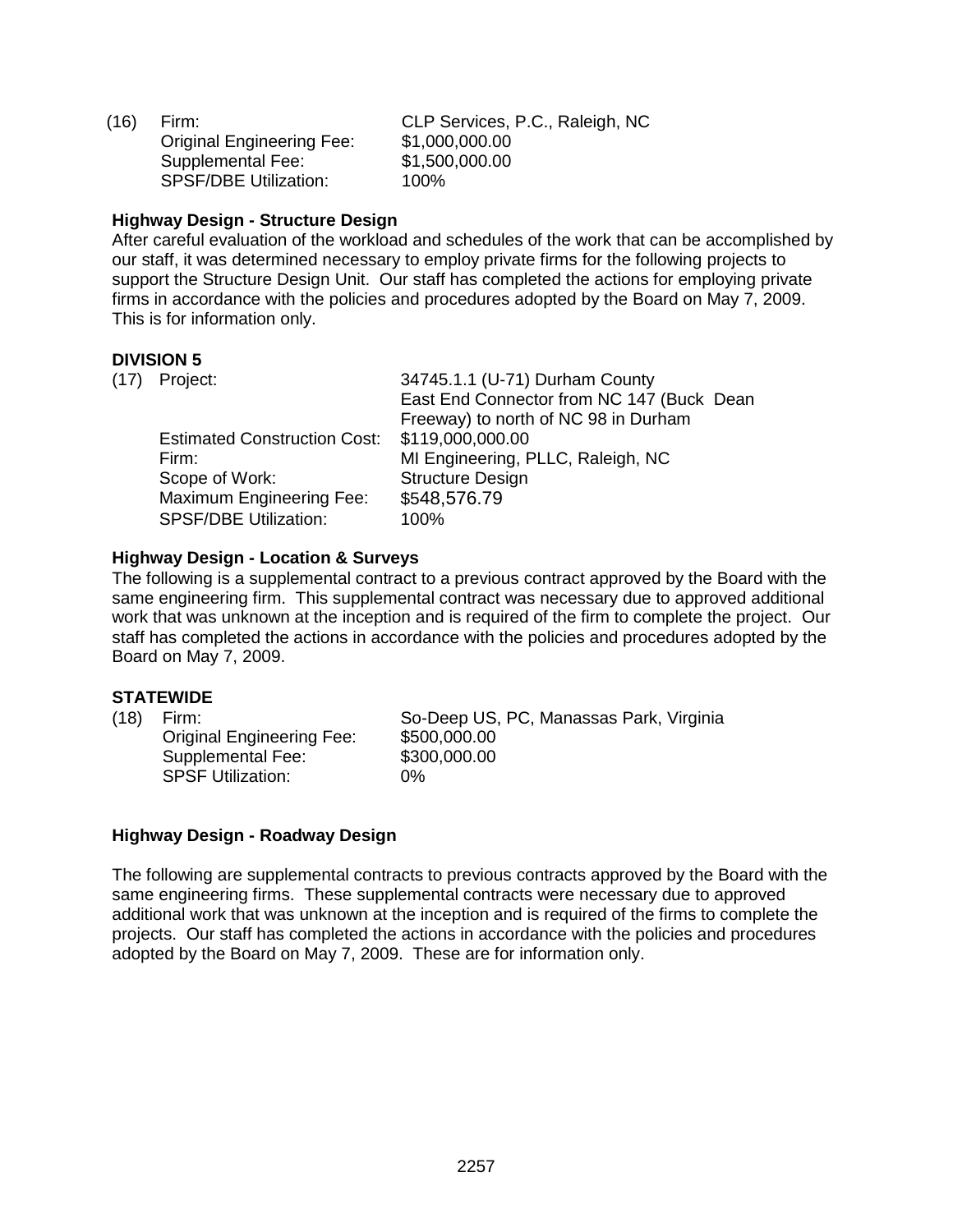### **DIVISION 6**

| (19) | Project:                                                                                                                                                                                                                                  | 35901.1.2 (I-4413) Robeson County<br>Bridge 36 over I-95 (Exit 22) on US 301 (Fayetteville<br>Road)                                                                                                                                                                                                                                                                      |
|------|-------------------------------------------------------------------------------------------------------------------------------------------------------------------------------------------------------------------------------------------|--------------------------------------------------------------------------------------------------------------------------------------------------------------------------------------------------------------------------------------------------------------------------------------------------------------------------------------------------------------------------|
|      | Scope of Work:<br><b>Estimated Construction Cost:</b><br>Firm:<br><b>Original Engineering Fee:</b><br><b>Supplemental Fee:</b><br><b>Supplemental Work:</b><br><b>SPSF Utilization:</b>                                                   | Roadway design<br>\$18,100,000.00<br>Stantec Consulting Services, Inc., Raleigh, NC<br>\$242,503.50<br>\$18,988.53<br>Design a Diverging Diamond Interchange Concept<br>0%                                                                                                                                                                                               |
| (20) | Project:<br>Scope of Work:<br><b>Estimated Construction Cost:</b><br>Firm:<br><b>Original Engineering Fee:</b><br>Previous Supplemental Fee:<br><b>Current Supplemental Fee:</b><br><b>Supplemental Work:</b><br><b>SPSF Utilization:</b> | 35196.1.2 (X-2C) Cumberland County<br>NC 24 Extension (Fayetteville Outer Loop) from<br>1.3 miles east of NC 87/210 to west of US 401<br>Roadway Design<br>\$68,300,000.00<br>Moffatt & Nichol Engineers, Raleigh, NC<br>\$588,849.35<br>\$571.424.07<br>4,978.52<br>\$<br>Revise roadway and hydraulic design due to<br>modifications at proposed dual structures<br>0% |

### **Project Development and Environmental Analysis - Human Environment**

The following are supplemental contracts to previous contracts approved by the Board with the same engineering firms. These supplemental contracts were necessary due to approved additional work that was unknown at the inception and is required of the firms to complete the projects. Our staff has completed the actions in accordance with the policies and procedures adopted by the Board on May 7, 2009. These are for information only.

### **STATEWIDE**

| (21) | Firm:<br><b>Original Engineering Fee:</b><br><b>Supplemental Fee:</b><br><b>SPSF Utilization:</b> | Environmental Services, Inc., Raleigh, NC<br>\$500,000.00<br>\$0.00 (One Year Time Extension Request)<br>$0\%$ |
|------|---------------------------------------------------------------------------------------------------|----------------------------------------------------------------------------------------------------------------|
| (22) | Firm:<br><b>Original Engineering Fee:</b><br>Supplemental Fee:                                    | Cultural Resources, Inc., Norfolk, Virginia<br>\$500,000.00<br>\$0.00 (One Year Time Extension Request)        |

SPSF Utilization: 100%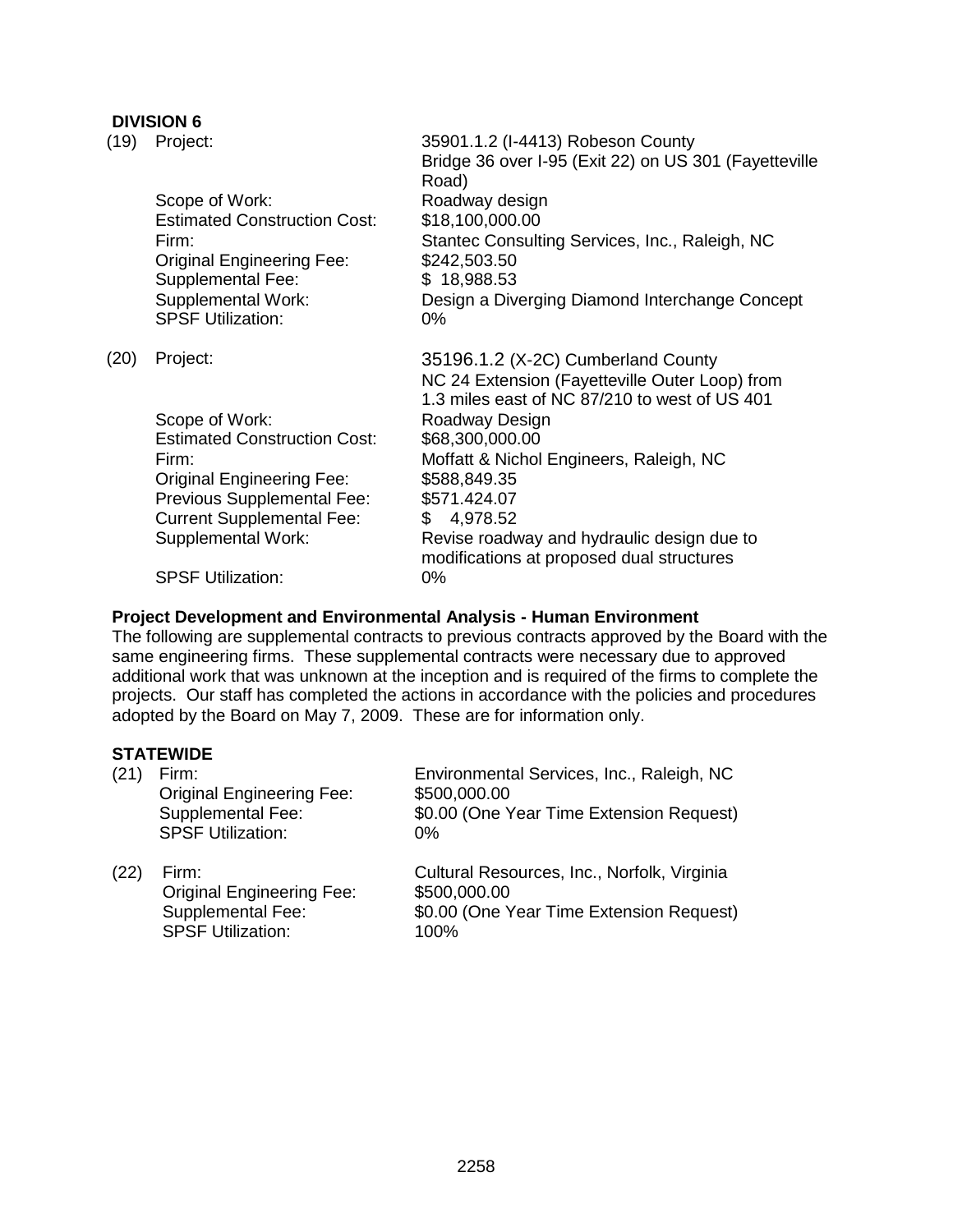# **Approval – Secondary Road Improvement Projects**

The Board concurred with the staff recommendations and delegated authority to the

Secretary to award the following:

### **Highway Fund**

| County                  | SR No.                                   | Length<br>(Miles) | <b>Description</b>                                                                    | <b>Amount</b>    |
|-------------------------|------------------------------------------|-------------------|---------------------------------------------------------------------------------------|------------------|
| Alamance<br>Div. 7      | <b>Mountain Trail</b>                    | 0.90              | Improve to minimum unpaved<br>standards.<br><b>Increase Funds</b><br><b>WBS 40852</b> | \$60,489.48      |
| Richmond<br>Div. 8      | SR 1459<br>Jimmy<br><b>Carriker Road</b> | 0.20              | $G.D.B.P$ & EC from SR 1458 to<br><b>Begin Pavement</b><br>WBS 8C.077065              | \$100,000.0<br>0 |
| Richmond<br>Div. 8      | SR 1153<br><b>County Line</b><br>Road    | 0.50              | G, D, B, P & EC from End<br>Pavement east.<br>WBS 8C.077066                           | \$200,000.0<br>0 |
| Davidson<br>Div. 9      | SR 2435<br><b>Holston Road</b>           | 0.25              | G, D, B & P from SR 2247 to<br><b>EOM</b><br>WBS 9C.029081                            | \$290,000.0<br>0 |
| Transylvania<br>Div. 14 | SR 1398<br><b>Morton Gap</b><br>Road     | 0.54              | G, D, B, P from SR 1304 to End<br>of System<br>WBS 14C.088074                         | \$175,000.0<br>0 |

# **Trust Fund**

| Davidson<br>Div. 9 | SR 1179<br>Eulala<br><b>Leonard Road</b>                                    | 0.50 | G, D, B, & P from SR 1176 to<br><b>EOM</b><br>WBS 9C.029079                                 | \$565,000.0<br>0        |
|--------------------|-----------------------------------------------------------------------------|------|---------------------------------------------------------------------------------------------|-------------------------|
| Rowan<br>Div. 9    | SR 1510<br>Cress Loop<br>Road and<br>SR 1511<br><b>Cress School</b><br>Road | 0.43 | G, D, B, & P to complete paving<br>on previously partially paved<br>roads.<br>WBS 9C.080101 | \$300,000.0<br>$\Omega$ |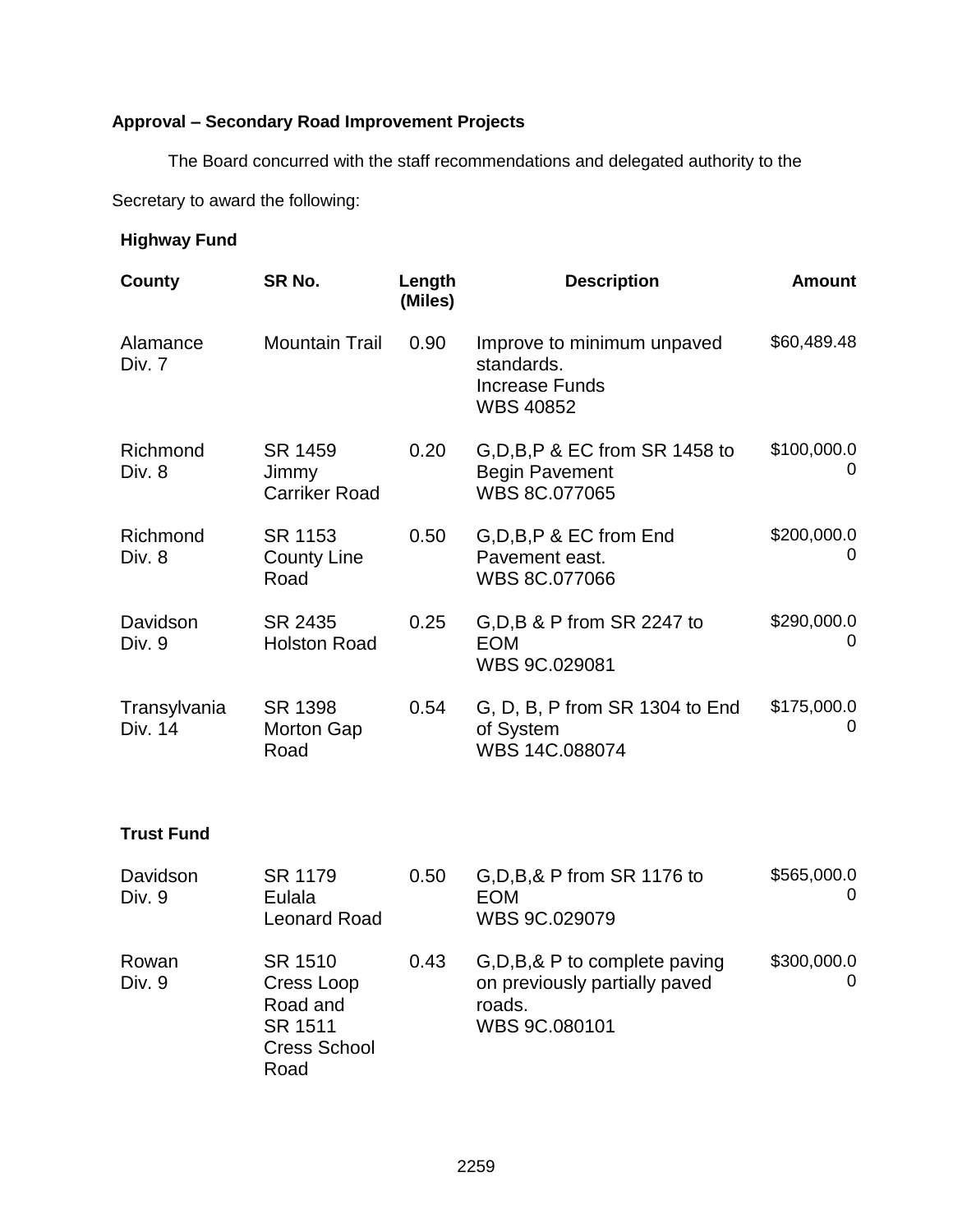# **Closings**

| <b>Division</b> | County     | <b>WBS Element</b> | <b>Road Name/ Number</b>           | Amount      |
|-----------------|------------|--------------------|------------------------------------|-------------|
|                 | Perquimans | 1C.072041          | SR 1409<br><b>Red Maple Street</b> | \$3,010.00  |
| 14              | Henderson  | 41904              | SR 1159<br><b>Stepp Avenue</b>     | \$21,491.22 |

### **Deletions**

| County                   | SR No.                               | Length<br>(Miles) | <b>Description</b>                                                                            | <b>Amount</b> |
|--------------------------|--------------------------------------|-------------------|-----------------------------------------------------------------------------------------------|---------------|
| Rockingham<br>Div. 7     | SR 2348<br><b>Branson</b><br>Road    | 0.50              | G, D, B, P<br>Unavailable right of way.<br>WBS 7C.079130                                      | \$120,000.00  |
| Surry<br>Div. 11         | SR 2011<br>Charlie<br>Norman<br>Road | 0.20              | G, D, B, P From BOP to Dead End.<br>Unavailable right of way.<br>WBS 11C.086109               | \$75,000.00   |
| Surry<br>Div. 11         | SR 1317<br>Sherman<br>Nixon<br>Road  | 0.40              | G, D, B, P From SR 1315 to Dead<br>End.<br>Unavailable right of way.<br>WBS 11C.086107        | \$100,000.00  |
| Surry<br>Div. 11         | SR 1318<br>Calloway<br>Road          | 1.4               | GDBP from SR1301 to SR 1315.<br>Unavailable right of way.<br>WBS 11C.086090                   | \$10,000.00   |
| Yadkin<br><b>Div. 11</b> | SR 1348<br>Chappell<br>Road          | 0.31              | G, D, B, P From SR 1349 to end of<br>pavement.<br>Unavailable right of way.<br>WBS 11C.099074 | \$100,000.00  |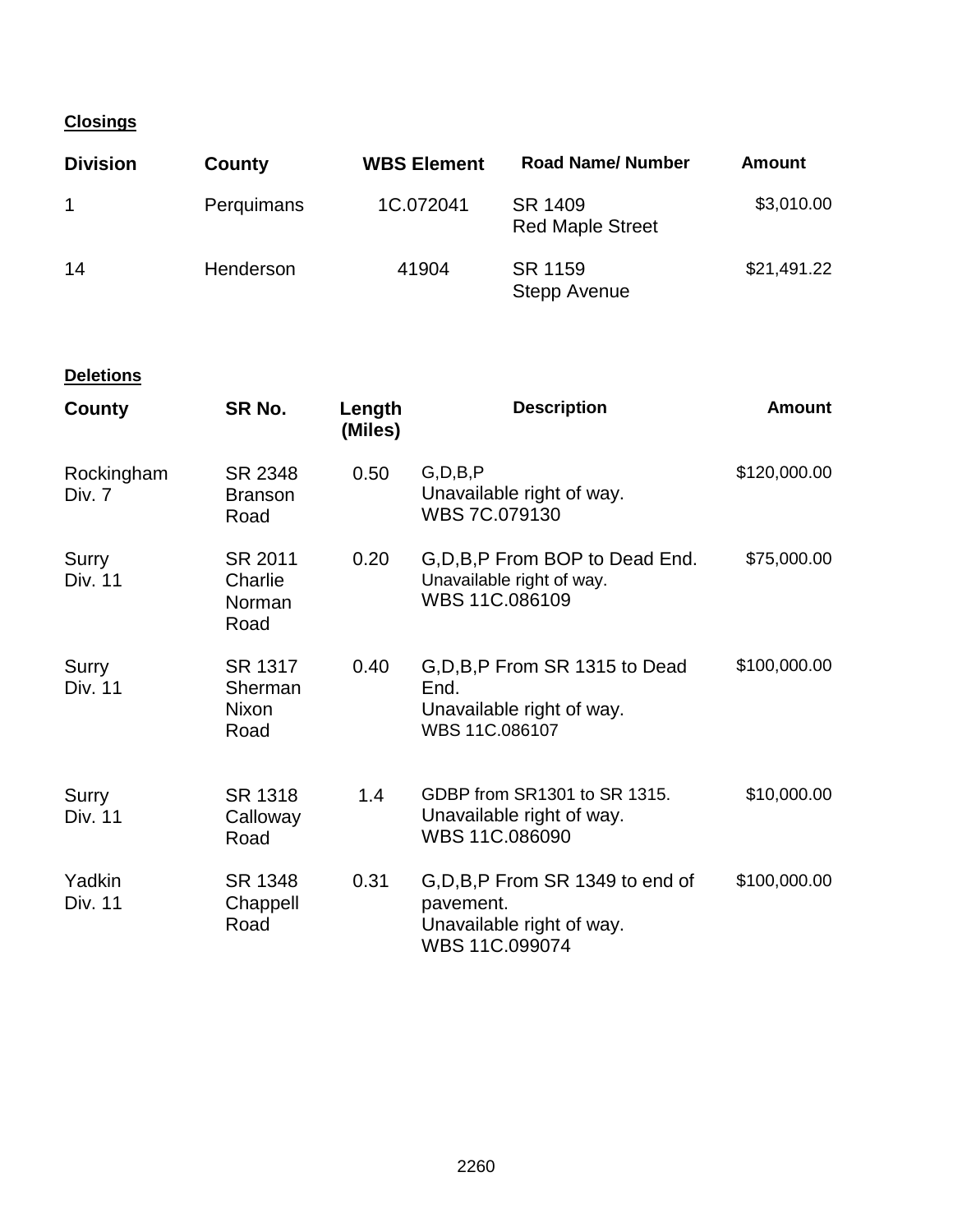# **Approval – Secondary Road Construction Programs**

Pursuant to the recommendation of the Secondary Roads Office, the Board concurred with the staff recommendations and delegated authority to the Secretary to approve Secondary Road Construction Programs for the following counties:

|                        | <b>Total Amount Programmed</b> |
|------------------------|--------------------------------|
|                        |                                |
| Division 1             |                                |
| <b>Camden County</b>   |                                |
| FY 09-10               | \$103,227.28                   |
| FY 10-11               | \$282,776.60                   |
|                        |                                |
| <b>Hertford County</b> |                                |
| FY 09-10               | \$208,495.30                   |
| FY 10-11               | \$584,009.00                   |
|                        |                                |
| Pasquotank Co.         |                                |
| FY 09-10               | \$280,573.24                   |
| FY 10-11               | \$490,612.10                   |
|                        |                                |
| Division 4             |                                |
| <b>Wayne County</b>    |                                |
| FY 10-11               | \$1,565,198.57                 |
|                        |                                |
| Division 9             |                                |
| Forsyth County         |                                |
| FY 10-11               | \$1,493,124.16                 |
|                        |                                |
| Division 11            |                                |
| Ashe County            |                                |
| FY 09-10               | \$2,193,076.00                 |
| FY 10-11               | \$1,213,303.00                 |
|                        |                                |
| <b>Wilkes County</b>   |                                |
| FY 09-10               | \$2,856,278.00                 |
| FY 10-11               | \$2,086,282.00                 |
|                        |                                |
| <b>Division 12</b>     |                                |
| Catawba County         |                                |
| FY 10-11               | \$1,580,200.00                 |
|                        |                                |
| <b>Lincoln</b> County  |                                |
| FY 10-11               | \$1,157,100.00                 |
|                        |                                |
|                        |                                |
|                        |                                |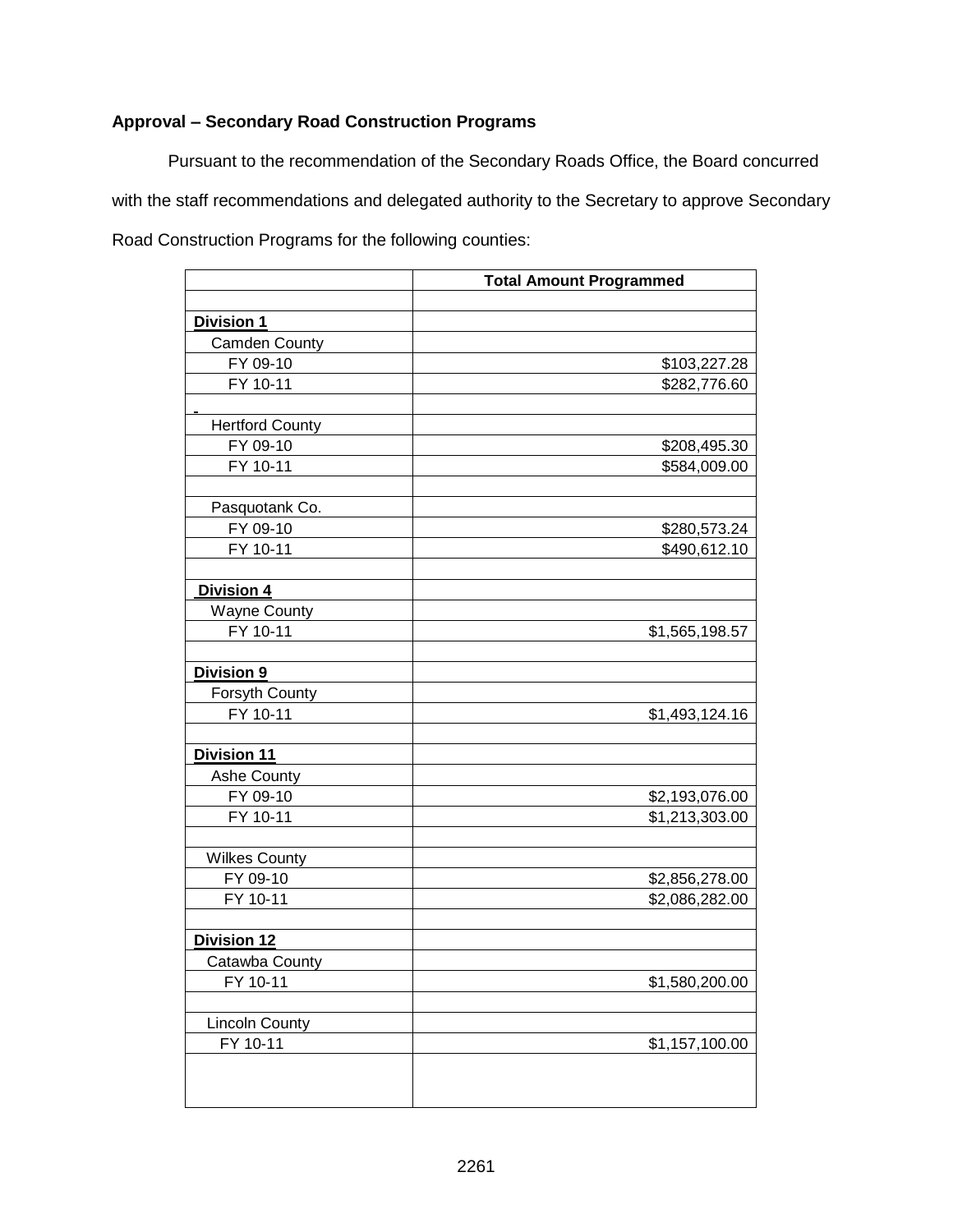| <b>Division 14</b>    |                 |
|-----------------------|-----------------|
| <b>Haywood County</b> |                 |
| FY 09-10              | \$279,000.00    |
| FY 10-11              | \$780,000.00    |
|                       |                 |
| Jackson County        |                 |
| FY 09-10              | \$292,000.00    |
| FY 10-11              | \$818,000.00    |
|                       |                 |
| <b>Macon County</b>   |                 |
| FY 10-11              | \$1,026,949.00  |
|                       |                 |
| <b>Swain County</b>   |                 |
| FY 09-10              | \$134,399.00    |
| FY 10-11              | \$346,833.00    |
|                       |                 |
| TOTAL                 | \$19,771,436.25 |

A copy of this agenda item is made a part of the record of this meeting and filed as an

addendum to Minute Book 26A.

### **Approval – Additions, Abandonments, and Road Name Changes to State Secondary Road System**

A motion was made by Board Member Fox, which was seconded by Board Member

Proffitt, to approve the following proposed additions and abandonments to the State Secondary

Road System.

### **Road Additions:**

| County            | Pet. No. | Length<br>(Miles) | <b>Description</b>                         | Date of<br><b>Report</b> |
|-------------------|----------|-------------------|--------------------------------------------|--------------------------|
| <b>Division 2</b> |          |                   |                                            |                          |
| Craven            | 49530    |                   | <b>Lakeside at Royal Pines Subdivision</b> | 6/22/10                  |
|                   |          | 0.25              | Els Lane                                   |                          |
|                   |          | 0.08              | <b>Two Putt Court</b>                      |                          |
|                   |          | 0.43              | <b>Blackheath Drive</b>                    |                          |
|                   |          | 0.11              | Jubilee Place                              |                          |
|                   |          | 0.10              | Lakeside Drive                             |                          |
|                   |          | 0.19              | <b>Bermuda View</b>                        |                          |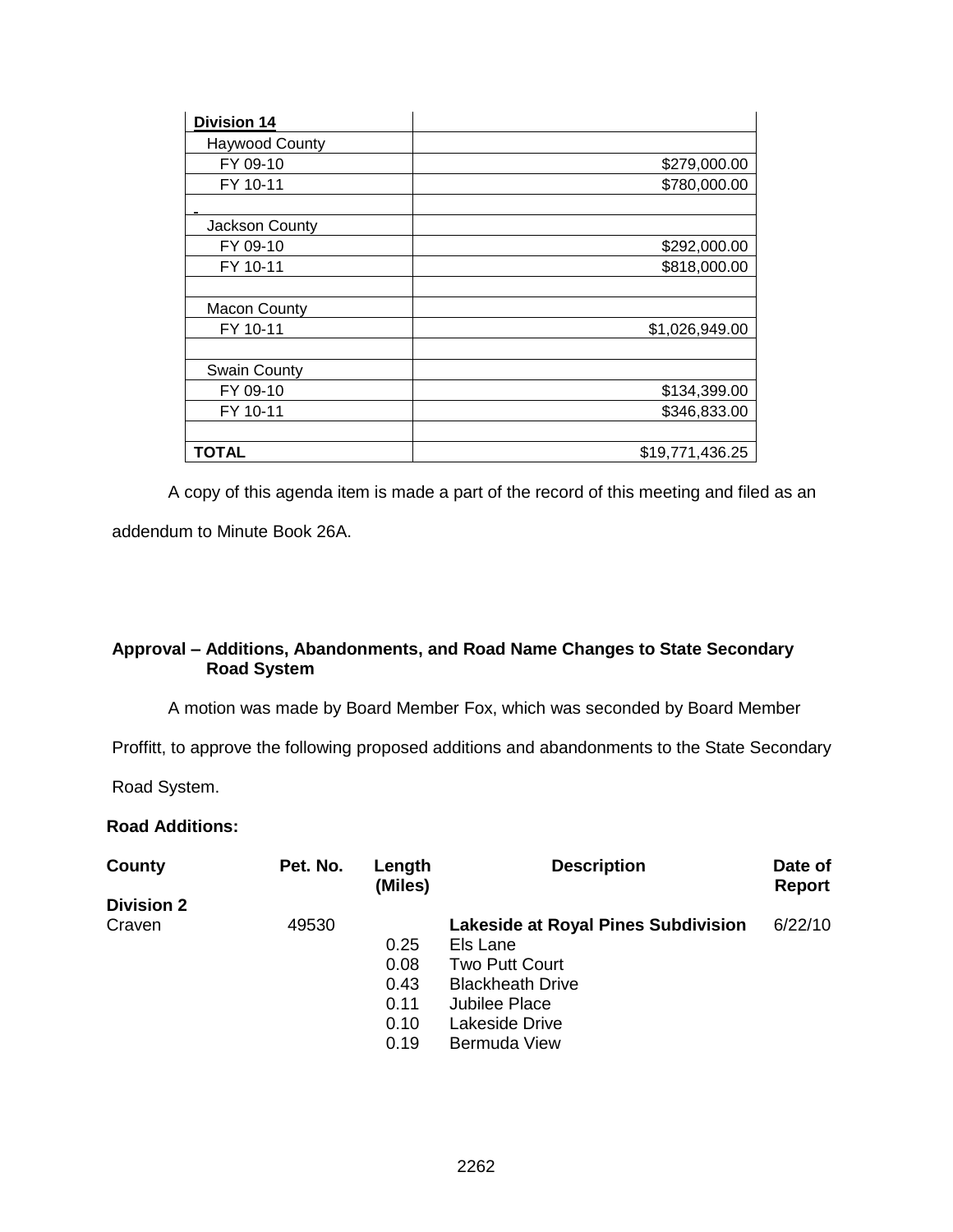| <b>Division 3</b><br><b>Brunswick</b> | 49531 | 0.30<br>0.07<br>0.15<br>0.05                 | <b>Sunset Ridge Subdivision</b><br><b>Bonaventure Street</b><br><b>Emerillon Court</b><br>Endeavor Way<br><b>Princessa Court</b>                                  | 8/11/10 |
|---------------------------------------|-------|----------------------------------------------|-------------------------------------------------------------------------------------------------------------------------------------------------------------------|---------|
| Onslow                                | 49532 | 0.28<br>0.07                                 | <b>Bradham Place Subdivision</b><br><b>Bradham Drive</b><br>Daewoo Court                                                                                          | 8/23/10 |
| Onslow                                | 49533 | 0.44                                         | <b>Bishop Ridge Subdivision</b><br><b>Bishop Drive</b>                                                                                                            | 8/9/10  |
| Onslow                                | 49534 | 0.10                                         | <b>Kingswood Subdivision</b><br>Lois Court                                                                                                                        | 8/9/10  |
| Onslow                                | 49535 | 0.67<br>0.06<br>0.08<br>0.06<br>0.06<br>0.23 | <b>Thompson Farms Subdivision</b><br>Louie Lane<br><b>Honey Court East</b><br><b>Honey Court West</b><br><b>Rusty Court</b><br>Jackson Court<br>Little Roxy Court | 8/9/10  |
| Pender                                | 49536 | 0.16<br>0.22<br>0.21<br>0.07                 | <b>Willow Bay Subdivision</b><br><b>Jakes Drive</b><br><b>Grey Beard Drive</b><br><b>Gobbler Court</b><br><b>Cheuffa Court</b>                                    | 8/16/10 |
| <b>Division 4</b><br>Johnston         | 49537 | 0.06<br>0.06<br>0.30<br>0.11                 | <b>Morrison Manor Subdivision</b><br><b>Morrison Manor Drive</b><br>E. Paige Wynd Drive<br>W. Paige Wynd Drive<br><b>Tudor Way</b>                                | 7/6/10  |
| <b>Division 8</b><br>Lee              | 49538 | 0.11<br>0.06                                 | <b>Lake Villanow Subdivision</b><br>Persimmon Path<br><b>Twin Bridge Circle</b>                                                                                   | 8/12/10 |
| <b>Division 9</b><br>Davidson         | 49539 | 0.06<br>0.03                                 | <b>Ledford Downs Subdivision</b><br>Beech Ridge Road<br>Ledford Middle Access Road                                                                                | 8/25/10 |
| Forsyth                               | 49540 | 0.22                                         | <b>Ridge View Subdivision</b><br><b>Ridge View Terrace</b>                                                                                                        | 9/8/10  |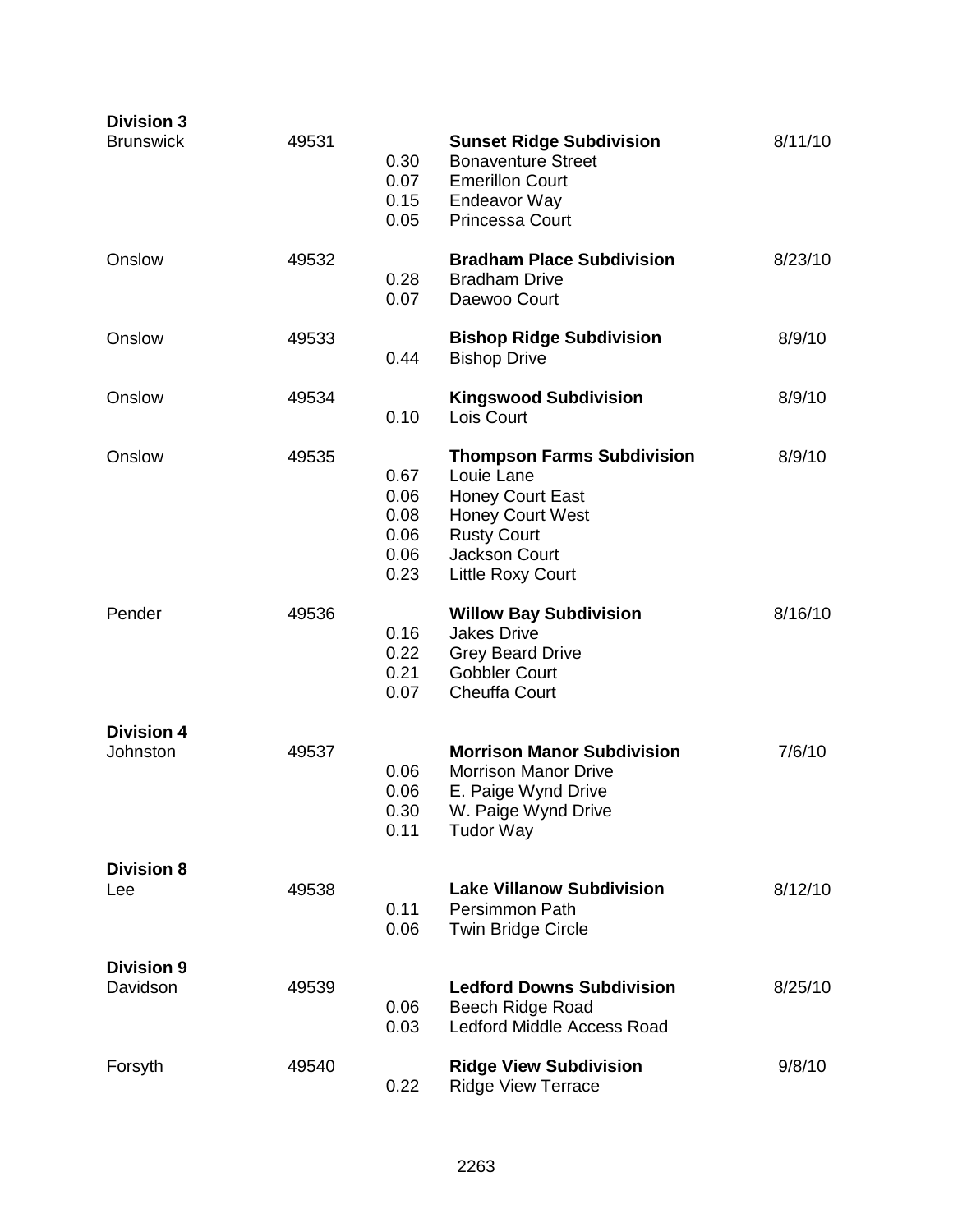| <b>Division 10</b> |       |                                                                              |                                                                                                                                                                                                                                                                                                                               |          |
|--------------------|-------|------------------------------------------------------------------------------|-------------------------------------------------------------------------------------------------------------------------------------------------------------------------------------------------------------------------------------------------------------------------------------------------------------------------------|----------|
| Union              | 49541 | 0.09<br>0.83<br>0.61<br>0.26                                                 | <b>Hampton Meadows Subdivision</b><br>Greenwood Lane<br><b>Willow Run Drive</b><br><b>Hampton Meadows Road</b><br><b>Cottonwood Drive</b>                                                                                                                                                                                     | 9/9/10   |
| Union              | 49542 | 0.43<br>0.04<br>0.03<br>0.03                                                 | <b>Old Sycamore Subdivision</b><br><b>Persimmon Creek Drive</b><br><b>Sycamore Creek Court</b><br><b>Tannerhill Lane</b><br><b>Sycamore Berry Court</b>                                                                                                                                                                       | 8/2/10   |
| <b>Division 12</b> |       |                                                                              |                                                                                                                                                                                                                                                                                                                               |          |
| Iredell            | 49543 | 0.50                                                                         | <b>Dobbs Valley Subdivision</b><br>Cedar Lake Drive                                                                                                                                                                                                                                                                           | 6/14/10  |
| Iredell            | 49544 | 0.31                                                                         | <b>Sunset Bay Subdivision</b><br><b>Sunset Bay Drive</b>                                                                                                                                                                                                                                                                      | 10/30/08 |
| Lincoln            | 49545 | 0.82<br>0.58<br>0.11<br>0.05<br>0.55<br>0.12<br>0.17<br>0.09<br>0.09<br>0.05 | The Gates at Waterside Crossing<br><b>Subdivision</b><br>Sedgebrook Drive West<br><b>Woodcrest Drive</b><br><b>Cedarwood Court</b><br><b>Fallsdale Court</b><br><b>Pinkney Place</b><br><b>Turkey Trot Drive</b><br><b>Common Oak Drive</b><br><b>Brookdale Lane</b><br><b>Mountain Ridge Drive</b><br><b>Waterleaf Court</b> | 4/27/10  |

# **Mileage Correction:**

Division 1 - Martin County, SR 1209 Ross Road was added for 0.26 miles. The correct Mileage should be 0.23 miles.

Division 3 – Pender County, SR 1465 Broken Spur Court was added for 0.15 miles. The correct mileage should be 0.29 miles.

# **Road Abandonments:**

| County                                | Pet. No. | Length<br>(Miles) | <b>Description</b>         | Date of<br>Report |
|---------------------------------------|----------|-------------------|----------------------------|-------------------|
| <b>Division 3</b><br><b>Brunswick</b> | 49546    | 0.12              | SR 1358<br>Northside Drive | 7/28/10           |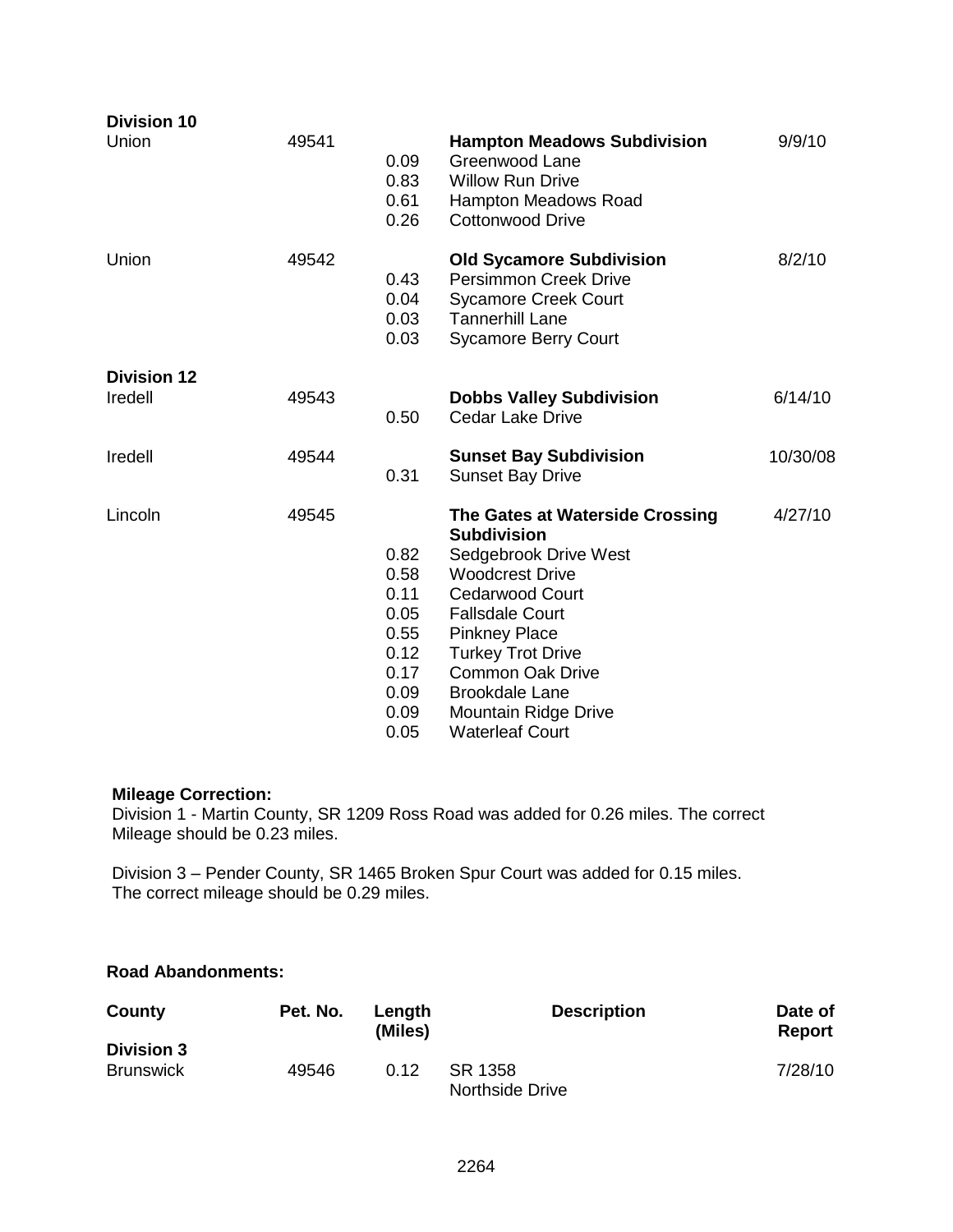| New Hanover                      | 49547 | 2.38 | SR 1100<br><b>River Road</b>                       | 8/26/10   |
|----------------------------------|-------|------|----------------------------------------------------|-----------|
| <b>Division 7</b><br>Guilford    | 49548 | 0.08 | Section of SR 4177<br><b>Strickland Court</b>      | 7/27/10   |
| Rockingham                       | 49549 | 0.17 | Section of SR 1758<br><b>Clover Road</b>           | 6/24/10   |
| <b>Division 8</b><br>Randolph    | 49550 | 0.14 | Section of SR 1149<br>Veterans Loop Road           | 8/11/10   |
| <b>Division 9</b><br>Rowan       | 49551 | 0.20 | SR 2119<br><b>Snider Street</b>                    | 6/24/10   |
| <b>Division 10</b><br>Cabarrus   | 49552 | 0.03 | Section of SR 2656<br>Atando Road                  | 7/21/10   |
| Mecklenburg                      | 49553 | 0.47 | SR 3638<br>Sam Meeks Road                          | 6/7/10    |
| <b>Division 13</b><br>Rutherford | 49554 | 0.35 | SR 2042 Commerce Drive<br>From SR 1901 to Dead End | 9/30/2010 |

### **Approval - Divisionwide Small Construction, Statewide Contingency, Public Access, Economic Development**

The Board concurred with the staff recommendations and delegated authority to the

Secretary to award the following:

Board Member Wall abstained from voting on Projects WBS 43088 and WBS 43089 in Alamance County.

| County    | <b>Description</b>                        | Type         | Amount      |
|-----------|-------------------------------------------|--------------|-------------|
| Currituck | WBS 41681 was established (8/07) to widen | Economic     |             |
| Div. 1    | and strengthen SR 1215 (Survey Road) from | Development  | \$32,267.05 |
|           | NC 168 to Eagle Creek Road.               | <b>TOTAL</b> | \$32,267.05 |
|           | Increase Funds                            |              |             |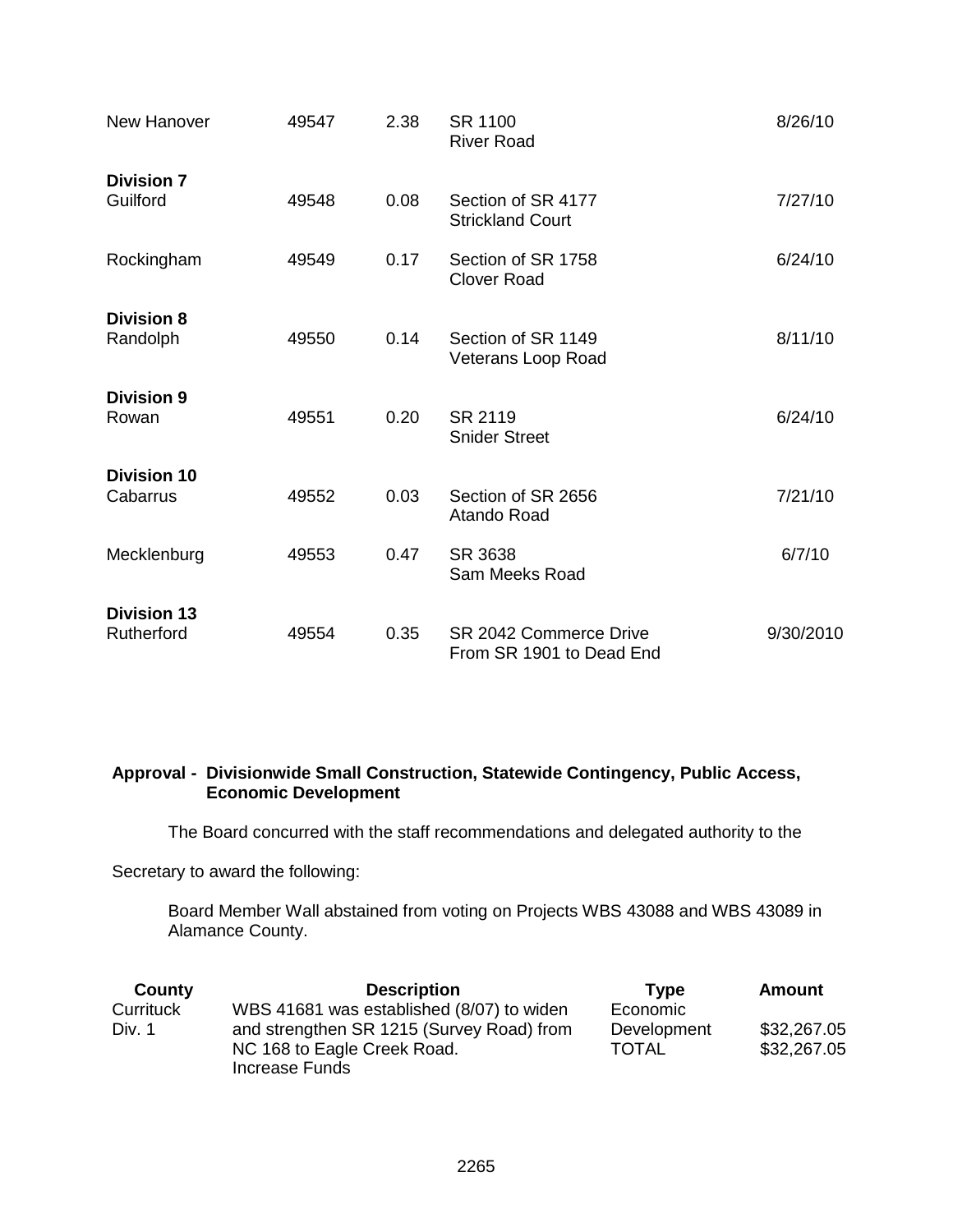| <b>Beaufort</b><br>Div. 2 | Pantego – WBS 40854 was established (7/06)<br>to install curb and gutter, pavement widening,<br>and replace existing sidewalk on US 264 in<br>front of Tideland Electric Membership<br>Corporation.<br><b>Increase Funds</b> | Small<br>Construction<br>Contingency<br><b>TOTAL</b> | \$150,000.00<br>\$300,000.00<br>\$450,000.00 |
|---------------------------|------------------------------------------------------------------------------------------------------------------------------------------------------------------------------------------------------------------------------|------------------------------------------------------|----------------------------------------------|
| Carteret<br>Div. 2        | WBS 45221 was established (8/09) to upgrade<br>and replace pipes/culverts along NC 101 from<br>Laurel Road to county line.<br><b>Increase Funds</b>                                                                          | Small<br>Construction<br><b>TOTAL</b>                | \$250,000.00<br>\$250,000.00                 |
| Pitt                      | Add turn lane and resurface at intersection of                                                                                                                                                                               | Contingency                                          | \$55,000.00                                  |
| Div. 2                    | NC 903 and SR 1114 (Roundtree Road).<br>Developer: \$50,000<br><b>WBS 49002</b>                                                                                                                                              | <b>TOTAL</b>                                         | \$55,000.00                                  |
| Durham<br>Div. 5          | Durham – Pave school bus drive and stabilize<br>bus parking at Lowe's Grove Middle School.<br><b>WBS 42681</b>                                                                                                               | <b>Public Access</b><br><b>TOTAL</b>                 | \$30,000.00<br>\$30,000.00                   |
| Durham<br>Div. 5          | Durham - Pave school bus drive and stabilize<br>bus parking at Spring Valley Elementary<br>School.<br><b>WBS 42682</b>                                                                                                       | <b>Public Access</b><br><b>TOTAL</b>                 | \$35,000.00<br>\$35,000.00                   |
| Warren<br>Div. 5          | Access improvements for Warren County<br>Armory Civic Center.<br><b>WBS 43082</b>                                                                                                                                            | Contingency<br><b>TOTAL</b>                          | \$36,000.00<br>\$36,000.00                   |
| Columbus<br>Div. 6        | Whiteville - C&G and Inlet repair from SR1706<br>(Warrior Trail) to Main Street.<br><b>WBS 43080</b>                                                                                                                         | Small<br>Construction<br><b>TOTAL</b>                | \$100,000.00<br>\$100,000.00                 |
| Harnett<br>Div. 6         | Install traffic signal at SR 1115 (Buffalo Lakes<br>Road), SR 1179 (Twin Ponds Road) and<br>entrance to Carolina Lakes Subdivision.<br><b>WBS 43063</b>                                                                      | Contingency<br>Contingency                           | \$100,000.00<br>\$100,000.00                 |
| Alamance<br>Div. 7        | Construct left turn lane on NC 62 at E. M. Holt<br>Elementary School. (0.10 miles).<br><b>WBS 43088</b>                                                                                                                      | Small<br>Construction<br><b>TOTAL</b>                | \$120,000.00<br>\$120,000.00                 |
| Alamance<br>Div. 7        | Burlington - Modify the traffic signals on both<br>approaches of SR 1226 (University Drive) at<br>US 70 and Waterford Dr. Install protected left<br>turn arrows and flashing yellow arrows.<br><b>WBS 43089</b>              | Small<br>Construction<br><b>TOTAL</b>                | \$17,500.00<br>\$17,500.00                   |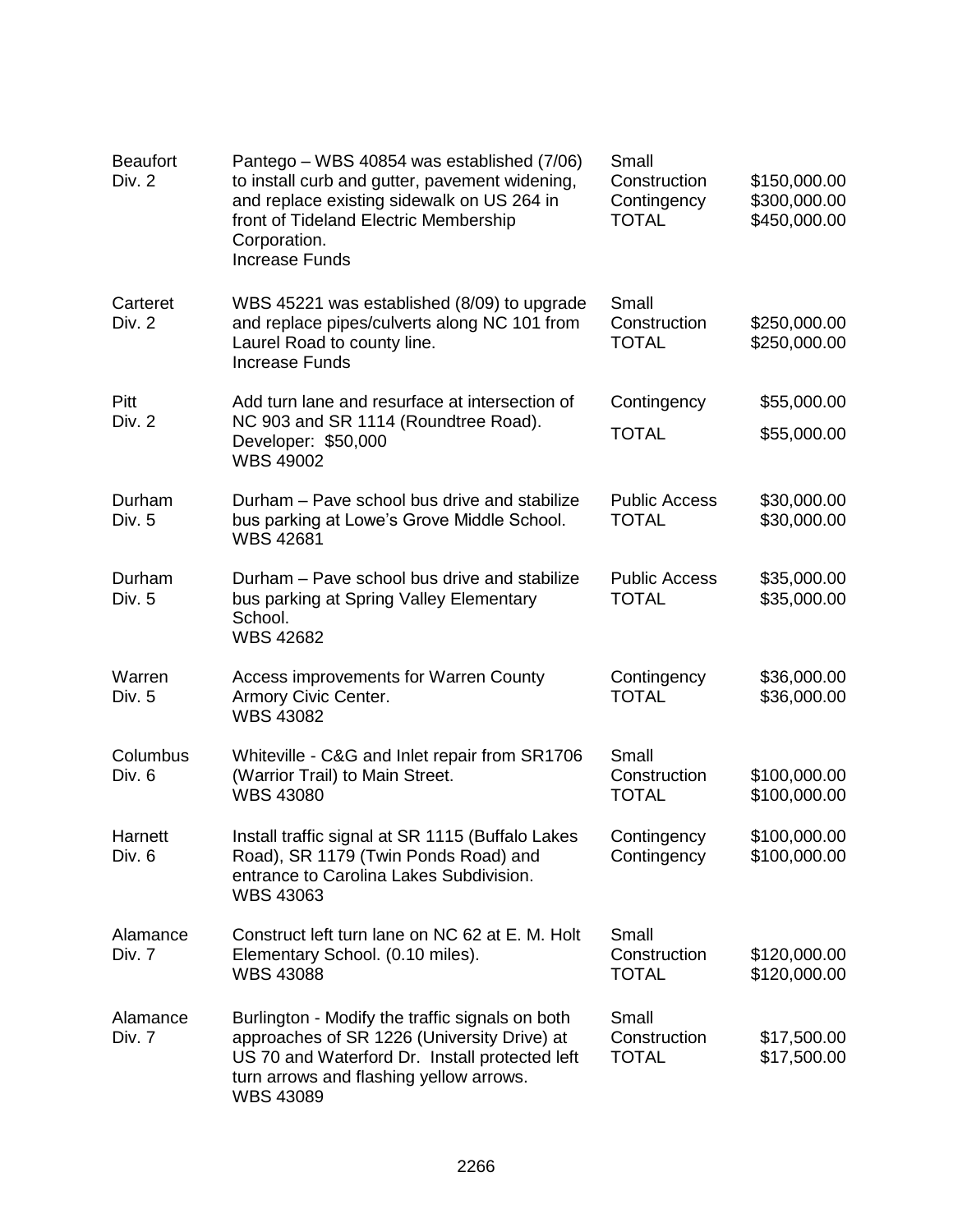| Guilford<br>Div. 7     | Greensboro - Install a traffic signal and<br>widening as required for a left turn lane on SR<br>2137 (Old Oak Ridge Road) at Muirfield Drive.<br><b>WBS 43090</b>                                                                                        | Small<br>Construction<br><b>TOTAL</b> | \$51,000.00<br>\$51,000.00 |
|------------------------|----------------------------------------------------------------------------------------------------------------------------------------------------------------------------------------------------------------------------------------------------------|---------------------------------------|----------------------------|
| Guilford<br>Div. 7     | Greensboro - Install a traffic signal at the<br>intersection of SR 2136 (Fleming Road) and<br>SR 2133 (Pleasant Ridge Road).<br><b>WBS 43091</b>                                                                                                         | Small<br>Construction<br><b>TOTAL</b> | \$50,000.00<br>\$50,000.00 |
| Mecklenburg<br>Div. 10 | Charlotte - Pave bus driveway and stabilize<br>bus parking lot at Ardrey Kell High School.<br><b>WBS 42879</b>                                                                                                                                           | <b>Public Access</b><br><b>TOTAL</b>  | \$50,000.00<br>\$50,000.00 |
| Mecklenburg<br>Div. 10 | Charlotte - Pave bus driveway and stabilize<br>bus parking lot at Bailey Road Middle School.<br><b>WBS 42880</b>                                                                                                                                         | <b>Public Access</b><br><b>TOTAL</b>  | \$23,371.68<br>\$23,371.68 |
| Mecklenburg<br>Div. 10 | Charlotte - Pave bus driveway and stabilize<br>bus parking lot at Cochrane Middle School.<br><b>WBS 42882</b>                                                                                                                                            | <b>Public Access</b><br><b>TOTAL</b>  | \$24,296.69<br>\$24,296.69 |
| Wilkes<br>Div. 11      | North Wilkesboro - Install crosswalk and<br>pedestrian signals at the intersection of NC 268<br>(Wilkesboro Blvd.) and NC 268/ SR 2366<br>(Wilkesboro Ave.). Restripe SR 2366 to<br>provide left turn lane and improve traffic flow.<br><b>WBS 43086</b> | Small<br>Construction<br><b>TOTAL</b> | \$14,000.00<br>\$14,000.00 |
| Cherokee<br>Div. 14    | Andrews - WBS 42278 was established (9/08)<br>to install curb and gutter and drainage on<br>US 19 Bus from Bridge #81 to SR 1607.<br>Increase funds and close.                                                                                           | Small<br>Construction<br><b>TOTAL</b> | \$40,951.38<br>\$40,951.38 |
| Macon<br>Div. 14       | Bus drive and parking area at the new Macon<br>Intermediate School off SR 1667 (Wells Grove<br>Road).<br><b>WBS 43085</b>                                                                                                                                | <b>Public Access</b><br><b>TOTAL</b>  | \$50,000.00<br>\$50,000.00 |

### **Deletions:**

Craven County, Division 2 – WBS 41510 was established (4/2007) to construct directional crossover at US 70 and SR 1121 (Garner Road). Reduce funds and delete; project not supported locally.

Brunswick County, Division 3 – WBS 42513 was established (12/2008) to construct/repair sandbag berm/dune at East Second St., Ocean Isle Beach. Reduce and close; funded through another source.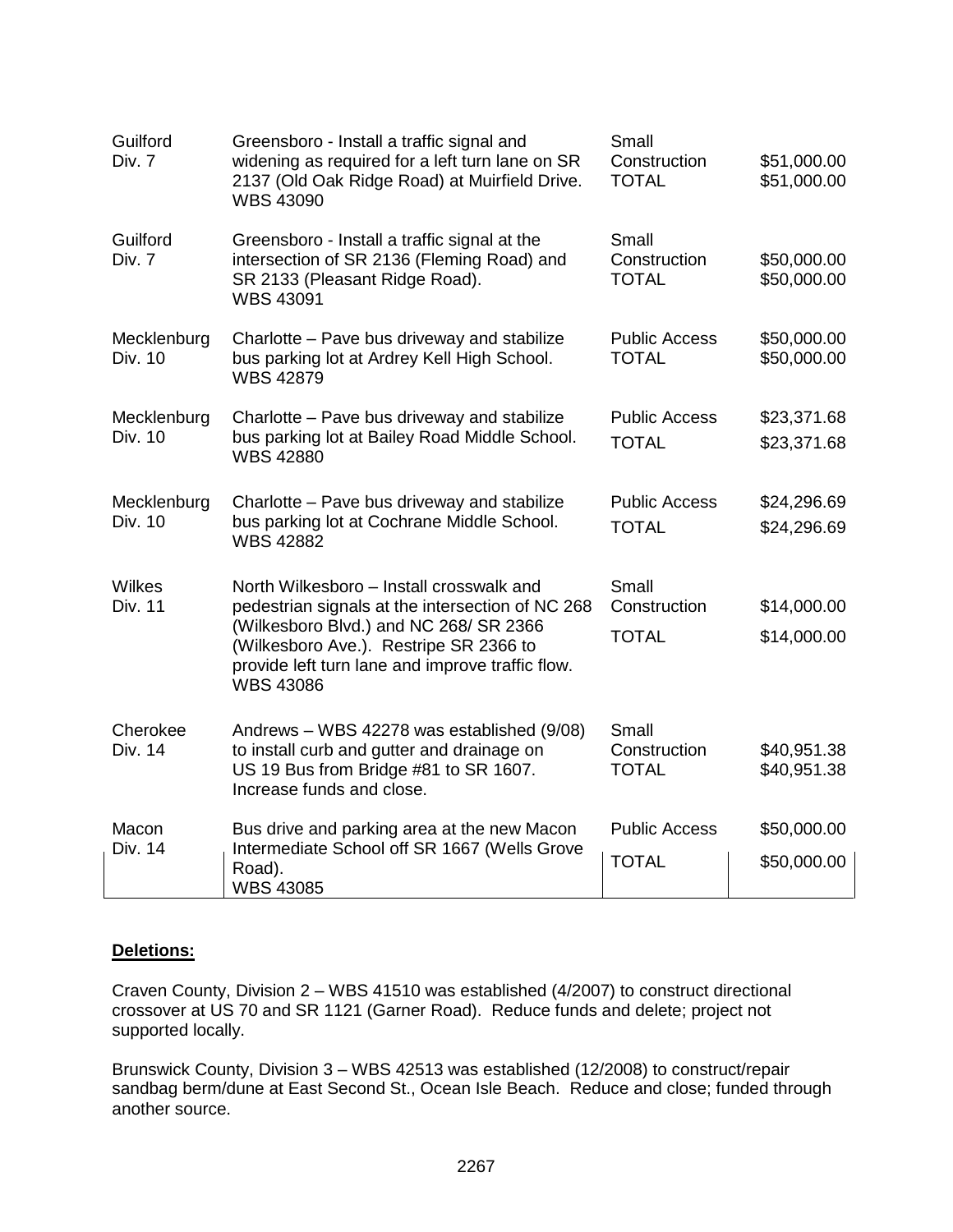Durham County, Division 5 – WBS 42519 was established (12/08) to complete the extension of Red Mill Road (SR 1632) from approximately 1400 linear feet west of Old Oxford Highway (SR1004) to the end of Industrial Drive in Treyburn Corporate Park. Reduce funds and delete; project will not be built.

### **Change in Scope:**

Mecklenburg County, Division 10 – WBS 42493 was established November 2008 to install a traffic signal at the intersection of US 29 and Charlotte Research Institute driveway. The new scope is to construct a second left-turn lane northbound on US 29 onto Mallard Creek Church Road. The original contingency funding will apply to this revised scope.

| <b>Summary:</b> | <b>Number of Projects</b>              | 19             |
|-----------------|----------------------------------------|----------------|
|                 | <b>Number of Divisions</b>             | 8              |
|                 | <b>Small Construction Commitment</b>   | \$793,451.38   |
|                 | <b>Contingency Commitment</b>          | \$491,000.00   |
|                 | <b>Public Access Commitment</b>        | \$212,668.37   |
|                 | <b>Economic Development Commitment</b> | 32,267.05      |
|                 | TOTAL                                  | \$1,529,386.80 |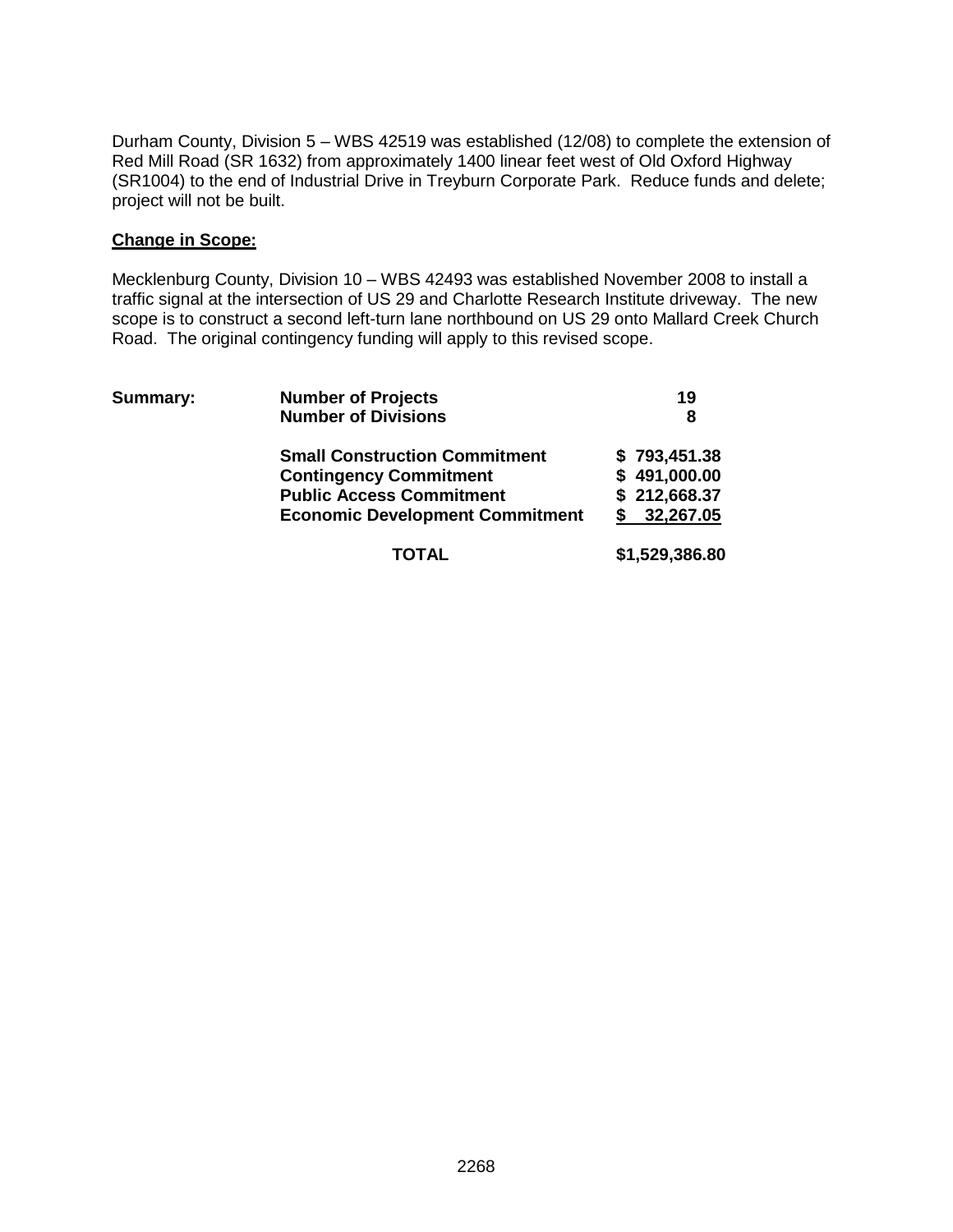### **Approval – Public Transportation Division**

A motion was made by Board Member Fox, which was seconded by Board Member

Proffitt, to approve the following:

### **Public Transportation Grant Program**

### **Divisions 5 and 7**

|    | Project No. The Research Triangle Regional Public Transportation     | \$1,195,000 Total |  |
|----|----------------------------------------------------------------------|-------------------|--|
|    | 10-09-422- Authority, operating as Triangle Transit Authority (TTA), | \$956,000 Federal |  |
| 04 | received approval for a Federal Transit Administration               | \$119,500 State   |  |
|    | Urbanized Area Formula Program (Section 5307) grant                  | \$119,500 Local   |  |
|    | amendment. Triangle Transit requests a 10% State match               |                   |  |
|    | for eligible short and long range planning expenses. The             |                   |  |
|    | recommended effective date for reimbursement of eligible             |                   |  |
|    | costs is July 1, 2009 to coincide with the period of                 |                   |  |
|    | performance authorized by the Federal Transit                        |                   |  |
|    | Administration.                                                      |                   |  |

### **Divisions 7 & 9**

| 11-95-001 | Project No. Piedmont Authority for Regional Transit (PART)<br>received approval from the Federal Transit Administration<br>(FTA) utilizing Congestion Mitigation and Air Quality<br>(CMAQ) funds. The funds will be used for City of<br>Mocksville / Davie County park and ride lot development.<br>PART is requesting a 10% state match. The<br>recommended effective date for reimbursements of<br>eligible costs is November 01, 2009 to coincide with the | \$986,996 Total<br>\$789,597 Federal<br>\$98,699 State<br>\$98,700 Local |  |
|-----------|---------------------------------------------------------------------------------------------------------------------------------------------------------------------------------------------------------------------------------------------------------------------------------------------------------------------------------------------------------------------------------------------------------------------------------------------------------------|--------------------------------------------------------------------------|--|
|           |                                                                                                                                                                                                                                                                                                                                                                                                                                                               |                                                                          |  |

period of performance authorized by the Federal Transit

Administration.

.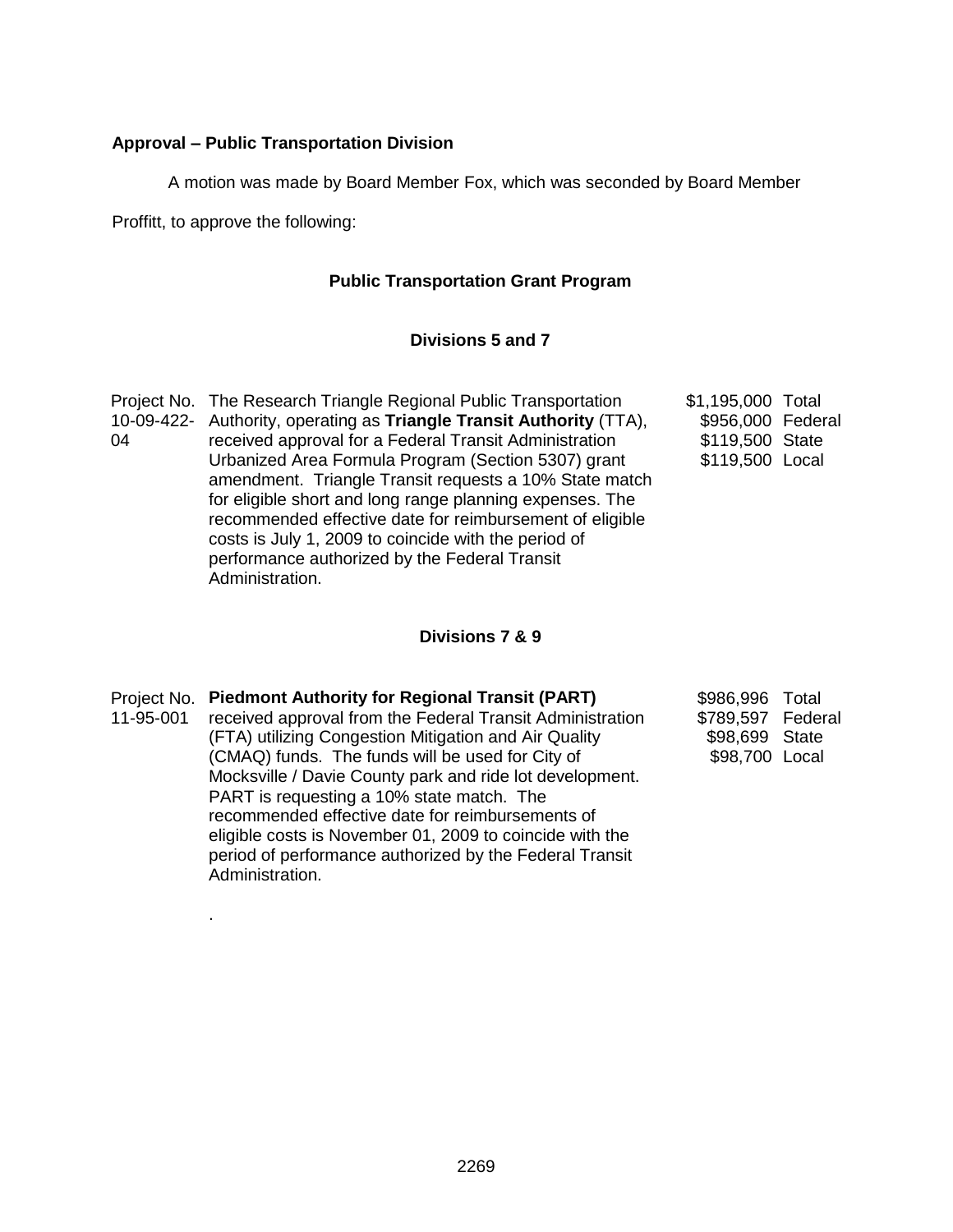### **Division 10**

- Project No. The **City of Charlotte,** operating as Charlotte Area Transit 11-05-042 System (CATS), received approvals for a Federal Transit Administration (FTA) Fixed Guideway Modernization capital grants. The grants will be used to purchase two replacement low floor suburban buses for the Independence Boulevard Busway. The city is requesting a 10% state match. The recommended effective date for reimbursements of eligible costs is February 01, 2007 to coincide with the period of performance authorized by the Federal Transit Administration. .
- \$566,122 Total \$452,898 Federal \$56,612 State \$56,612 Local

#### **Divisions 11, 12, & 13**

| 11-09-459-<br>01 | Project No. The Western Piedmont Regional Transit Authority<br>received approval for a Federal Transit Administration<br>(FTA) Urbanized Area Formula Program (Section 5307)<br>planning grant. The grant will be used to fund program<br>support administration, long term and short range transit<br>planning, and the urban share of the authority's 5-year<br>Community Transportation Service Plan. The authority is<br>requesting a 10% state match to the grant. The<br>recommended effective date for reimbursement of eligible<br>project costs is July 1, 2009 to coincide with the period of<br>performance authorized by the Federal Transit | \$226,000 Total<br>22,600 State<br>22,600 Local | 180,800 Federal |
|------------------|----------------------------------------------------------------------------------------------------------------------------------------------------------------------------------------------------------------------------------------------------------------------------------------------------------------------------------------------------------------------------------------------------------------------------------------------------------------------------------------------------------------------------------------------------------------------------------------------------------------------------------------------------------|-------------------------------------------------|-----------------|
|                  | Administration.                                                                                                                                                                                                                                                                                                                                                                                                                                                                                                                                                                                                                                          |                                                 |                 |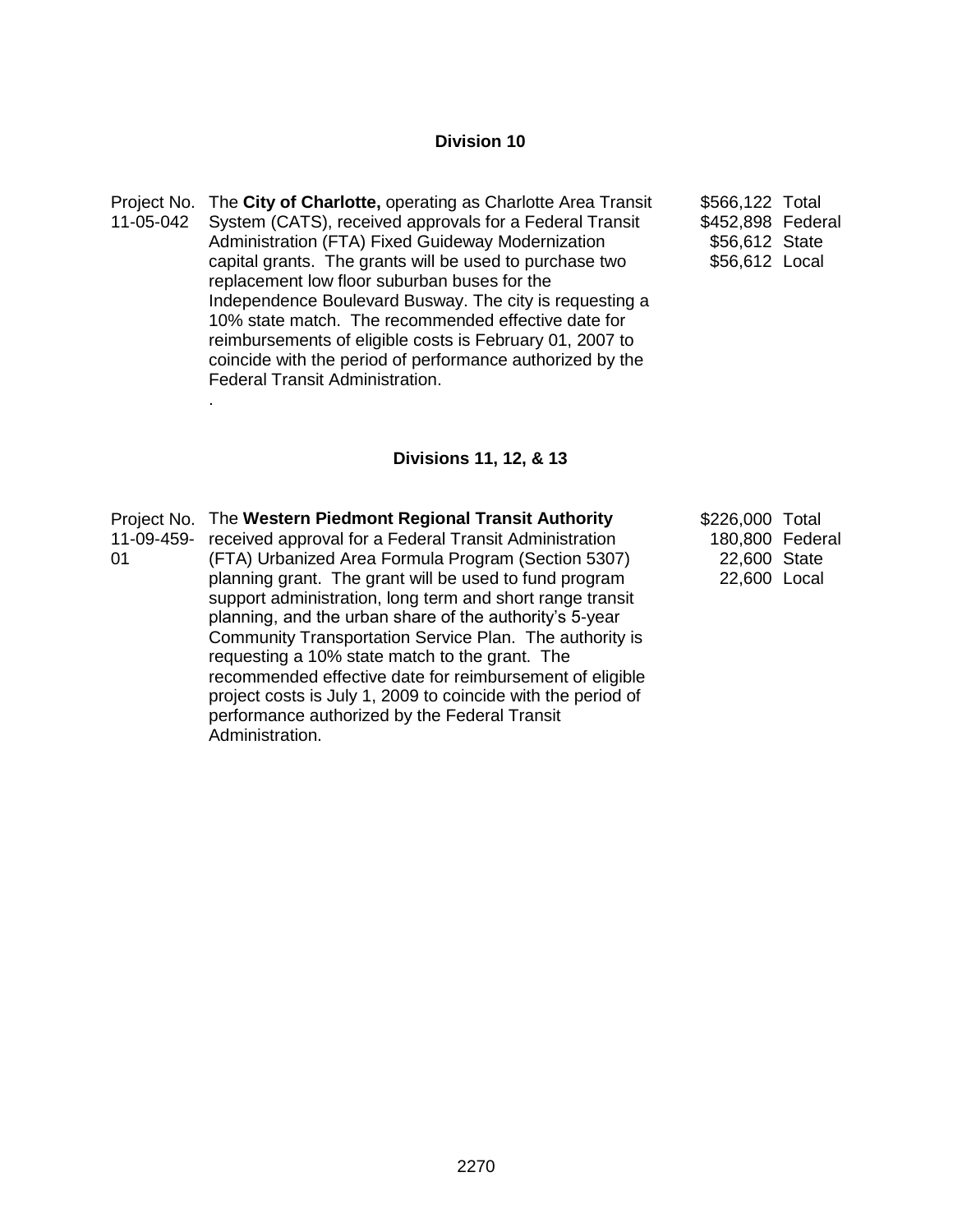### **Division 13**

Project No. The **City of Asheville** is requesting an amendment to a 11-09-275 Federal Transit Administration Urbanized Area Formula Program (Section 5307) capital and operating grant. The FTA has approved revising the grant to transfer unexpended funds from capital into planning costs for development of a long range Transportation Demand Management (TDM) Plan for the Asheville Urban Area. The plan will address TDM goals for the region and provide a multi-year financial and implementation plan for the program. The city is requesting a 20% state match to the federal funding. The recommended period of performance for reimbursement of eligible costs is July 1, 2010 to August 30, 2011.

\$100,000 Total \$80,000 Federal \$20,000 State

#### **Intercity Bus Program**

#### **Division 10**

|           | Project No. The Community Link's Travelers Aid Program is | \$39,000 Total   |
|-----------|-----------------------------------------------------------|------------------|
| 11-IC-001 | requesting a 50% state share to continue operation of the | \$19,500 Federal |
|           | Travelers Aid Assistance Program. The service utilizes    | \$19,500 State   |
|           | Greyhound intercity bus service vouchers for              |                  |
|           | approximately 600 stranded travelers who have traveled    |                  |
|           | to the Charlotte area seeking employment and were         |                  |

unsuccessful. The program assists the travelers in returning home. The recommended effective date for

reimbursement of eligible costs is 7/1/2010.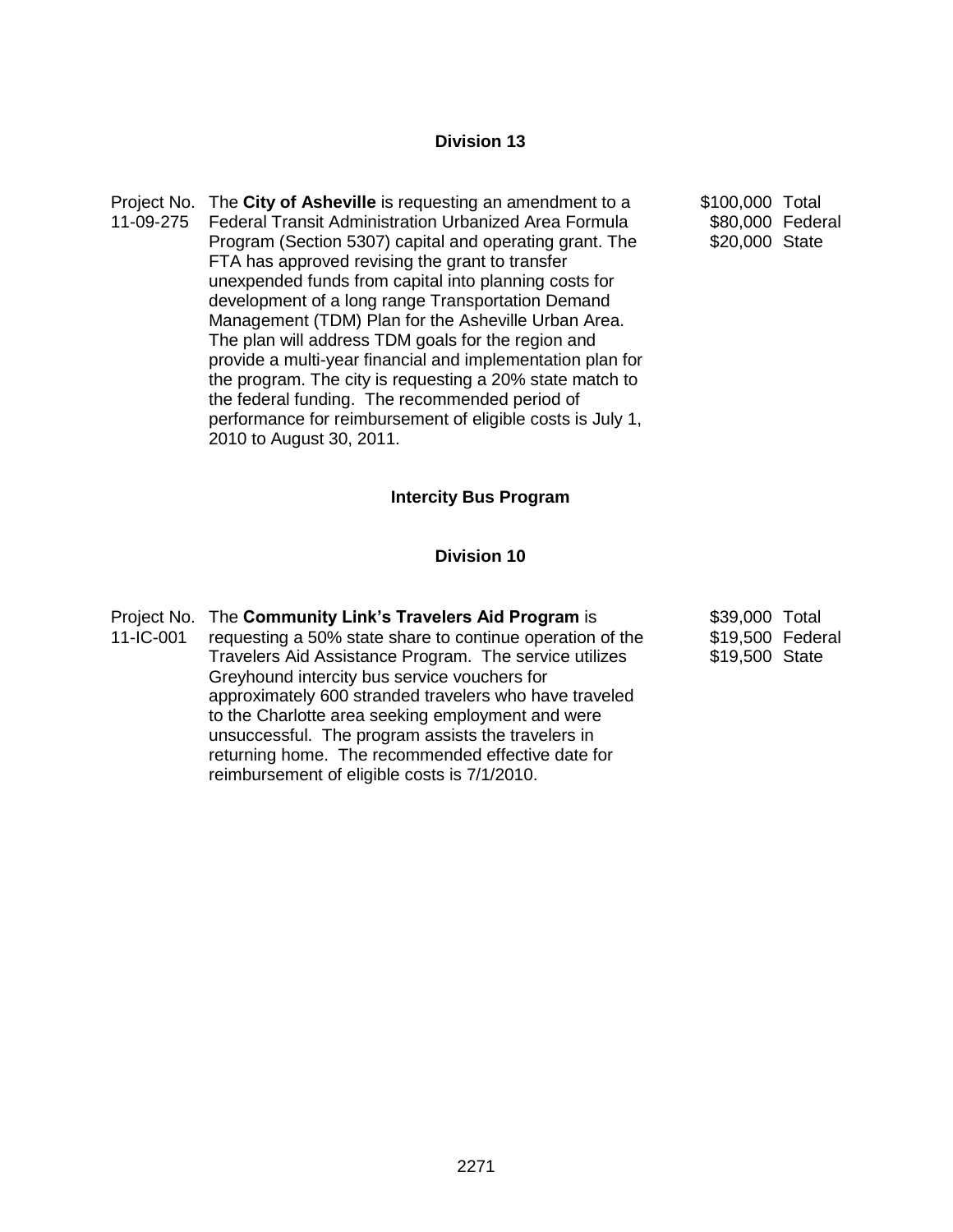### **Job Access Reverse Commute (JARC) Program**

Job Access Reverse Commute (JARC) is a program available through the Federal Transit Administration of the U.S. Department of Transportation. The purpose of the JARC grant program is to assist in developing new or expanded transportation services such as shuttles, vanpools, guaranteed rides home or connector/feeder services that connect employee to jobs and other employee related services. Job Access project are targeted at developing new or expanded transportation services for welfare recipients and/or low income persons. Reverse commute projects can provide transportation services to sub-urban or rural employment locations for all populations. The primary objective is to provide connectivity to welfare recipients and other lowincome persons to jobs and other support services.

Eligible capital projects will be funded 80% by the Federal Transit Administration (FTA) Section 5316 Nonurbanized Area Formula Program Funds. The department will provide a 10% state match for the capital projects and the remaining 10% will be provided by the grant recipient. Eligible operating expenses will be funded 50% and 50% will be provide by the grant recipient and can include other federally funded programs that provide client transportation services. Share.

This is to request Board of Transportation approval to provide State funds totaling \$109,714 to the projects as specified below and to submit a Section 5316 application to the FTA in the amount of \$1,917,557 in Federal funds, enter into an agreement and provide the necessary state match.

#### **Division 4**

Project No. **Turning Point Workforce Development Board, Inc.** is 11-JA-903 requesting funds for a newproject that focuses on serving the employment transportation needs of the low-income, including youth, elderly and disabled persons within Wilson, Nash, Edgecombe, Halifax and Northhampton Counties. While there are several public transportation systems that operate within the area, service gaps identified in the Local Coordinated Plans include expanded employment transportation and improved communication regarding existing services. The region's workforce development board will create a mobility manager position to better target populations about existing services; create regional employment related communications; and plan and manage expanded services throughout the 5-county area. The operations portion of the JARC program provides estimated 13,500 trips through purchase of service with existing area private operators. (Category B)

| Capital           |  |
|-------------------|--|
| \$156,490 Total   |  |
| \$125,192 Federal |  |
| \$15,649 State    |  |
| \$15,649 Local    |  |
|                   |  |

**Operating** \$270,000 Total \$135,000 Federal \$135,000 Local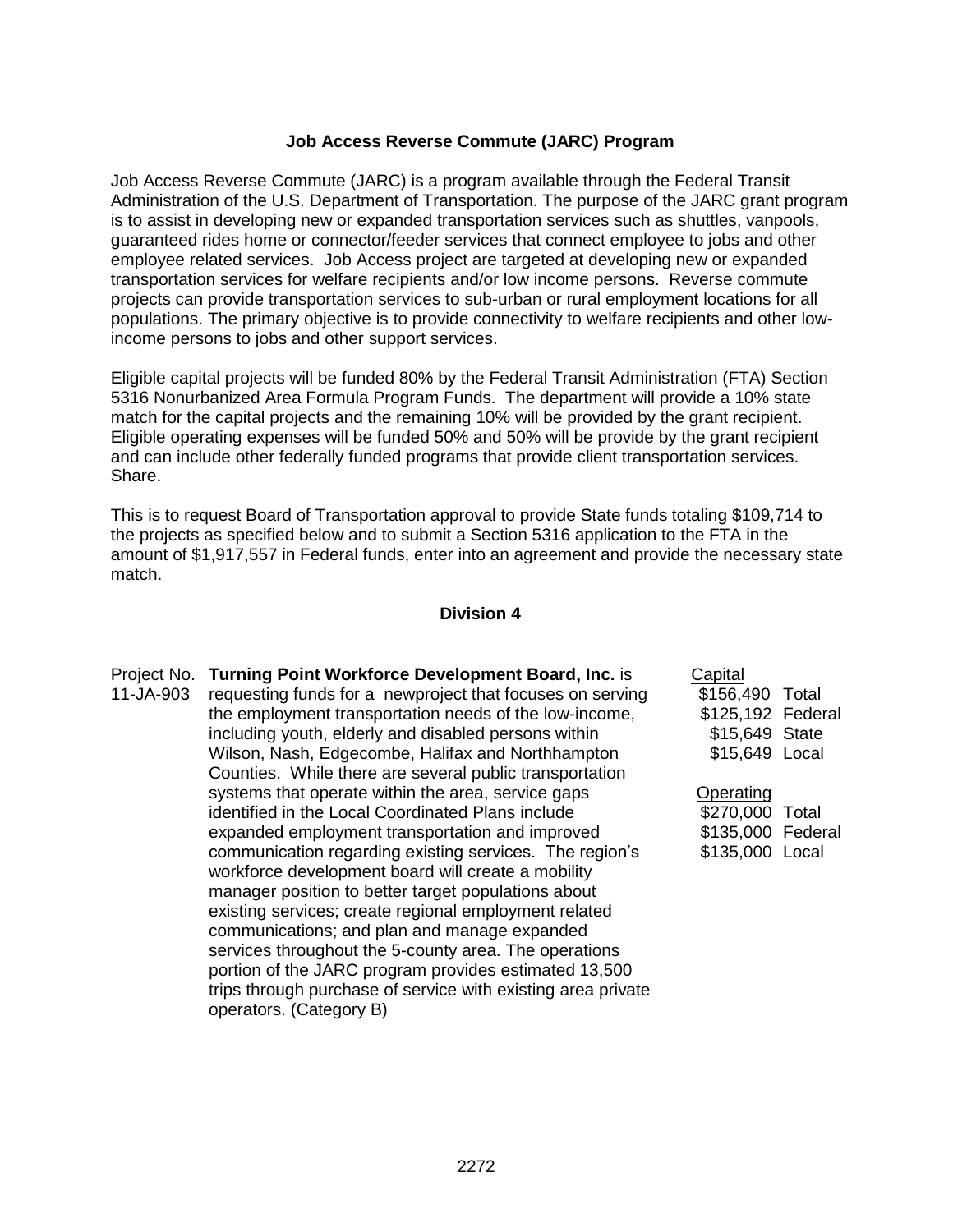Project No. **City of Rocky Mount** (operating as Tar River Transit) -

11-JA-043 proposes new Job Access Reverse Commute service targeted at reverse-commute trips to employment locations along US-64 from Rocky Mount west to Nashville and east to Tarboro in Edgecombe and Nash Counties, North Carolina. The targeted population is comprised of those low-income residents of the area served by the applicant (Tar River Transit) who would benefit from fixed-route reverse-commute service connecting them to employment locations outside the main urban center (Rocky Mount), specifically location along the US-64 corridor to/from Tarboro and Nashville. (Category B)

| Capital          |  |
|------------------|--|
| \$43,650 Total   |  |
| \$34,920 Federal |  |
| \$4,365 State    |  |
| \$4,365 Local    |  |
|                  |  |

## **Operating**

| \$57,224 Total   |  |
|------------------|--|
| \$28,612 Federal |  |
| \$28,612 Local   |  |

#### **Division 7**

Project No. The **Town of Chapel Hill** (operating as Chapel Hill 11-JA-002 Transit) will continue operation of the express service between the Town of Pittsboro (nonurbanized area) and the Town of Chapel Hill, providing commuter service and connectivity to Chapel Hill Transit routes. The funds will also purchase two low floor buses for operation of this service. Chapel Hill Transit utilized older buses on the route pending successful implementation and potential for sustainability of the service.

#### **Division 8**

Project No. **Chatham County** (operating as Chatham Transit 11-JA-050 Network) will provide new mobility options for commuters between Siler City and Sanford, and between Orange County and Pittsboro and Sanford. An estimated 96 of the 410 individuals who commute daily between these rural areas will be served by these routes. Anticipated ridership for the JARC–funded service is 12,000 trips.

| \$750,000 Total   |
|-------------------|
| \$600,000 Federal |
| \$75,000 State    |
| \$75,000 Local    |
|                   |

#### **Operating** \$215,800 Total \$107,900 Federal \$107,900 Local

| Capital         |         |
|-----------------|---------|
| \$147,000 Total |         |
| \$117,600       | Federal |
| \$14,700        | State   |
| \$14,700        | Local   |
|                 |         |

# **Operating** \$134,428 Total

\$67,214 Federal \$67,214 Local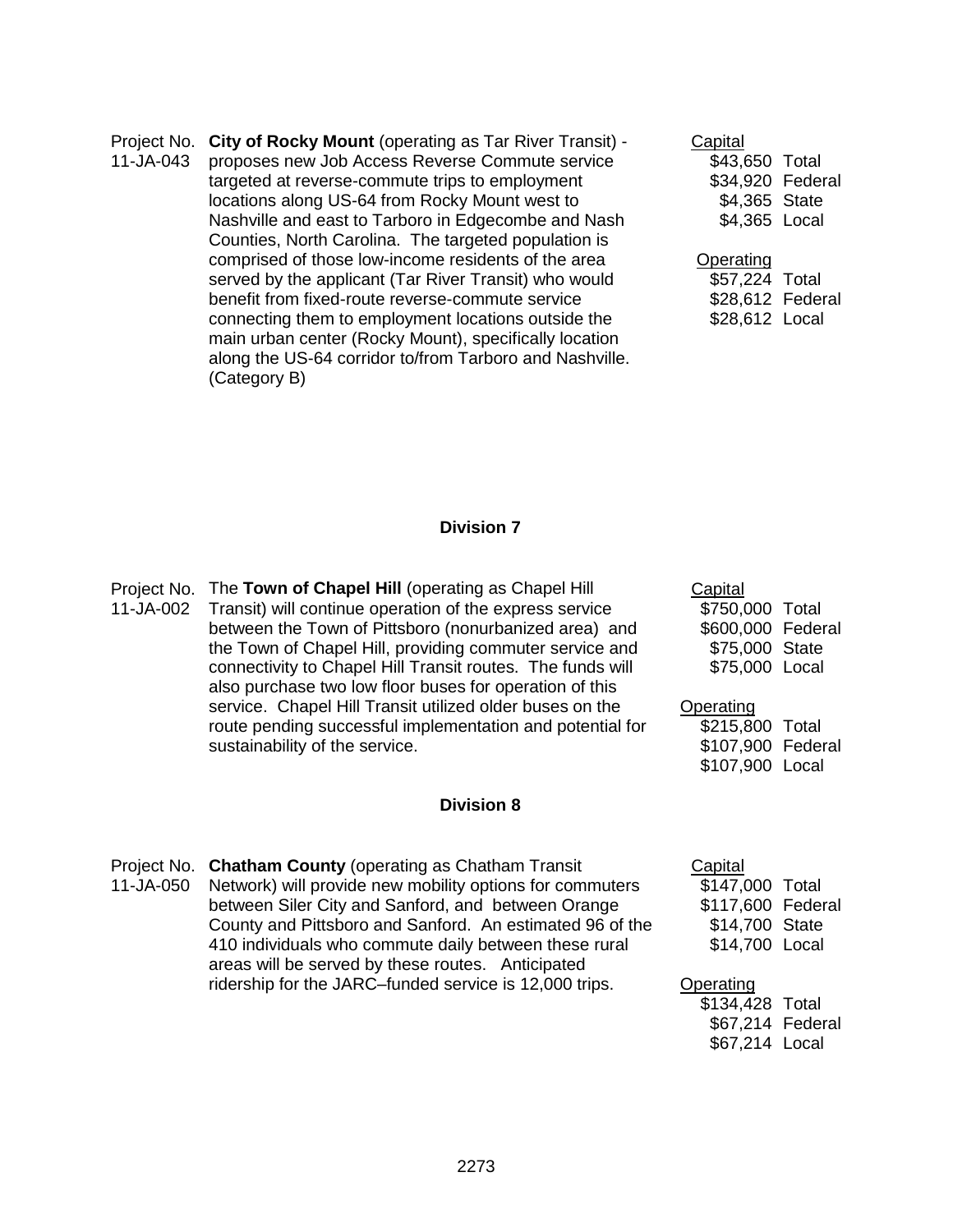#### **Division 10**

- Project No. **Cabarrus County** (operating as Cabarrus County 11-JA-042 Transportation System) will continue operation of service initiated two years ago with Job Access Reverse Commute (JARC) funds, thereby continuing to provide employment based transportation to the southeastern section of the county, including Midland, Harrisburg and Mt. Pleasant. The Town of Locust will receive service for the first time utilizing this grant. The target population is student, seniors, low income individuals and the Hispanic community. Estimated ridership of 28,880 trips over the 2 year period. The service will provide connectivity to the fixed route systems in the Cities of Charlotte, Kannapolis/Concord, and Salisbury. (Category B)
- \$347,394 Total \$173,697 Federal \$173,697 Local

**Operating** 

\$173,915 Total \$86,957 Federal \$86,958 Local

#### **Division 12**

Project No. 11-JA-024 **Iredell County** (operating as Iredell County Area Transit System) will add peak hour Job Access Reverse Commute service to be operated in tandem with current evening and weekend JARC service which has now been operating for several years. The county received a JARC grant last year to provide this service; however, demand due to the 13% unemployment rate in the county exceeds available funds. This project will expand the capacity of the Section 5311 transit provider to meet the increasing employment transportation needs throughout the county. In addition to the trips between the hours of 8 am and 5 pm from, Monday through Saturday, the provider will determine the demand for Sunday service. The inability to provide access to job training and employment for residents throughout the county was a prime service gap identified in the county's locally coordinated transportation plan.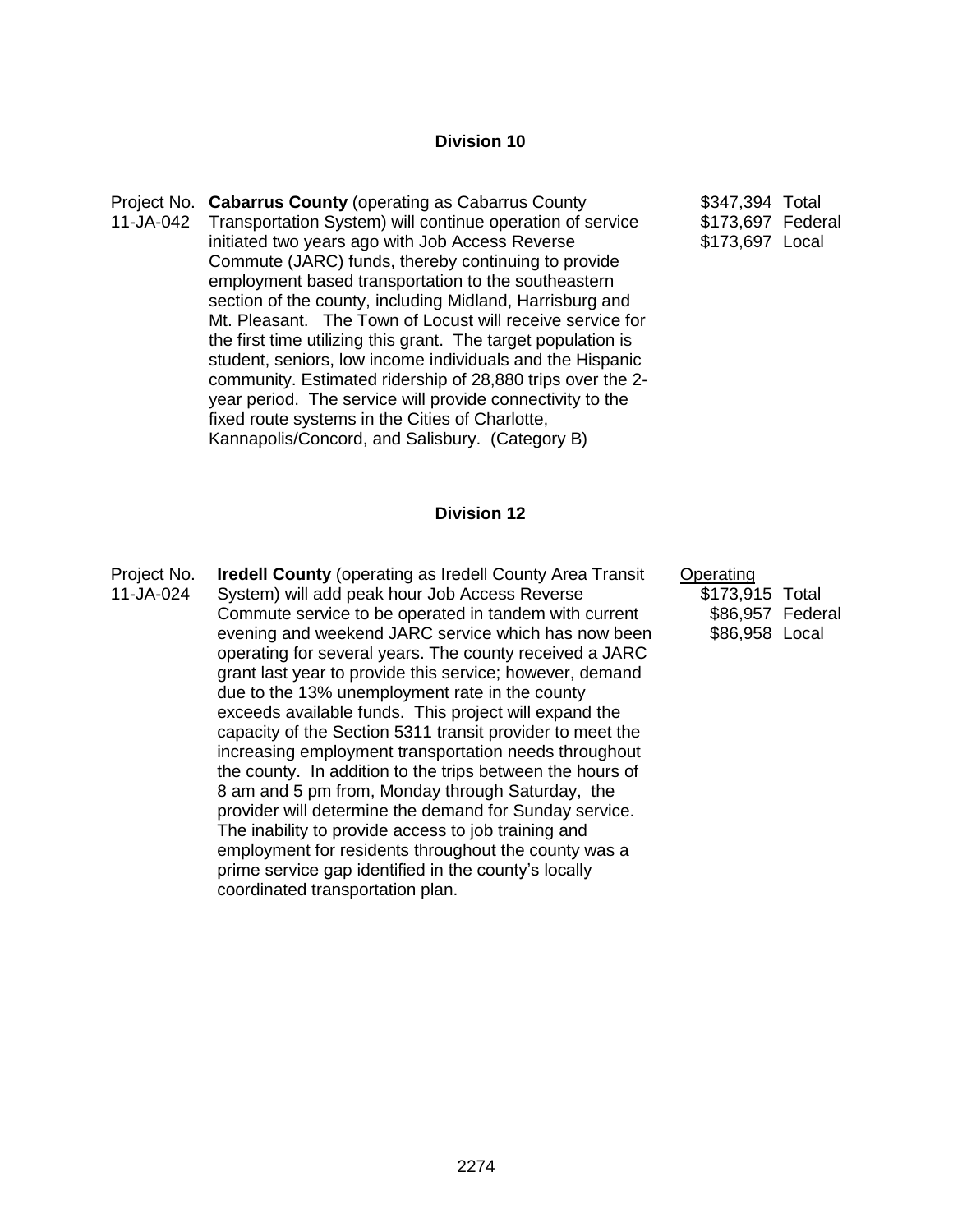### **Divisions 11, 12, & 13**

Project No. **Western Piedmont Regional Transit Authority**  11-JA-080 (operating as Greenway Transit) will expand service in a 4-county area, including an urbanized area, to community colleges to access educational and training programs and for transportation to employers along the routes. Approximately 220 individuals will be served by providing an estimated 13,700 passenger trips. (Category B)

**Operating** \$367,200 Total \$183,600 Federal \$183,600 Local

#### **Statewide**

NC-37- X009 **State Administration** – The Public Transportation Division will utilize the funds to perform project administration and oversight. In addition, regional outreach sessions with: local elected and appointed officials, public and private transportation providers, human service agencies, metropolitan and rural planning organizations and other local stakeholders on JARC program requirements and application process.

\$256,865 Federal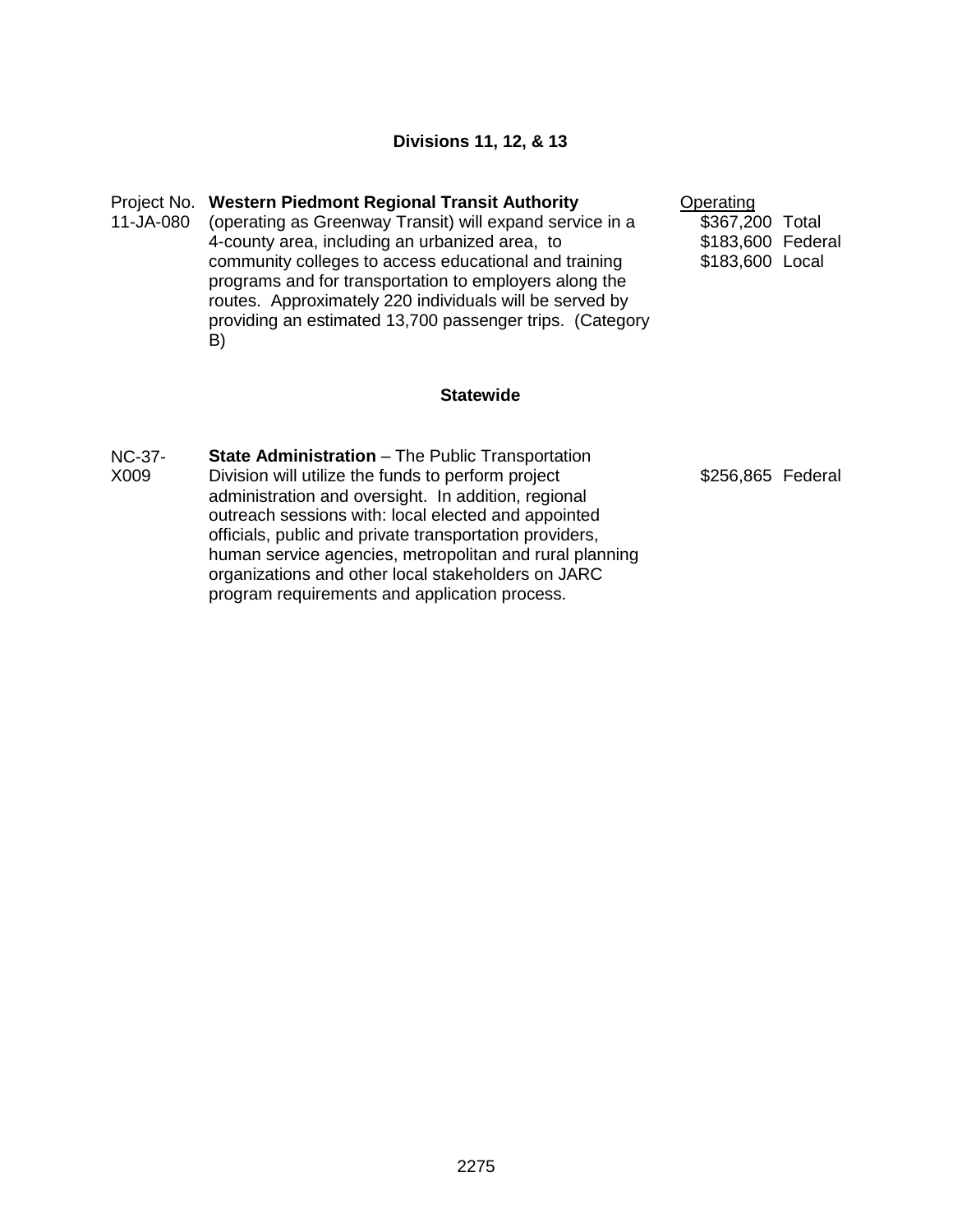### **SECTION 5310 Elderly Individuals and Individuals with Disabilities Program**

The goal of the Section 5310 Program is to enhance coordination of federally assisted programs and services in order to ensure elderly persons and persons with disabilities have the same right as all people to utilize public transportation facilities and services. The specific objective of Section 5310 is to provide transportation services that meet the special needs of elderly persons and persons with disabilities for whom mass transportation services are unavailable, insufficient or inappropriate.

The Public Transportation Division, through the Section 5310 Program, provides grants to nonprofit corporattions and associations, public bodies approved by the state to coordinate services for elderly persons and persons with disabilities, or public bodies which certify to the Governor that no nonprofit corporation or association is readily available in an area to provide the service.

Eligible capital projects will be funded 80% by the Section 5310 program funds. The department will provide a 10% state match for the capital projects, and the remaining 10% will come from an eligible local share. The ection 5310 is unique in that some senior and disabled services are eligible for 80% federal participation.

Eligible operating expenses will be funded 50% by the FTA Section 5310 program funds and 50% will come from eligible local funds.

This is to request Board of Transportation approval to provide State funds totaling \$301,232 to the projects as specified below and to submit a Section 5310 application to the FTA in the amount of \$3,815,292 in Federal funds, enter into an agreement and provide the necessary state match.

### **Division 1**

| Project No. | Albemarle Regional Health Services will use grant          | Operating         |       |
|-------------|------------------------------------------------------------|-------------------|-------|
| 11-ED-005   | operating funds to provide service for groups of mentally- | \$256,000         | Total |
|             | disabled passengers transported to two sheltered           | \$128,000 Federal |       |
|             | workshop locations, passenger service for this target      | \$128,000 Local   |       |
|             | group is currently unfunded.                               |                   |       |

#### **Division 4**

Project No. **City of Rocky Mount** (operating as Tar River Transit) – 11-ED-043 will use mobility management funds, under a contract of services arrangement, to assist coordination of disabled and senior citizens transition from paratransit to fixedroute services. Outreach to low-income passengers will also be coordinated by this funded position. (Category B) **Capital**  \$70,000 Total \$56,000 Federal \$7,000 State \$7,000 Local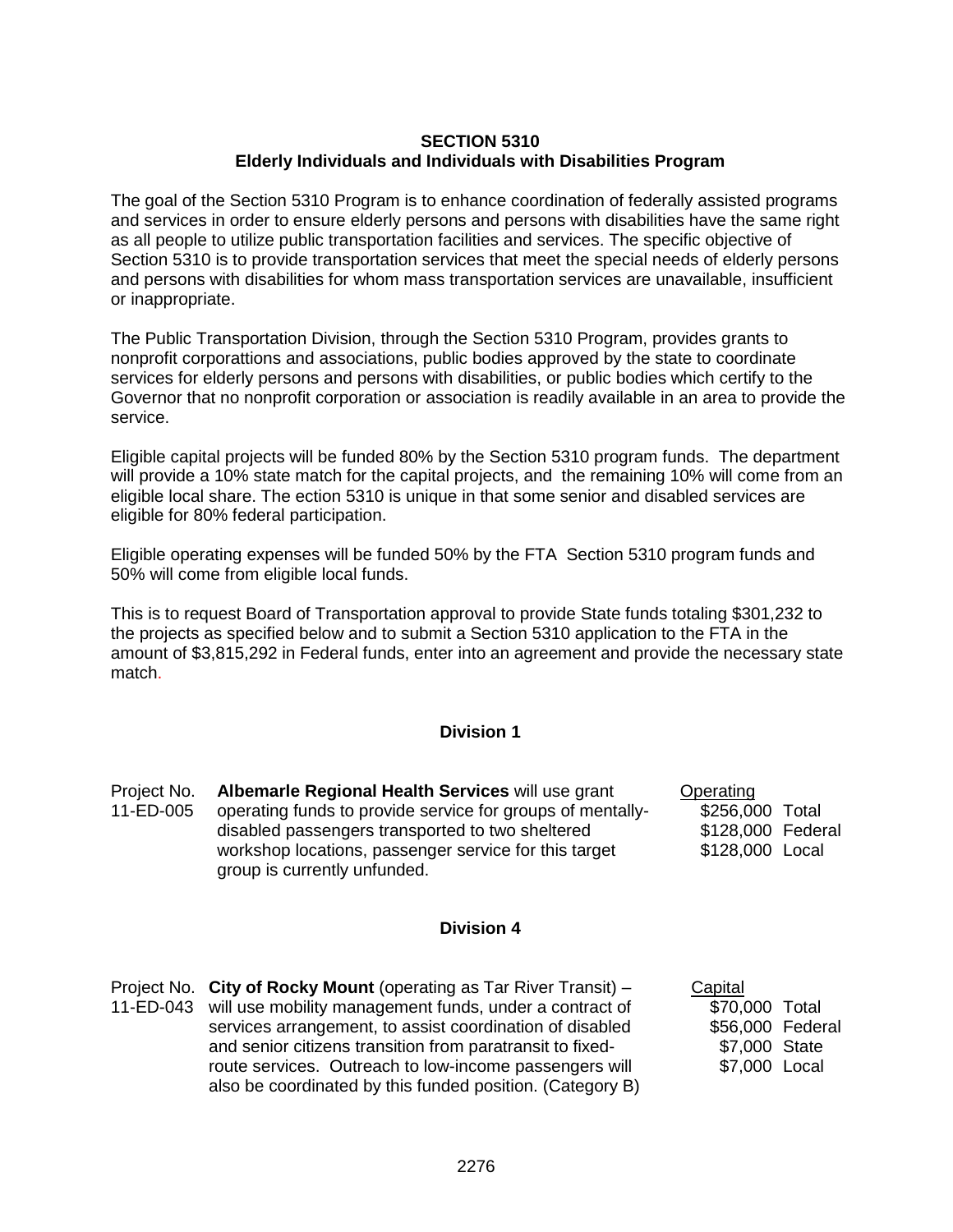### **Division 5**

Project No. **Durham County** (operated as Durham County Access) 11-ED-046 will use grant funds to provide additional medical transportation for all elderly and disabled Durham County Residents to destinations throughout Durham County. An estimated 6,860 low cost round trips can be provided at by utilizing the existing Red Cross fleet of passenger vehicles and volunteer drivers. (Category B)

#### Project No. **Research Triangle Regional Public Transportation**

11-ED-414 **Authority** (operating as Triangle Transit) will use these grant funds to support improved mobility management system-wide over the upcoming two year period, including extensive outreach and marketing to elderly persons and persons with disabilities. Travel training and focused attention on needs of the cognitively disabled is one focus. The project includes travel training that has been used throughout the country not only to improve mobility but also to effectively control costs of demand response services. (Category B)

# **Capital**

\$113,876 Total \$91,100 Federal \$11,388 State \$11,388 Local

| Capital           |  |
|-------------------|--|
| \$170,520 Total   |  |
| \$136,416 Federal |  |
| \$17,052 State    |  |
| \$17,052 Local    |  |

#### **Division 7**

Project No. **Guilford County** will use the capital grant to expand their 11-ED-049 fleet with five new lift equipped vans, which will be used to provide additional trips to the elderly and disabled citizens of Guilford County that are currently on waiting lists' for transportation to include employment, education and medical trips. An estimate of 31,000 trips will be provided. (Category B)

> program and upgrade bus stops by removing physical barriers for mobility impaired individuals. The proposed travel training for elderly persons and persons with disabilities will improve mobility as well as effectively

control costs of demand response operation. An inventory of the 600 bus stops will be conducted and 42 will be upgraded with the grant funds. The estimated number of

Project No. The **Town of Chapel Hill** (operating as Chapel Hill 11-ED-002 Transit) will use the grant funds to improve mobility

trips to be provided is 39,400.

management over the next two years, introduce a voucher **Capital** \$283,625 Total \$226,900 Federal

**Capital** 

\$310,000 Total \$248.000 Federal \$31,000 State \$31,000 Local

\$28,362 State \$28,363 Local

**Operating** \$254,058 Total

\$127,029 Federal \$127,029 Local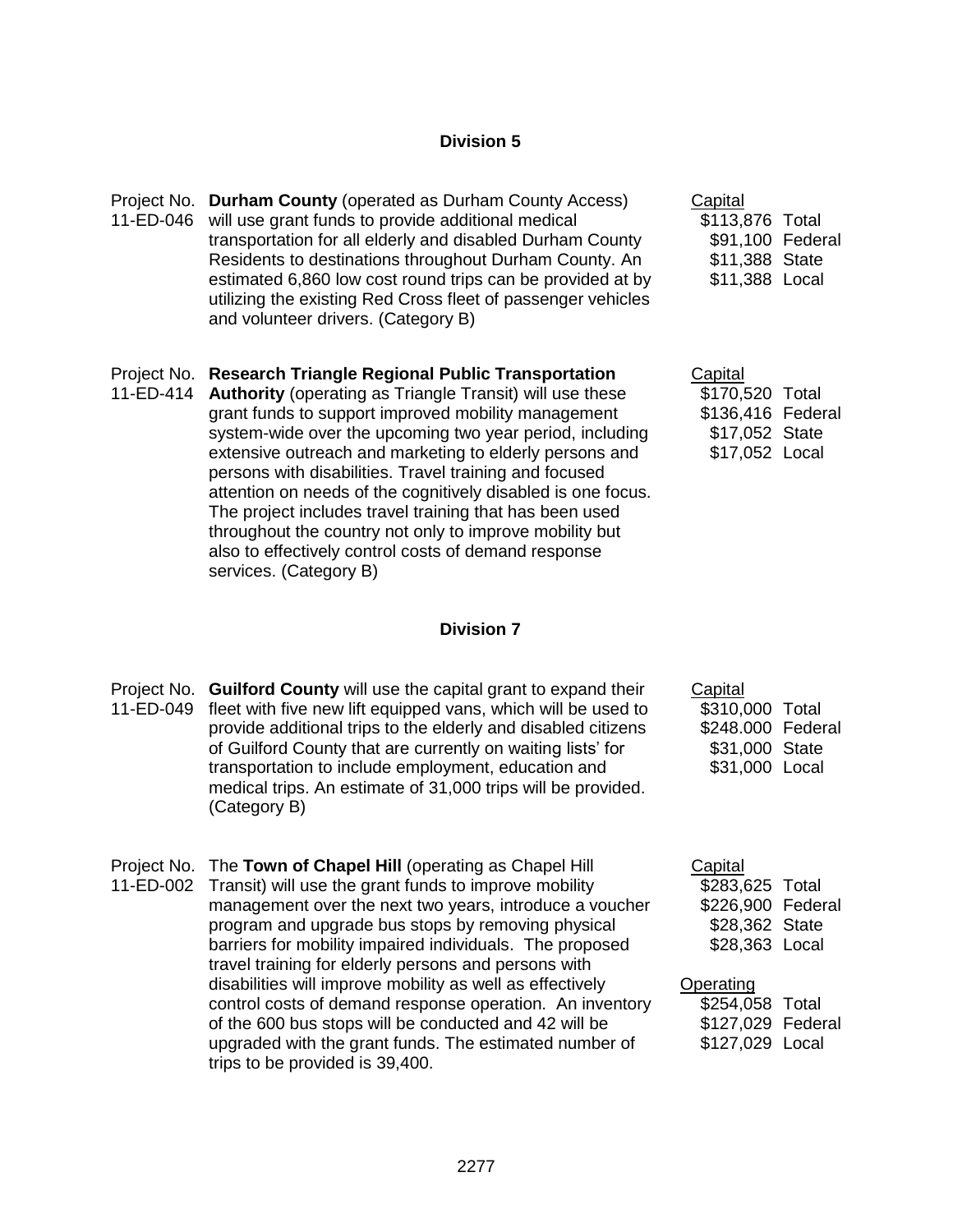#### **Division 8**

Project No. **Chatham County Focal Point on Aging** will make a 11-ED-050 significant improvement in the life of senior citizens in eastern Chatham County, who are limited in the number of times they can participate in the Council on Aging nutrition program. Once at the center these individuals can join many other activities provided by the Council on Aging such as health management, disease prevention, health screenings and the basics of going to the bank, post office, pharmacy and grocery shopping. Estimated annual number of trips is 7,600. The agency will also continue operation of the Health Rides Project, a service initiated last year that has exceeded demand, providing approximately 75,000 trips annually. (Category B)

**Capital** \$270,000 Total \$216,000 Federal \$27,000 State \$27,000 Local

#### **Division 10**

- Project No. **Mecklenburg County** (operated as Mecklenburg 11-ED-051 Transportation System) will use the funds to provide expanded elderly general public transportation services. Mobility management funds will be used to hire a specialist to coordinate future service with Charlotte Area Transportation System and other regional transit providers. A voucher pass program is a principle tool in the mobility management strategy that will improve the efficiency of the overall county services for the elderly and disabled population. The new services will be accommodated using existing equipment. (Category B)
- Project No. **Mainstreaming Consultants Inc.** (operated as Disability 11-ED-905 Rights and Resources) will use mobility management funds for travel training targeted towards individuals with disabilities, seniors, veterans and low income in the urban area of Mecklenburg County. The project activities include sensitivity training for the operators, group travel training, outreach to human services agencies and organizations. (Category B)

| Capital         |         |
|-----------------|---------|
| \$997,786 Total |         |
| \$798,229       | Federal |
| \$99,779        | State   |
| \$99,779        | Local   |

#### **Operating** \$662,611 Total

| 9002.011          | ו טנעו |
|-------------------|--------|
| \$331,306 Federal |        |
| \$331,305 Local   |        |

| Capital           |  |
|-------------------|--|
| \$239,552 Total   |  |
| \$191,642 Federal |  |
| \$23,955 State    |  |
| \$23,955 Local    |  |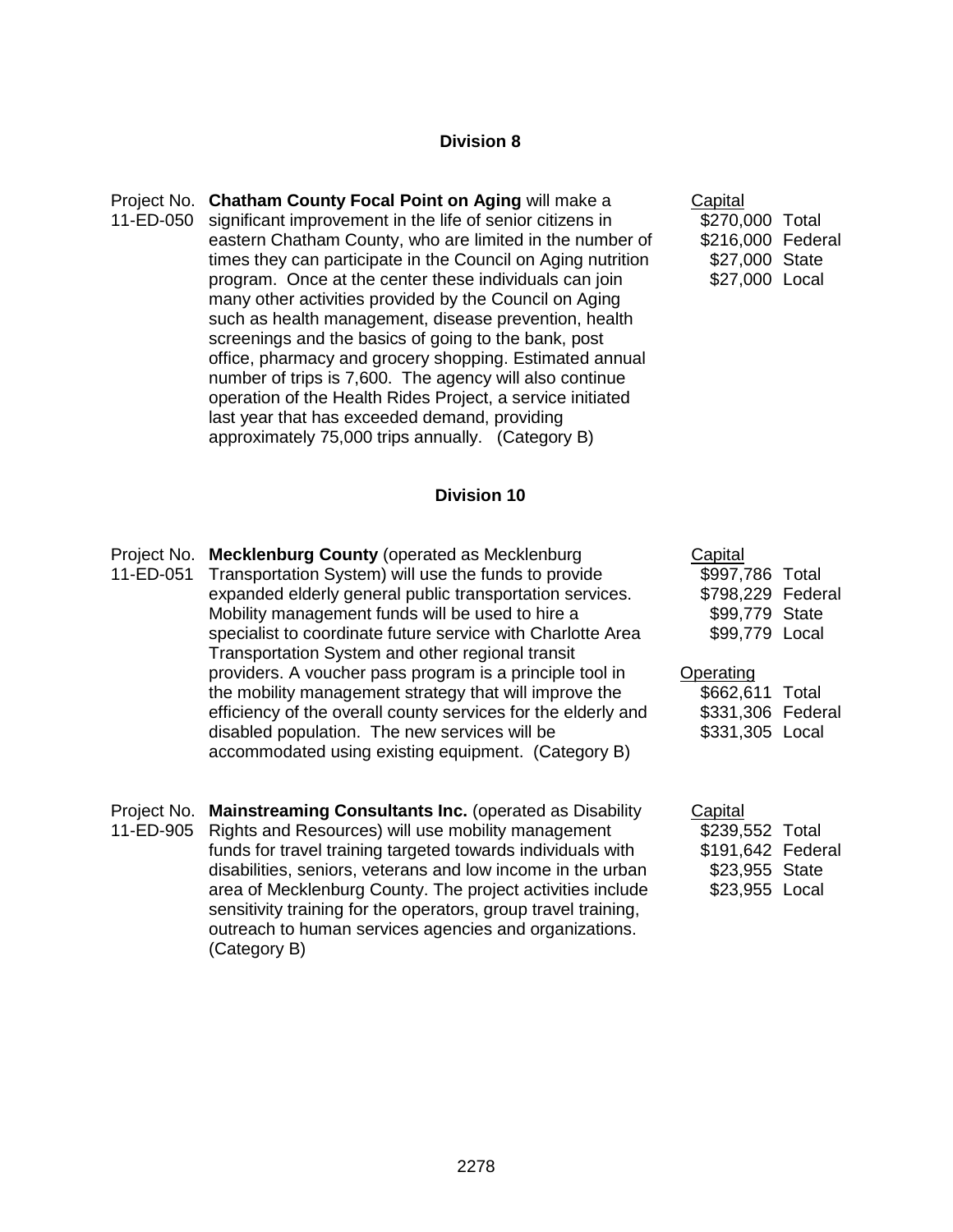| 11-ED-083 | Project No. The City of Charlotte (operated as Charlotte Area<br>Transportation System) will use grant funds to implement | Capital<br>\$261,684 Total |  |
|-----------|---------------------------------------------------------------------------------------------------------------------------|----------------------------|--|
|           | two new shopper services to include North Charlotte and                                                                   | \$209,347 Federal          |  |
|           |                                                                                                                           |                            |  |
|           | Matthews/Mint Hill, as well as, two new Saturday services                                                                 | \$26,168 State             |  |
|           | connecting to the light rail system, which is specifically                                                                | \$26,169 Local             |  |
|           | targeted to serve the senior population. All the new                                                                      |                            |  |
|           | services will include coordinated travel training and free                                                                | Operating                  |  |
|           | and/or discounted passes to introduce new riders to the                                                                   | \$647,585 Total            |  |
|           | service. The new services will be accommodated using                                                                      | \$323,793 Federal          |  |
|           | existing equipment; however vehicle maintenance costs                                                                     | \$323,792 Local            |  |
|           | and passenger amenities will be purchased. (Category B)                                                                   |                            |  |

# **Divisions 11, 12, & 13**

|           | Project No. Western Piedmont Regional Transit Authority       | Capital          |  |
|-----------|---------------------------------------------------------------|------------------|--|
| 11-ED-080 | (operating as WPRTA) will use grant funds to greatly          | \$21,880 Total   |  |
|           | expand service to senior citizens, thereby affording trips to | \$17,504 Federal |  |
|           | those currently on an extensive waiting list for service. The | \$2,188 State    |  |
|           | new services will be accommodated using existing              | \$2,188 Local    |  |
|           | equipment. (Category B)                                       |                  |  |
|           |                                                               | Operating        |  |
|           |                                                               | \$114,921 Total  |  |

### **Division 14**

| Project No. Swain County Focal Point on Aging, Inc. will use grant    |
|-----------------------------------------------------------------------|
| 11-ED-032 funds to provide door-thru-door transportation services for |
| disabled individuals and seniors that cannot be served by             |
| curb-to-curb demand responsive transit service. The new               |
| service requires expanding the fleet with a new mini van.             |
| (Category B)                                                          |

### **Capital** \$41,000 Total \$32,800 Federal \$4,100 State \$4,100 Local

\$57,461 Federal \$57,460 Local

# **Operating**

| \$18,713 Total |                 |
|----------------|-----------------|
|                | \$9,357 Federal |
| \$9,356 Local  |                 |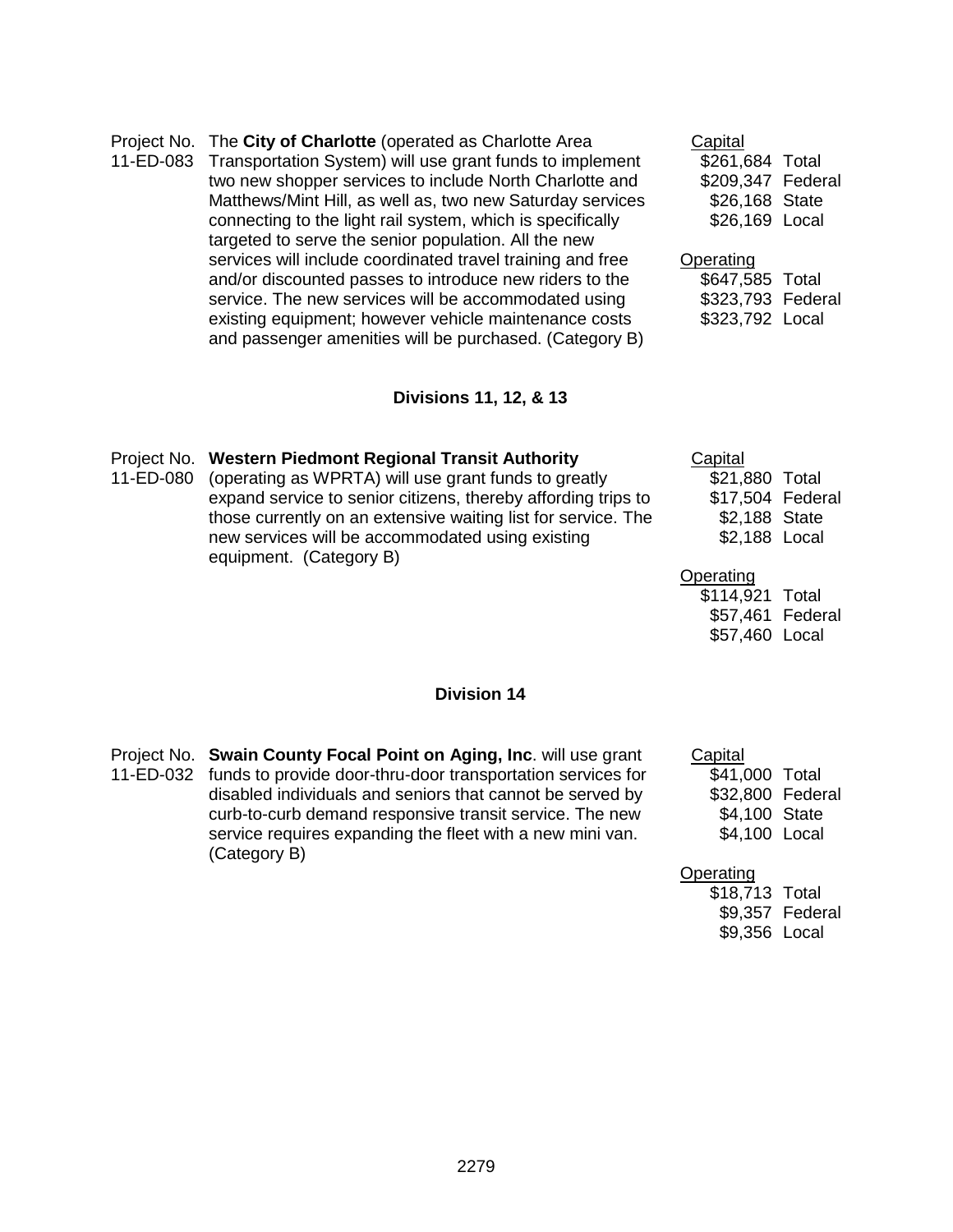| Project No.<br><b>Macon County (operated as Macon County Transit) will</b><br>11-ED-027<br>double the morning and afternoon routes that serve<br>elderly and disabled passengers and expand service on<br>the dialysis & vocational workshop route. Trips will<br>provide service to the adult day care center and a day<br>program for persons with developmental disabilities.<br>Gaps in service as identified in the locally coordinated<br>plan will be accommodated. The new service requires<br>adding a vehicle to the fleet. |                                                                                                                                                                                                                                                                                                                       | Capital<br>\$108,000 Total<br>\$86,400 Federal<br>\$10,800 State<br>\$10,800 Local |         |
|---------------------------------------------------------------------------------------------------------------------------------------------------------------------------------------------------------------------------------------------------------------------------------------------------------------------------------------------------------------------------------------------------------------------------------------------------------------------------------------------------------------------------------------|-----------------------------------------------------------------------------------------------------------------------------------------------------------------------------------------------------------------------------------------------------------------------------------------------------------------------|------------------------------------------------------------------------------------|---------|
|                                                                                                                                                                                                                                                                                                                                                                                                                                                                                                                                       | Operating<br>\$79,058 Total<br>\$39,529 Federal<br>\$39,529 Local                                                                                                                                                                                                                                                     |                                                                                    |         |
| Project No.<br>11-ED-020                                                                                                                                                                                                                                                                                                                                                                                                                                                                                                              | <b>Clay County (operated as Clay County Transportation);</b><br>the grant will expand the county fleet by adding a ramp<br>equipped mini-van for low volume out-of-county medical<br>trips. Funds will also provide expanded dialysis services<br>transportation.                                                     | Capital<br>\$41,250 Total<br>\$33,000 Federal<br>\$4,125 State<br>\$4,125 Local    |         |
|                                                                                                                                                                                                                                                                                                                                                                                                                                                                                                                                       |                                                                                                                                                                                                                                                                                                                       | Operating<br>\$55,241 Total<br>\$27,621 Federal<br>\$27,620 Local                  |         |
| Project No.<br>11-ED-019                                                                                                                                                                                                                                                                                                                                                                                                                                                                                                              | <b>Cherokee County (operated as Cherokee County</b><br>Transit), will use funds to provide expanded services to<br>senior citizens currently without transportation service, as<br>identified in the Locally Coordinated Plan. The new<br>service requires adding a lift equipped van and a mini van<br>to the fleet. | Capital<br>\$83,150 Total<br>\$66,520 Federal<br>\$8,315 State<br>\$8,315 Local    |         |
| <b>NC-16-</b><br>X003                                                                                                                                                                                                                                                                                                                                                                                                                                                                                                                 | <b>State Administration</b> – The Public Transportation<br>Division will provide subrecipient monitoring and oversight,<br>and provide technical assistance in development of<br>projects and plans for small urban areas and rural areas.                                                                            | \$361,341                                                                          | Federal |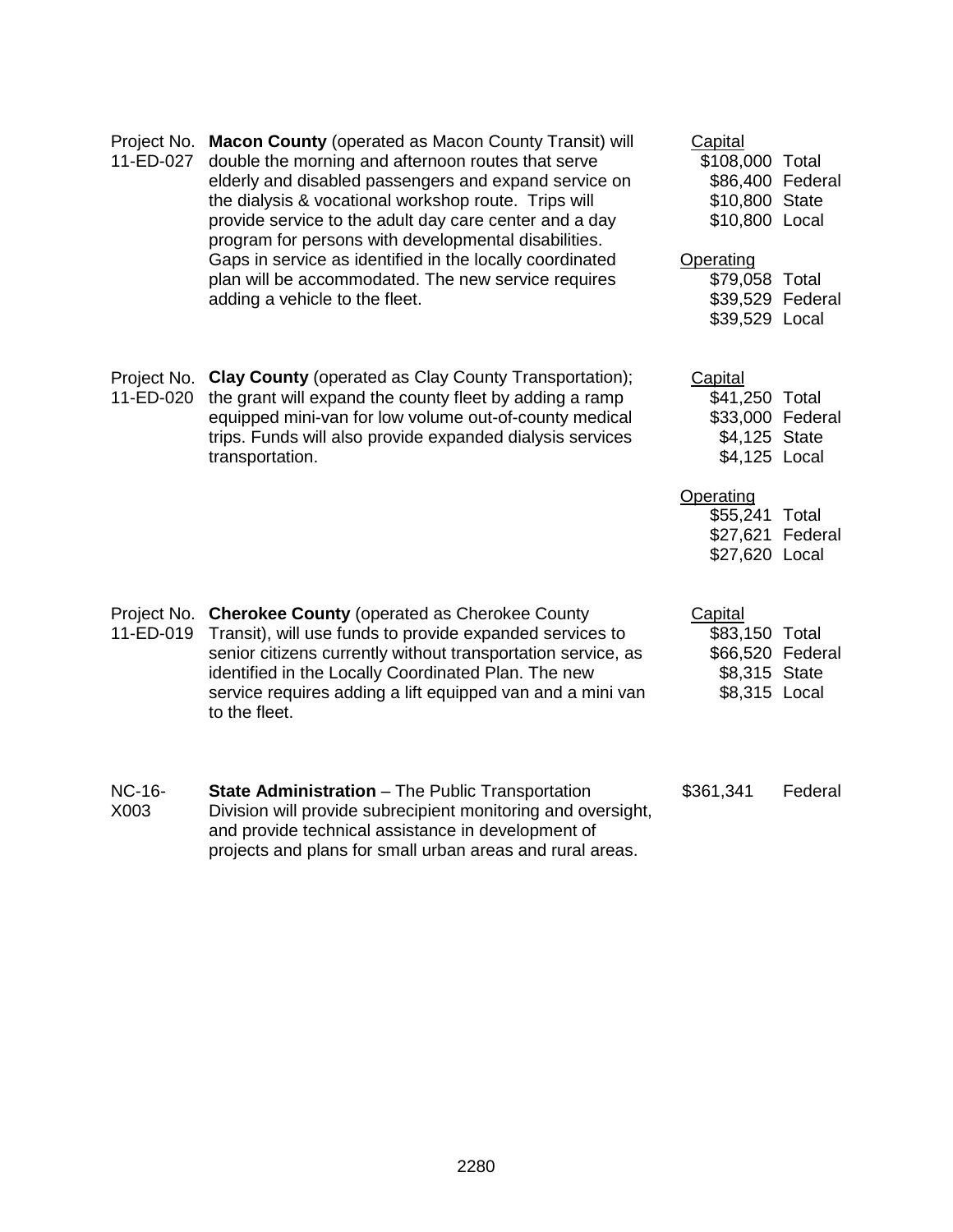### **SECTION 5317 New Freedom Program**

The purpose of the Section 5317 program is to encourage services and facility improvements to address the transportation needs of persons with disabilities that go beyond those required by the Americans with Disabilities Act (ADA). New Freedom grants are intended to provide additional tools to overcome existing barriers facing persons with disabilities that are seeking integration into the work force and full participation in society.

Funds are available to support the capital and operating costs of new public transportation service targeted toward people with disabilities or public transportation alternatives that go beyond those required by the ADA. All projects funded under this program must be derived from a locally developed, coordinated public transit-human services transportation planning process and included in an approved regional plan.

Eligible capital projects will be funded 80% by FTA Section 5317 program funds. The department will provide a 10% state match for the capital projects, the remaining 10% will come from an eligible local source. Eligible operating expenses will be funded 50% by the federal program funds and 50% must come from an eligible local share.

This is to request Board of Transportation approval to provide State funds totaling \$8,330 to the projects as specified below and to submit a Section 5317 application to the FTA in the amount of \$294,486 in Federal funds, enter into an agreement and provide the necessary state match.

#### **Division 1**

Project No. **Dare County** will use funds to introduce new services 11-NF-048 targeting disabled community in county, supporting trips to community programs. As many as 18,000 trips to be provided over two years of service. The county will purchase of two lift-equipped vans to provide the service.

**Capital** \$83,300 Total \$66,640 Federal \$8,330 State \$8,330 Local

**Operating** 

\$57,260 Total \$28,630 Federal \$28,630 Local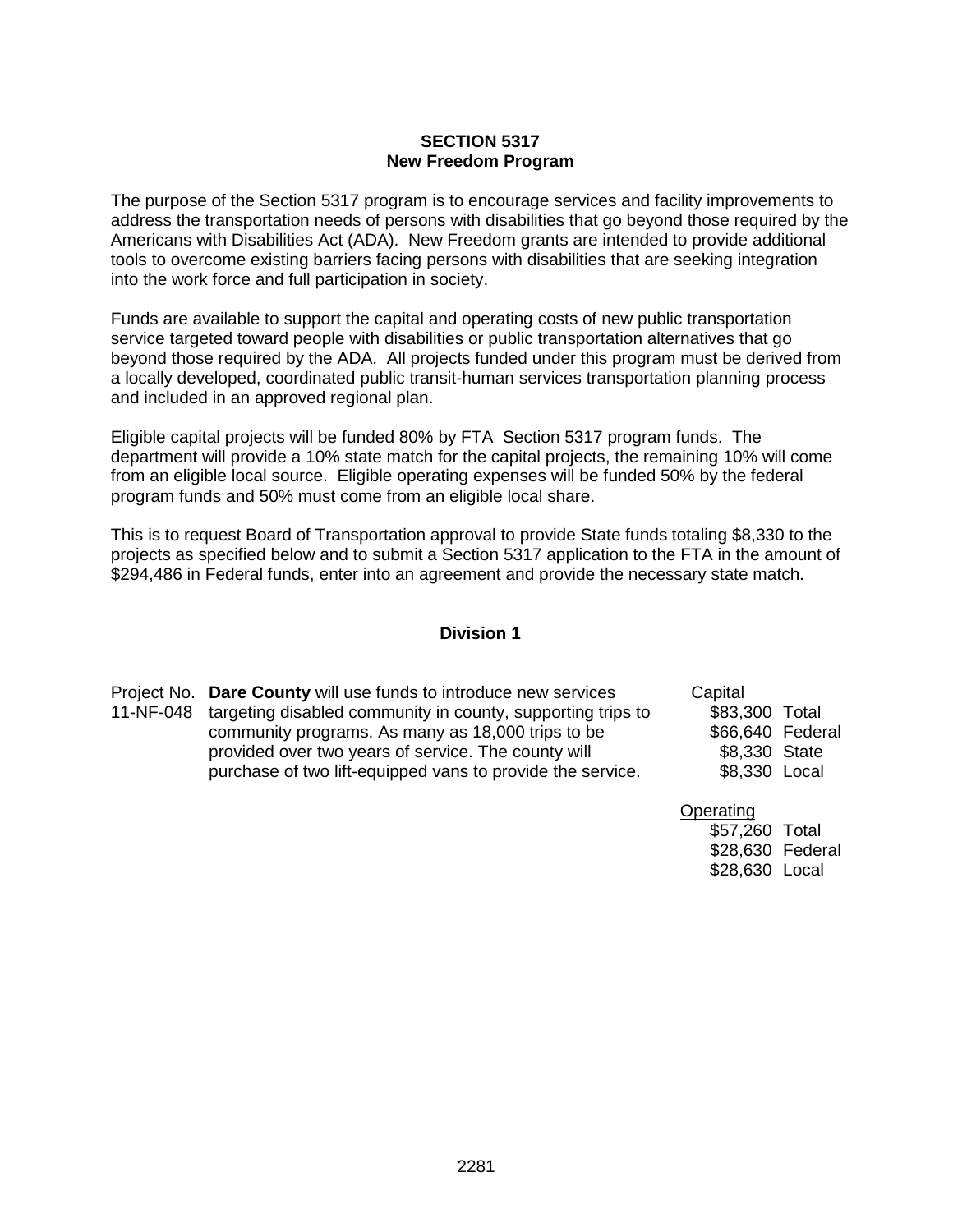## Project No. **Western Piedmont Regional Transit Authority**

11-NF-080 (operating as WPRTA) will use funds to pay for contracted services through the Urban League and other local advocacy groups for persons with disabilities to provide door through door service. The aids will be provided for individuals with severe disabilities to encourage them accustomed to using transit as a mobility option. (Cataegory B)

#### **Operating**

\$61,200 Total \$30,600 Federal \$30,600 Local

\$156,091 Federal

### **STATEWIDE**

NC-57- X008-01 **State Administration** – NCDOT will use funds to sponsor training workshops for rural planning organizations, metropolitan planning organizations, local elected officials, human service agencies and transit providers. The Public Transportation Division will also assist the remaining areas in the state in development of the locally coordinated plans that are a prerequisite for program funding. The funds will also support staff management and oversight of the all existing program subrecipients.

### **NEW START GRANT PROGRAM**

#### **Division 10**

WBS 42454 State funds are requested for the Rail Division's Safety & Security Unit for the current fiscal year. The funds will be used to support a Rail Safety Oversight Inspector position. This Inspector will conduct audits and reviews of the Charlotte Area Transit System (CATS) Safety and Security Program. The program plan calls for administrative efforts to ensure that CATS identifies and corrects public and operational hazards within the rail system. The funds will also be used to upgrade the comprehensive web based accident and management application. The current application is used in the test phase and will be further developed, tested and implemented as a means of augmenting the current Federal Transit Administration safety program in North Carolina. \$130,000 State

| Item I - 1 Summary | 34 Projects | <b>Federal Funds Administered</b> |           |
|--------------------|-------------|-----------------------------------|-----------|
|                    |             | By NCDOT: \$6,027,335             |           |
|                    |             | State:                            | \$886,187 |
|                    |             |                                   |           |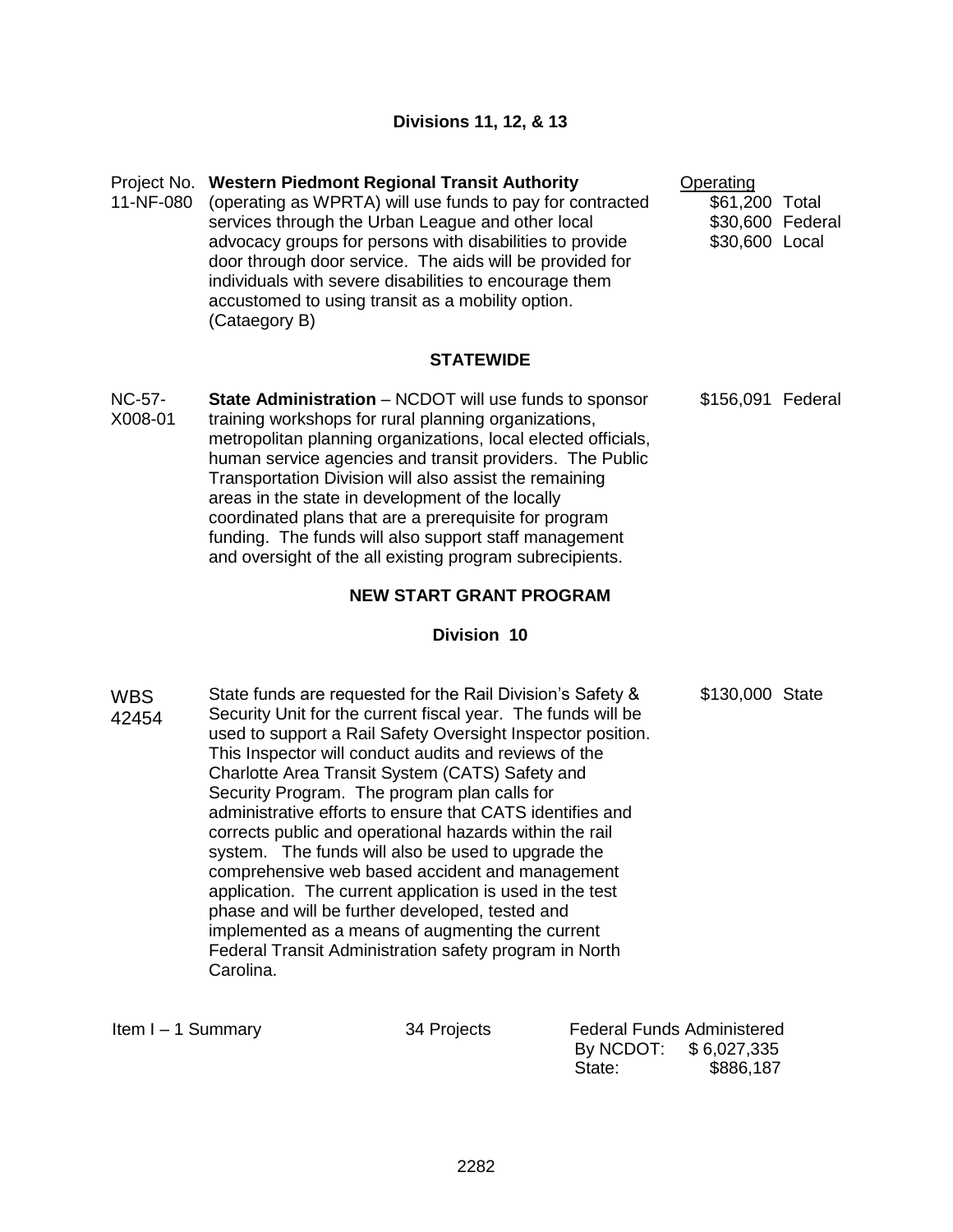#### **PUBLIC TRANSPORTATION PROGRAM STIP MODIFICATIONS**

| STIP#   | <b>DIV</b> | <b>COUNTY</b> | <b>MUNICIPALITY</b><br>/ SYSTEM | <b>DESCRIPTION</b>                     | funds       | <b>FY10</b><br>(\$000) | <b>FY11</b><br>$($ \$000) | <b>FY12</b><br>$($ \$000) |
|---------|------------|---------------|---------------------------------|----------------------------------------|-------------|------------------------|---------------------------|---------------------------|
| TA-5101 | 10         | Henderson     | <b>Apple Country</b>            | Replacement bus - 29' low<br>floor CNG | <b>FUZ</b>  |                        | \$65                      | \$281                     |
|         |            |               |                                 |                                        | <b>FED</b>  |                        | \$540                     | \$760                     |
|         |            |               |                                 |                                        | <b>STAT</b> |                        | \$8                       | \$35                      |
|         |            |               |                                 |                                        |             |                        | \$8                       | \$35                      |

# **Rail Program**

# **Town/County**

# **Estimated Cost**

| <b>Division</b> | <b>Project Description</b>                                                                                                                                                                                                                                                                                                                                                                                                                                                                                                                                                                                                                                                                                                                                |             |
|-----------------|-----------------------------------------------------------------------------------------------------------------------------------------------------------------------------------------------------------------------------------------------------------------------------------------------------------------------------------------------------------------------------------------------------------------------------------------------------------------------------------------------------------------------------------------------------------------------------------------------------------------------------------------------------------------------------------------------------------------------------------------------------------|-------------|
| 1. Statewide    | Board approval is requested for an annual operating<br>agreement between the Department and the National Railroad<br>Passenger Corporation (Amtrak) for rail passenger service<br>under the name Carolinian between Washington, D.C. and<br>Charlotte, and under the name Piedmont between Raleigh and<br>Charlotte. The previous agreement provided service through<br>September 30, 2010 and has been continued by an extension<br>agreement pending approval of a new operating agreement.<br>The operating cost for the service between October 1, 2010<br>and September 30, 2011 is estimated to be up to<br>\$4,149,176 (\$345,765/month), including the actual costs for<br>locomotive fuel and host railroad payments. WBS 32162 and<br>42801.3.1 | \$4,149,176 |
| 2. Statewide    | Additional State Rail funds are needed to complete the State<br>Rail Plan in conformance with PRIIA and the National Rail<br>Plan. The Plan will provide a vision for the future of rail<br>throughout the State of North Carolina incorporating issues of<br>local and state importance, as well as issues of regional and<br>national significance. The rail plan will describe the current<br>status of the rail system, demonstrate the demand for and the<br>benefits of the rail system, identify needs, and provide a<br>strategic vision and implementation steps. WBS 39854                                                                                                                                                                      | \$150,000   |
| 3. Statewide    | Additional State Rail funds are needed for Rail intermodal and<br>environmental engineer salaries and statewide environmental<br>and feasibility studies to cover the 12-month period ending<br>June 30, 2011. WBS 42000                                                                                                                                                                                                                                                                                                                                                                                                                                                                                                                                  | \$100,000   |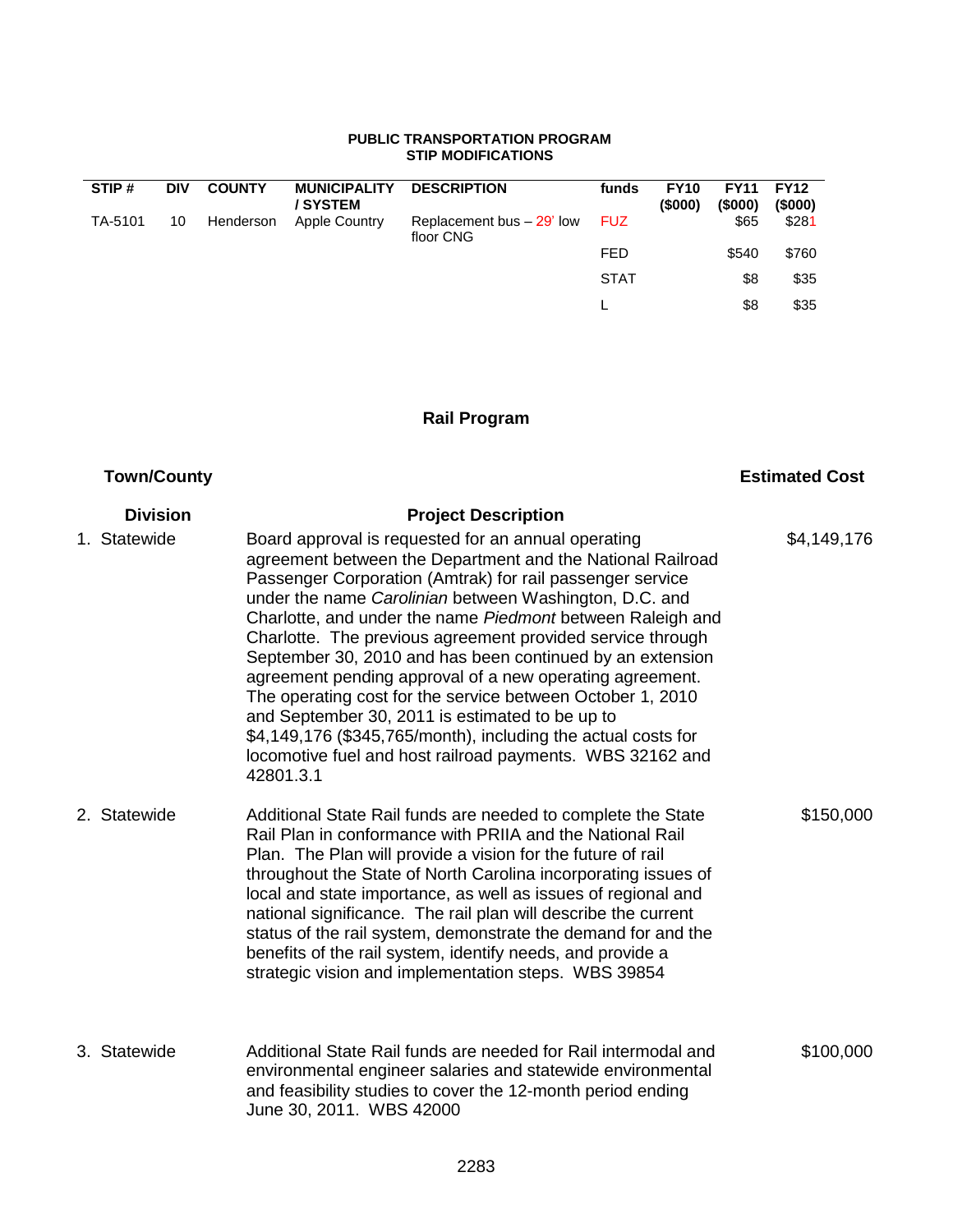| 4. Statewide                                        | Additional State Rail funds are needed for Rail Environmental<br>and Planning Branch administration, travel expenses and<br>supplies for the 12-month period ending June 30, 2011. WBS<br>42001                                                                                                                                                                                                                                                                                                                                                                                                                                                                                                                                                                                                                                                                             | \$5,000           |
|-----------------------------------------------------|-----------------------------------------------------------------------------------------------------------------------------------------------------------------------------------------------------------------------------------------------------------------------------------------------------------------------------------------------------------------------------------------------------------------------------------------------------------------------------------------------------------------------------------------------------------------------------------------------------------------------------------------------------------------------------------------------------------------------------------------------------------------------------------------------------------------------------------------------------------------------------|-------------------|
| 5. Statewide                                        | State Rail funds are needed to complete the analysis of<br>passenger rail corridors including market analysis and<br>forecasts of ridership and revenue. WBS 43095                                                                                                                                                                                                                                                                                                                                                                                                                                                                                                                                                                                                                                                                                                          | \$315,000         |
| 6. Washington Co.<br>Division 1                     | State Rail Industrial Access funds are needed to partially<br>finance the costs of constructing a rail industrial access track to<br>serve Project Beach. The company is considering constructing<br>a new facility within the county. The company proposes to hire<br>about 25 new employees, preserve 33 jobs and make a capital<br>investment of about \$33 million. They plan to receive at least<br>5,000 carloads of rail freight per year. Funding is contingent<br>upon an environmental review and all other Rail Industrial<br>Access Program requirements being satisfied and is<br>conditional on implementation of transportation improvements<br>necessary to protect the safety of the pubic contractors and<br>employees of Project Beach. Funding is contingent upon a<br>construction schedule that complies with grant requirements.<br><b>WBS 43093</b> | Up to \$150,000   |
| 7. Town of Cary<br><b>Wake County</b><br>Division 5 | In order to expedite the construction schedule, an agenda<br>handout item is anticipated to recommend award for the<br>contract for the Cary Depot Expansion project to the lowest,<br>responsible, responsive bidder. The project consists of<br>expansion of the passenger waiting room from 500 to 2,400<br>square feet; addition of facilities for Amtrak ticketing and<br>baggage; addition of 5 shelters to platforms for protection from<br>inclement weather; addition of a 200 foot extension to the<br>platform to allow more efficient and timely boarding of<br>passengers and to accommodate longer trains, and addition of<br>21 parking spaces to accommodate additional customers. The<br>project will meet all requirements of the American Recovery<br>and Reinvestment Act through the Federal Railroad<br>Administration.                               | Up to \$2,248,722 |
| 8. Norfolk Southern<br>(NSR)                        | Approval is requested to enter into a construction agreement<br>Railway Company with Norfolk Southern Railway Company for flagging and signal<br>cable relocation needed for the Cary Depot Expansion project.<br>The total estimated cost of the project is \$120,000 and will be<br>100% funded by American Recovery and Reinvestment Act<br>funds.                                                                                                                                                                                                                                                                                                                                                                                                                                                                                                                       | \$120,000         |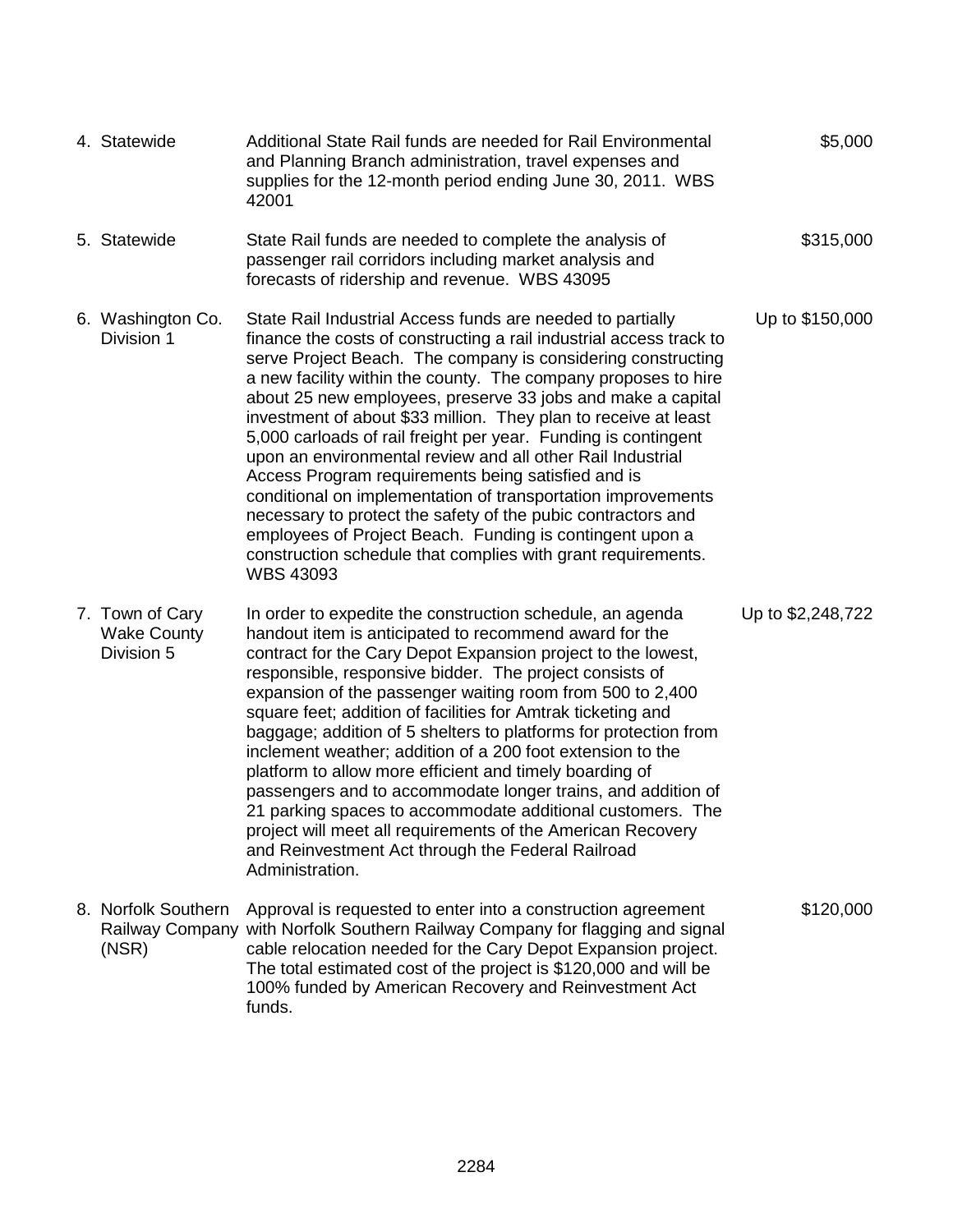## **NCDOT RAIL DIVISION - BID AWARD**

### **BIDS OPENED SEPTEMBER 29, 2010**

## **PROJECT NO. DESCRIPTION TYPE**

WBS 49999.3.STR2 Cary Depot Expansion Passenger

P-3803 Train Station Wake County Expansion

### **ESTIMATE**

\$ 1,779,514.00

| <b>TOTAL BID</b> | % DIFF   |
|------------------|----------|
| \$1,539,000.00   | $-15.6%$ |
| \$1,574,800.00   | $-13.0%$ |
| \$1,576,125.00   | $-12.9%$ |
| \$1,597,000.00   | $-11.4%$ |
| \$1,610,000.00   | $-10.5%$ |
| \$1,655,600.00   | $-7.5\%$ |
| \$1,660,000.00   | $-7.2\%$ |
| \$1,687,200.00   | $-5.5\%$ |
| \$1,696,300.00   | $-4.9\%$ |
|                  |          |

The Rail Division recommends that the project be awarded to the low bidder Daniels & Daniels Construction Co in the amount of \$ 1,539,000.00.

The Good Faith Effort Committee has met to review documentation of efforts made by the low bidder and concurs in this recommendation of award.

Federal Railroad Administration ARRA funds cover 100% of the total cost of this project.

The following goal was established for this contract: DBE 5%

The low bidder submitted the following participation: 3%

| <b>Contract Availability Date:</b> | October 20, 2010   |
|------------------------------------|--------------------|
| <b>Completion Date:</b>            | August 5, 2011     |
| <b>Liquidation Damages:</b>        | \$500/Calendar Day |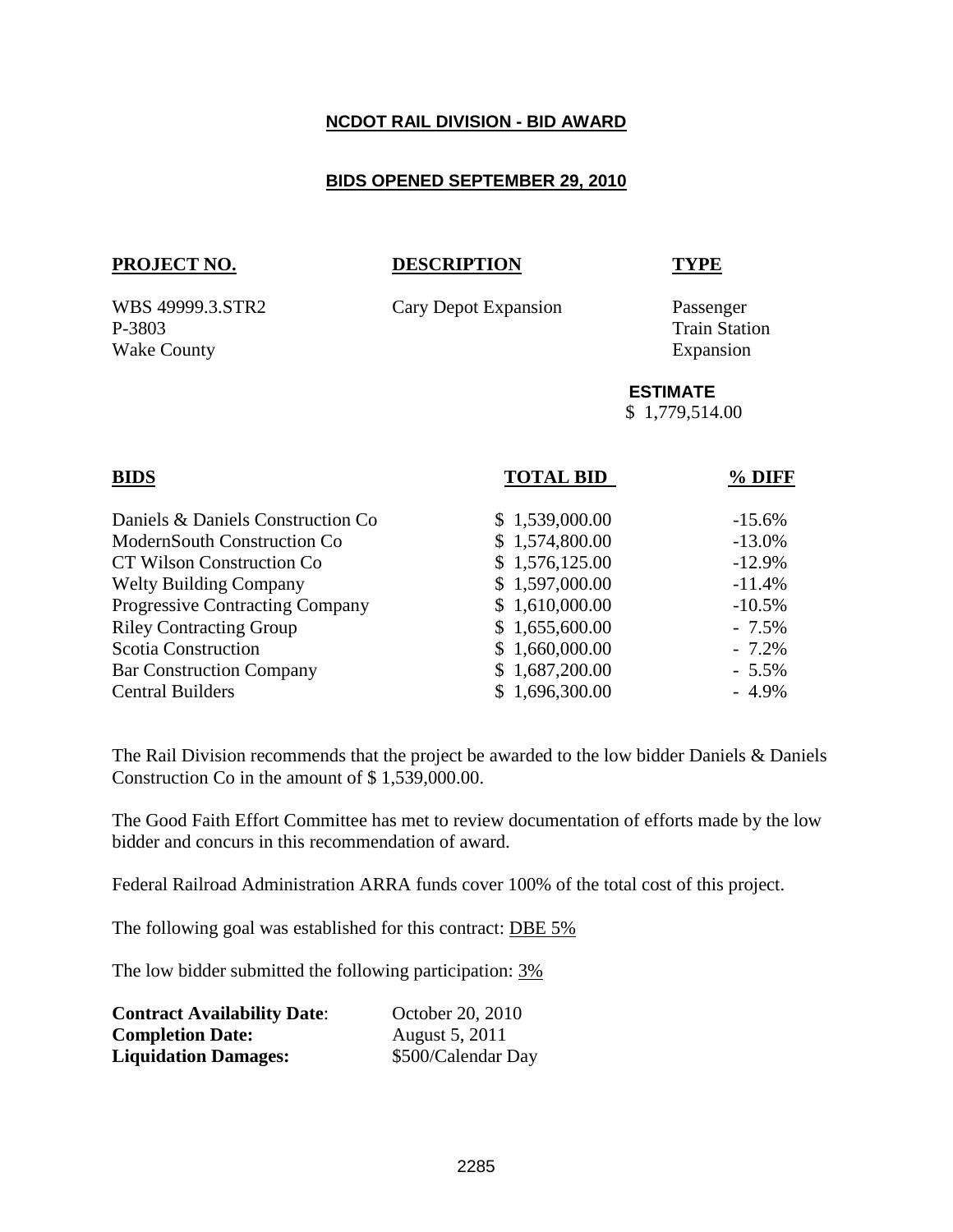# **Approval – Specific State Funds for Construction Projects**

A motion was made by Board Member Fox, which was seconded by Board Member

Proffitt to approve the following:

| 6<br>Town/<br>County<br><b>Division</b> | Project<br><b>Description</b>                                                                                                                                                                                                                                                                                                            | <b>Estimated</b><br><b>Cost</b> |
|-----------------------------------------|------------------------------------------------------------------------------------------------------------------------------------------------------------------------------------------------------------------------------------------------------------------------------------------------------------------------------------------|---------------------------------|
| Brunswick Co.<br>Div. 3<br>R-3432       | Project WBS 35501.1.1<br>SR 1163 (Georgetown Road Extension) from SR 1184 (Ocean<br>Isle Beach Road) to NC 179. \$1,004,629.00 has previously<br>been approved for preliminary engineering. Additional funds are<br>needed to cover expenditures that have or will exceed the<br>previously authorized budget.                           | \$126,000.00                    |
| Robeson<br>Div. $6$<br>R-5019           | Project WBS 41522.1.1<br>US 301 from existing three-lane section 0.09 mile southeast of<br>Simmons Drive to 0.22 mile northeast of SR 1765 (Rozier<br>Church Road). \$380,000.00 has previously been approved for<br>preliminary engineering. Funds needed to be decreased<br>(\$107,457.59) as project is complete. WBS will be closed. | -\$107,457.59                   |
| Wilkes Co.<br>Div. 11<br>R-3405         | Project WBS 35579.2.1<br>NC 18 from SR 1002 (Mountain View Road) to SR 1717 (Yellow<br>Banks Road). Initial funds are needed for right of way and<br>utilities.                                                                                                                                                                          | \$500,000.00                    |
| Jackson Co.<br>Div. 14<br>R-4758        | Project WBS 40192.3.1<br>US 19 - Cherokee Reservation Slope Stabilization, 0.300 mile.<br>\$5,065,999.00 has previously been approved for construction.<br>Additional funds are needed to cover expenditures that have or<br>will exceed the previously authorized budget.                                                               | \$344,000.00                    |
| <b>ITEM J SUMMARY</b>                   | <b>4 PROJECTS</b>                                                                                                                                                                                                                                                                                                                        | \$862,542.41                    |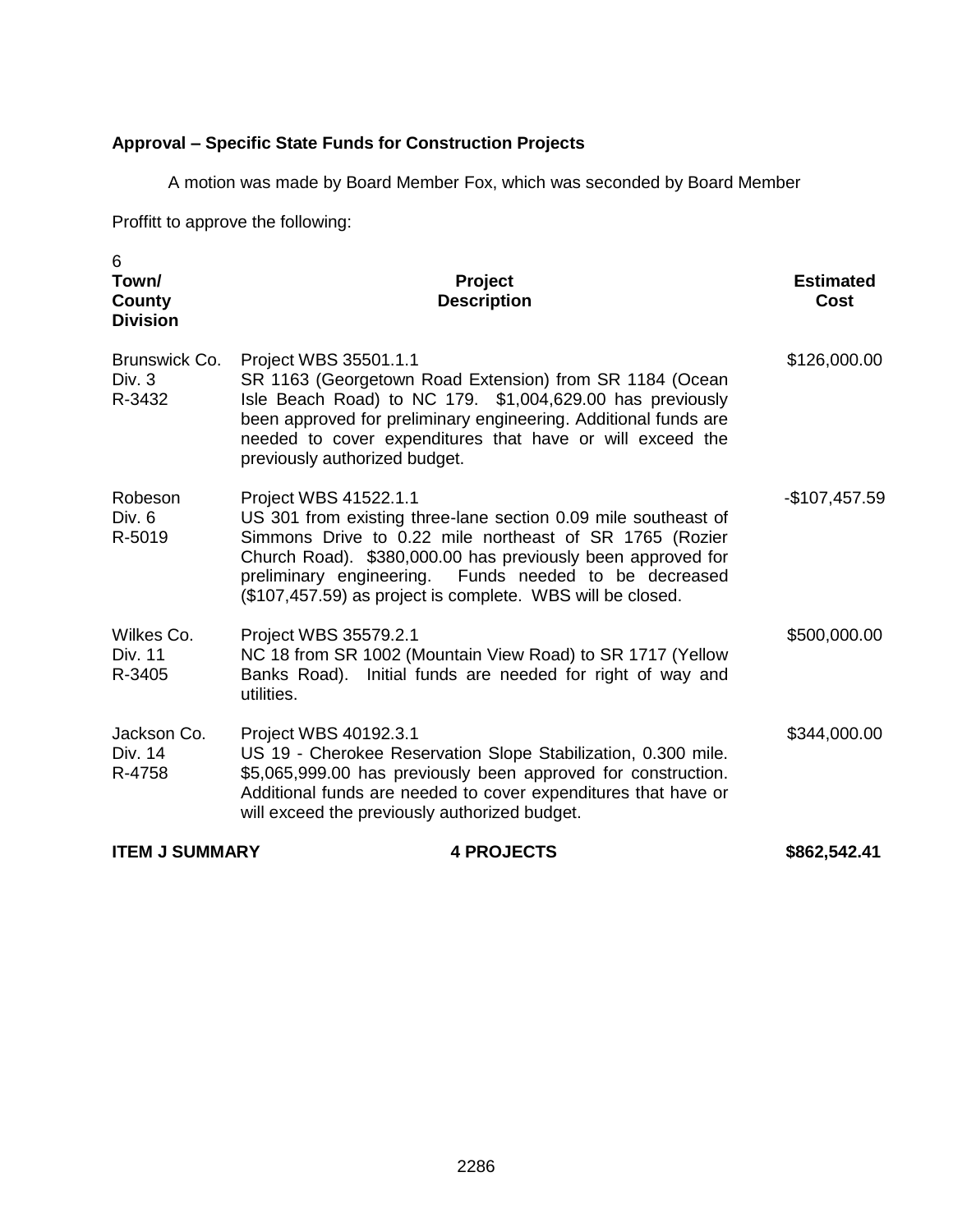# **Approval – Specific North Carolina Trust Funds – Intrastate System**

A motion was made by Board Member Fox, which was seconded by Board Member Proffitt, to

approve the following:

## **Trust Funds - Intrastate System**

| Town/<br>County<br><b>Division</b>                | Project<br><b>Description</b>                                                                                                                                                                                                                                                                                                                             | <b>Estimated</b><br><b>Cost</b> |
|---------------------------------------------------|-----------------------------------------------------------------------------------------------------------------------------------------------------------------------------------------------------------------------------------------------------------------------------------------------------------------------------------------------------------|---------------------------------|
| Bladen -<br>Columbus Cos.<br>Div. 6<br>R-2561     | Project WBS 34466.4.1<br>NC 87 from US 74-76 in Columbus County to the<br>Elizabethtown Bypass in Bladen County. \$1,538,920.00 has<br>previously been approved for preliminary engineering.<br>Additional funds are needed to cover expenditures that have<br>or will exceed the previously authorized budget.                                           | \$600,000.00                    |
| Cumberland Co.<br>Div. 6<br>R-2303A               | Project WBS 34416.2.2<br>NC 24 from west of SR 1006 (Maxwell Road / Clinton Road)<br>in Cumberland County to SR 1853 (John Nunnery Road).<br>\$254,348.00 has previously been approved for advanced<br>appraisal and acquisition of specific parcels. Funds are<br>needed for full right of way and utilities.                                            | \$13,846,000.00                 |
| Robeson Co.<br>Div. 6<br>R-0513BB                 | Project WBS 34336.3.4<br>US 74 (Future I-74) from west of SR 1157 (Henry Berry<br>Road) to west of SR 1164 (Back Swamp Road), 5.200 miles.<br>\$120,948,528.00 has previously been<br>approved for<br>Additional funds are needed to cover<br>construction.<br>expenditures that have or will exceed the previously<br>authorized budget.                 | \$317,000.00                    |
| Chatham Co.<br>Div. 8<br>R-2610A                  | Project WBS 34481.3.2<br>US 421 from south of SR 1007 (Plank Road) to north of<br>SR 1010 (Goldston - Pittsboro Road), 4.500 miles.<br>\$34,122,487.00 has previously been approved for<br>Additional funds are needed to cover<br>construction.<br>expenditures that have or will exceed the previously<br>authorized budget.                            | \$140,000.00                    |
| Kernersville /<br>Forsyth Co.<br>Div. 9<br>U-4734 | Project WBS 36600.1.1<br>SR 2601 (Macy Grove Road) extension from SR 1005 (East<br>Mountain Street) to NC 150 (North Main Street).<br>\$553,807.00 has previously been approved for preliminary<br>engineering.<br>Additional funds are needed to cover<br>expenditures that have or will exceed the previously<br>authorized budget. WBS will be closed. | \$380,631.05                    |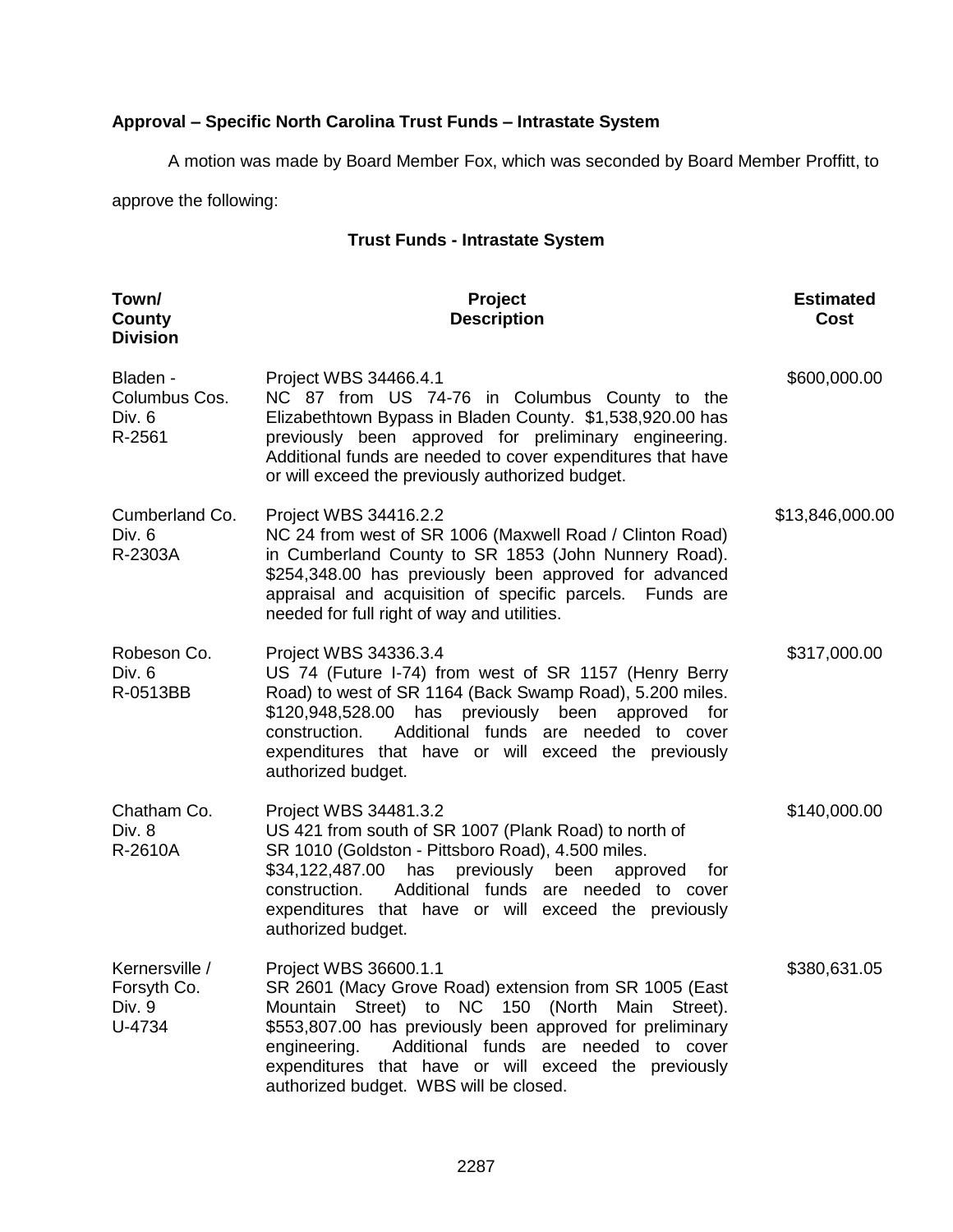| Stanly Co.<br>Div. 10<br>R-0967CC  | Project WBS 34355.3.12<br>previously authorized budget.                | NC 24 - 27 from east of Big Bear Creek to SR 1963 (Saint<br>Martin Road) in Albemarle, 5.610 miles. \$33,542,292.00 has<br>previously been approved for construction. Additional funds are<br>needed to cover expenditures that have or will exceed the | \$133,000.00                   |
|------------------------------------|------------------------------------------------------------------------|---------------------------------------------------------------------------------------------------------------------------------------------------------------------------------------------------------------------------------------------------------|--------------------------------|
|                                    | <b>TRUST FUND INTRASTATE SUMMARY 6 PROJECTS</b>                        |                                                                                                                                                                                                                                                         | \$15,416,361.05                |
|                                    |                                                                        | <b>Trust Funds - Urban Loops</b>                                                                                                                                                                                                                        |                                |
| Town/<br>County<br><b>Division</b> |                                                                        | Project<br><b>Description</b>                                                                                                                                                                                                                           | <b>Estimated</b><br>Cost       |
| Wake Co.<br>Div. 5<br>R-2721       | Project WBS 37673.2.1<br>South.<br>acquisition of Specific Parcel 916. | The Southern Wake Freeway from NC 55 South to US 401<br>\$4,099,945.00 has previously been approved for<br>specific parcels. Additional funds are needed for appraisal and                                                                              | \$25,000.00                    |
| <b>TRUST FUND URBAN LOOP</b>       |                                                                        | <b>1 PROJECT</b>                                                                                                                                                                                                                                        | \$25,000.00                    |
| <b>TRUST FUND URBAN LOOP</b>       | <b>TRUST FUND INTRASTATE SUMMARY 6 PROJECTS</b>                        | <b>1 PROJECT</b>                                                                                                                                                                                                                                        | \$15,416,361.05<br>\$25,000.00 |
|                                    | <b>SUMMARY OF TRUST FUNDS</b>                                          | <b>7 PROJECTS</b>                                                                                                                                                                                                                                       | \$15,441,361.05                |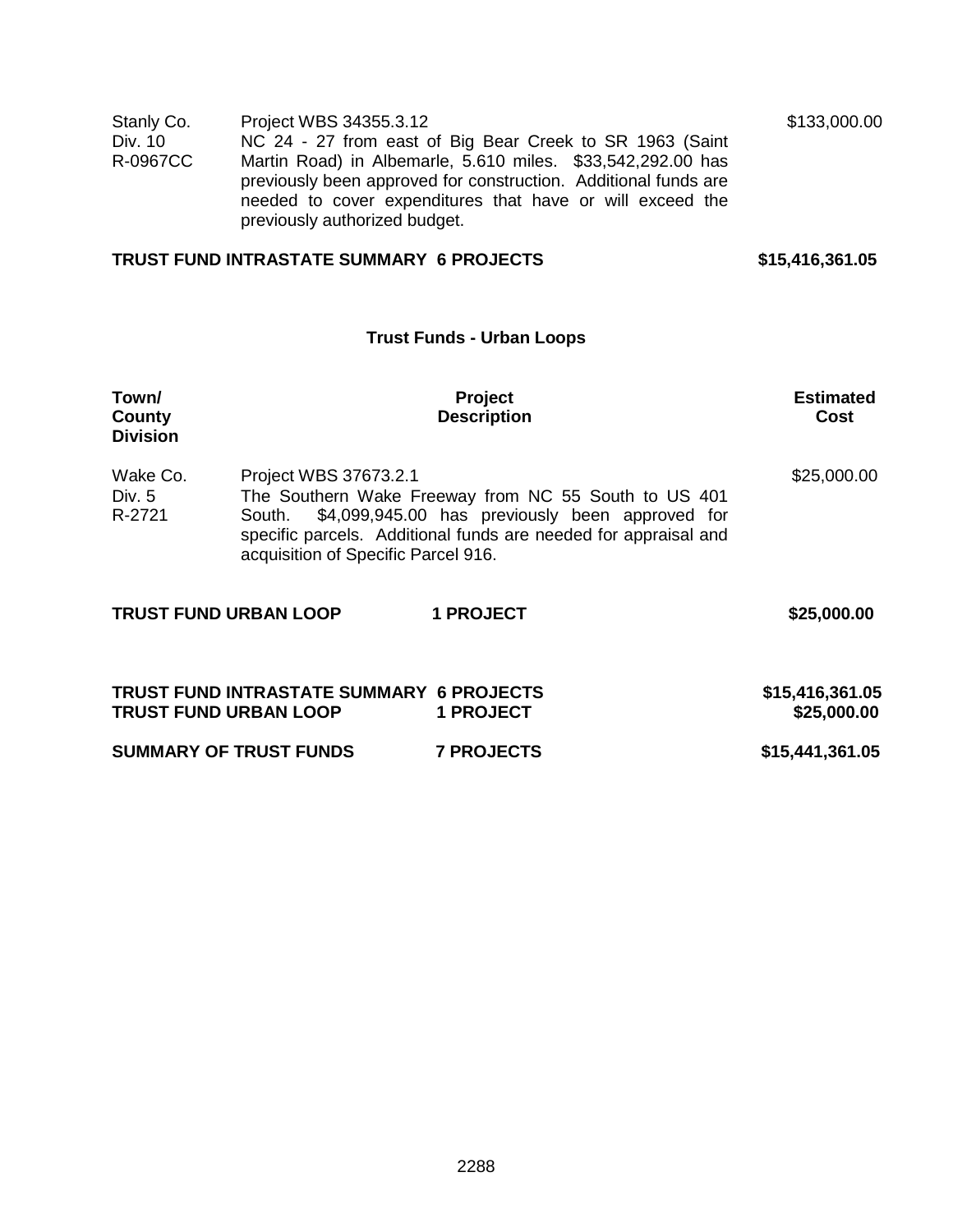# **Approval – Specific Spot Safety Improvement Projects**

The Board concurred with the staff recommendations and delegated authority to the Secretray to award the following:

| Town/<br>County<br><b>Division</b>            | Project<br><b>Description</b>                                                                                                                                                                                                      | <b>Estimated</b><br>Cost |
|-----------------------------------------------|------------------------------------------------------------------------------------------------------------------------------------------------------------------------------------------------------------------------------------|--------------------------|
| Currituck Co.<br>Div. 1<br>SS-4901W           | Project WBS 42999.3.1<br>SR 1227 (South Mills Road), west of SR 1313 (Jarvis Road).<br>Initial construction funds are needed for curve revisions.<br>File 01-08-204C                                                               | \$105,000.00             |
| Currituck Co.<br>Div. 1<br>SS-4901W           | Project WBS 42999.2.1<br>SR 1227 (South Mills Road), west of SR 1313 (Jarvis Road).<br>Initial right of way and utilities funds are needed for curve<br>revisions.<br>File 01-08-204R                                              | \$10,000.00              |
| Pitt Co.<br>Div. 2<br><b>SS-4902AG</b>        | Project WBS 43027.3.1<br>NC 43 at SR 1711 (Worthington Road) and SR 1744 (Mills<br>Road). Initial construction funds are needed for right turn lane<br>construction and left turn lane revisions.<br>File 02-09-204C               | \$200,000.00             |
| Pitt Co.<br><b>Div. 2</b><br><b>SS-4902AG</b> | Project WBS 43027.2.1<br>NC 43 at SR 1711 (Worthington Road) and SR 1744 (Mills<br>Road). Initial right of way and utilities funds are needed for right<br>turn lane construction and left turn lane revisions.<br>File 02-09-204R | \$10,000.00              |
| Brunswick Co.<br>Div. $3$<br>SS-4903AG        | Project WBS 43028.3.1<br>SR 1152 (Piggott Road) from NC 179 to SR 1145 (Village Point<br>Initial construction funds are needed for roadway<br>Road).<br>widening.<br>File 03-10-202C                                               | \$232,500.00             |
| Brunswick Co.<br>Div. 3<br><b>SS-4903AH</b>   | Project WBS 43034.3.1<br>US 17 and US 17 Business south of Shallotte.<br>Initial<br>construction funds are needed for left turn lane construction and<br>traffic signal revisions.<br>File 03-10-206C                              | \$235,000.00             |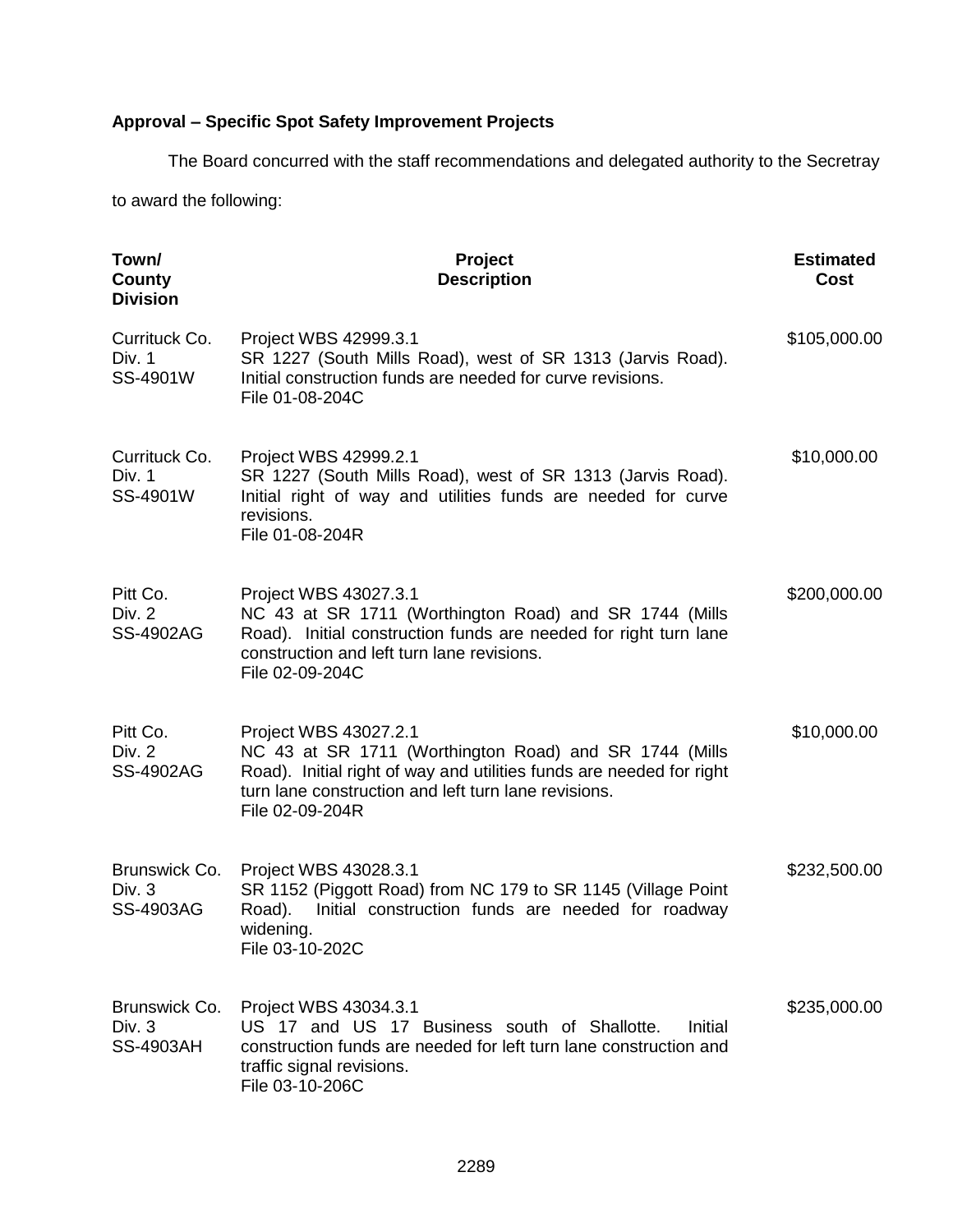| Johnston Co.<br>Div. 4<br>SS-4904AO                  | Project WBS 43026.3.1<br>US 70 at SR 1002 (Rains Mill Road / North Pine Street). Initial<br>construction funds are needed for installation of advance<br>warning signs with flashers.<br>File 04-10-6112C | \$25,000.00  |
|------------------------------------------------------|-----------------------------------------------------------------------------------------------------------------------------------------------------------------------------------------------------------|--------------|
| Wayne Co.<br>Div. $4$<br><b>SS-4904AN</b>            | Project WBS 43025.3.1<br>NC 55 at NC 111. Initial construction funds are needed for<br>all-way stop installation with overhead beacon and warning<br>flasher revisions.<br>File 04-10-3980C               | \$82,500.00  |
| Wilson /<br>Wilson Co.<br>Div. 4<br><b>SS-4904AP</b> | Project WBS 43077.3.1<br>US 264A (Raleigh Road) from SR 1165 (Forest Hills Road) to<br>Heritage Drive. Initial construction funds are needed for corridor<br>improvements.<br>File 04-10-7463C            | \$250,000.00 |
| Durham Co.<br>Div. 5<br><b>SS-4905AX</b>             | Project WBS 43044.3.1<br>SR 1107 (Stagecoach Road) at SR 1110 (Farrington Road).<br>Initial construction funds are needed for installation of a traffic<br>signal.<br>File 05-08-207C                     | \$44,000.00  |
| Durham Co.<br>Div. 5<br><b>SS-4905AX</b>             | Project WBS 43044.2.1<br>SR 1107 (Stagecoach Road) at SR 1110 (Farrington Road).<br>Initial right of way and utilities funds are needed for installation<br>of a traffic signal.<br>File 05-08-207R       | \$1,000.00   |
| Harnett Co.<br>Div. 6<br><b>SS-4906AN</b>            | Project WBS 43036.3.1<br>SR 1115 (Buffalo Lake Road) from NC 87 to NC 27.<br>Initial<br>construction funds are needed for installation of paved<br>shoulders.<br>File 06-08-213C                          | \$245,000.00 |
| Robeson Co.<br>Div. 6<br><b>SS-4906AO</b>            | Project WBS 43037.3.1<br>SR 1529 (Powersville Road) at SR 1752 (Rennert Road). Initial<br>construction funds are needed for all-way stop installation.<br>File 06-10-6676C                                | \$8,500.00   |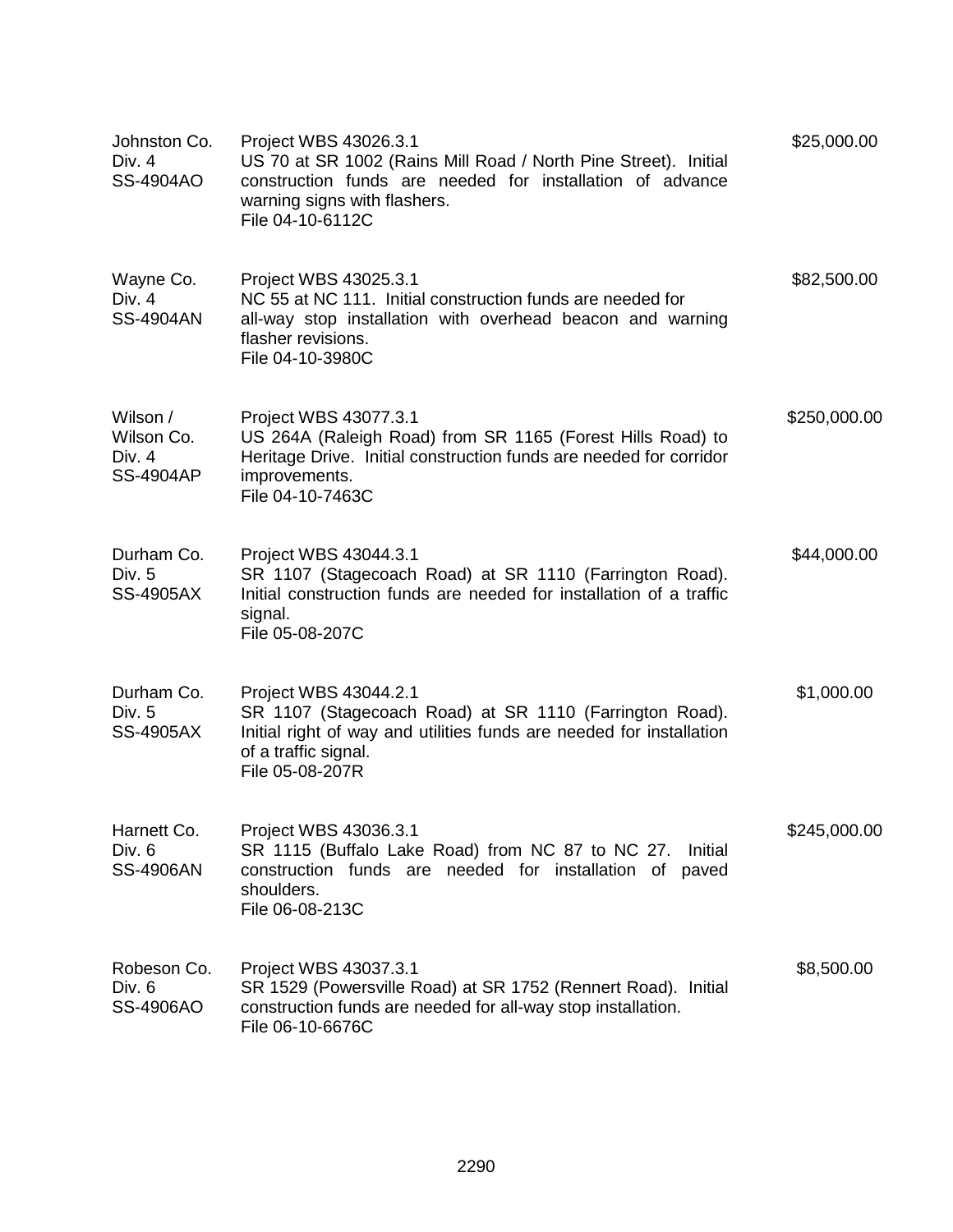| High Point /<br>Guilford Co.<br>Div. 7<br><b>SS-4907AB</b>   | Project WBS 43039.3.1<br>US 311 Business (Main Street) at SR 1113 (Kivett Drive) and<br>US 311 Business (Main Street) at SR 1970 (English Road) in<br>Initial construction funds are needed for traffic<br>High Point.<br>signal revisions.<br>File 07-09-1293C                              | \$6,000.00   |
|--------------------------------------------------------------|----------------------------------------------------------------------------------------------------------------------------------------------------------------------------------------------------------------------------------------------------------------------------------------------|--------------|
| Orange Co.<br>Div. 7<br><b>SS-4907AC</b>                     | Project WBS 43040.2.1<br>SR 1734 (Erwin Road) and SR 1791 (Mt. Moriah Road) near<br>Chapel Hill. Initial right of way and utilities funds are needed for<br>left turn lane and traffic signal installation.<br>File 07-10-5727R                                                              | \$1,000.00   |
| Orange Co.<br>Div. 7<br><b>SS-4907AC</b>                     | Project WBS 43040.3.1<br>SR 1734 (Erwin Road) and SR 1791 (Mt. Moriah Road) near<br>Chapel Hill. Initial construction funds are needed for left turn<br>lane and traffic signal installation.<br>File 07-10-5727C                                                                            | \$239,000.00 |
| Forsyth Co.<br>Div. 9<br><b>SS-4909AB</b>                    | Project WBS 43046.3.1<br>NC 67 north of SR 1600 (Donnaha Road) northwest of<br>Initial construction funds are needed for<br>Winston-Salem.<br>curve and pavement marking revisions.<br>File 09-10-5486C                                                                                      | \$95,000.00  |
| Winston-Salem /<br>Forsyth Co.<br>Div. 9<br><b>SS-4909AC</b> | Project WBS 43041.3.1<br>NC 150 (Peters Creek Parkway) at Franciscan Drive / Ethel<br>Drive and NC 150 and Southpark Boulevard.<br>Initial<br>construction funds are needed for a directional leftover<br>installation with a left turn revision to accommodate u-turns.<br>File 09-10-5447C | \$110,000.00 |
| Midland /<br>Cabarrus Co.<br>Div. 10<br><b>SS-4910AH</b>     | Project WBS 43042.3.1<br>NC 24 - 27 and SR 1125 (Bethel Church Road) in Midland.<br>Initial construction funds are needed for traffic signal<br>installation.<br>File 10-10-10C                                                                                                              | \$49,000.00  |
| Midland /<br>Cabarrus Co.<br>Div. 10<br><b>SS-4910AH</b>     | Project WBS 43042.2.1<br>NC 24 - 27 and SR 1125 (Bethel Church Road) in Midland.<br>Initial right of way and utilities funds are needed for traffic<br>signal installation.<br>File 10-10-10R                                                                                                | \$10,000.00  |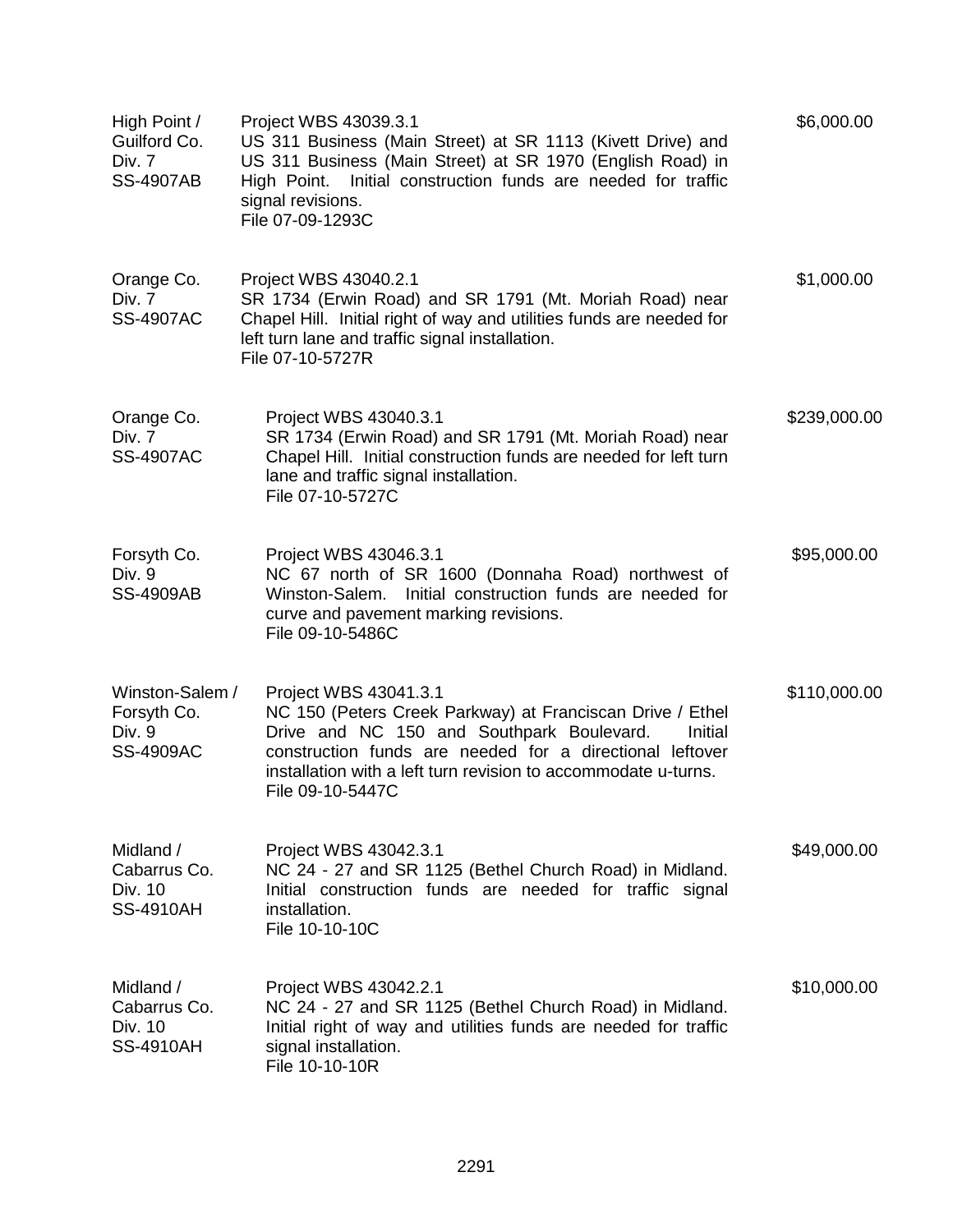| Mecklenburg Co.<br>Div. 10<br><b>SS-4910AI</b>                      | Project WBS 43083.3.1<br>I-77 Causeway on Lake Norman along the Mecklenburg and<br>Iredell County lines near Davidson and Cornelius.<br>Initial<br>construction funds are needed for sign installation.<br>File 10-10-09C | \$9,600.00   |
|---------------------------------------------------------------------|---------------------------------------------------------------------------------------------------------------------------------------------------------------------------------------------------------------------------|--------------|
| Ashe Co.<br>Div. 11<br>SS-4911P                                     | Project WBS 43043.3.1<br>US 221 at Westwood Elementary School. Initial construction<br>funds are needed for construction of a turn lane and<br>concrete island.<br>File 11-09-201C                                        | \$50,000.00  |
| Ashe Co.<br>Div. 11<br>SS-4911P                                     | Project WBS 43043.2.1<br>US 221 at Westwood Elementary School. Initial right of way<br>and utilities funds are needed for construction of a turn lane<br>and concrete island.<br>File 11-09-201R                          | \$1,000.00   |
| Gaston Co.<br>Div. 12<br>SS-4912Y                                   | Project WBS 43047.3.1<br>NC 279 and SR 2439 (Lowell-Bethesda Road / Beatty<br>Road). Initial construction funds are needed for traffic signal<br>revisions.<br>File 12-08-203C                                            | \$20,000.00  |
| Rutherford<br>College /<br>Burke Co.<br>Div. 13<br><b>SS-4913AE</b> | Project WBS 43048.3.1<br>I-40 Eastbound Ramps at SR 1001 (Malcolm Boulevard) in<br>Rutherford College. Initial construction funds are needed for<br>traffic signal installation.<br>File 13-10-206C                       | \$120,000.00 |
| Rutherford<br>College /<br>Burke Co.<br>Div. 13<br><b>SS-4913AE</b> | Project WBS 43048.2.1<br>I-40 Eastbound Ramps at SR 1001 (Malcolm Boulevard) in<br>Rutherford College. Initial right of way and utilities funds are<br>needed for traffic signal installation.<br>File 13-10-206R         | \$2,500.00   |
| Graham Co.<br>Div. 14<br><b>SS-4914AI</b>                           | Project WBS 43054.3.1<br>NC 28 from SR 1235 (Lower Stecoah Road) to southeast of<br>SR 1287 (Cable Cove Road). Initial construction funds are<br>needed for guardrail installations and revisions.<br>File 14-09-212C     | \$243,000.00 |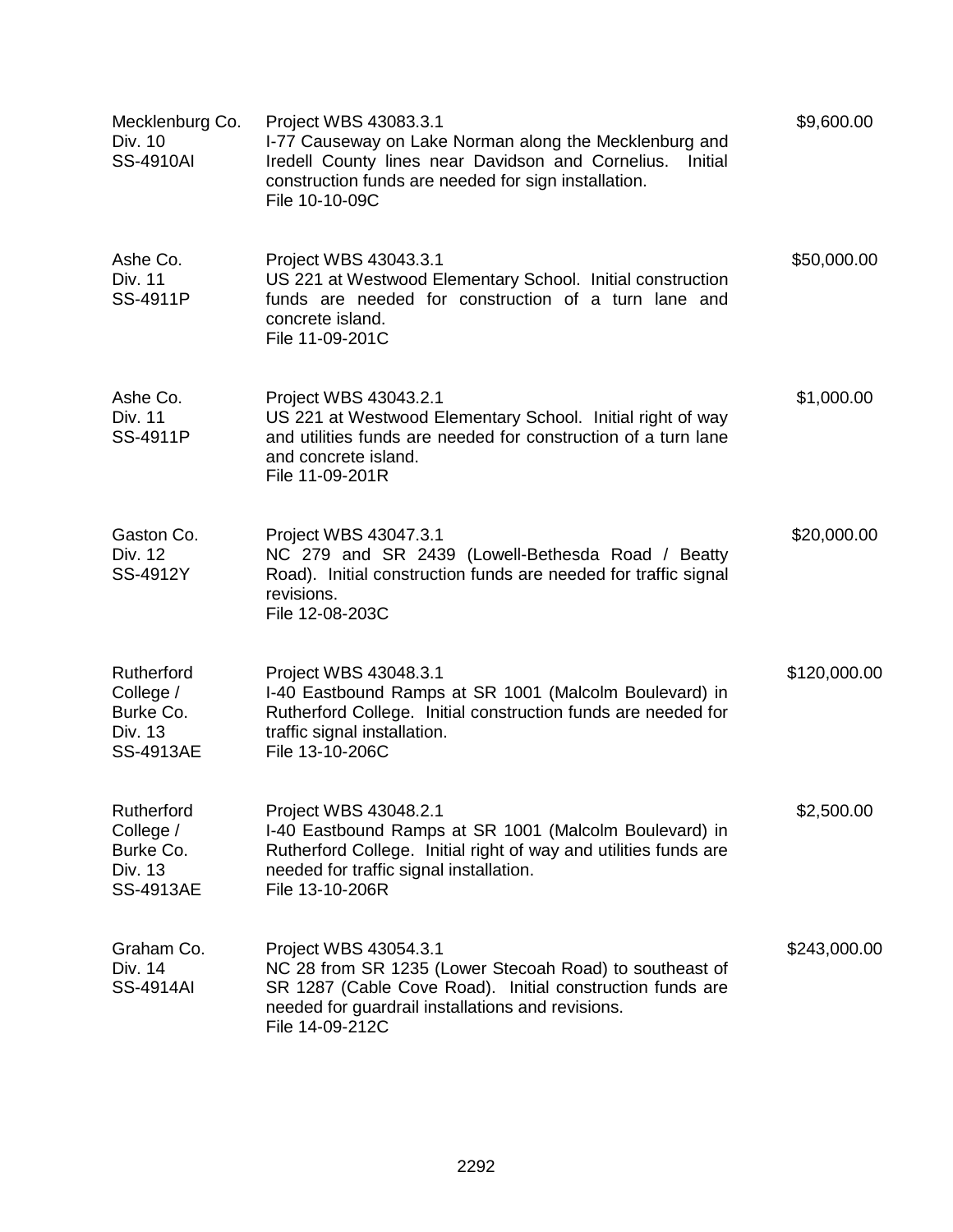| Graham Co.<br>Div. 14<br>SS-4914AI           | Project WBS 43054.2.1<br>NC 28 from SR 1235 (Lower Stecoah Road) to southeast of<br>SR 1287 (Cable Cove Road). Initial right of way and utilities<br>funds are needed for guardrail installations and revisions.<br>File 14-09-212R | \$1,000.00   |
|----------------------------------------------|-------------------------------------------------------------------------------------------------------------------------------------------------------------------------------------------------------------------------------------|--------------|
| Henderson Co.<br>Div. 14<br>SS-4914AH        | Project WBS 43049.3.1<br>US 64 from SR 1574 (Fruitland Road) to east of SR 1783<br>(Pilot Mountain Road). Initial construction funds are needed<br>for guardrail installation.<br>File 14-09-213C                                   | \$133,000.00 |
| Henderson Co.<br>Div. 14<br><b>SS-4914AH</b> | Project WBS 43049.2.1<br>US 64 from SR 1574 (Fruitland Road) to east of SR 1783<br>(Pilot Mountain Road). Initial right of way and utilities funds<br>are needed for guardrail installation.<br>File 14-09-213R                     | \$2,000.00   |

| <b>ITEM L SUMMARY</b> | <b>30 PROJECTS</b> | \$2,540,600.00 |
|-----------------------|--------------------|----------------|
|-----------------------|--------------------|----------------|

## **Approval – Funds for Specific Federal-Aid Projects**

A motion was made by Board Member Fox, which was seconded by Board Member Proffitt, to

approve the following:

Board Member Alford abstained from voting on Project U-4007B in Onslow County. Board Member Wall abstained from voting on Project U-3303 in Alamance County.

#### **Division 1**

## **National Highway**

| Town/              | <b>Project</b>                                                                                                                                                                                                                                                                                     | <b>Estimated</b>                     |  |
|--------------------|----------------------------------------------------------------------------------------------------------------------------------------------------------------------------------------------------------------------------------------------------------------------------------------------------|--------------------------------------|--|
| County             | <b>Description</b>                                                                                                                                                                                                                                                                                 | Cost                                 |  |
| Dare Co.<br>K-4900 | WBS 40198.3.ST1, STM-0158(42)<br>US 158 - Rest Area Renovations. \$209,000.00 has previously<br>been approved for construction. Additional funds are needed to<br>cover expenditures that have or will exceed the previously<br>authorized budget. This is a federal economic stimulus<br>project. | \$75,168.00 Cost<br>\$75,168.00 Fed. |  |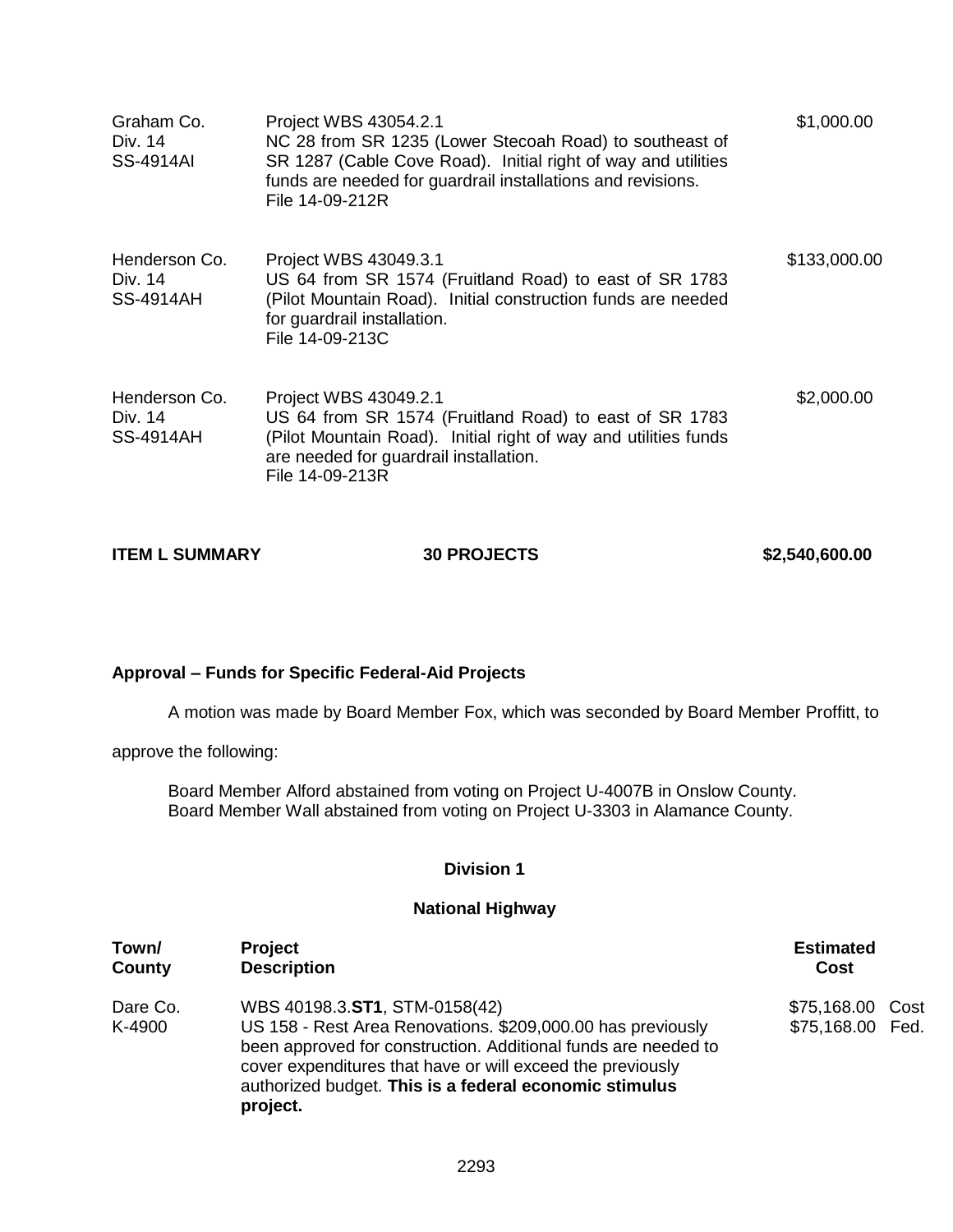# **Surface Transportation**

| Bertie Co.<br>R-5129                            | WBS 45029.3.ST1, STM-0308(4)<br>NC 308 from King Street to Sterlingworth Street, 0.300 mile.<br>\$81,100.00 has previously been approved for construction.<br>Additional funds are needed to cover expenditures that have or<br>will exceed the previously authorized budget. This is a federal<br>economic stimulus project. | \$11,407.00 Cost<br>\$11,407.00 Fed.                        |              |
|-------------------------------------------------|-------------------------------------------------------------------------------------------------------------------------------------------------------------------------------------------------------------------------------------------------------------------------------------------------------------------------------|-------------------------------------------------------------|--------------|
| Hertford Co.<br>R-5128                          | WBS 45028.3.ST1, STM-0011(15)<br>NC 11 Business from NC 11 to the east city limits of Aulander,<br>2.100 miles. \$280,500.00 has previously been approved for<br>construction. Funds need to be decreased (\$15,534.00). Project<br>is near completion. This is a federal economic stimulus<br>project.                       | -\$15,534.00 Cost<br>-\$15,534.00 Fed.                      |              |
| Northampton<br>Co.<br>R-5126                    | WBS 45026.3.ST1, STM-0035(5)<br>NC 35 from US 158 to SR 1545 (Buck Boone Road),<br>2.200 miles. \$285,500.00 has previously been approved for<br>construction. Funds need to be decreased (\$24,493.00). Project<br>is near completion. This is a federal economic stimulus<br>project.                                       | $-$24,493.00$<br>$-$ \$24,493.00                            | Cost<br>Fed. |
| Northampton<br>Co.<br>R-5127                    | WBS 45027.3.ST1, STM-0048(6)<br>NC 48 from SR 1200 (James Jones Road) to the east city limits<br>of Gaston, 2.610 miles. \$250,000.00 has previously been<br>approved for construction. Funds need to be decreased<br>(\$28,855.00). Project is near completion. This is a federal<br>economic stimulus project.              | -\$28,855.00 Cost<br>-\$28,855.00 Fed.                      |              |
|                                                 | <b>Enhancement</b>                                                                                                                                                                                                                                                                                                            |                                                             |              |
| Washington/<br><b>Tyrrell Cos.</b><br>ER-5100AD | WBS 45067.3.ST41, STM-0064(138)<br>US 64 in Washington and Tyrell Counties. \$145,000.00 has<br>previously been approved for construction. Funds need to be<br>decreased (\$68,886.00). Project is near completion. This is a<br>federal economic stimulus project.                                                           | $-$ \$68,886.00<br>$-$ \$68,886.00                          | Cost<br>Fed. |
|                                                 | <b>Bridge</b>                                                                                                                                                                                                                                                                                                                 |                                                             |              |
| Bertie Co.<br><b>BD-5101A</b>                   | WBS 45347.1.2, BRZ-1235(5)<br>Replace Bridge #20 over Stoney Creek on SR 1235. Funds are<br>needed for preliminary engineering.                                                                                                                                                                                               | \$150,000.00 Cost<br>\$120,000.00 Fed.<br>\$30,000.00 State |              |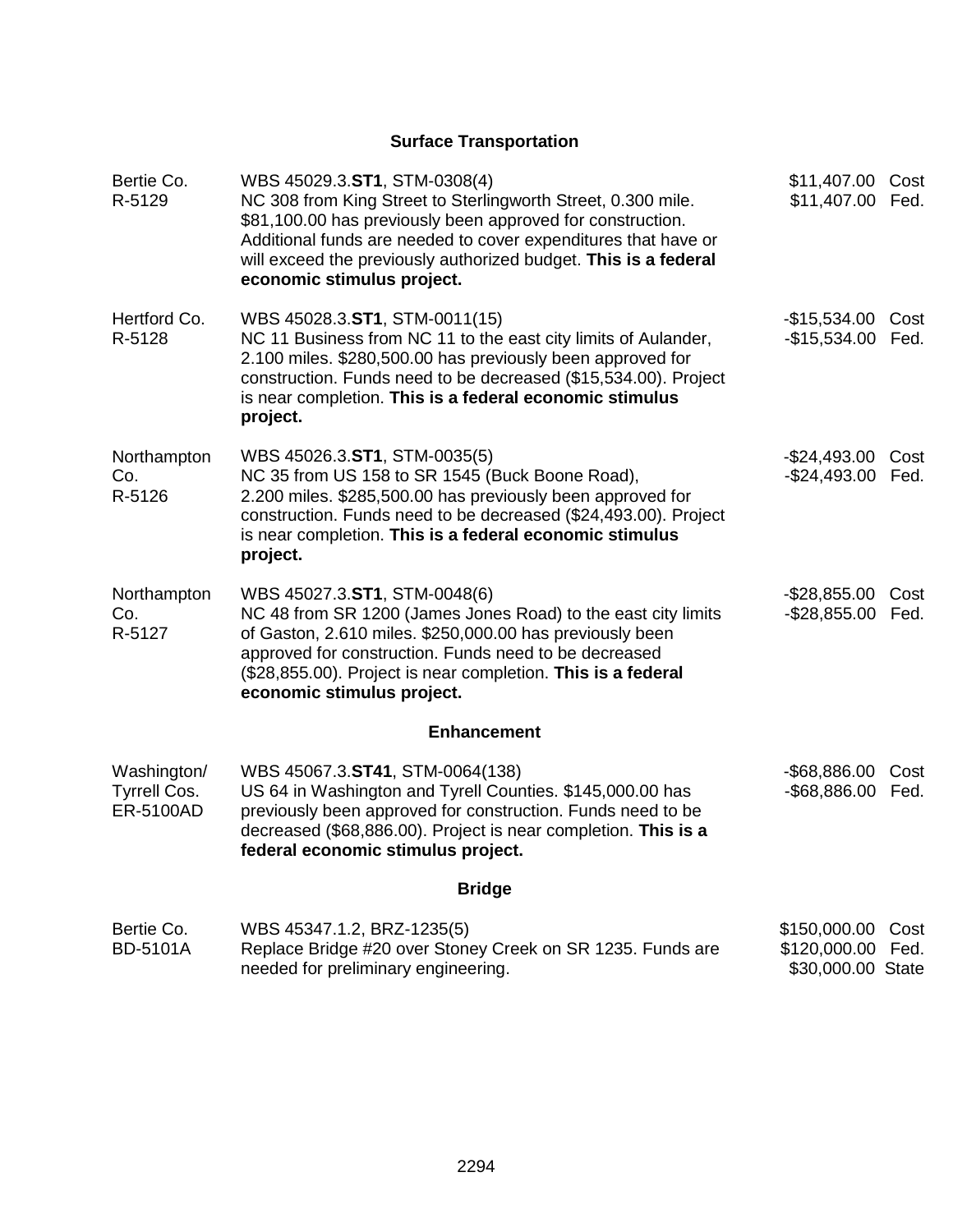| Bertie/<br>Chowan/<br>Martin Cos.<br><b>BD-5101E</b> | WBS 45347.1.6, BRZ-1500(8)<br>Low-Impact Bridge Replacement; Design-Build Project.<br>Bridge #46 over Roquist Creek on SR 1500; Bridge #66 over a<br>branch of Roquist Creek on SR 1500; Bridge #74 over a creek<br>on SR 1518; Bridge #83 over Branch White Oak Swamp on<br>SR 1349; and Bridge #145 over Branch White Oak on SR 1343<br>in Bertie County; Bridge #19 over a canal on SR 1316 in<br>Chowan County; and Bridge #156 over Ready Branch on<br>SR 1117 in Martin County. Funds are needed for preliminary<br>engineering. | \$50,000.00 Cost<br>\$40,000.00 Fed.<br>\$10,000.00 State |              |
|------------------------------------------------------|----------------------------------------------------------------------------------------------------------------------------------------------------------------------------------------------------------------------------------------------------------------------------------------------------------------------------------------------------------------------------------------------------------------------------------------------------------------------------------------------------------------------------------------|-----------------------------------------------------------|--------------|
| Chowan Co.<br>B-4463                                 | WBS 33713.2.1, STP-0032(8)<br>Replace Bridge #12 over Queen Anne Creek on NC 32. Funds<br>are needed for right of way and utilities.                                                                                                                                                                                                                                                                                                                                                                                                   | \$160,000.00<br>\$128,000.00<br>\$32,000.00 State         | Cost<br>Fed. |
| Currituck Co.<br>B-4094                              | WBS 33452.3.ST1, STM-1222(12)<br>Replace Bridge #28 over Shingle Landing Creek on SR 1222,<br>0.061 mile. \$650,000.00 has previously been approved for<br>construction. Funds need to be decreased (\$506.00). Project is<br>near completion. This is a federal economic stimulus project.                                                                                                                                                                                                                                            | -\$506.00 Cost<br>-\$506.00 Fed.                          |              |
| Hertford/<br>Northampton<br>Cos.<br><b>BD-5101F</b>  | WBS 45347.1.7, BRZ-1346(3)<br>Low-Impact Bridge Replacement; Design-Build Project.<br>Bridge #5 over Buckhorn Creek on SR 1346; Bridge #20 over<br>Old Field Swamp on SR 1167; and Bridge #139 over Horse<br>Swamp on SR 1409 in Hertford County; Bridge #27 over a creek<br>on SR 1108; Bridge #46 over a branch of Kirby's Creek on<br>SR 1360 and Bridge #48 over Gumberry Swamp on SR 1126 in<br>Northampton County. Funds are needed for preliminary<br>engineering.                                                              | \$50,000.00 Cost<br>\$40,000.00<br>\$10,000.00 State      | Fed.         |
| Hyde Co.<br>B-4551                                   | WBS 33764.2.1, BRSTP-0264(23)<br>Replace Bridge #45 over a canal on US 264. Funds are needed<br>for right of way and utilities.                                                                                                                                                                                                                                                                                                                                                                                                        | \$80,000.00<br>\$64,000.00 Fed.<br>\$16,000.00 State      | Cost         |
| Hyde Co.<br><b>BD-5101B</b>                          | WBS 45347.1.3, BRZ-1148(4)<br>Replace Bridge #34 over Smith Creek on SR 1148. Funds are<br>needed for preliminary engineering.                                                                                                                                                                                                                                                                                                                                                                                                         | \$150,000.00<br>\$120,000.00<br>\$30,000.00 State         | Cost<br>Fed. |
| Martin Co.<br><b>BD-5101C</b>                        | WBS 45347.1.4, BRZ-1501(13)<br>Replace Bridge #20 over Sweetwater Creek on SR 1501. Funds<br>are needed for preliminary engineering.                                                                                                                                                                                                                                                                                                                                                                                                   | \$150,000.00<br>\$120,000.00<br>\$30,000.00 State         | Cost<br>Fed. |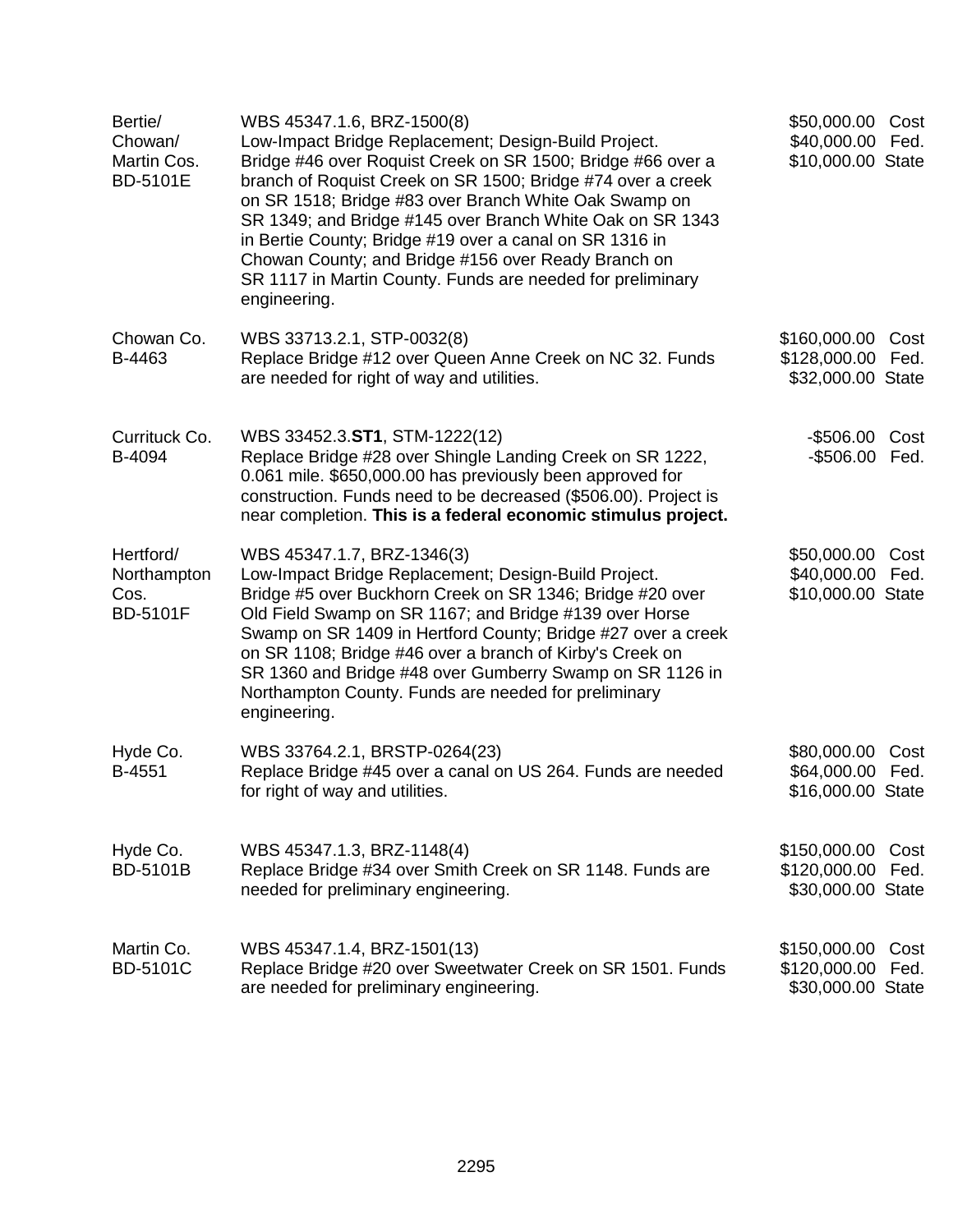| Pasquotank<br>Co.<br>B-4222   | WBS 33566.3.1, BRZ-1140(6)<br>Replace Bridge #24 over Halls Creek on SR 1140. \$781,833.00<br>has previously been approved for construction. Additional funds<br>are needed to cover expenditures that have or will exceed the<br>previously authorized budget.                                                        | \$76,214.00 Cost<br>\$60,978.00 Fed.<br>\$15,236.00 State       |              |
|-------------------------------|------------------------------------------------------------------------------------------------------------------------------------------------------------------------------------------------------------------------------------------------------------------------------------------------------------------------|-----------------------------------------------------------------|--------------|
| Perquimans<br>Co.<br>BD-5101D | WBS 45347.1.5, BRZ-1204(2)<br>Replace Bridge #28 over the Perquimans River on SR 1204.<br>Funds are needed for preliminary engineering.                                                                                                                                                                                | \$150,000.00 Cost<br>\$120,000.00 Fed.<br>\$30,000.00 State     |              |
| Washington<br>Co.<br>B-5183   | WBS 45081.3.ST1, STM-0045(4)<br>Replace Bridge #1 over a canal on NC 45/99. \$306,410.00 has<br>previously been approved for construction. Additional funds are<br>needed to cover expenditures that have or will exceed the<br>previously authorized budget. This is a federal economic<br>stimulus project.          | \$40,807.00<br>\$40,807.00 Fed.                                 | Cost         |
|                               | <b>Division 2</b>                                                                                                                                                                                                                                                                                                      |                                                                 |              |
|                               | <b>Surface Transportation</b>                                                                                                                                                                                                                                                                                          |                                                                 |              |
| Beaufort Co.<br>R-5223        | WBS 47078.3.ST1, STM-0264(48)<br>US 264 from SR 1718 (Yeatesville Road) to SR 1714 (Seed<br>Tick Neck Road). Funds are needed for construction. This is a<br>federal economic stimulus project with \$770,000.00 in<br>stimulus funds and \$330,000.00 in traditional funding.                                         | \$1,100,000.00 Cost<br>\$1,034,000.00 Fed.<br>\$66,000.00 State |              |
| Greene Co.<br>R-5222          | WBS 47077.3.ST1, STM-0013(36)<br>US 13/NC 903 in Snow Hill from NC 58 to NC 91; SR 1255<br>(Northwest Second Street) from US 13/NC 903 to US 258.<br>Funds are needed for construction. This is a federal economic<br>stimulus project with \$770,000.00 in stimulus funds and<br>\$330,000.00 in traditional funding. | \$1,100,000.00<br>\$1,034,000.00<br>\$66,000.00 State           | Cost<br>Fed. |
|                               | <b>Enhancement</b>                                                                                                                                                                                                                                                                                                     |                                                                 |              |
| Beaufort Co.<br>ER-5100BD     | WBS 45067.3.ST36, STM-0207(2)<br>Bayview Ferry Terminal near Bath. \$25,000.00 has previously<br>been approved for construction. Additional funds are needed to<br>cover expenditures that have or will exceed the previously<br>authorized budget. This is a federal economic stimulus<br>project.                    | \$2,601.00<br>\$2,601.00                                        | Cost<br>Fed. |
| Pamlico Co.<br>ER-5100BC      | WBS 45067.3.ST35, STM-0259(2)<br>Minnessott Beach Ferry Terminal. \$25,000.00 has previously<br>been approved for construction. Additional funds are needed to<br>cover expenditures that have or will exceed the previously<br>authorized budget. This is a federal economic stimulus<br>project.                     | \$3,176.00 Cost<br>\$3,176.00 Fed.                              |              |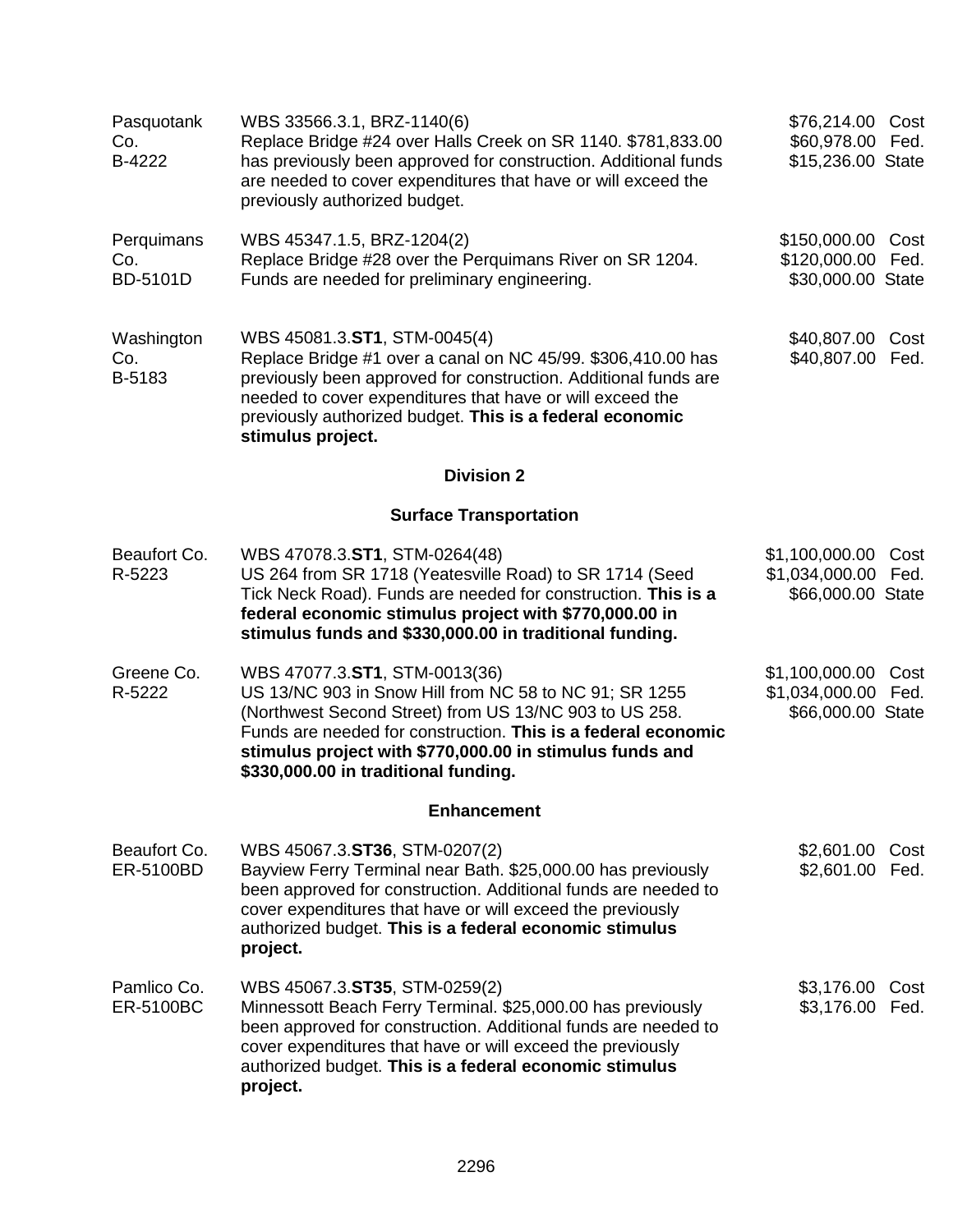| Greenville/<br>Pitt Co.<br>U-3315 | WBS 35781.1.2, HPPSTP-0220(53)<br>Stantonsburg Road-Tenth Street Connector from Memorial<br>Drive to SR 1702 (Evans Street). Funds are needed for<br>preliminary engineering utilizing Section 1702 Federal Funds<br>designated for this project.                                                      | \$735,000.00<br>\$588,000.00<br>\$147,000.00 State       | Cost<br>Fed. |
|-----------------------------------|--------------------------------------------------------------------------------------------------------------------------------------------------------------------------------------------------------------------------------------------------------------------------------------------------------|----------------------------------------------------------|--------------|
| Greenville/<br>Pitt Co.<br>U-5160 | WBS 45187.3.ST1, STM-0264(42)<br>US 264 at Arlington Boulevard. \$91,227.00 has previously been<br>approved for construction. Funds need to be decreased<br>(\$86,130.00). Project is near completion. This is a federal<br>economic stimulus project.                                                 | -\$86,130.00 Cost<br>-\$86,130.00 Fed.                   |              |
| Greenville/<br>Pitt Co.<br>U-5193 | WBS 45297.3.ST1, STM-1708(8)<br>SR 1708 (Fire Tower Road) from SR 1709 (Corey Road) to<br>NC 43, 1.100 miles. \$465,000.00 has previously been approved<br>for construction. Funds need to be decreased (\$120,968.00).<br>Project is near completion. This is a federal economic<br>stimulus project. | $-$120,968.00$<br>$-$120,968.00$                         | Cost<br>Fed. |
|                                   | <b>Bridge</b>                                                                                                                                                                                                                                                                                          |                                                          |              |
| Beaufort Co.<br>B-4413            | WBS 33690.2.1, BRSTP-0264(24)<br>Replace Bridge #51 over Broad Creek on US 264. \$65,100.00<br>has previously been approved for right of way and utilities.<br>Additional funds are needed based on the latest estimate for<br>utility relocation.                                                     | \$12,000.00<br>\$9,600.00 Fed.<br>\$2,400.00 State       | Cost         |
| Carteret Co.<br>BK-5103           | WBS 42554.2.1, BRZ-1140(10)<br>Replace Bridge #40 over Cedar Swamp Creek on SR 1140.<br>\$100,000.00 has previously been approved for right of way and<br>utilities. Funds need to be decreased (\$50,600.00). Project has<br>gone to construction.                                                    | $-$50,600.00$<br>-\$40,480.00 Fed.<br>-\$10,120.00 State | Cost         |
| Carteret Co.<br>BK-5103           | WBS 42554.1.1, BRZ-1140(10)<br>Replace Bridge #40 over Cedar Swamp Creek on SR 1140.<br>\$59,000.00 has previously been approved for preliminary<br>engineering. Funds need to be decreased (\$857.00). Project<br>has gone to construction.                                                           | -\$857.00 Cost<br>-\$685.00 Fed.<br>-\$172.00 State      |              |
| Carteret Co.<br>BK-5103           | WBS 42554.3.1, BRZ-1140(10)<br>Replace Bridge #40 over Cedar Swamp Creek on SR 1140,<br>0.133 mile. \$575,000.00 has previously been approved for<br>construction. Additional funds are needed to cover expenditures<br>that have or will exceed the previously authorized budget.                     | \$96,229.00<br>\$76,983.00<br>\$19,246.00 State          | Cost<br>Fed. |
| Craven Co.<br>B-4086              | WBS 33445.3.1, BRZ-1997(3)<br>Replace Bridge #10 over Brice Creek on SR 1997, 0.101 mile.<br>Funds are needed for construction.                                                                                                                                                                        | \$860,000.00<br>\$688,000.00<br>\$172,000.00 State       | Cost<br>Fed. |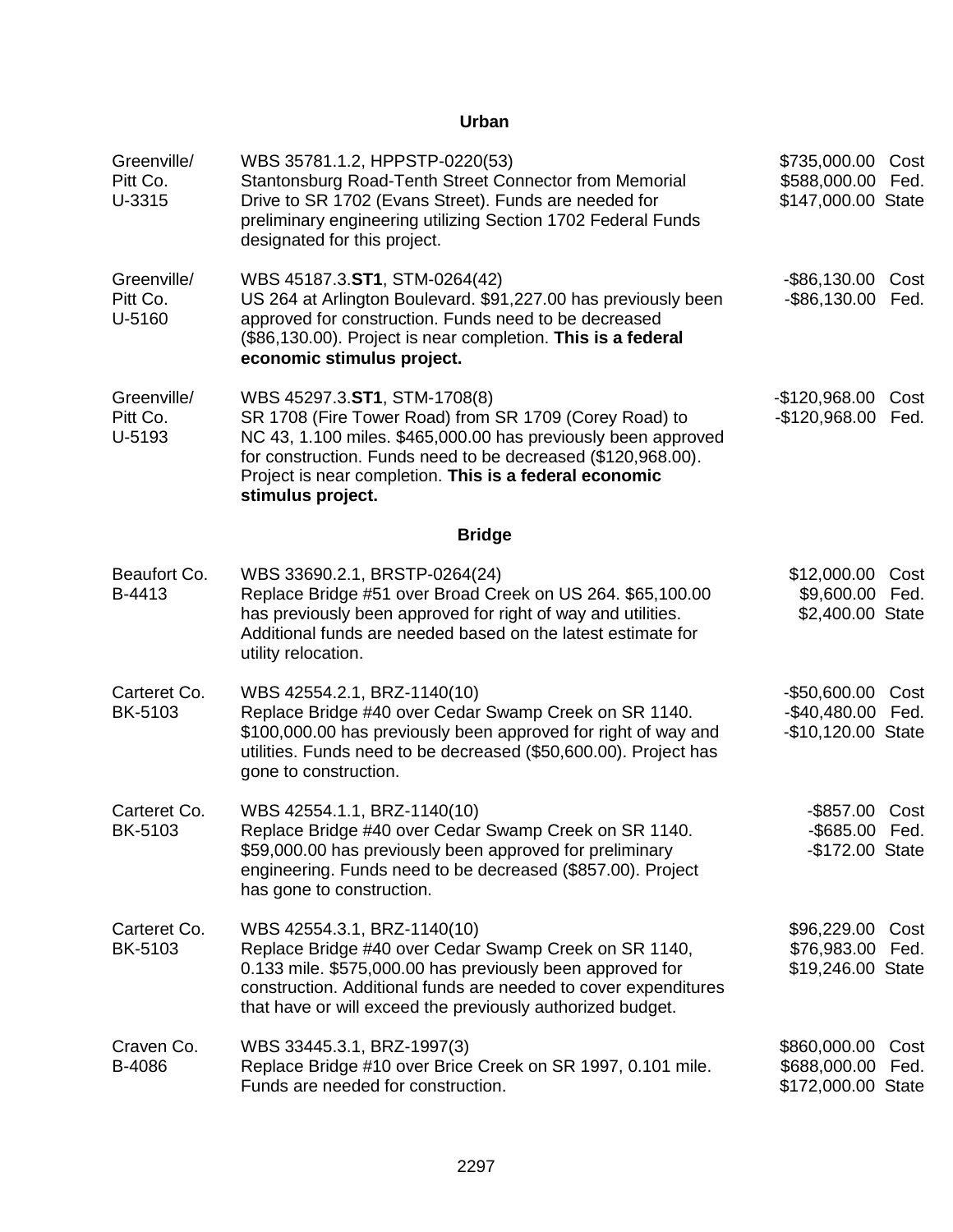| Jones Co.<br><b>BK-5102L</b>               | WBS 42580.3.11, BRNHS-0017(112)<br>Painting of Bridge #9 on US 17 over the Trent River and Bridge<br>#23 on NC 58 over the Trent River. Funds are needed for<br>construction.                                                                                                                                                                     | \$470,000.00 Cost<br>\$376,000.00 Fed.<br>\$94,000.00 State |              |
|--------------------------------------------|---------------------------------------------------------------------------------------------------------------------------------------------------------------------------------------------------------------------------------------------------------------------------------------------------------------------------------------------------|-------------------------------------------------------------|--------------|
| Lenoir Co.<br><b>BK-5102K</b>              | WBS 42580.3.10, BRNHS-0070(142)<br>Painting of Bridge #27 on US 70 Eastbound Lane over Falling<br>Creek; Bridge #29 on US 70 Westbound Lane over Falling<br>Creek; and Bridge #73 on US 70 Westbound Lane over<br>Southwest Creek. Funds are needed for construction.                                                                             | \$280,000.00 Cost<br>\$224,000.00<br>\$56,000.00 State      | Fed.         |
| Pitt Co.<br>BK-5102M                       | WBS 42580.3.12, BRSTP-0013(35)<br>Painting of Bridge #16 on US 13 over Little Contentnea Creek;<br>Bridge #36 on NC 33 over Conetoe Creek and Bridge #24 on<br>NC 222 over the Tar River. Funds are needed for construction.                                                                                                                      | \$760,000.00<br>\$608,000.00<br>\$152,000.00 State          | Cost<br>Fed. |
|                                            | <b>Safety</b>                                                                                                                                                                                                                                                                                                                                     |                                                             |              |
| Jones Co.<br>W-5330                        | WBS 45422.1.1, STPNHS-0017(114)<br>US 17 from south of SR 1002 (Wise Fork Road) northward to<br>south of SR 1367 (Trent Farms Road). Funds are needed for<br>preliminary engineering.                                                                                                                                                             | \$25,000.00 Cost<br>\$22,500.00 Fed.<br>\$2,500.00 State    |              |
| Greenville/<br>Pitt Co.<br><b>SR-5000N</b> | WBS 40922.1.13, SRS-0220(45)<br>Safe Routes to School. Funds are needed for preliminary<br>engineering for education, encouragement, and neighborhood<br>outreach programs serving Ridgewood Elementary School.                                                                                                                                   | \$24,750.00<br>\$24,750.00                                  | Cost<br>Fed. |
|                                            | <b>Rail Program</b>                                                                                                                                                                                                                                                                                                                               |                                                             |              |
| Vanceboro/<br>Craven Co.<br>Y-4802E        | WBS 40325.1.49, STP-0245(8)<br>Proposed crossing closure at Brick Kiln Road and the Norfolk<br>Southern Railway Tracks; Crossing #466 097M. Funds are<br>needed for preliminary engineering.                                                                                                                                                      | \$15,000.00<br>\$15,000.00                                  | Cost<br>Fed. |
|                                            | <b>Bicycle and Pedestrian</b>                                                                                                                                                                                                                                                                                                                     |                                                             |              |
| Carteret Co.<br>EB-5102A                   | WBS 42386.3.ST1, STM-0058(11)<br>Emerald Isle Bike Path - NC 58 from existing path at Black<br>Skimmer Road to the intersection of NC 58 and Hurst Drive.<br>\$478,171.00 has previously been approved for construction.<br>Funds need to be decreased (\$57,765.00). Project is near<br>completion. This is a federal economic stimulus project. | -\$57,765.00<br>$-$57,765.00$                               | Cost<br>Fed. |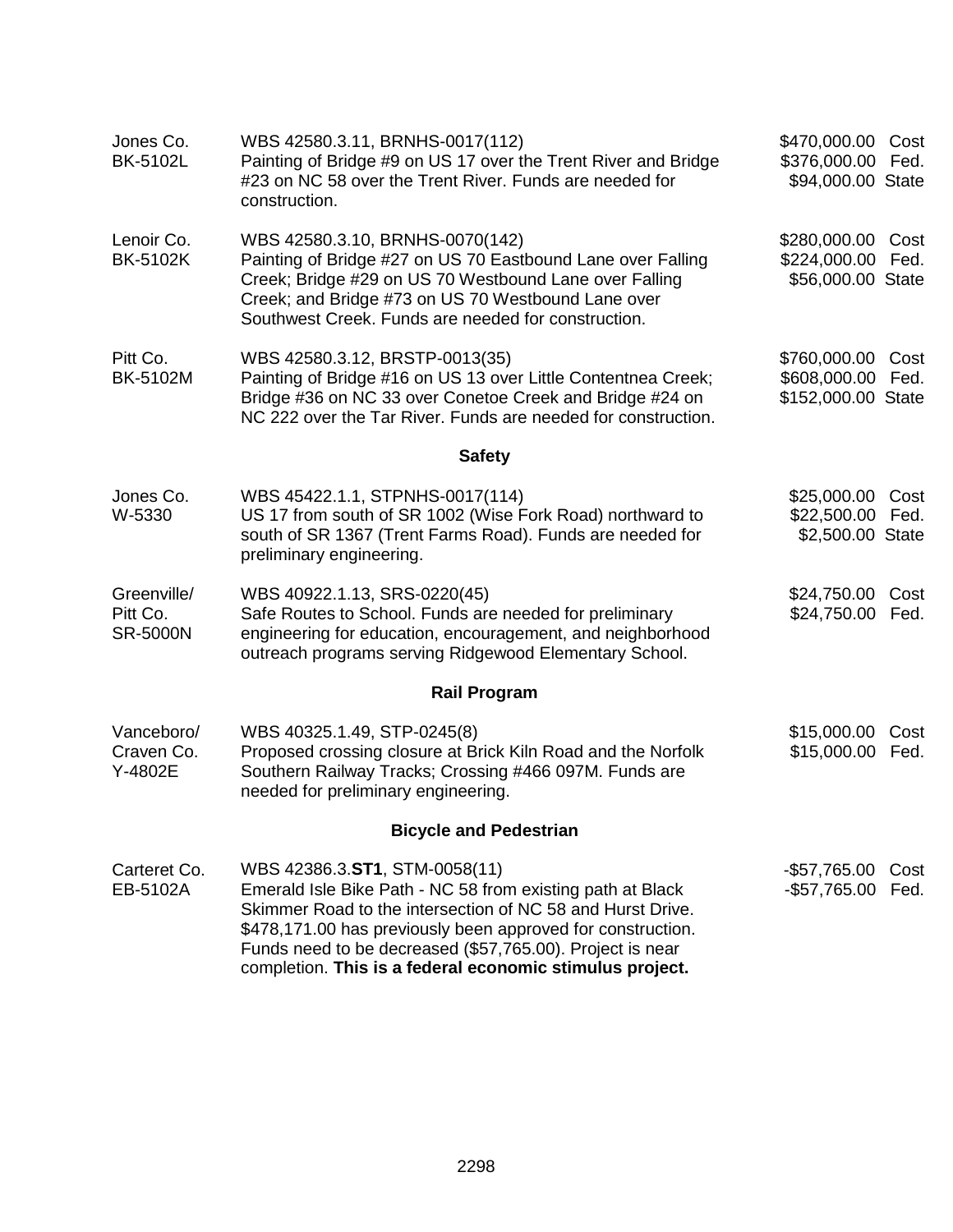| Shallotte/<br>Brunswick Co.<br>U-3462       | WBS 34953.3.ST1, STM-1357(5)<br>Extension of SR 1357 (Smith Avenue) from west of US 17<br>Business to NC 130, 1.225 miles. \$7,277,451.00 has previously<br>been approved for construction. Funds need to be decreased<br>(\$34,043.00) to adjust for city participation. This is a federal<br>economic stimulus project.                                                                                | -\$34,043.00 Cost<br>$-$ \$34,043.00                       | Fed.         |
|---------------------------------------------|----------------------------------------------------------------------------------------------------------------------------------------------------------------------------------------------------------------------------------------------------------------------------------------------------------------------------------------------------------------------------------------------------------|------------------------------------------------------------|--------------|
| Jacksonville/<br>Onslow Co.<br>U-4007B      | WBS 35008.2.ST1, STM-0017(111)<br>Western Parkway from 1300 feet south of Country Club Road<br>to Western Boulevard, 2.034 miles. Funds are needed for<br>construction based on the estimate from the 12-Month Tentative<br>Letting List published August 11, 2010. This is a federal<br>economic stimulus project with \$11,421,295.00 in stimulus<br>funds and \$22,378,705.00 in traditional funding. | \$33,800,000.00<br>\$29,364,717.00<br>\$4,435,283.00 State | Cost<br>Fed. |
|                                             | <b>Bridge</b>                                                                                                                                                                                                                                                                                                                                                                                            |                                                            |              |
| Brunswick Co.<br><b>BK-5101E</b>            | WBS 42579.3.5, BRSTP-0904(6)<br>Deck preservation of Bridge #13 over the Intercoastal Waterway<br>on NC 904, 0.359 mile. \$1,748,503.00 has previously been<br>approved for construction. Funds need to be decreased<br>(\$153,280.00) based on the latest estimate.                                                                                                                                     | $-$153,280.00$<br>$-$122,624.00$<br>-\$30,656.00 State     | Cost<br>Fed. |
| Duplin Co.<br>BK-5104                       | WBS 42555.3.1, BRZ-1141(20)<br>Replace Bridge #196 over Stockinghead Creek on SR 1141,<br>0.109 mile. \$458,807.00 has previously been approved for<br>construction. Funds need to be decreased (\$9,981.00). Project<br>is complete.                                                                                                                                                                    | -\$9,981.00 Cost<br>-\$8,001.00 Fed.<br>-\$1,980.00 State  |              |
|                                             | <b>Safety</b>                                                                                                                                                                                                                                                                                                                                                                                            |                                                            |              |
| Wilmington/<br>New Hanover<br>Co.<br>W-5104 | WBS 41868.3.1, STPNHS-0132(6)<br>NC 132 from US 117 to US 421, 4.220 miles. Funds are needed<br>for construction based on the estimate from the 12-Month<br>Tentative Letting List published August 11, 2010.                                                                                                                                                                                            | \$4,700,000.00<br>\$4,230,000.00<br>\$470,000.00 State     | Cost<br>Fed. |
| New Hanover<br>Co.<br>W-5306                | WBS 46130.1.1, STP-0133(8)<br>NC 133 to US 117/NC 132 in Castle Hayne. Funds are needed<br>for preliminary engineering.                                                                                                                                                                                                                                                                                  | \$120,000.00<br>\$108,000.00<br>\$12,000.00 State          | Cost<br>Fed. |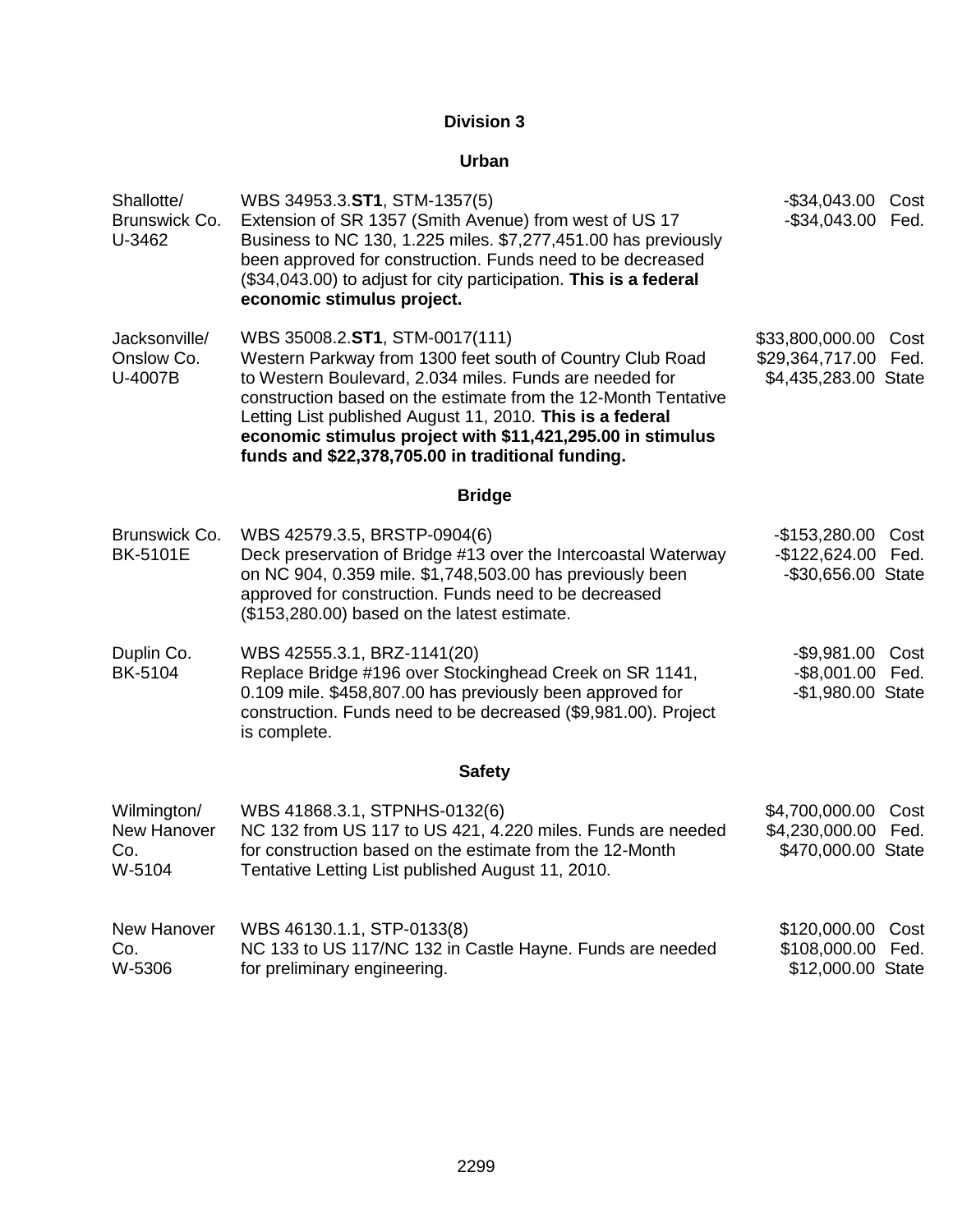# **Interstate Maintenance**

| Johnston Co.<br>$I-5123$                   | WBS 45062.3.ST1, STM-040-5(53)335<br>I-40 from west of SR 1211 (Morgan Road) to the Sampson<br>County Line, 11.000 miles. \$2,515,380.00 has previously been<br>approved for construction. Additional funds are needed to cover<br>expenditures that have or will exceed the previously authorized<br>budget. This is a federal economic stimulus project. | \$131,107.00 Cost<br>\$131,107.00 Fed.                      |              |
|--------------------------------------------|------------------------------------------------------------------------------------------------------------------------------------------------------------------------------------------------------------------------------------------------------------------------------------------------------------------------------------------------------------|-------------------------------------------------------------|--------------|
|                                            | <b>Surface Transportation</b>                                                                                                                                                                                                                                                                                                                              |                                                             |              |
| Johnston Co.<br>R-5162                     | WBS 45082.3.ST1, STM-0070(121)<br>US 70 Business at SR 1553 (Shotwell Road). \$74,759.00 has<br>previously been approved for construction. Funds need to be<br>decreased (\$7,068.00). Project is near completion. This is a<br>federal economic stimulus project.                                                                                         | $-\$7,068.00$<br>-\$7,068.00 Fed.                           | Cost         |
|                                            | <b>Congestion Mitigation</b>                                                                                                                                                                                                                                                                                                                               |                                                             |              |
| Rocky Mount/<br>Edgecombe<br>Co.<br>C-4969 | WBS 44069.3.1, CMS-0431(13)<br>Installation of sidewalks at various locations. Funds are needed<br>for construction.                                                                                                                                                                                                                                       | \$674,100.00<br>\$674,100.00 Fed.                           | Cost         |
|                                            | <b>Enhancement</b>                                                                                                                                                                                                                                                                                                                                         |                                                             |              |
| Rocky Mount/<br>Nash Co.<br>E-4113         | WBS 33989.2.1, STP-0431(7)<br>Raleigh Road, Old Wilson Road, Fairview Road, Cokey Road<br>and Redgate Avenue. \$175,003.00 has previously been<br>approved for construction. Additional funds are needed to cover<br>expenditures that have or will exceed the previously authorized<br>budget.                                                            | \$62,500.00<br>\$50,000.00 Fed.<br>\$12,500.00 Local        | Cost         |
|                                            | <b>Urban</b>                                                                                                                                                                                                                                                                                                                                               |                                                             |              |
| Rocky Mount/<br>Nash Co.<br>U-3330         | WBS 36596.1.2, STP-0301(28)<br>US 301 Bypass from NC 43/48 to SR 1836 (May Drive). Funds<br>are needed for preliminary engineering.                                                                                                                                                                                                                        | \$400,000.00 Cost<br>\$320,000.00 Fed.<br>\$80,000.00 State |              |
|                                            | <b>Bridge</b>                                                                                                                                                                                                                                                                                                                                              |                                                             |              |
| Edgecombe<br>Co.<br>BK-5105                | WBS 42556.3.1, BRZ-1141(21)<br>Replace Bridge #56 over Cokey Creek on SR 1141, 0.060 mile.<br>\$484,861.00 has previously been approved for construction.<br>Funds need to be decreased (\$58,777.00). Project is complete.                                                                                                                                | $-$ \$58,777.00<br>$-$47,022.00$<br>-\$11,755.00 State      | Cost<br>Fed. |
|                                            |                                                                                                                                                                                                                                                                                                                                                            |                                                             |              |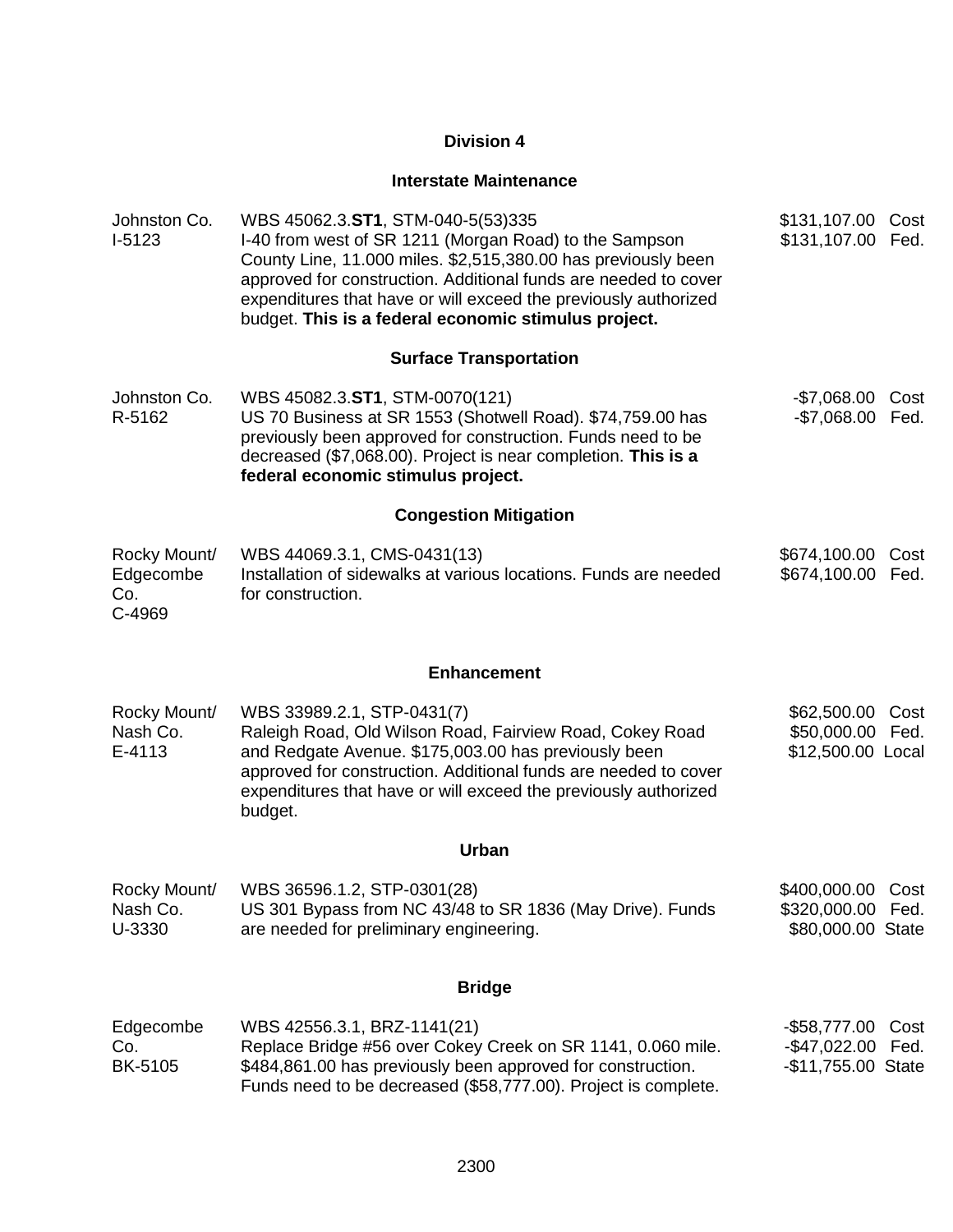| Halifax Co.<br>BK-5106       | WBS 42557.3.1, BRZ-1602(2)<br>Replace Bridge #164 over Chockoyotte Creek on SR 1602,<br>0.090 mile. \$623,132.00 has previously been approved for<br>construction. Funds need to be decreased (\$142,770.00) based<br>on the latest estimate.                                                                                            | -\$142,770.00 Cost<br>-\$114,216.00 Fed.<br>-\$28,554.00 State |              |
|------------------------------|------------------------------------------------------------------------------------------------------------------------------------------------------------------------------------------------------------------------------------------------------------------------------------------------------------------------------------------|----------------------------------------------------------------|--------------|
| Nash Co.<br>B-4211           | WBS 33557.2.1, BRZ-1544(2)<br>Replace Bridge #56 over the Tar River on SR 1544. Funds are<br>needed for right of way and utilities.                                                                                                                                                                                                      | \$296,000.00 Cost<br>\$236,800.00 Fed.<br>\$59,200.00 State    |              |
| Nash Co.<br>B-4587           | WBS 33787.3.ST1, STM-1316(12)<br>Replace Bridge #82 over Cypress Creek on SR 1316/SR 1612,<br>0.150 mile. \$722,314.00 has previously been approved for<br>construction. Additional funds are needed to cover expenditures<br>that have or will exceed the previously authorized budget.<br>This is a federal economic stimulus project. | \$22,017.00<br>\$22,017.00 Fed.                                | Cost         |
| Nash Co.<br>B-4589           | WBS 33789.3.ST1, STM-1945(5)<br>Replace Bridge #69 over Toisnot Swamp on SR 1945,<br>0.111 mile. \$782,000.00 has previously been approved for<br>construction. Additional funds are needed to cover expenditures<br>that have or will exceed the previously authorized budget.<br>This is a federal economic stimulus project.          | \$116,370.00<br>\$116,370.00 Fed.                              | Cost         |
| Nash Co.<br><b>BK-5102A</b>  | WBS 42580.3.1, BRSTP-000S(535)<br>Bridge painting in Nash County. \$720,000.00 has previously<br>been approved for construction. Funds need to be decreased<br>(\$275,760.00) based on the latest estimate.                                                                                                                              | -\$275,760.00 Cost<br>-\$220,608.00 Fed.<br>-\$55,152.00 State |              |
| Nash Co.<br>BK-5107          | WBS 42558.2.1, BRSTP-1425(5)<br>Replace Bridge #120 over Basket Creek on SR 1425. \$5,000.00<br>has previously been approved for right of way and utilities.<br>Funds need to be decreased (\$5,000.00). Project has gone to<br>construction.                                                                                            | $-$ \$5,000.00<br>-\$4,000.00 Fed.<br>-\$1,000.00 State        | Cost         |
| Wilson Co.<br><b>BK-5108</b> | WBS 42559.3.1, BRSTP-1002(30)<br>Replace Bridge #97 over Cokey Swamp on SR 1002. Funds are<br>needed for construction.                                                                                                                                                                                                                   | \$363,000.00<br>\$290,400.00<br>\$72,600.00 State              | Cost<br>Fed. |
|                              | <b>Safety</b>                                                                                                                                                                                                                                                                                                                            |                                                                |              |
| Nash Co.<br>W-5334           | WBS 45426.1.1, STPIMS-095-3(106)142<br>I-95 Northbound Lane south of the Rest Area acceleration lane<br>to SR 1524 (Red Oak/Battleboro Road) Overpass Bridge. Funds<br>are needed for preliminary engineering.                                                                                                                           | \$75,000.00<br>\$67,500.00 Fed.<br>\$7,500.00 State            | Cost         |
| Wayne Co.<br>W-5332          | WBS 45424.1.1, STPNHS-0117(19)<br>US 117 at the intersection with SR 1120 (Dudley Road). Funds<br>are needed for preliminary engineering.                                                                                                                                                                                                | \$75,000.00<br>\$67,500.00<br>\$7,500.00 State                 | Cost<br>Fed. |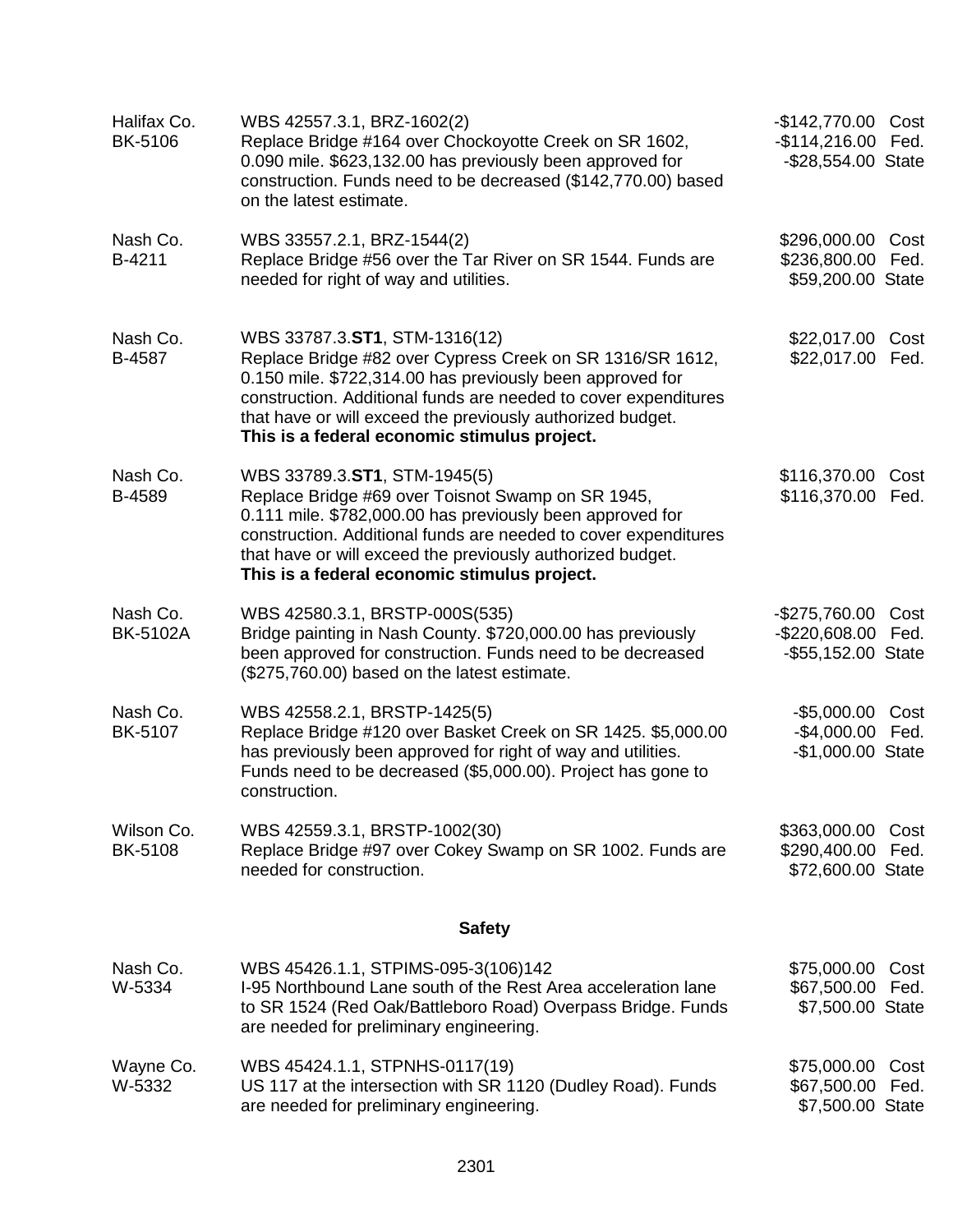| Wayne Co.<br>W-5333            | WBS 45425.1.1, STPNHS-0117(20)<br>US 117 at the intersection with SR 1135 (Country Club Road).<br>Funds are needed for preliminary engineering.                                                                                                                                                                                                                       | \$70,000.00 Cost<br>\$63,000.00 Fed.<br>\$7,000.00 State        |  |
|--------------------------------|-----------------------------------------------------------------------------------------------------------------------------------------------------------------------------------------------------------------------------------------------------------------------------------------------------------------------------------------------------------------------|-----------------------------------------------------------------|--|
| Wilson Co.<br>W-5331           | WBS 45423.1.1, STP-0058(14)<br>NC 58 from south of SR 1626 (Fairfield Dairy Road) northward<br>for one mile. Funds are needed for preliminary engineering.                                                                                                                                                                                                            | \$40,000.00 Cost<br>\$36,000.00 Fed.<br>\$4,000.00 State        |  |
|                                | <b>Municipal Bridge</b>                                                                                                                                                                                                                                                                                                                                               |                                                                 |  |
| Wilson Co.<br>M-0414           | WBS 42080.1.96, BRZ-NBIS(13)<br>Municipal Bridge Inspections - 8 bridges within the municipality<br>of Wilson. \$14,695.00 has previously been approved for<br>preliminary engineering. Additional funds are needed based on<br>the latest estimate.                                                                                                                  | \$15,192.00<br>Cost<br>\$12,154.00<br>Fed.<br>\$3,038.00 Local  |  |
|                                | <b>Division 5</b>                                                                                                                                                                                                                                                                                                                                                     |                                                                 |  |
|                                | <b>National Highway</b>                                                                                                                                                                                                                                                                                                                                               |                                                                 |  |
| Franklin Co.<br>R-5136         | WBS 45036.3.ST1, STM-0001(122)<br>US 1 from the Wake County Line to the Vance County Line,<br>combined with U-5125, 10.000 miles. \$2,151,691.00 has<br>previously been approved for construction. Funds need to be<br>decreased (\$86,779.00). Project is near completion. This is a<br>federal economic stimulus project.                                           | -\$86,779.00<br>Cost<br>$-$ \$86,779.00<br>Fed.                 |  |
|                                | <b>Surface Transportation</b>                                                                                                                                                                                                                                                                                                                                         |                                                                 |  |
| Durham Co.<br>R-5135           | WBS 45035.3.ST1, STM-1004(39)<br>SR 1004 (Old Oxford Highway) from US 501 Business to the<br>Granville County Line, 10.100 miles. \$1,670,081.00 has<br>previously been approved for construction. Additional funds are<br>needed to cover expenditures that have or will exceed the<br>previously authorized budget. This is a federal economic<br>stimulus project. | \$276,597.00 Cost<br>\$276,597.00<br>Fed.                       |  |
|                                | <b>Congestion Mitigation</b>                                                                                                                                                                                                                                                                                                                                          |                                                                 |  |
| Raleigh/<br>Wake Co.<br>C-4923 | WBS 44023.1.1, CMS-0520(22)<br>Citywide Upgrade of Signal System. \$2,400,000.00 has<br>previously been approved for preliminary engineering.<br>Additional funds are needed to cover expenditures that have or<br>will exceed the previously authorized budget.                                                                                                      | \$800,000.00<br>Cost<br>\$600,000.00 Fed.<br>\$200,000.00 Local |  |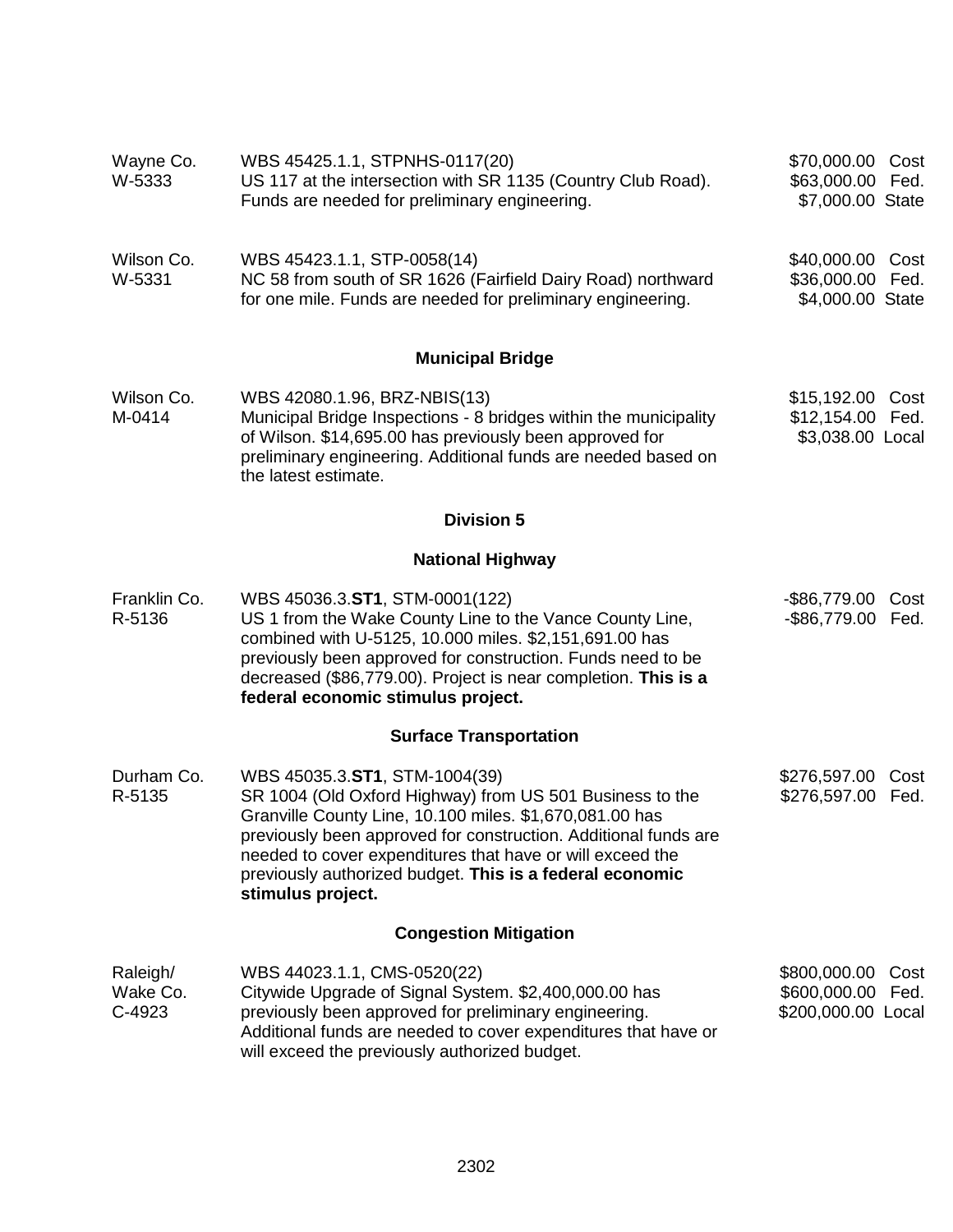## **Enhancement**

| Durham/<br>Durham Co.<br><b>ER-5100EA</b>  | WBS 45067.3.ST5, STM-0505(40)<br>Urban Forestry and Landscaping. \$108,572.00 has previously<br>been approved for construction. Funds need to be decreased<br>(\$18,780.00). Project is near completion. This is a federal<br>economic stimulus project. | $-$18,780.00$<br>$-$18,780.00$                         | Cost<br>Fed. |
|--------------------------------------------|----------------------------------------------------------------------------------------------------------------------------------------------------------------------------------------------------------------------------------------------------------|--------------------------------------------------------|--------------|
| Durham/<br>Durham Co.<br>I-3306BB          | WBS 34178.3.6, NHS-040-4(146)271<br>I-40 from the Orange County Line to NC 147 (Buck Dean<br>Freeway). Funds are needed for construction for landscaping.                                                                                                | \$237,293.00 Cost<br>\$189,834.00<br>\$47,459.00 State | Fed.         |
| Zebulon/<br>Wake Co.<br>EL-5100BB          | WBS 41821.1.3, STPDA-0532(4)<br>Highway 96 Access Management Study. Funds are needed<br>for preliminary engineering for the National Environmental<br>Policy Act (NEPA) Document preparation for the Highway 96<br>Multi-Modal Connectivity Project.     | \$97,500.00<br>\$78,000.00<br>\$19,500.00 Local        | Cost<br>Fed. |
| Knightdale/<br>Wake Co.<br>EL-5100CB       | WBS 41821.2.3, STPDA-0512(4)<br>First Avenue Improvements Project - Phase 1. Funds are<br>needed for right of way and utilities.                                                                                                                         | \$102,545.00<br>\$82,036.00<br>\$20,509.00 Local       | Cost<br>Fed. |
| Apex/<br>Wake Co.<br>EL-5100DA             | WBS 41821.2.2, STPDA-0501(18)<br>Old Raleigh Road Sidewalk Project. Funds are needed for right<br>of way and utilities.                                                                                                                                  | \$22,560.00 Cost<br>\$18,048.00<br>\$4,512.00 Local    | Fed.         |
| Cary/<br>Wake Co.<br>EL-5100GA             | WBS 41821.3.2, STPDA-0503(14)<br>Waldo Rood Boulevard, Kildaire Farm Road and Maynard<br>Road. Funds are needed for construction for the installation of<br>shared use arrow or "sharrow" symbols and bike route signage.                                | \$106,766.00<br>\$53,383.00<br>\$53,383.00 Local       | Cost<br>Fed. |
| Fuquay<br>Varina/<br>Wake Co.<br>EL-5100HA | WBS 41821.3.3, STPDA-0507(2)<br>Wake Chapel Road Sidewalk Project. Funds are needed for<br>construction.                                                                                                                                                 | \$98,307.00<br>\$78,646.00<br>\$19,661.00 Local        | Cost<br>Fed. |
| Wake Co.<br>R-2809A                        | WBS 34503.3.8, STP-0098(28)<br>NC 98 from west of SR 1923 (Thompson Mill Road) to west of<br>US 1. Funds are needed for construction for landscaping.                                                                                                    | \$60,279.00<br>\$48,223.00<br>\$12,056.00 State        | Cost<br>Fed. |
| Wake Co.<br>R-2809B                        | WBS 34503.3.9, STP-0098(27)<br>NC 98 from US 1 to US 1A. Funds are needed for construction<br>for landscaping.                                                                                                                                           | \$121,197.00 Cost<br>\$96,958.00<br>\$24,239.00 State  | Fed.         |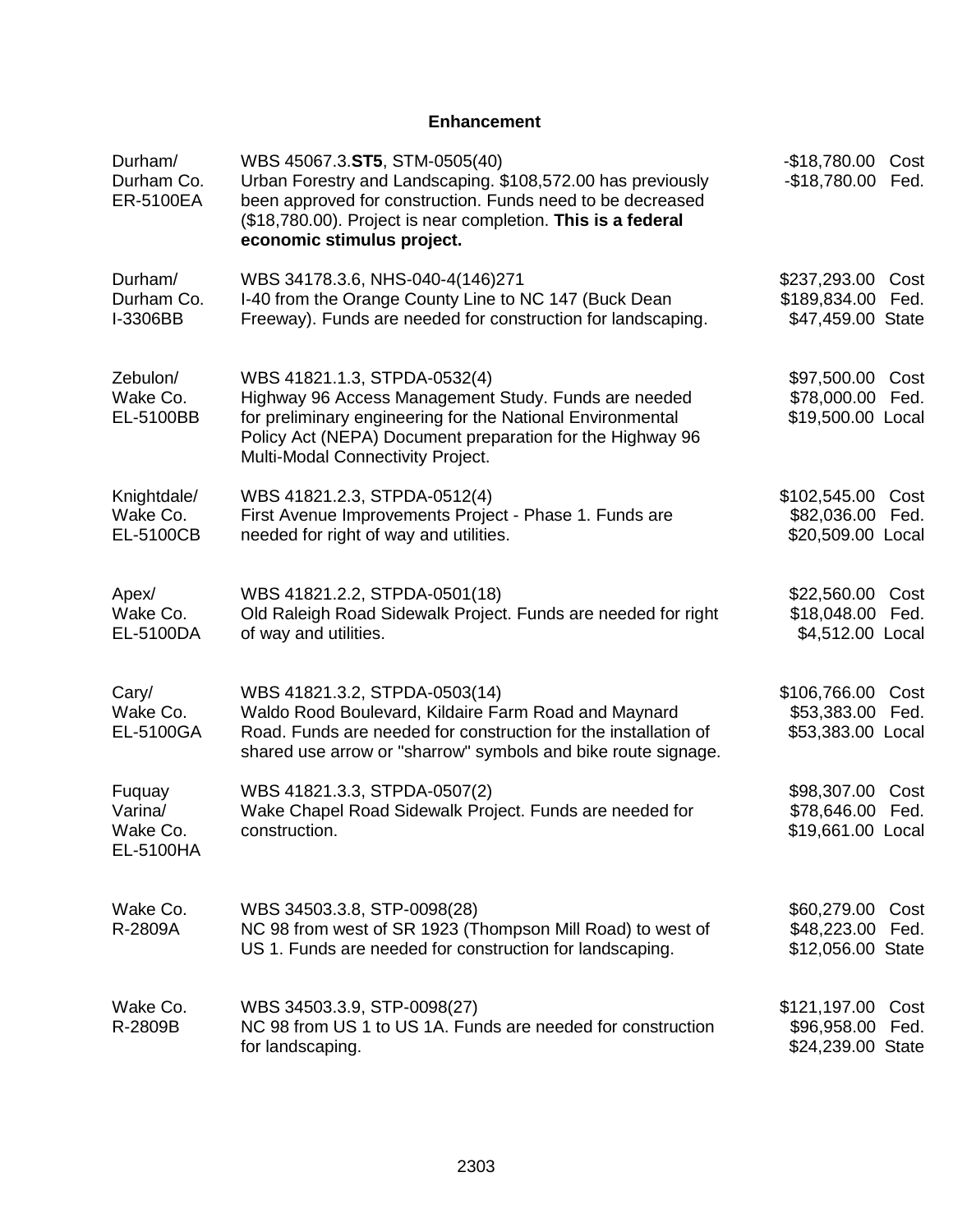| Durham/<br>Durham Co.<br>U-5124          | WBS 45070.3.ST1, STM-1978(3)<br>SR 1978 (Old Page Road) from SR 1926 (Angier Avenue) to<br>SR 2095 (Page Road Extension), 0.990 mile. \$128,414.00 has<br>previously been approved for construction. Additional funds are<br>needed to cover expenditures that have or will exceed the<br>previously authorized budget. This is a federal economic<br>stimulus project. | \$58,540.00 Cost<br>\$58,540.00 Fed.                     |              |
|------------------------------------------|-------------------------------------------------------------------------------------------------------------------------------------------------------------------------------------------------------------------------------------------------------------------------------------------------------------------------------------------------------------------------|----------------------------------------------------------|--------------|
| Durham/<br>Durham Co.<br>U-5126          | WBS 45071.3.ST1, STM-0501(14)<br>US 501 Bypass from SR 1443 (Horton Road) to Hudson Street,<br>1.900 miles. \$770,485.00 has previously been approved for<br>construction. Additional funds are needed to cover expenditures<br>that have or will exceed the previously authorized budget.<br>This is a federal economic stimulus project.                              | \$7,015.00 Cost<br>\$7,015.00 Fed.                       |              |
| Durham/<br>Durham Co.<br>U-5127          | WBS 45069.3.ST1, STM-1321(5)<br>SR 1321 (Hillandale/Fulton Street) from I-85 to SR 1320 (Erwin<br>Road), 1.320 miles. \$299,865.00 has previously been approved<br>for construction. Additional funds are needed to cover<br>expenditures that have or will exceed the previously authorized<br>budget. This is a federal economic stimulus project.                    | \$142,894.00 Cost<br>\$142,894.00 Fed.                   |              |
| Durham/<br>Durham Co.<br>U-5143          | WBS 45086.3.ST1, STM-0055(42)<br>NC 55 at the intersection of SR 1711 (Riddle Road).<br>\$275,900.00 has previously been approved for construction.<br>Funds need to be decreased (\$66,645.00). Project is near<br>completion. This is a federal economic stimulus project.                                                                                            | -\$66,645.00 Cost<br>-\$66,645.00 Fed.                   |              |
| Durham/<br>Durham Co.<br>$U-5151$        | WBS 45176.3.ST1, STM-0505(39)<br>SR 1670 (Greer Street) at Miami Boulevard. \$80,000.00 has<br>previously been approved for construction. Funds need to be<br>decreased (\$35,211.00). Project is near completion. This is a<br>federal economic stimulus project.                                                                                                      | $-$ \$35,211.00<br>-\$35,211.00 Fed.                     | Cost         |
| Youngsville/<br>Franklin Co.<br>U-5118EB | WBS 42379.2.9, STPDA-0001(139)<br>US 1 at SR 1133 (Bert Winston Road). Funds are needed for<br>right of way and utilities.                                                                                                                                                                                                                                              | \$35,000.00 Cost<br>\$28,000.00 Fed.<br>\$7,000.00 State |              |
| Youngsville/<br>Franklin Co.<br>U-5118EB | WBS 42379.3.9, STPDA-0001(139)<br>US 1 at SR 1133 (Bert Winston Road). Funds are needed for<br>construction to install a traffic signal.                                                                                                                                                                                                                                | \$135,000.00<br>\$108,000.00<br>\$27,000.00 State        | Cost<br>Fed. |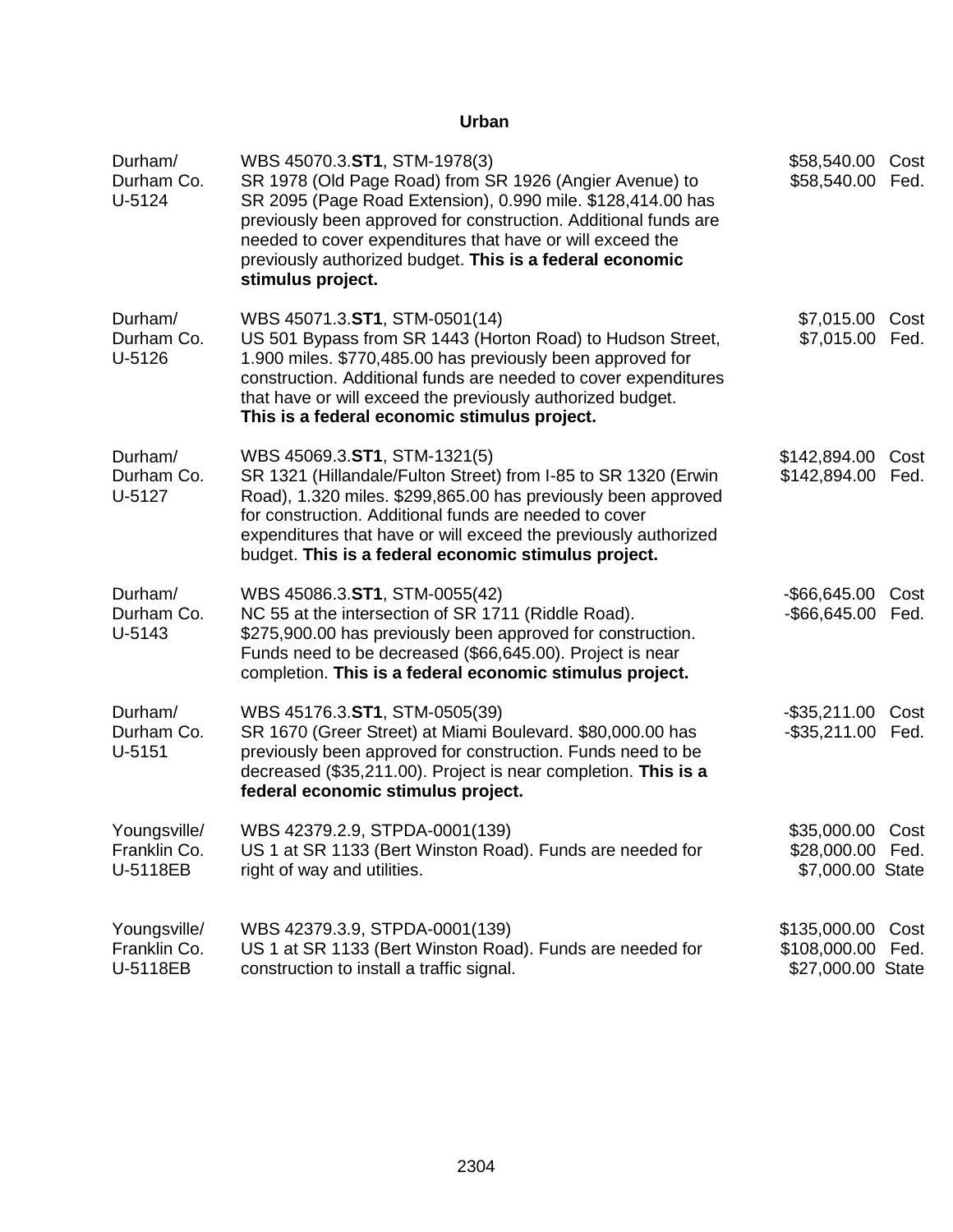| Apex/<br>Wake Co.<br>U-5118AA       | WBS 42379.3.ST1, STM-0501(15)<br>Traffic signal at the intersection of SR 1010 (Center Street) and<br>SR 1011 (North Salem Street). \$92,191.00 has previously been<br>approved for construction. Funds need to be decreased<br>(\$61,400.00). Project is near completion. This is a federal<br>economic stimulus project. | -\$61,400.00<br>-\$61,400.00 Fed.                         | Cost         |
|-------------------------------------|----------------------------------------------------------------------------------------------------------------------------------------------------------------------------------------------------------------------------------------------------------------------------------------------------------------------------|-----------------------------------------------------------|--------------|
| Apex/<br>Wake Co.<br>U-5118AB       | WBS 42379.1.2, STPDA-0501(19)<br>Lufkin Road re-alignment at the SR 1010 (Ten-Ten Road)/US 1<br>Interchange. Funds are needed for preliminary engineering.                                                                                                                                                                 | \$150,000.00 Cost<br>\$120,000.00<br>\$30,000.00 Local    | Fed.         |
| Raleigh/<br>Wake Co.<br>U-5118EA    | WBS 42379.3.8, STPDA-3109(2)<br>SR 3109 (Brier Creek Parkway) at Brier Leaf Lane. Funds are<br>needed for construction to install protected left turn phasing,<br>countdown pedestrian signal heads and extend left turn lanes.                                                                                            | \$150,000.00<br>\$120,000.00<br>\$30,000.00 State         | Cost<br>Fed. |
| Zebulon/<br>Wake Co.<br>U-5118EC    | WBS 42379.3.10, STPDA-0097(38)<br>NC 97 at SR 2406 (Sheppard School Road/Poplar Street).<br>Funds are needed for construction to install traffic signals.                                                                                                                                                                  | \$50,000.00 Cost<br>\$40,000.00 Fed.<br>\$10,000.00 State |              |
| Knightdale/<br>Wake Co.<br>U-5118ED | WBS 42379.1,11, STPDA-0512(7)<br>ITS Devices along US 64/264 from I-440 to the US 64/64<br>Business Split. Funds are needed for preliminary engineering.                                                                                                                                                                   | \$78,738.00 Cost<br>\$62,990.00<br>\$15,748.00 State      | Fed.         |
| Knightdale/<br>Wake Co.<br>U-5118EE | WBS 42379.1.12, STPDA-0512(8)<br>ITS Devices along US 64/264 from the US 64/64 Business<br>Split to US 64/264 Split. Funds are needed for preliminary<br>engineering.                                                                                                                                                      | \$129,624.00<br>\$103,699.00<br>\$25,925.00 State         | Cost<br>Fed. |
|                                     | <b>Bridge</b>                                                                                                                                                                                                                                                                                                              |                                                           |              |
| Granville Co.<br>B-4522             | WBS 33746.2.1, BRZ-1150(7)<br>Replace Bridge #102 over the Tar River on SR 1150. Funds<br>are needed for right of way and utilities.                                                                                                                                                                                       | \$80,000.00 Cost<br>\$64,000.00 Fed.<br>\$16,000.00 State |              |
|                                     | <b>Safety</b>                                                                                                                                                                                                                                                                                                              |                                                           |              |
| Franklin/<br>Vance Cos.<br>W-5317   | WBS 46140.1.1, STPNHS-0001(140)<br>US 1 from SR 1135 (Wall Road) in Franklin County to US 1<br>Business in Vance County. Funds are needed for preliminary<br>engineering.                                                                                                                                                  | \$50,000.00<br>\$45,000.00 Fed.<br>\$5,000.00 State       | Cost         |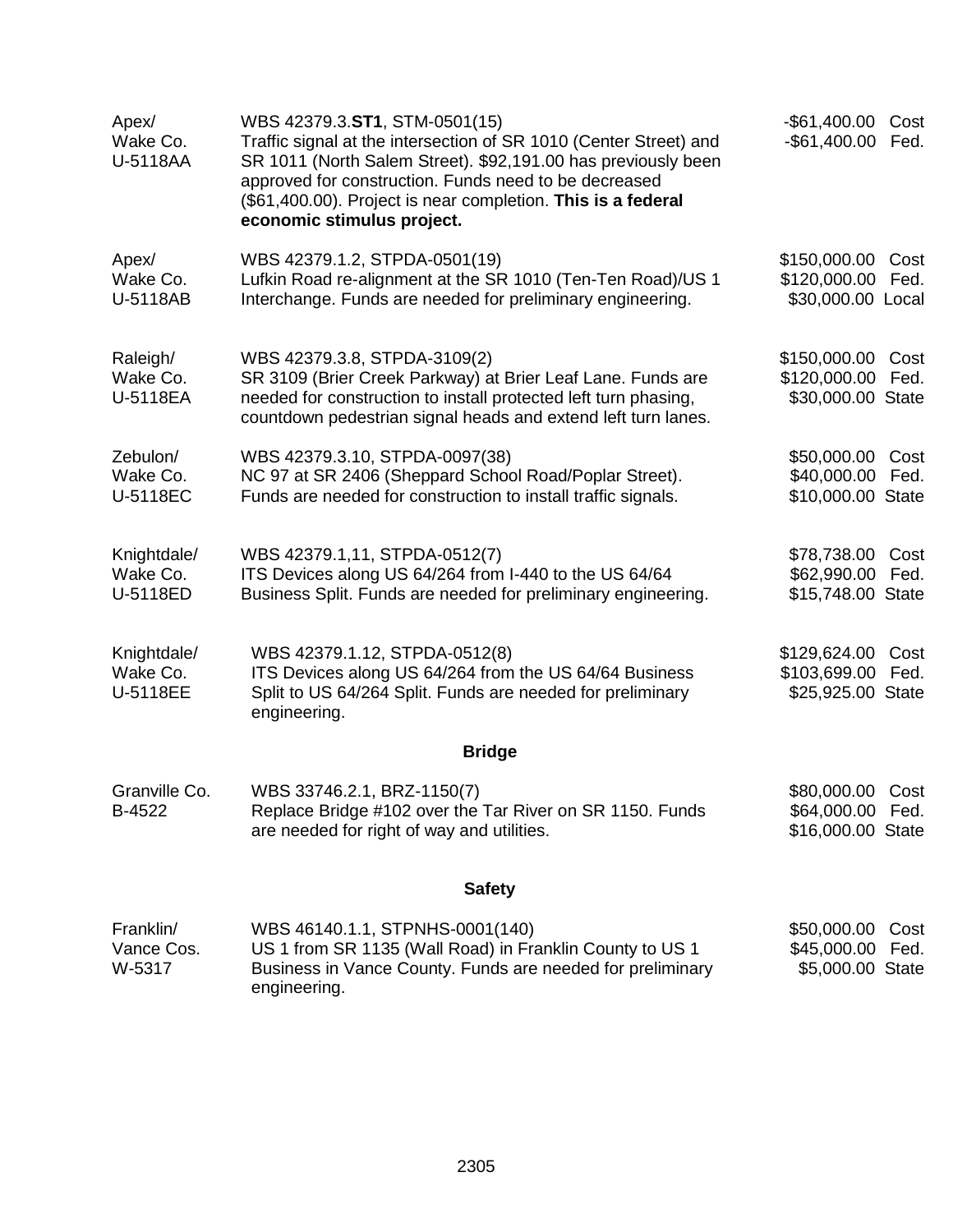| Wake Forest/<br>Wake Co.<br><b>SR-5001AC</b> | WBS 40924.1.14, SRS-0527(8)<br>Safe Routes to School. Construct sidewalks, mark pedestrian<br>crosswalks, install pedestrian signals, install ADA compliant<br>curb ramps, signage and bike racks serving Wake Forest<br>Elementary and Wake Forest-Rolesville Middle School and to<br>construct a shared-use path with lighting from Main Street onto<br>the Middle School Campus. \$34,500.00 has previously been<br>approved for preliminary engineering. Additional funds are<br>needed based on the latest estimate. | \$10,000.00 Cost<br>\$10,000.00 Fed.                             |              |
|----------------------------------------------|---------------------------------------------------------------------------------------------------------------------------------------------------------------------------------------------------------------------------------------------------------------------------------------------------------------------------------------------------------------------------------------------------------------------------------------------------------------------------------------------------------------------------|------------------------------------------------------------------|--------------|
| Wake Co.<br>W-5205B                          | WBS 45335.3.2, STP-0050(12)<br>Intersection of NC 50 at SR 1844 (Mount Vernon Church Road).<br>Funds are needed for construction to install a traffic signal.                                                                                                                                                                                                                                                                                                                                                             | \$50,000.00<br>\$45,000.00<br>\$5,000.00 State                   | Cost<br>Fed. |
| Wake Co.<br>W-5323                           | WBS 46146.1.1, STP-1152(10)<br>SR 1152 (Holly Springs Road) from SR 1385 (Lilly Atkins Road)<br>to SR 1383 (Campbell Road). Funds are needed for preliminary<br>engineering.                                                                                                                                                                                                                                                                                                                                              | \$50,000.00<br>\$45,000.00 Fed.<br>\$5,000.00 State              | Cost         |
|                                              | <b>High Priority</b>                                                                                                                                                                                                                                                                                                                                                                                                                                                                                                      |                                                                  |              |
| Henderson/<br>Vance Co.<br>U-4916            | WBS 41065.2.1, HPP-0509(8)<br>Widening of SR 1165 (Beckford Drive). Funds are needed for<br>right of way and utilities utilizing Section 1702 Federal Funds<br>designated for this project.                                                                                                                                                                                                                                                                                                                               | \$17,002.00 Cost<br>\$13,602.00 Fed.<br>\$3,400.00 Local         |              |
| Cary/<br>Wake Co.<br>EL-4998C                | WBS 41066.3.2, HPP-0503(7)<br>Swift Creek Greenway Extension. Funds are needed for<br>construction to extend the greenway to Symphony Lake<br>Greenway and the Koka Booth Amphitheatre utilizing Section<br>1702 Federal Funds designated for this project.                                                                                                                                                                                                                                                               | \$373,750.00 Cost<br>\$299,000.00<br>\$74,750.00 Local           | Fed.         |
| Wake Co.<br>R-2547BA                         | WBS 34455.3.6, NHF-0064(68)<br>US 64 from the I-440 Beltline to New Hope Road, 1.140 miles.<br>\$45,639,448.00 has previously been approved for construction.<br>Additional funds are needed to cover expenditures that have or<br>will exceed the previously authorized budget utilizing Section<br>1702 Federal Funds designated for this project.                                                                                                                                                                      | \$1,250,000.00 Cost<br>\$1,000,000.00 Fed.<br>\$250,000.00 State |              |
|                                              | <b>Bicycle and Pedestrian</b>                                                                                                                                                                                                                                                                                                                                                                                                                                                                                             |                                                                  |              |
| Raleigh/<br>Wake Co.<br>EB-4978              | WBS 39981.3.ST1, STM-0520(38)<br>Edwards Mill Road Greenway. Funds are needed for<br>construction for a multi-use path on the Edwards Mill Road<br>Extension from Reedy Creek Road to Trinity Road. This is a<br>federal economic stimulus project with \$425,000.00 in<br>stimulus funds and \$425,000.00 in traditional funding.                                                                                                                                                                                        | \$850,000.00<br>\$765,000.00<br>\$85,000.00 State                | Cost<br>Fed. |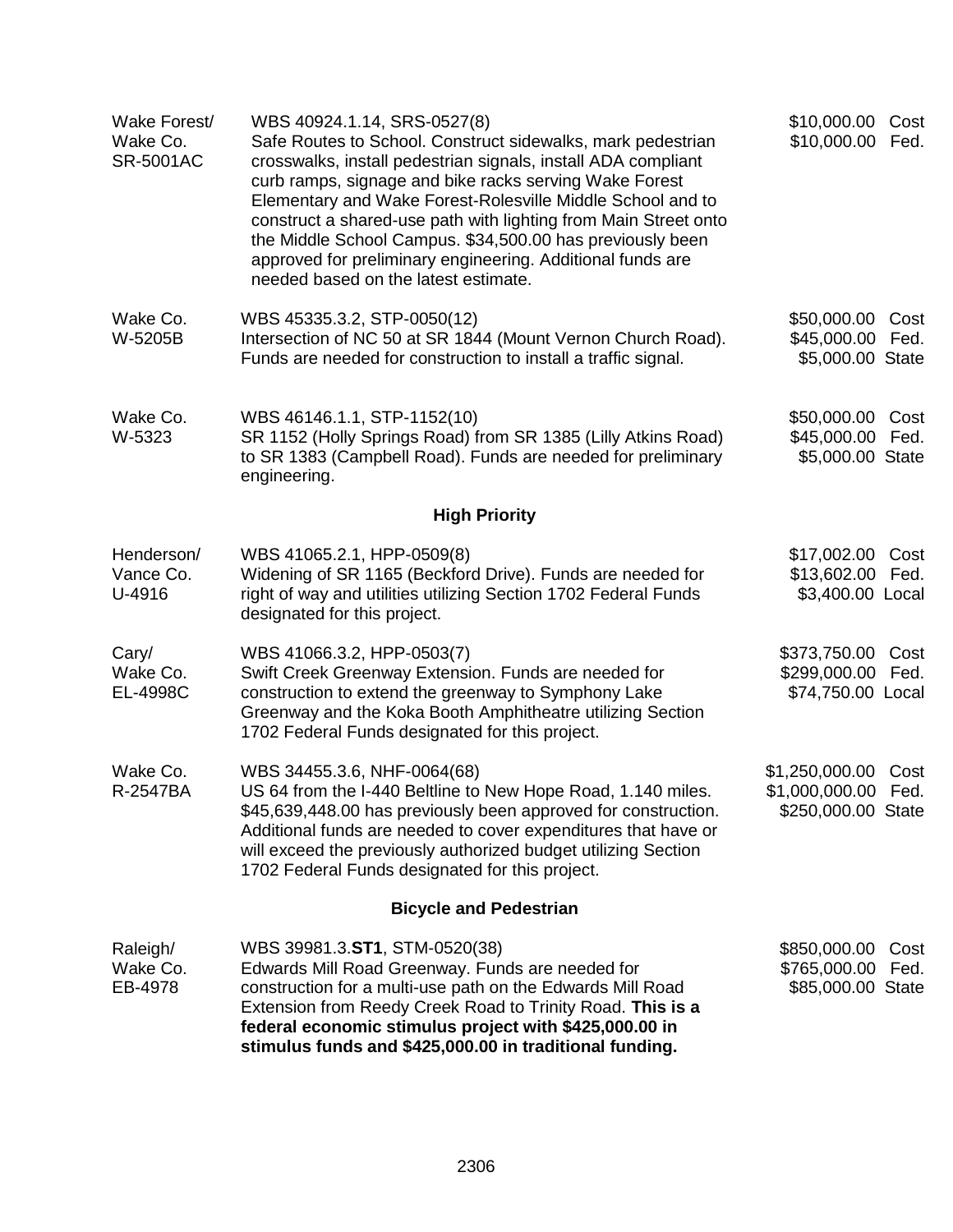# **National Highway**

| Columbus Co.<br>R-0061C*                                | WBS 38783.3.1, HPPNHS-0074(80)<br>US 74 at NC 211; Proposed Interchange at the intersection of<br>US 74/76 and NC 211, 0.900 mile. \$9,400,000.00 has<br>previously been approved for construction. Funds need to be<br>decreased (\$900,618.00) to reflect the low bid received on<br>August 17, 2010.                                                                                                                                                                                                                                                                                                                                                                       | -\$900,618.00 Cost<br>-\$720,494.00 Fed.<br>-\$180,124.00 State        |
|---------------------------------------------------------|-------------------------------------------------------------------------------------------------------------------------------------------------------------------------------------------------------------------------------------------------------------------------------------------------------------------------------------------------------------------------------------------------------------------------------------------------------------------------------------------------------------------------------------------------------------------------------------------------------------------------------------------------------------------------------|------------------------------------------------------------------------|
|                                                         | <b>Surface Transportation</b>                                                                                                                                                                                                                                                                                                                                                                                                                                                                                                                                                                                                                                                 |                                                                        |
| Harnett Co.<br>R-5185                                   | WBS 45222.2.1, STPHPP-0401(221)<br>US 401 from NC 210 to north of SR 1436 (Matthews Road) in<br>Lillington. \$250,000.00 has previously been approved for right of<br>way and utilities. Additional funds are needed based on the<br>latest estimate for utility relocation.                                                                                                                                                                                                                                                                                                                                                                                                  | \$200,000.00 Cost<br>\$160,000.00 Fed.<br>\$40,000.00 State            |
|                                                         | <b>Urban</b>                                                                                                                                                                                                                                                                                                                                                                                                                                                                                                                                                                                                                                                                  |                                                                        |
| Angier/<br>Harnett Co.<br>U-5118CA                      | WBS 42379.3.4, STPDA-2215(4)<br>SR 2215 (Harnett Central Road) from NC 210 to US 401. Funds<br>are needed for construction to widen and resurface.                                                                                                                                                                                                                                                                                                                                                                                                                                                                                                                            | \$525,000.00 Cost<br>\$420,000.00 Fed.<br>\$105,000.00 State           |
|                                                         | <b>Bridge</b>                                                                                                                                                                                                                                                                                                                                                                                                                                                                                                                                                                                                                                                                 |                                                                        |
| Bladen/<br>Columbus/<br>Robeson Cos.<br><b>BD-5106D</b> | WBS 45352.1.4, BRZ-1704(4)<br>Low-Impact Bridge Replacement; Design-Build Project.<br>Bridge #62 over White Creek on SR 1704 and Bridge #172 over<br>Carver Creek on SR 1728 in Bladen County; Bridge #38 over<br>Gum Swamp on SR 1141, Bridge #46 over Sand Pit Branch on<br>SR 1932, Bridge #123 over Beaverdam Swamp on SR 1005,<br>Bridge #161 over Gapway Swamp on SR 1351, Bridge #207<br>over Pine Log Swamp on SR 1585 and Bridge #301 over Ironhill<br>Branch on SR 1005 in Columbus County; Bridge #275 over Ten<br>Mile Swamp on SR 1005 and Bridge #320 over Little Marsh<br>Swamp on SR 1709 in Robeson County. Funds are needed for<br>preliminary engineering. | \$100,000.00<br>Cost<br>\$80,000.00 Fed.<br>\$20,000.00 State          |
| Columbus Co.<br>BK-5109                                 | WBS 42560.3.1, BRZ-1173(3)<br>Replace Bridges #97 and #98 over Grissett Creek on SR 1173.<br>\$991,600.00 has previously been approved for construction.<br>Funds need to be decreased (\$67,600.00) based on the latest<br>estimate.                                                                                                                                                                                                                                                                                                                                                                                                                                         | $-$ \$67,600.00<br>Cost<br>$-$54,080.00$<br>Fed.<br>-\$13,520.00 State |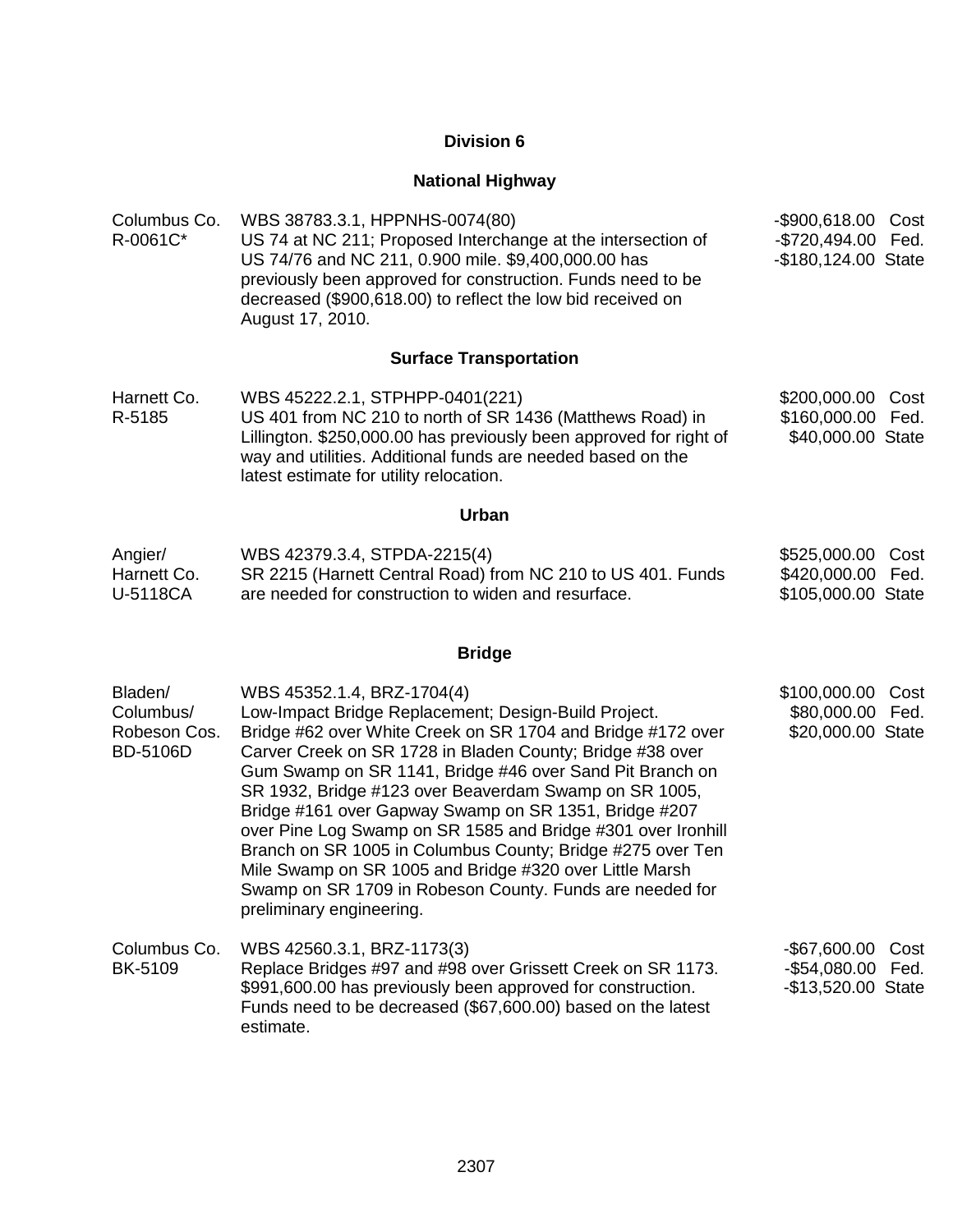| Columbus Co.<br><b>BK-5109</b>          | WBS 42560.2.1, BRZ-1173(3)<br>Replace Bridges #97 and #98 over Grissett Creek on SR 1173.<br>\$8,000.00 has previously been approved for right of way and<br>utilities. Funds need to be decreased (\$2,130.00). Project has<br>gone to construction.         | -\$2,130.00 Cost<br>-\$1,700.00 Fed.<br>-\$430.00 State      |              |
|-----------------------------------------|---------------------------------------------------------------------------------------------------------------------------------------------------------------------------------------------------------------------------------------------------------------|--------------------------------------------------------------|--------------|
| Cumberland<br>Co.<br><b>BK-5110</b>     | WBS 42561.3.1, BRZ-2008(1)<br>Replace Bridge #11 over Locks Creek on SR 2008, 0.100 mile.<br>Funds are needed for construction.                                                                                                                               | \$590,000.00 Cost<br>\$472,000.00 Fed.<br>\$118,000.00 State |              |
| Cumberland<br>Co.<br><b>BK-5110</b>     | WBS 42561.1.1, BRZ-2008(1)<br>Replace Bridge #11 over Locks Creek on SR 2008. \$50,000.00<br>has previously been approved for preliminary engineering.<br>Funds need to be decreased (\$18,485.00) based on the latest<br>estimate.                           | $-$18,485.00$<br>$-$14,788.00$<br>-\$3,697.00 State          | Cost<br>Fed. |
|                                         | <b>Safety</b>                                                                                                                                                                                                                                                 |                                                              |              |
| Bladen Co.<br>SR-5000Q                  | WBS 40922.1.16, SRS-0609(4)<br>Safe Routes to School. Funds are needed for preliminary<br>engineering for education, encouragement, and neighborhood<br>outreach programs at the Booker T. Washington Primary School<br>and the Clarkton School of Discovery. | \$10,000.00<br>\$10,000.00                                   | Cost<br>Fed. |
| Bladen Co.<br>W-5121                    | WBS 41885.3.1, STP-0041(28)<br>Intersection improvements at NC 41 and NC 131, 0.308 mile.<br>Funds are needed for construction based on the estimate from<br>the 12-Month Tentative Letting List published August 11, 2010.                                   | \$1,400,000.00<br>\$1,260,000.00 Fed.<br>\$140,000.00 State  | Cost         |
| Bladen Co.<br>W-5206C                   | WBS 45336.1.3, STPNHS-0087(28)<br>NC 87 at SR 1155 (Cromartie Road) and NC 87 at NC 87/41<br>Business/SR 1155 (Cromartie Road). Funds are needed for<br>preliminary engineering.                                                                              | \$100,000.00 Cost<br>\$90,000.00 Fed.<br>\$10,000.00 State   |              |
| Dunn/<br>Harnett Co.<br><b>SR-5000R</b> | WBS 40922.1.17, SRS-0613(3)<br>Safe Routes to School. Funds are needed for preliminary<br>engineering for education, encouragement, evaluation and<br>neighborhood outreach programs at Harnett Primary and<br>Wayne Avenue Schools.                          | \$40,810.00 Cost<br>\$40,810.00 Fed.                         |              |
| Harnett Co.<br>W-5206B                  | WBS 45336.3.2, STP-0024(47)<br>Intersection of NC 24/87 at H.M. Cagle Drive/Linden Oaks<br>Parkway. Funds are needed for construction to install a<br>signalized superstreet with directional left turn lanes and median<br>U-turns.                          | \$1,100,000.00<br>\$990,000.00 Fed.<br>\$110,000.00 State    | Cost         |
| Robeson Co.<br>W-5139                   | WBS 45263.2.1, STP-1515(7)<br>SR 1515 (St. Anna Road) at SR 1563 (Union Chapel Road).<br>Funds are needed for right of way and utilities.                                                                                                                     | \$50,000.00<br>\$45,000.00<br>\$5,000.00 State               | Cost<br>Fed. |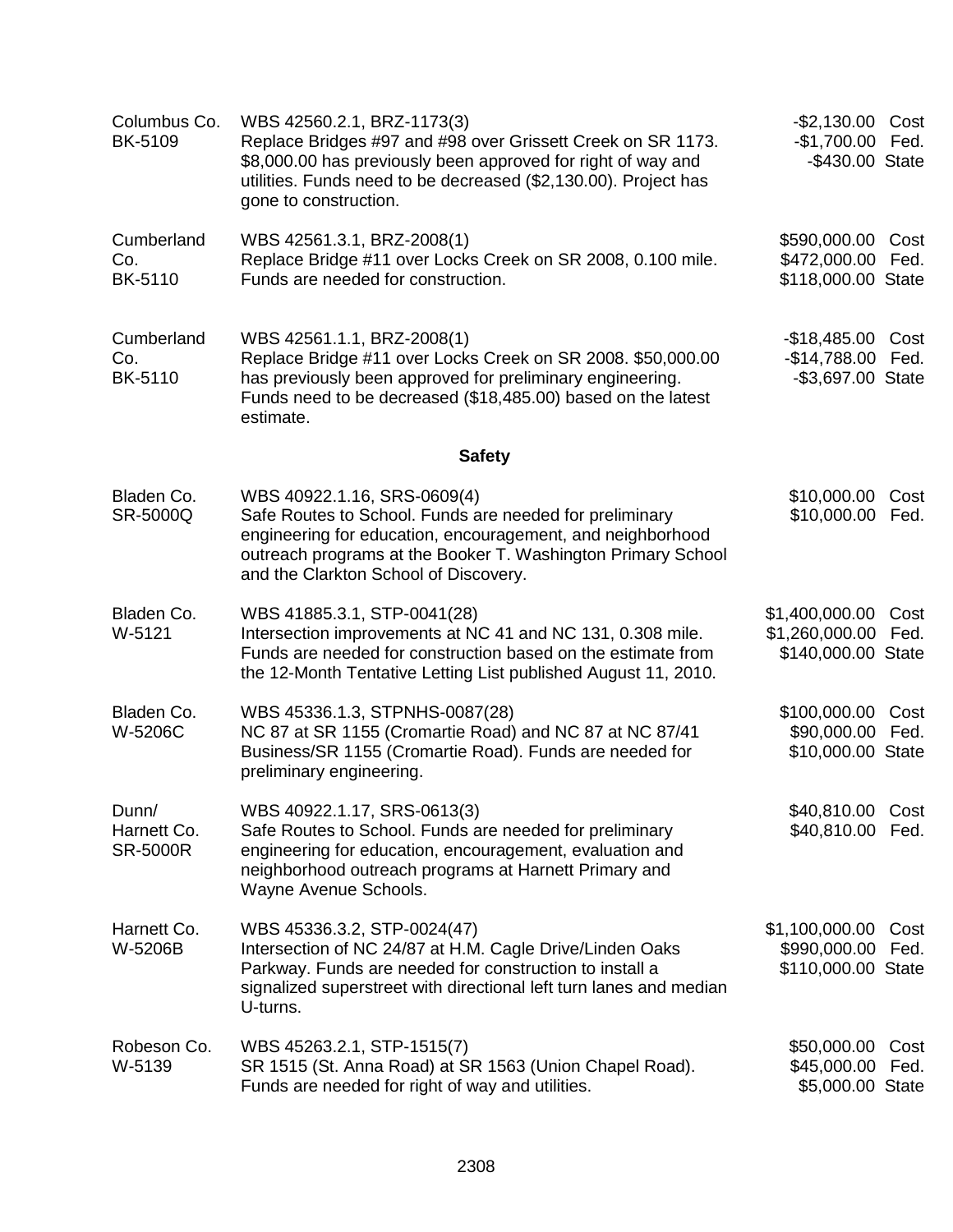| Robeson Co.<br>W-5327                  | WBS 46252.1.1, STP-1997(4)<br>SR 1997 (Fayetteville Road/Pine Street) to NC 211 (Roberts<br>Avenue). Funds are needed for preliminary engineering.                                                                                                                                                                                                                                                                                                                                                                                               | \$30,000.00 Cost<br>\$27,000.00 Fed.<br>\$3,000.00 State                   |
|----------------------------------------|--------------------------------------------------------------------------------------------------------------------------------------------------------------------------------------------------------------------------------------------------------------------------------------------------------------------------------------------------------------------------------------------------------------------------------------------------------------------------------------------------------------------------------------------------|----------------------------------------------------------------------------|
|                                        | <b>Rail Program</b>                                                                                                                                                                                                                                                                                                                                                                                                                                                                                                                              |                                                                            |
| <b>Divisionwide</b><br>Z-5106          | WBS 50006.3.1, STP-FY09(6)<br>State System Railway-Highway Grade Crossing Safety Projects.<br>\$1,770,538.00 has previously been approved for construction.<br>Additional funds are needed based on the latest estimate for:<br>Z-5106L - intersection of SR 1780 (Long Branch Road) and the<br>CSX Transportation Railroad Tracks near Dunn, Harnett<br>County, Crossing #629 759N; and Z-5106N - intersection of<br>SR 1557 (Redmond Road) and the CSX Transportation<br>Railroad Tracks near Pembroke, Robeson County;<br>Crossing #630 990F. | \$291,572.00<br>Cost<br>\$262,415.00 Fed.<br>\$29,157.00 State             |
|                                        | <b>Division 7</b>                                                                                                                                                                                                                                                                                                                                                                                                                                                                                                                                |                                                                            |
|                                        | <b>National Highway</b>                                                                                                                                                                                                                                                                                                                                                                                                                                                                                                                          |                                                                            |
| Guilford Co.<br>$I-5110$               | WBS 42345.1.1, NHF-0073(25)<br>I-73 from NC 68 to the Greensboro Western Loop; Freeway on<br>new location. Funds are needed for preliminary engineering.                                                                                                                                                                                                                                                                                                                                                                                         | \$500,000.00 Cost<br>\$400,000.00 Fed.<br>\$100,000.00 State               |
|                                        | <b>Urban</b>                                                                                                                                                                                                                                                                                                                                                                                                                                                                                                                                     |                                                                            |
| Elon/<br>Alamance Co.<br>U-3110B       | WBS 34901.3.GV2, STP-1311(10)<br>Improvements along SR 1311 (Cook Road) from SR 1909<br>(Westbrook Avenue) to NC 100, 1.392 miles. Funds are needed<br>for construction based on the estimate from the 12-Month<br>Tentative Letting List published August 11, 2010.                                                                                                                                                                                                                                                                             | \$14,400,000.00<br>Cost<br>\$11,520,000.00<br>Fed.<br>\$2,880,000.00 State |
| Burlington/<br>Alamance Co.<br>U-3303  | WBS 34911.3.ST1, STM-1306(20)<br>SR 1306/SR 1363 (Mebane Street) from SR 1158 (Huffman Mill<br>Road) to NC 54, 2.563 miles. \$17,060,894.00 has previously<br>been approved for construction. Funds need to be decreased<br>(\$170,402.00) to adjust for city participation. This is a federal<br>economic stimulus project.                                                                                                                                                                                                                     | -\$170,402.00 Cost<br>-\$170,402.00 Fed.                                   |
| High Point/<br>Guilford Co.<br>U-5157A | WBS 45183.3.ST1, STM-1486(2)<br>SR 1486/1768 (Lexington Avenue) from Montlieu Avenue to<br>US 311 Business, 2.204 miles. \$689,533.00 has previously<br>been approved for construction. Funds need to be decreased<br>(\$176,698.00). Project is near completion. This is a federal<br>economic stimulus project.                                                                                                                                                                                                                                | $-$176,698.00$<br>Cost<br>-\$176,698.00 Fed.                               |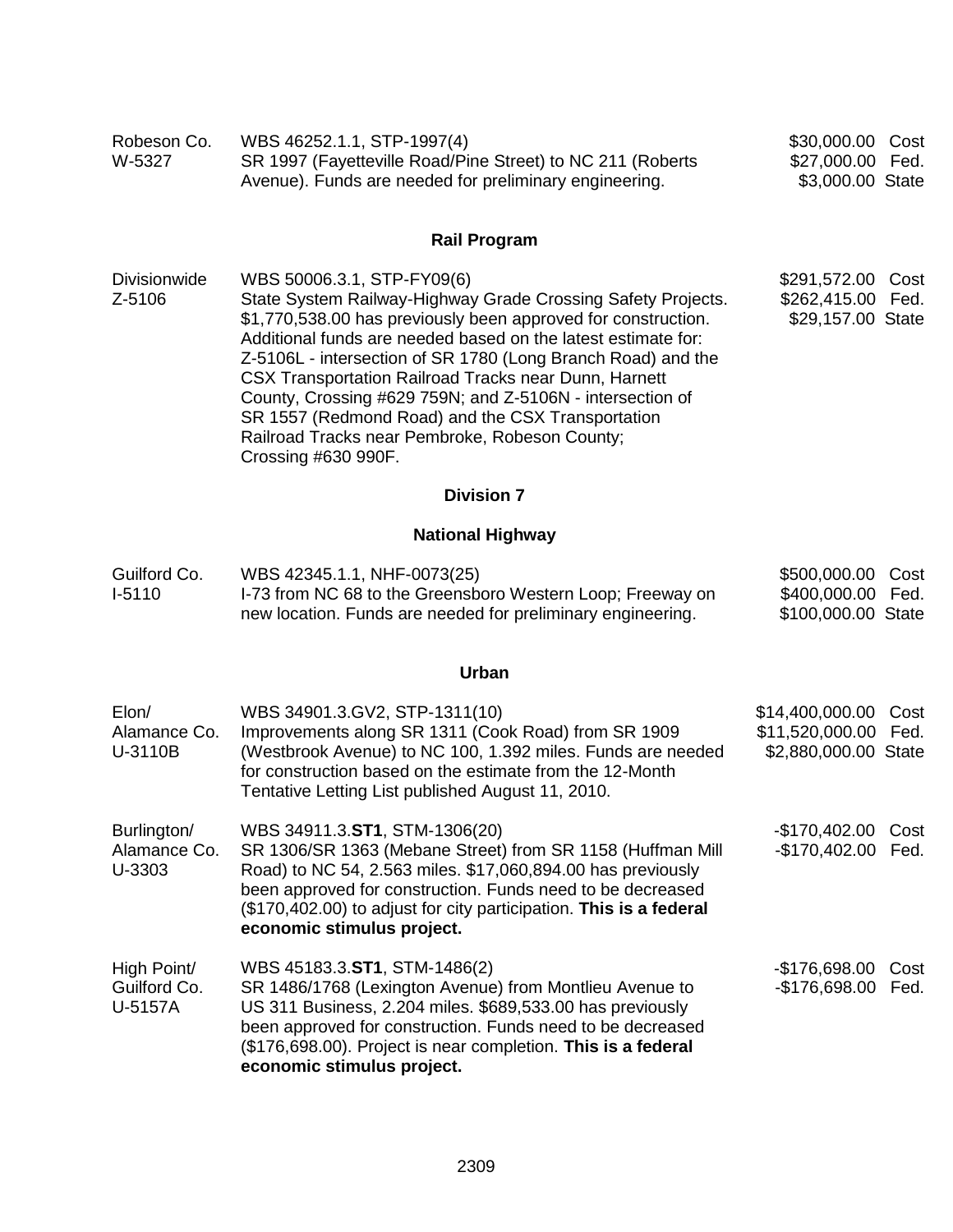| Greensboro/<br>Guilford Co.<br>U-5157D     | WBS 45183.3.2, STPDA-0708(29)<br>Holden Road from High Point Road to Pinecroft Road; Florida<br>Street from Holden Road to Coliseum Boulevard; Bessemer<br>Avenue from US 29 to English Street; Meadowview Road from<br>Randleman Road to Freeman Mill Road; Cone Boulevard from<br>Elm Street to Battleground Avenue; and Yanceyville Street from<br>Bessemer Avenue to Cone Boulevard. Funds are needed for<br>construction for resurfacing. | \$4,125,000.00 Cost<br>\$3,300,000.00 Fed.<br>\$825,000.00 Local   |
|--------------------------------------------|------------------------------------------------------------------------------------------------------------------------------------------------------------------------------------------------------------------------------------------------------------------------------------------------------------------------------------------------------------------------------------------------------------------------------------------------|--------------------------------------------------------------------|
|                                            | <b>Safety</b>                                                                                                                                                                                                                                                                                                                                                                                                                                  |                                                                    |
| Carrboro/<br>Orange Co.<br><b>SR-5000S</b> | WBS 40922.1.18, SRS-0702(18)<br>Safe Routes to School. Funds are needed for preliminary<br>engineering for education, encouragement, evaluation and<br>neighborhood outreach programs at Carrboro Elementary<br>School.                                                                                                                                                                                                                        | \$12,865.00<br>Cost<br>\$12,865.00 Fed.                            |
| Rockingham<br>Co.<br>W-5324                | WBS 46147.1.1, STPNHS-0220(49)<br>US 220 from NC 68 to the Virginia State Line. Funds are<br>needed for preliminary engineering.                                                                                                                                                                                                                                                                                                               | \$170,000.00 Cost<br>\$153,000.00 Fed.<br>\$17,000.00 State        |
|                                            | <b>High Priority</b>                                                                                                                                                                                                                                                                                                                                                                                                                           |                                                                    |
| High Point/<br>Guilford Co.<br>U-4758      | WBS 40251.1.1, HPP-0710(25)(26)(27)<br>Johnson Street-Sandy Ridge Road from Skeet Club Road to<br>I-40. Funds are needed for preliminary engineering for Airport<br>Area Roadway Network Planning and Environmental Study<br>utilizing Section 1702 Federal Funds designated for this project.                                                                                                                                                 | \$8,115,325.00 Cost<br>\$6,492,260.00 Fed.<br>\$1,623,065.00 Local |
|                                            | <b>Division 8</b>                                                                                                                                                                                                                                                                                                                                                                                                                              |                                                                    |
|                                            | <b>Surface Transportation</b>                                                                                                                                                                                                                                                                                                                                                                                                                  |                                                                    |
| Pittsboro/<br>Chatham Co.<br>R-5301        | WBS 45396.1.1, STP-0015(32)<br>US 15/501 at the intersection with Park Drive. Funds are<br>needed for preliminary engineering.                                                                                                                                                                                                                                                                                                                 | \$60,000.00 Cost<br>\$48,000.00 Fed.<br>\$12,000.00 State          |
| Lee Co.<br>R-3830                          | WBS 38887.1.1, STP-0042(49)<br>NC 42 from US 421 in Sanford to SR 1579 (Broadway Road)<br>and along SR 1579 (Broadway Road) from NC 42 to SR 1538<br>(Buckhorn Avenue) in Broadway. Funds are needed for<br>preliminary engineering.                                                                                                                                                                                                           | \$920,000.00<br>Cost<br>\$736,000.00<br>Fed.<br>\$184,000.00 State |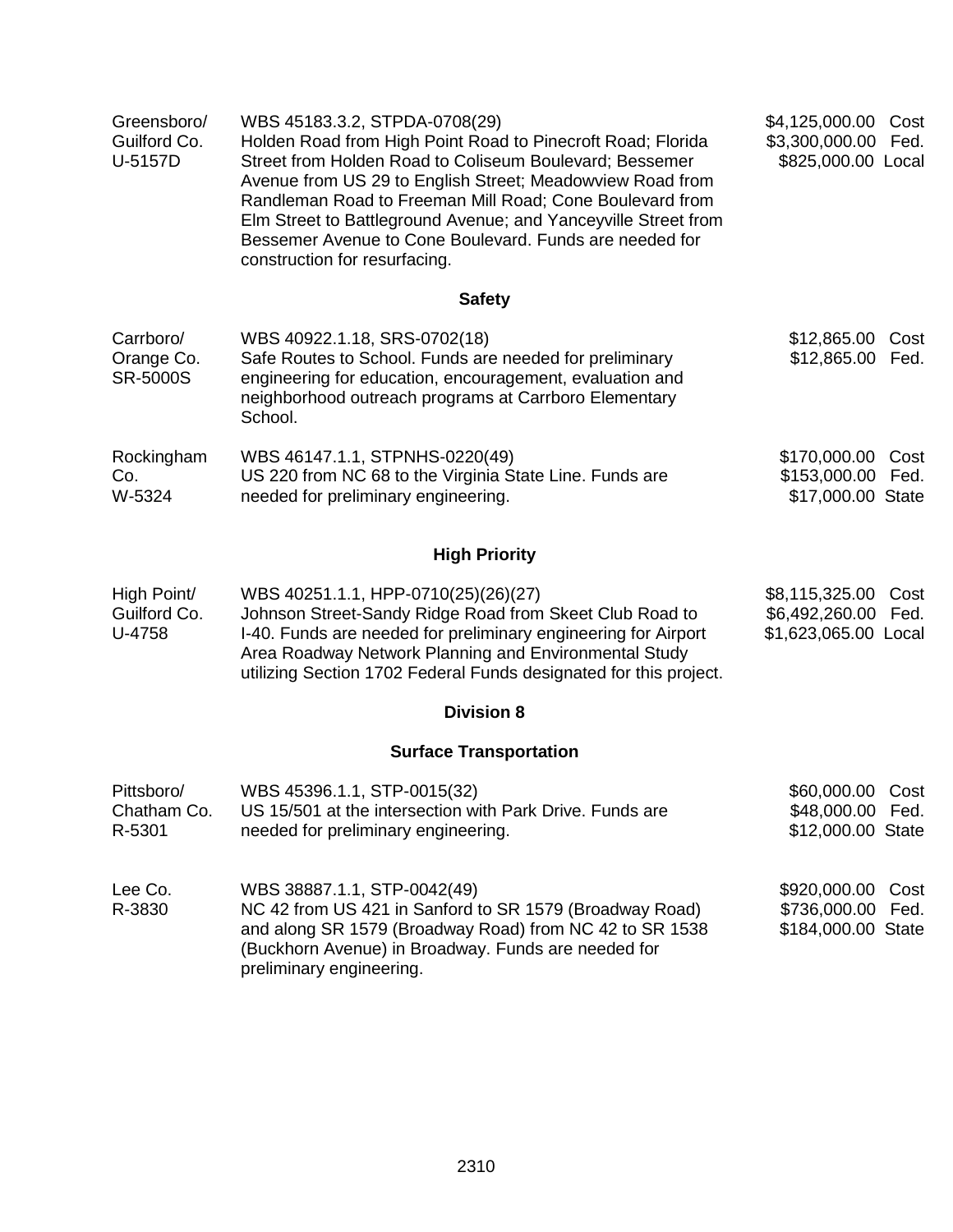| Laurinburg/<br>Scotland Co.<br>U-5027 | WBS 41900.3.ST1, STM-1674(5)<br>SR 1674 (Lauchwood Drive) from US 501 to US 15/401<br>Business, 1.200 miles. \$2,790,009.00 has previously been<br>approved for construction. Funds need to be decreased<br>(\$32,566.00) to adjust for city participation. This is a federal<br>economic stimulus project.                                                                       | $-$ \$32,566.00<br>Cost<br>$-$ \$32,566.00<br>Fed.           |
|---------------------------------------|-----------------------------------------------------------------------------------------------------------------------------------------------------------------------------------------------------------------------------------------------------------------------------------------------------------------------------------------------------------------------------------|--------------------------------------------------------------|
|                                       | <b>Bridge</b>                                                                                                                                                                                                                                                                                                                                                                     |                                                              |
| Montgomery<br>Co.<br>B-4206           | WBS 33553.3.1, BRZ-1315(5)<br>Replace Bridge #128 over Densons Creek on SR 1315. Funds<br>are needed for right of way and utilities.                                                                                                                                                                                                                                              | \$28,000.00 Cost<br>\$22,400.00 Fed.<br>\$5,600.00 State     |
| Montgomery<br>Co.<br>BK-5112          | WBS 42553.3.1, BRZ-1533(3)<br>Replace Bridge #90 over Mountain Creek on SR 1533,<br>0.150 mile. Funds are needed for construction.                                                                                                                                                                                                                                                | \$755,287.00 Cost<br>\$604,230.00 Fed.<br>\$151,057.00 State |
|                                       | <b>Safety</b>                                                                                                                                                                                                                                                                                                                                                                     |                                                              |
| Moore Co.<br>W-5302                   | WBS 46126.1.1, STPNHS-0001(137)<br>US 1 from SR 2080 (US 1 Business) to the southern<br>intersection of SR 1871 (St. Joseph Road/Aro Road). Funds are<br>needed for preliminary engineering.                                                                                                                                                                                      | \$30,000.00 Cost<br>\$27,000.00 Fed.<br>\$3,000.00 State     |
|                                       | <b>Rail Program</b>                                                                                                                                                                                                                                                                                                                                                               |                                                              |
| <b>Divisionwide</b><br>Z-5008         | WBS 47008.3.1, STP-FY08(8)<br>State System Railway-Highway Grade Crossing Safety Projects.<br>\$3,402,370.00 has previously been approved for construction.<br>Additional funds are needed based on the latest estimate for:<br>Z-5008S - intersection of Fields Drive and the Aberdeen<br>Carolina and Western Railroad Tracks in Aberdeen,<br>Moore County; Crossing #722 514A. | \$37,453.00 Cost<br>\$33,708.00 Fed.<br>\$3,745.00 State     |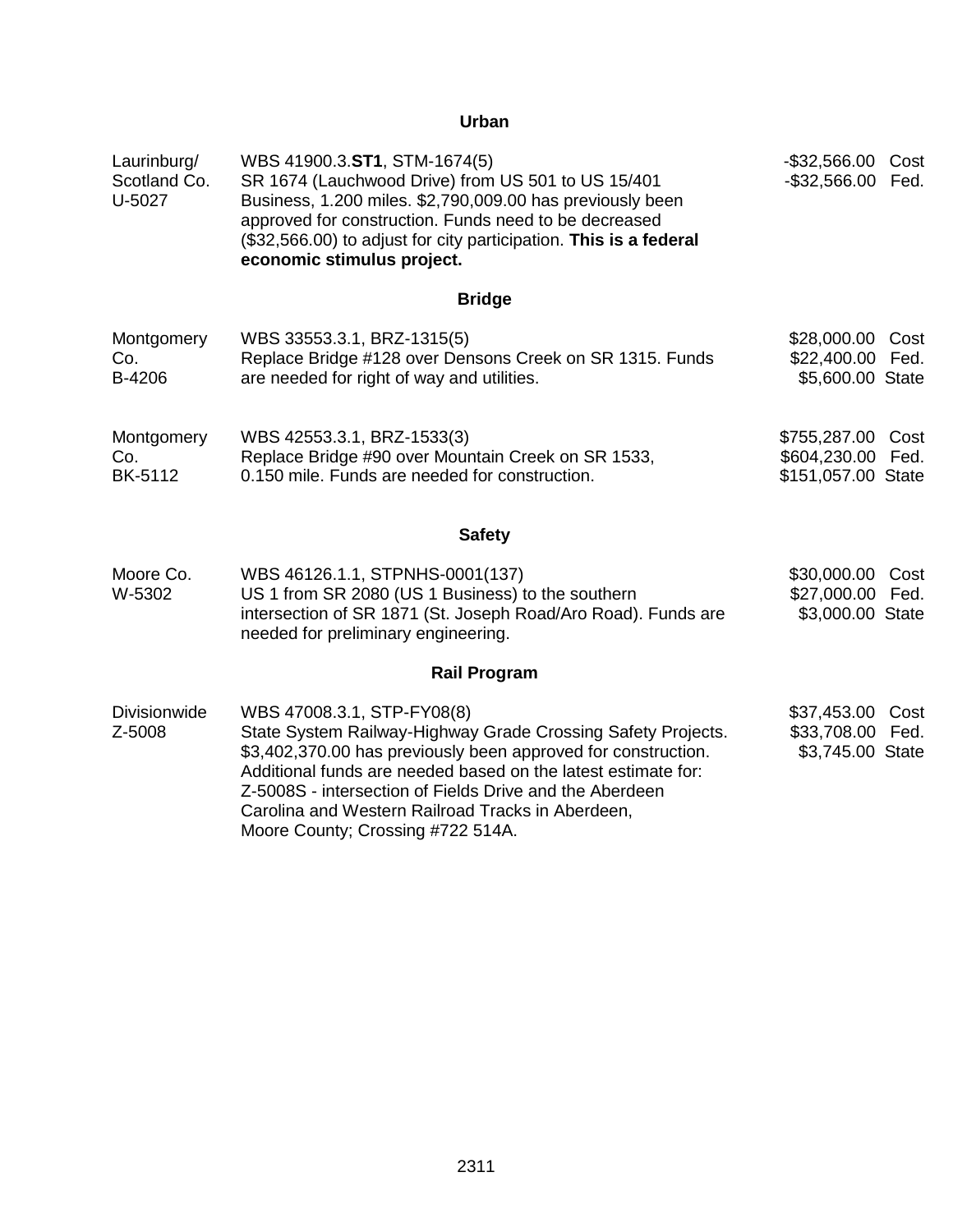# **Surface Transportation**

| Davie/<br>Davidson Cos.<br>R-5172               | WBS 45119.3.ST1, STM-000S(540)<br>Resurfacing on various routes, 18.436 miles. US 64 from the<br>Davidson County Line to the front of Lake Louise Golf Course;<br>US 601/US 64 from US 158 to US 64; NC 801 from SR 1458<br>(Spillman Road) to the pavement joint at north end of I-40;<br>US 158 from west of Peachtree Lane to SR 1642 (Oak Grove<br>Church Road); and Davidson County - US 64 from east of the<br>Yadkin River Bridge. \$3,384,782.00 has previously been<br>approved for construction. Funds need to be decreased<br>(\$172,834.00). Project is near completion. This is a federal<br>economic stimulus project. | -\$172,834.00 Cost<br>$-$172,834.00$                       | Fed.         |
|-------------------------------------------------|--------------------------------------------------------------------------------------------------------------------------------------------------------------------------------------------------------------------------------------------------------------------------------------------------------------------------------------------------------------------------------------------------------------------------------------------------------------------------------------------------------------------------------------------------------------------------------------------------------------------------------------|------------------------------------------------------------|--------------|
|                                                 | <b>Congestion Mitigation</b>                                                                                                                                                                                                                                                                                                                                                                                                                                                                                                                                                                                                         |                                                            |              |
| Davie Co.<br>$C-5222$                           | WBS 48018.3.1, CMS-000S(633)<br>Piedmont Authority for Regional Transportation (PART). Funds<br>are needed for construction for the implementation of an Air<br>Awareness Program to improve air quality awareness in the<br>Triad.                                                                                                                                                                                                                                                                                                                                                                                                  | \$250,000.00<br>\$200,000.00 Fed.<br>\$50,000.00 Local     | Cost         |
| Salisbury/<br>Rowan Co.<br>$C-4911$             | WBS 44011.3.1, CMS-0914(12)<br>Catawba College Center for the Environment. \$237,993.00 has<br>previously been approved for construction. Additional funds are<br>needed to implement the expansion of the Air Quality Outreach<br>Program, FFY 2010.                                                                                                                                                                                                                                                                                                                                                                                | \$305,993.00<br>\$305,993.00                               | Cost<br>Fed. |
|                                                 | <b>Urban</b>                                                                                                                                                                                                                                                                                                                                                                                                                                                                                                                                                                                                                         |                                                            |              |
| Tobaccoville/<br>Forsyth Co.<br><b>U-4742LA</b> | WBS 39746.3.15, STPDA-0928(2)<br>Intersection of Doral Street and Spainhour Mill Road. Funds are<br>needed for construction for left turn lanes to improve operational<br>safety.                                                                                                                                                                                                                                                                                                                                                                                                                                                    | \$302,400.00<br>\$241,920.00 Fed.<br>\$60,480.00 Local     | Cost         |
|                                                 | <b>Bridge</b>                                                                                                                                                                                                                                                                                                                                                                                                                                                                                                                                                                                                                        |                                                            |              |
| Davidson Co.<br><b>BD-5109C</b>                 | WBS 45355.1.3, BRZ-2265(1)<br>Replace Bridge #338 over Flat Swamp Creek on SR 2265.<br>Funds are needed for preliminary engineering.                                                                                                                                                                                                                                                                                                                                                                                                                                                                                                 | \$100,000.00 Cost<br>\$80,000.00<br>\$20,000.00 State      | Fed.         |
| Davidson Co.<br><b>BD-5109F</b>                 | WBS 45355.1.6, BRZ-2533(1)<br>Replace Bridge #282 over Cabin Creek on SR 2533. Funds are<br>needed for preliminary engineering.                                                                                                                                                                                                                                                                                                                                                                                                                                                                                                      | \$100,000.00 Cost<br>\$80,000.00 Fed.<br>\$20,000.00 State |              |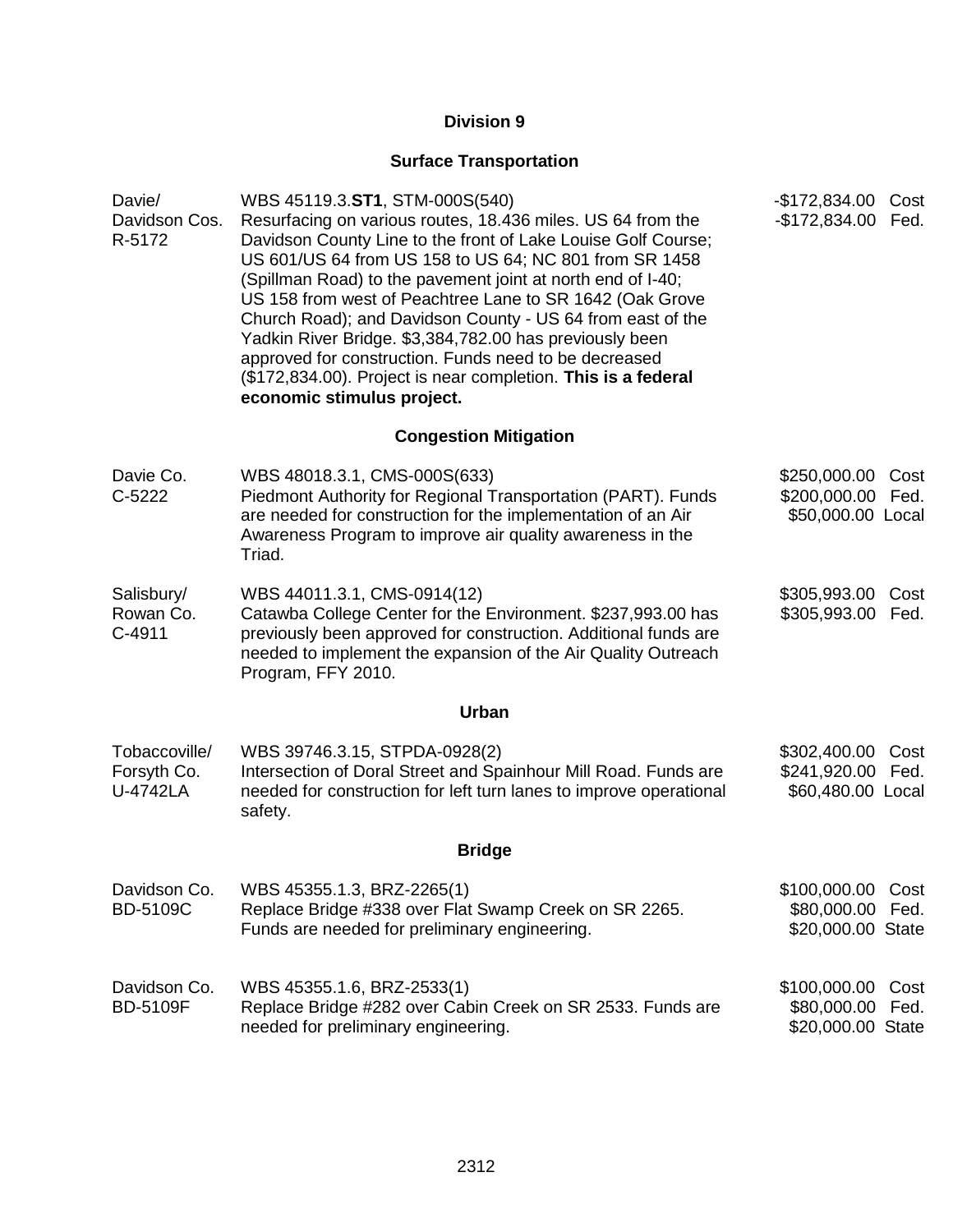| Davidson Co.<br><b>BD-5109H</b> | WBS 45355.1.8, BRZ-2504(1)<br>Replace Bridge #277 over Lick Creek on SR 2504. Funds are<br>needed for preliminary engineering.                                                                                | \$100,000.00 Cost<br>\$80,000.00 Fed.<br>\$20,000.00 State          |
|---------------------------------|---------------------------------------------------------------------------------------------------------------------------------------------------------------------------------------------------------------|---------------------------------------------------------------------|
| Davidson Co.<br><b>BD-5109I</b> | WBS 45355.1.9, BRZ-2099(1)<br>Replace Bridge #349 over Plumber's Creek on SR 2099. Funds<br>are needed for preliminary engineering.                                                                           | \$100,000.00 Cost<br>\$80,000.00<br>Fed.<br>\$20,000.00 State       |
|                                 | <b>Bridge</b>                                                                                                                                                                                                 |                                                                     |
| Davie Co.<br>BD-5109D           | WBS 45355.1.4, BRZ-1321(7)<br>Replace Bridge #77 over Dutchman's Creek on SR 1321. Funds<br>are needed for preliminary engineering.                                                                           | \$100,000.00<br>Cost<br>\$80,000.00<br>Fed.<br>\$20,000.00 State    |
| Davie Co.<br><b>BD-5109G</b>    | WBS 45355.1.7, BRZ-1406(9)<br>Replace Bridge #53 over Frost Mill Creek on SR 1406. Funds<br>are needed for preliminary engineering.                                                                           | \$100,000.00<br>Cost<br>\$80,000.00<br>Fed.<br>\$20,000.00 State    |
| Forsyth Co.<br><b>BD-5109A</b>  | WBS 45355.1.1, BRZ-1470(6)<br>Replace Bridge #2 over a creek on SR 1470. Funds are needed<br>for preliminary engineering.                                                                                     | \$100,000.00<br>Cost<br>\$80,000.00<br>Fed.<br>\$20,000.00 State    |
| Forsyth Co.<br><b>BK-5102C</b>  | WBS 42580.3.3, BRSTP-000S(584)<br>Bridge painting in Forsyth County. \$392,150.00 has previously<br>been approved for construction. Funds need to be decreased<br>(\$50,970.00) based on the latest estimate. | -\$50,970.00<br>Cost<br>$-$40,776.00$<br>Fed.<br>-\$10,194.00 State |
| Rowan Co.<br><b>BD-5109B</b>    | WBS 45355.1.2, BRZ-1763(5)<br>Replace Bridge #11 over Sill's Creek on SR 1763. Funds are<br>needed for preliminary engineering.                                                                               | \$100,000.00<br>Cost<br>\$80,000.00<br>Fed.<br>\$20,000.00 State    |
| Stokes Co.<br>BD-5109E          | WBS 45355.1.5, BRZ-1103(23)<br>Replace Bridge #2 over Run Creek on SR 1103. Funds are<br>needed for preliminary engineering.                                                                                  | \$100,000.00<br>Cost<br>\$80,000.00 Fed.<br>\$20,000.00 State       |
| Stokes Co.<br><b>BD-5109J</b>   | WBS 45355.1.10, BRZ-1175(12)<br>Replace Bridge #184 over a creek on SR 1175. Funds are<br>needed for preliminary engineering.                                                                                 | \$100,000.00<br>Cost<br>\$80,000.00 Fed.<br>\$20,000.00 State       |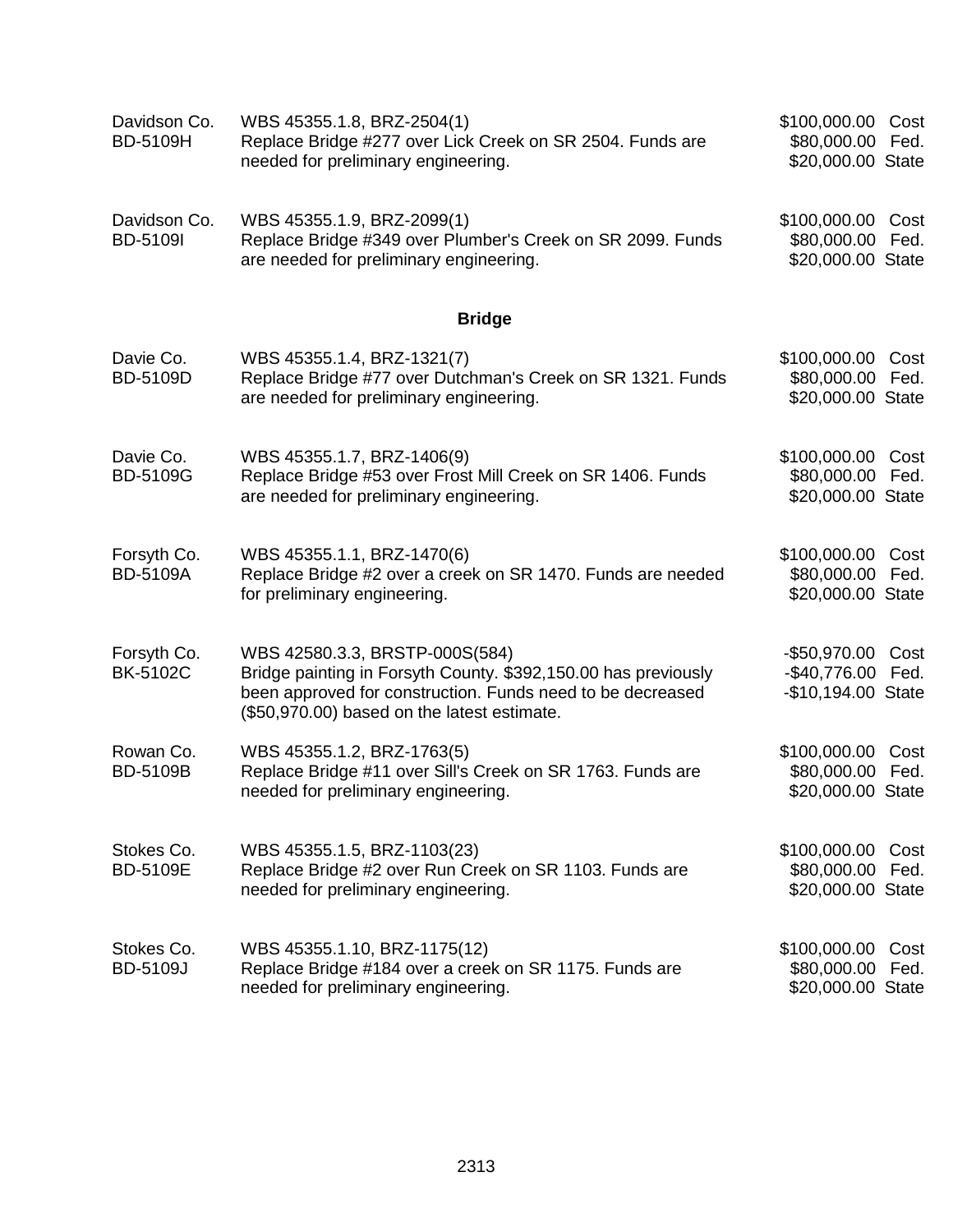# **Safety**

| Rowan Co.<br>W-5303                            | WBS 46127.1.1, STP-1004(44)<br>SR 1004 (Stokes Ferry Road) and SR 2380 (Oddie Road)<br>Intersection. Funds are needed for preliminary engineering.                                                                                                                                                                                           | \$50,000.00 Cost<br>\$45,000.00<br>\$5,000.00 State         | Fed.         |  |
|------------------------------------------------|----------------------------------------------------------------------------------------------------------------------------------------------------------------------------------------------------------------------------------------------------------------------------------------------------------------------------------------------|-------------------------------------------------------------|--------------|--|
| Rowan Co.<br>W-5313                            | WBS 46136.1.1, STP-1221(15)<br>SR 1221 (Old Beatty Ford Road) from SR 2335 (Lower Stone<br>Church Road) to SR 1337 (Lentz Road). Funds are needed for<br>preliminary engineering.                                                                                                                                                            | \$1,000,000.00<br>\$900,000.00<br>\$100,000.00 State        | Cost<br>Fed. |  |
| Rowan Co.<br>W-5316                            | WBS 46139.1.1, STPNHS-0052(40)<br>US 52 at the intersection with SR 2342 (Gold Knob Road),<br>SR 2319 (Crescent Road) and SR 2382 (Anthony Road). Funds<br>are needed for preliminary engineering.                                                                                                                                           | \$138,000.00<br>\$124,200.00<br>\$13,800.00 State           | Cost<br>Fed. |  |
|                                                | <b>Rail Program</b>                                                                                                                                                                                                                                                                                                                          |                                                             |              |  |
| Rowan Co.<br>P-4405EC                          | WBS 42412.1.10, STP-000S(608)<br>Proposed Private Crossing Closure of the Ms. W. Pat Sloop<br>Road and the Norfolk Southern Railway Tracks in Salisbury;<br>Crossing #724 363U. Funds are needed for preliminary<br>engineering.                                                                                                             | \$15,000.00<br>\$15,000.00                                  | Cost<br>Fed. |  |
|                                                | <b>High Priority</b>                                                                                                                                                                                                                                                                                                                         |                                                             |              |  |
| Winston-<br>Salem/<br>Forsyth Co.<br>U-2579AB* | WBS 34839.2.11, HPP-0918(80)<br>Northern Beltway Eastern Section (Future I-74) from I-40 to I-40<br>Business/US 421. Funds are needed for right of way - Advance<br>Acquisition - appraisal and acquisition costs for SP 881 utilizing<br>Section 1702 Federal Funds designated for this project.                                            | \$25,000.00<br>\$20,000.00<br>\$5,000.00 State              | Cost<br>Fed. |  |
| Winston-<br>Salem/<br>Forsyth Co.<br>U-4909    | WBS 40278.2.1, STPHPP-2643(3)<br>SR 2643 (Union Cross Road) from SR 2691 (Wallburg Road) to<br>SR 2632 (Sedge Garden Road), 4.110 miles. \$12,848,848.00<br>has previously been approved for right of way and utilities.<br>Additional funds are needed obligating the balance of Section<br>1702 Federal Funds designated for this project. | \$191,054.00 Cost<br>\$152,843.00 Fed.<br>\$38,211.00 State |              |  |
| <b>Bicycle and Pedestrian</b>                  |                                                                                                                                                                                                                                                                                                                                              |                                                             |              |  |
| Salisbury/<br>Rowan Co.<br>EB-3308             | WBS 38633.3.ST1, STM-0914(27)<br>Grants Creek Greenway Bicycle Trail, Phase 2 from Hogans<br>Valley Way to Forest Dale Drive. \$300,000.00 has previously<br>been approved for construction. Additional funds are needed<br>based on the latest estimate. This is a federal economic<br>stimulus project.                                    | \$193,764.00<br>\$193,764.00 Fed.                           | Cost         |  |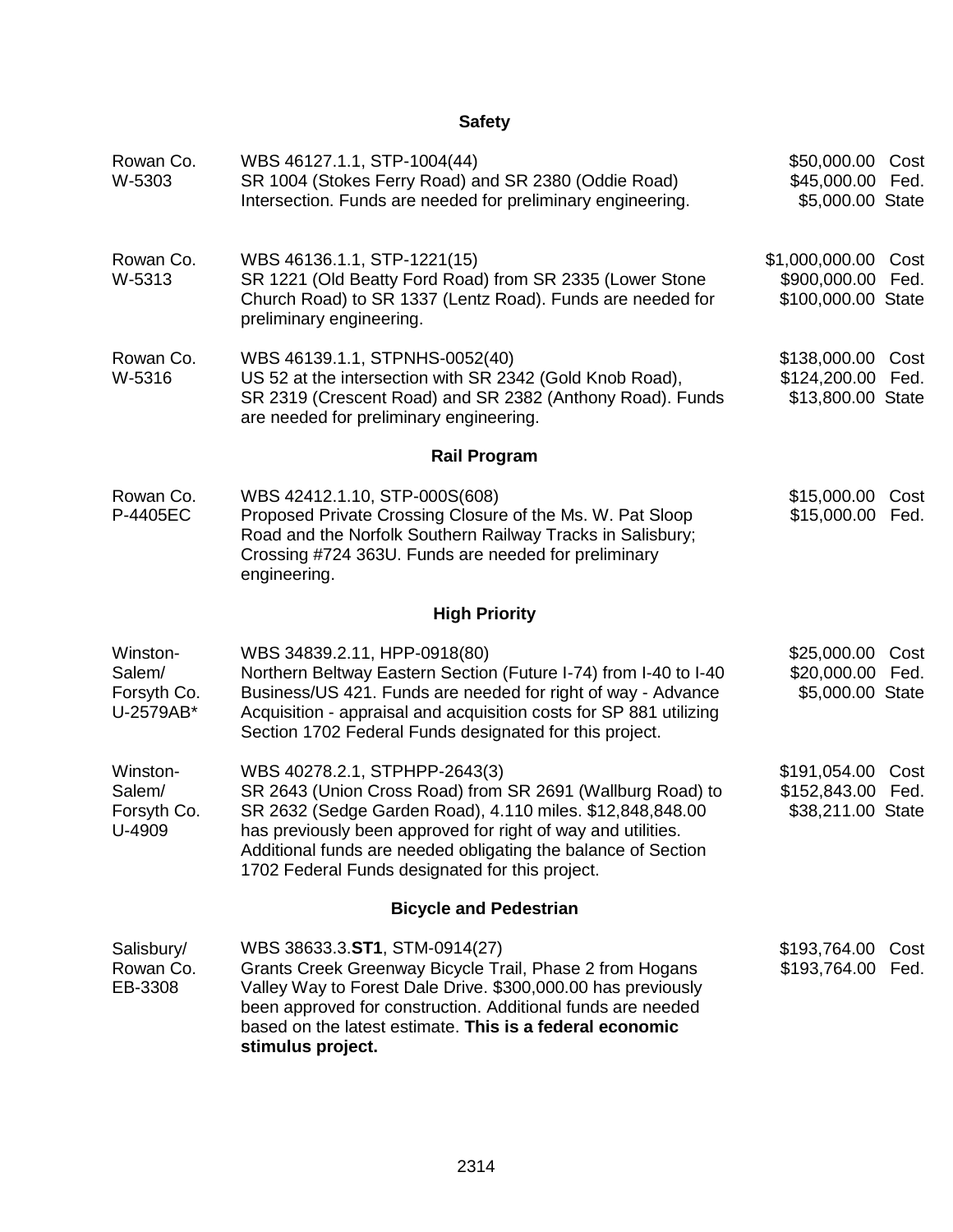# **Interstate Maintenance**

| Mecklenburg/<br>Cabarrus Cos.<br>I-3803B                 | WBS 34187.3.GV2, NHIMF-085-2(62)48<br>I-85 from south of SR 2894 (Speedway-Concord Mills<br>Boulevard) in Mecklenburg County to NC 73 in Cabarrus<br>County, 6.800 miles. \$175,583,333.00 has previously been<br>approved for construction. Funds need to be decreased<br>(\$31,650,356.00) to reflect the low bid received. | $-$ \$31,650,356.00<br>-\$25,320,285.00 Fed.<br>-\$6,330,071.00 State | Cost         |
|----------------------------------------------------------|-------------------------------------------------------------------------------------------------------------------------------------------------------------------------------------------------------------------------------------------------------------------------------------------------------------------------------|-----------------------------------------------------------------------|--------------|
|                                                          | Urban                                                                                                                                                                                                                                                                                                                         |                                                                       |              |
| Rock Hill-<br>Pineville/<br>Mecklenburg<br>Co.<br>U-3447 | WBS 34948.3.ST1, STM-0051(28)<br>NC 51 from the South Carolina State Line to SR 3645 (Downs<br>Circle), 1.063 miles. \$6,024,929.00 has previously been<br>approved for construction. Funds need to be decreased<br>(\$41,316.00) to adjust for city participation. This is a federal<br>economic stimulus project.           | $-$41,316.00$<br>$-$ \$41,316.00                                      | Cost<br>Fed. |
|                                                          | <b>Bridge</b>                                                                                                                                                                                                                                                                                                                 |                                                                       |              |
| Cabarrus Co.<br>B-4051                                   | WBS 33417.3.1, BRZ-2408(2)<br>Replace Bridge #90 over Black Run Creek on SR 2408,<br>0.090 mile. Funds are needed for construction.                                                                                                                                                                                           | \$517,500.00<br>\$414,000.00 Fed.<br>\$103,500.00 State               | Cost         |
| Mecklenburg<br>Co.<br><b>BK-5101J</b>                    | WBS 42579.3.9, BRSTP-0024(43)<br>Deck preservation of Bridge #294 on NC 24 over I-85.<br>\$900,000.00 has previously been approved for construction.<br>Funds need to be decreased (\$226,880.00) based on the latest<br>estimate.                                                                                            | -\$226,880.00 Cost<br>-\$181,504.00 Fed.<br>-\$45,376.00 State        |              |
| Stanly Co.<br><b>BK-5115</b>                             | WBS 42566.1.1, BRZ-1433(5)<br>Replace Bridge #34 over Branch Big Bear Creek on SR 1433.<br>\$50,000.00 has previously been approved for preliminary<br>engineering. Funds need to be decreased (\$822.00) based on<br>the latest estimate.                                                                                    | -\$822.00<br>-\$657.00 Fed.<br>-\$165.00 State                        | Cost         |
|                                                          | <b>Safety</b>                                                                                                                                                                                                                                                                                                                 |                                                                       |              |
| Anson Co.<br>W-5326                                      | WBS 46149.1.1, STPNHS-0074(119)<br>US 74 and NC 218 Intersection. Funds are needed for<br>preliminary engineering.                                                                                                                                                                                                            | \$80,000.00<br>\$72,000.00<br>\$8,000.00 State                        | Cost<br>Fed. |
| Charlotte/<br>Mecklenburg<br>Co.<br><b>SR-5000U</b>      | WBS 40922.1.20, SRS-1003(95)<br>Safe Routes to School. Funds are needed for preliminary<br>engineering for education, encouragement and neighborhood<br>outreach programs at Olde Providence Elementary School and<br>the Community.                                                                                          | \$33,000.00<br>\$33,000.00                                            | Cost<br>Fed. |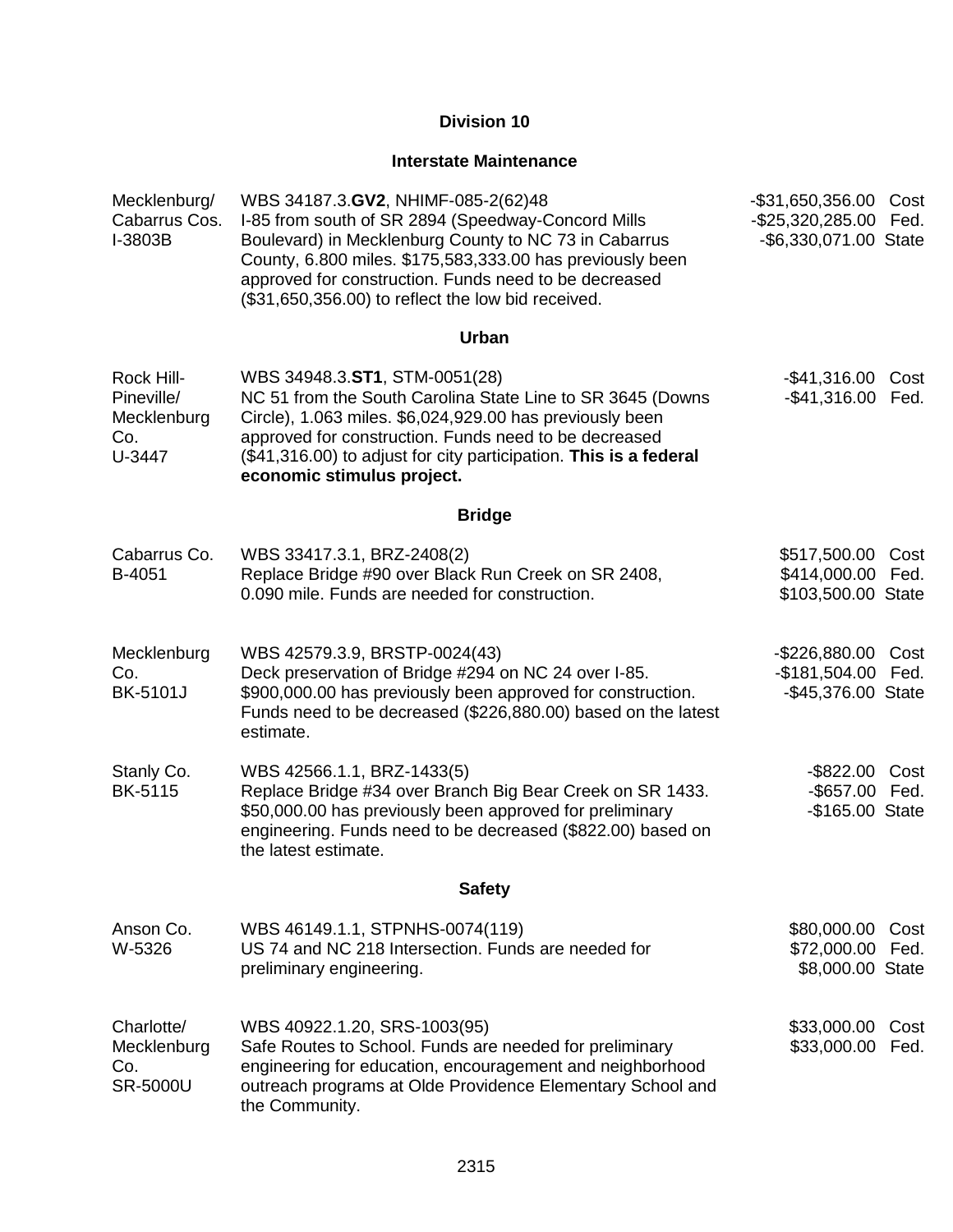| Union Co.<br>W-5309                       | WBS 46133.1.1, STP-1520(13)<br>SR 1520 (Indian Trail Fairview Road) and SR 1514 (Rocky<br>River Road) Intersection. Funds are needed for preliminary<br>engineering.                                                                                                                                                                                                                       | \$65,000.00 Cost<br>\$58,500.00 Fed.<br>\$6,500.00 State           |  |  |  |
|-------------------------------------------|--------------------------------------------------------------------------------------------------------------------------------------------------------------------------------------------------------------------------------------------------------------------------------------------------------------------------------------------------------------------------------------------|--------------------------------------------------------------------|--|--|--|
| <b>Planning and Research</b>              |                                                                                                                                                                                                                                                                                                                                                                                            |                                                                    |  |  |  |
| Charlotte/<br>Mecklenburg<br>Co.<br>No ID | WBS 47510.3.2, VPPP-1003(99)<br>Value Pricing Pilot Program - Regional Priced Lane Study.<br>Funds are needed for preliminary engineering.                                                                                                                                                                                                                                                 | \$500,000.00<br>Cost<br>\$400,000.00<br>Fed.<br>\$100,000.00 State |  |  |  |
|                                           | <b>Rail Program</b>                                                                                                                                                                                                                                                                                                                                                                        |                                                                    |  |  |  |
| <b>Divisionwide</b><br>Z-4410             | WBS 35469.2.7, STP-FY03(11)<br>State System Railway-Highway Grade Crossing Safety Projects.<br>\$2,673,285.00 has previously been approved for construction.<br>Additional funds are needed based on the latest estimate for:<br>Z-5010BJ - intersection of SR 2819 (Parkton Road) and the<br>Aberdeen and Western Railway Tracks in Charlotte,<br>Mecklenburg County; Crossing #726 809F. | \$134,372.00 Cost<br>\$120,935.00 Fed.<br>\$13,437.00 State        |  |  |  |
| <b>Divisionwide</b><br>Z-5010             | WBS 47010.3.1, STP-FY08(10)<br>State System Railway-Highway Grade Crossing Safety Projects.<br>\$980,417.00 has previously been approved for construction.<br>Additional funds are needed based on the latest estimate for:<br>Z-5010H - intersection of SR 1385 (John Baker Road) and the<br>CSX Transportation Tracks near Mineral Springs, Union County;<br>Crossing #638 871Y.         | \$72,679.00<br>Cost<br>\$65,411.00 Fed.<br>\$7,268.00 State        |  |  |  |
| <b>Municipal Bridge</b>                   |                                                                                                                                                                                                                                                                                                                                                                                            |                                                                    |  |  |  |
| Cabarrus Co.<br>M-0414                    | WBS 42080.1.98, BRZ-NBIS(13)<br>Municipal Bridge Inspections - 5 bridges within the municipality<br>of Kannapolis. \$11,200.00 has previously been approved for<br>preliminary engineering. Additional funds are needed based on<br>the latest estimate.                                                                                                                                   | \$14,149.00<br>Cost<br>\$11,319.00 Fed.<br>\$2,830.00 Local        |  |  |  |
| Mecklenburg<br>Co.<br>M-0414              | WBS 42080.1.95, BRZ-NBIS(13)<br>Municipal Bridge Inspections - 1 bridge within the municipality of<br>Charlotte. \$260,235.00 has previously been approved for<br>preliminary engineering. Additional funds are needed based on<br>the latest estimate.                                                                                                                                    | \$223,896.00<br>Cost<br>\$179,117.00 Fed.<br>\$44,779.00 Local     |  |  |  |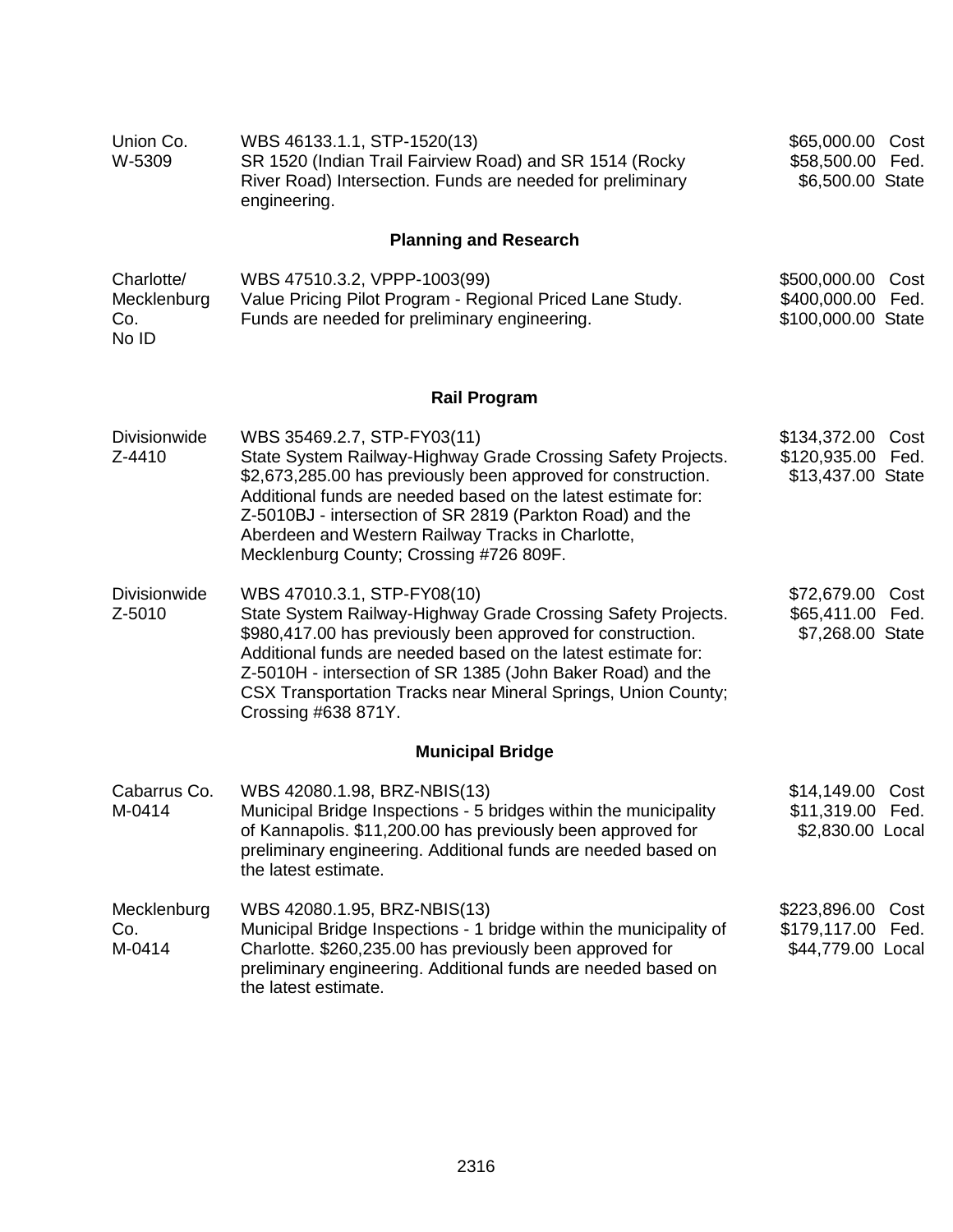# **Interstate Maintenance**

| Surry Co.<br>I-5103             | WBS 41863.3.ST1, STM-077-1(192)79<br>I-77 from US 21 Business (Exit 79) to the US 21 Bypass<br>(Milepost 84), 5.100 miles. \$3,502,719.00 has previously been<br>approved for construction. Funds need to be decreased<br>(\$4,800.00). Project is near completion. This is a federal<br>economic stimulus project. | $-$ \$4,800.00<br>$-$4,800.00$                              | Cost<br>Fed. |
|---------------------------------|---------------------------------------------------------------------------------------------------------------------------------------------------------------------------------------------------------------------------------------------------------------------------------------------------------------------|-------------------------------------------------------------|--------------|
|                                 | Urban                                                                                                                                                                                                                                                                                                               |                                                             |              |
| Boone/<br>Watauga Co.<br>U-4020 | WBS 35015.3.ST1, STM-0421(47)<br>US 421 from US 321 to east of NC 194 (Jefferson Road),<br>1.098 miles. \$17,700,008.00 has previously been approved for<br>construction. Funds need to be decreased (\$60,672.00) to<br>adjust for city participation. This is a federal economic<br>stimulus project.             | $-$ \$60,672.00<br>-\$60,672.00 Fed.                        | Cost         |
|                                 | <b>Bridge</b>                                                                                                                                                                                                                                                                                                       |                                                             |              |
| Alleghany Co.<br><b>BK-5116</b> | WBS 42567.1.1, BRZ-1166(7)<br>Replace Bridge #115 over Kings Creek on SR 1166. \$50,000.00<br>has previously been approved for preliminary engineering.<br>Funds need to be decreased (\$25,847.00) based on the latest<br>estimate.                                                                                | -\$25,847.00<br>-\$20,678.00 Fed.<br>-\$5,169.00 State      | Cost         |
| Caldwell Co.<br><b>BK-5118</b>  | WBS 42569.3.1, BRZ-1746(1)<br>Replace Bridge #65 over Rock Creek on SR 1746, 0.090 mile.<br>Funds are needed for construction.                                                                                                                                                                                      | \$367,000.00<br>\$293,600.00 Fed.<br>\$73,400.00 State      | Cost         |
| urry Co.<br>B-5245              | WBS 45421.1.1, BRZ-2222(1)<br>Replace Bridge #326 over Fisher River on SR 2222. Funds are<br>needed for preliminary engineering.                                                                                                                                                                                    | \$150,000.00<br>\$120,000.00 Fed.<br>\$30,000.00 State      | Cost         |
| Watauga Co.<br><b>BK-5119</b>   | WBS 42570.1.1, BRZ-1225(4)<br>Replace Bridge #25 over a creek on SR 1225. \$50,000.00 has<br>previously been approved for preliminary engineering. Funds<br>need to be decreased (\$21,480.00) based on the latest<br>estimate.                                                                                     | -\$21,480.00 Cost<br>-\$17,184.00 Fed.<br>-\$4,296.00 State |              |
| Wilkes Co.<br><b>BK-5101H</b>   | WBS 42579.3.8, BRZ-1185(3)<br>Deck preservation of Bridge #730 over the Yadkin River on<br>SR 1185 (Curtis Bridge Road). \$575,000.00 has previously<br>been approved for construction. Funds need to be decreased<br>(\$377,994.00) based on the latest estimate.                                                  | -\$377,994.00<br>-\$302,395.00 Fed.<br>-\$75,599.00 State   | Cost         |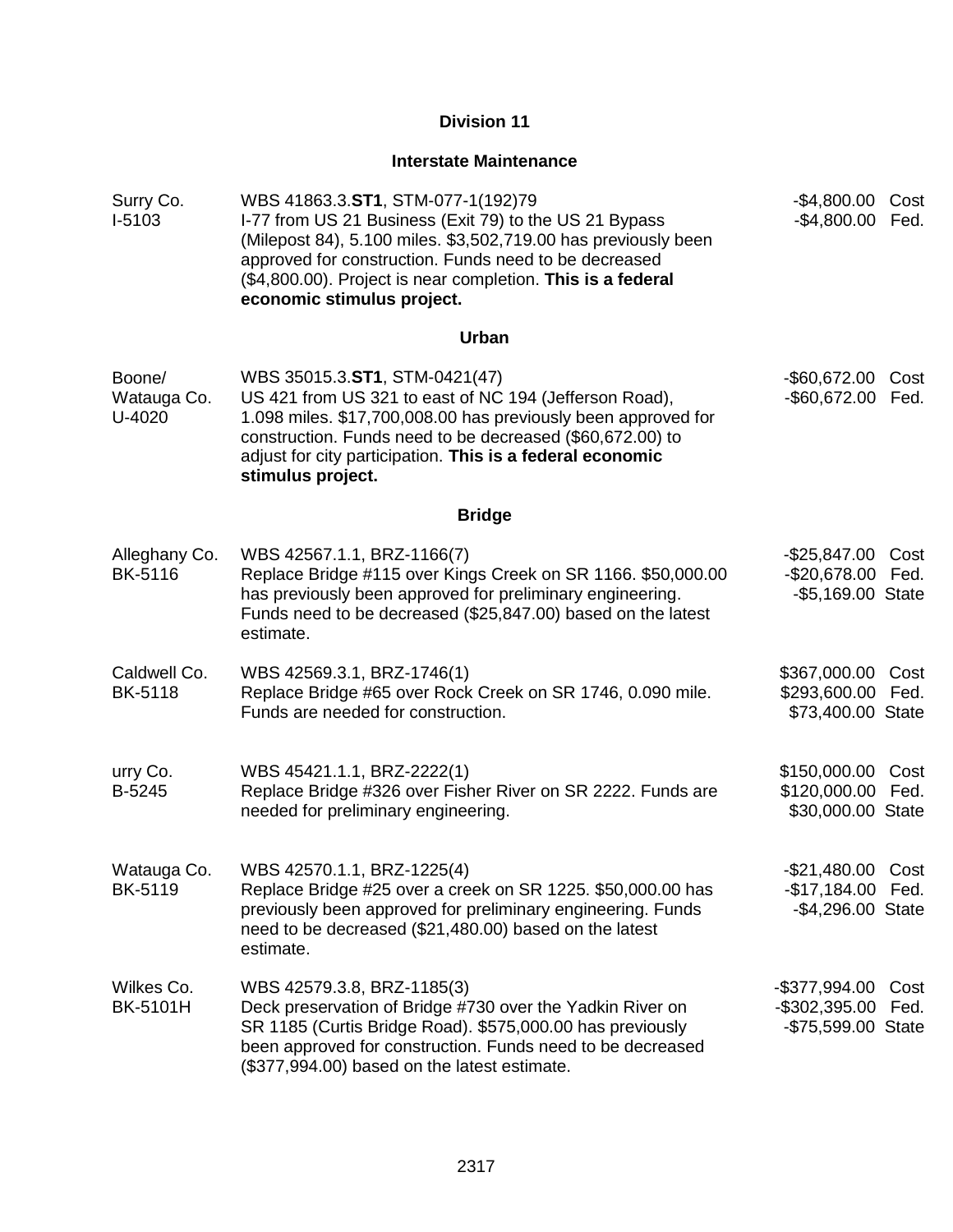# **Municipal Bridge**

| Lenoir/<br>Caldwell Co.<br>B-5011    | WBS 41539.1.1, BRZ-1115(16)<br>Replace Bridge #74 on Fairview Drive over Lower Creek.<br>\$148,000.00 has previously been approved for preliminary<br>engineering. Additional funds are needed based on the latest<br>estimate.                                                                                                                                                                   | \$2,974.00 Cost<br>\$2,379.00 Fed.<br>\$595.00 Local   |      |
|--------------------------------------|---------------------------------------------------------------------------------------------------------------------------------------------------------------------------------------------------------------------------------------------------------------------------------------------------------------------------------------------------------------------------------------------------|--------------------------------------------------------|------|
|                                      | <b>Division 12</b>                                                                                                                                                                                                                                                                                                                                                                                |                                                        |      |
|                                      | <b>Interstate Maintenance</b>                                                                                                                                                                                                                                                                                                                                                                     |                                                        |      |
| Gaston Co.<br>$I-5121$               | WBS 45059.3.ST1, STM-085-2(68)22<br>I-85 from Milepost 22 to Milepost 23.8, 1.800 miles.<br>\$926,217.00 has previously been approved for construction.<br>Additional funds are needed to cover expenditures that have or<br>will exceed the previously authorized budget. This is a federal<br>economic stimulus project.                                                                        | \$80,891.00 Cost<br>\$80,891.00 Fed.                   |      |
|                                      | <b>National Highway</b>                                                                                                                                                                                                                                                                                                                                                                           |                                                        |      |
| Cleveland Co.<br>R-5144              | WBS 45044.3.ST1, STM-0074(104)<br>US 74 from the Southern Railroad Crossing near SR 1170<br>(Lucas Road) to SR 1161 (West Lee Street) and the end of new<br>pavement near West Lee Street, 3.066 miles. \$1,515,551.00<br>has previously been approved for construction. Funds need to<br>be decreased (\$79,177.00). Project is near completion. This is<br>a federal economic stimulus project. | -\$79,177.00 Cost<br>-\$79,177.00 Fed.                 |      |
|                                      | <b>Surface Transportation</b>                                                                                                                                                                                                                                                                                                                                                                     |                                                        |      |
| Alexander/<br>Iredell Cos.<br>R-5143 | WBS 45043.3.ST1, STM-0064(121)<br>US 64 from NC 90 in Alexander County to NC 90 in Iredell<br>County, 18.010 miles. \$2,510,843.00 has previously been<br>approved for construction. Funds need to be decreased<br>(\$177,946.00). Project is near completion. This is a federal<br>economic stimulus project.                                                                                    | -\$177,946.00 Cost<br>-\$177,946.00 Fed.               |      |
|                                      | <b>Enhancement</b>                                                                                                                                                                                                                                                                                                                                                                                |                                                        |      |
| Iredell Co.<br><b>ER-5100LD</b>      | WBS 45067.3.ST54, STM-040-2(154)148<br>Statesville Interchange Planting on I-40 at Exits 148 and 150.<br>Funds are needed for construction for landscaping. This is a<br>federal economic stimulus project with \$100,000.00 in<br>stimulus funds and \$200,000.00 in traditional funding.                                                                                                        | \$300,000.00<br>\$260,000.00 Fed.<br>\$40,000.00 State | Cost |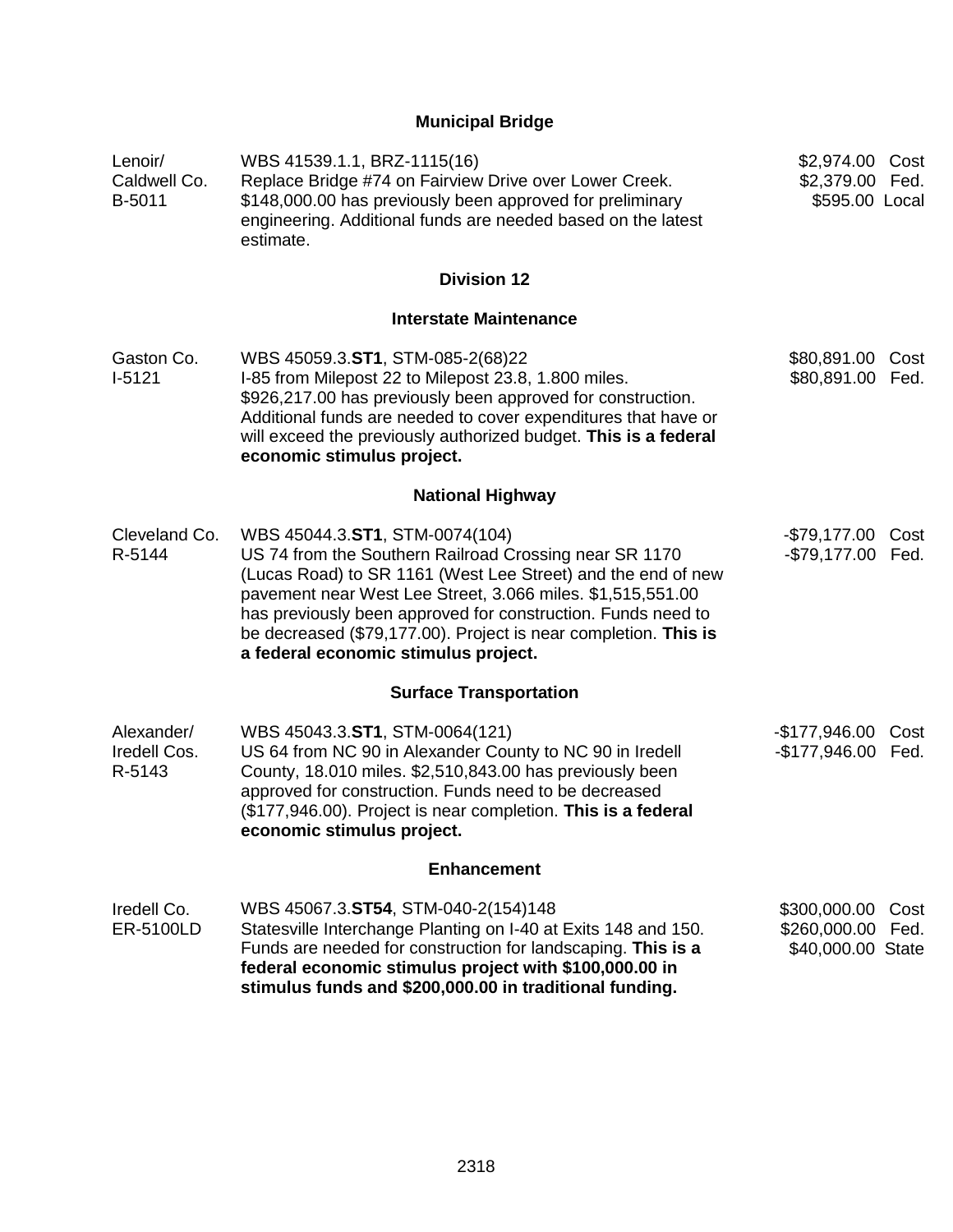# **Urban**

| <b>Bessemer</b><br>City/<br>Gaston Co.<br>U-3405 | WBS 34937.3.ST1, STM-0274(7)<br>NC 274 from SR 1484 (Maine Avenue) to west of NC 275,<br>1.261 miles. \$6,373,246.00 has previously been approved for<br>construction. Funds need to be decreased (\$58,072.00) to<br>adjust for city participation. This is a federal economic<br>stimulus project. | $-$ \$58,072.00<br>$-$ \$58,072.00                     | Cost<br>Fed. |
|--------------------------------------------------|------------------------------------------------------------------------------------------------------------------------------------------------------------------------------------------------------------------------------------------------------------------------------------------------------|--------------------------------------------------------|--------------|
|                                                  | <b>Bridge</b>                                                                                                                                                                                                                                                                                        |                                                        |              |
| Alexander/<br>Caldwell Cos.<br><b>BK-5101B</b>   | WBS 42579.3.2, BRSTP-000S(601)<br>Deck preservation of Bridge #2 in Alexander County and Bridge<br>#47 in Caldwell County. \$367,112.00 has previously been<br>approved for construction. Funds need to be decreased<br>(\$30,537.00). Project is complete.                                          | $-$30,537.00$<br>$-$ \$24,425.00<br>-\$6,112.00 State  | Cost<br>Fed. |
| Catawba Co.<br><b>BD-5112A</b>                   | WBS 45358.1.1, BRZ-1486(4)<br>Replace Bridge #14 over Bakers Creek on SR 1486. Funds are<br>needed for preliminary engineering.                                                                                                                                                                      | \$100,000.00 Cost<br>\$80,000.00<br>\$20,000.00 State  | Fed.         |
| Catawba Co.<br><b>BD-5112B</b>                   | WBS 45358.1.2, BRZ-1131(10)<br>Replace Bridge #43 over Hop Creek on SR 1131. Funds are<br>needed for preliminary engineering.                                                                                                                                                                        | \$100,000.00<br>\$80,000.00<br>\$20,000.00 State       | Cost<br>Fed. |
| Catawba Co.<br><b>BD-5112I</b>                   | WBS 45358.1.9, BRZ-1809(4)<br>Replace Bridge #229 over a tributary to Hagan Fork Creek on<br>SR 1809. Funds are needed for preliminary engineering.                                                                                                                                                  | \$100,000.00<br>\$80,000.00<br>\$20,000.00 State       | Cost<br>Fed. |
| Catawba Co.<br><b>BK-5101C</b>                   | WBS 42579.3.3, BRSTP-0127(9)<br>Deck preservation of Bridge #91 over the Catawba River on<br>NC 127, 0.198 mile. \$1,113,858.00 has previously been<br>approved for construction. Funds need to be decreased<br>(\$78,090.00) based on the latest estimate.                                          | $-$78,090.00$<br>$-$ \$62,472.00<br>-\$15,618.00 State | Cost<br>Fed. |
| Cleveland Co.<br><b>BD-5112C</b>                 | WBS 45358.1.3, BRZ-1639(2)<br>Replace Bridge #189 over a tributary to Maple Creek on<br>SR 1639. Funds are needed for preliminary engineering.                                                                                                                                                       | \$100,000.00<br>\$80,000.00<br>\$20,000.00 State       | Cost<br>Fed. |
| Cleveland Co.<br><b>BD-5112H</b>                 | WBS 45358.1.8, BRZ-1316(14)<br>Replace Bridge #374 over West Fork Beaverdam Creek on<br>SR 1316. Funds are needed for preliminary engineering.                                                                                                                                                       | \$100,000.00<br>\$80,000.00<br>\$20,000.00 State       | Cost<br>Fed. |
| Cleveland Co.<br><b>BD-5112J</b>                 | WBS 45358.1.10, BRZ-1637(3)<br>Replace Bridge #188 over a tributary to Maple Creek on<br>SR 1637. Funds are needed for preliminary engineering.                                                                                                                                                      | \$100,000.00<br>\$80,000.00<br>\$20,000.00 State       | Cost<br>Fed. |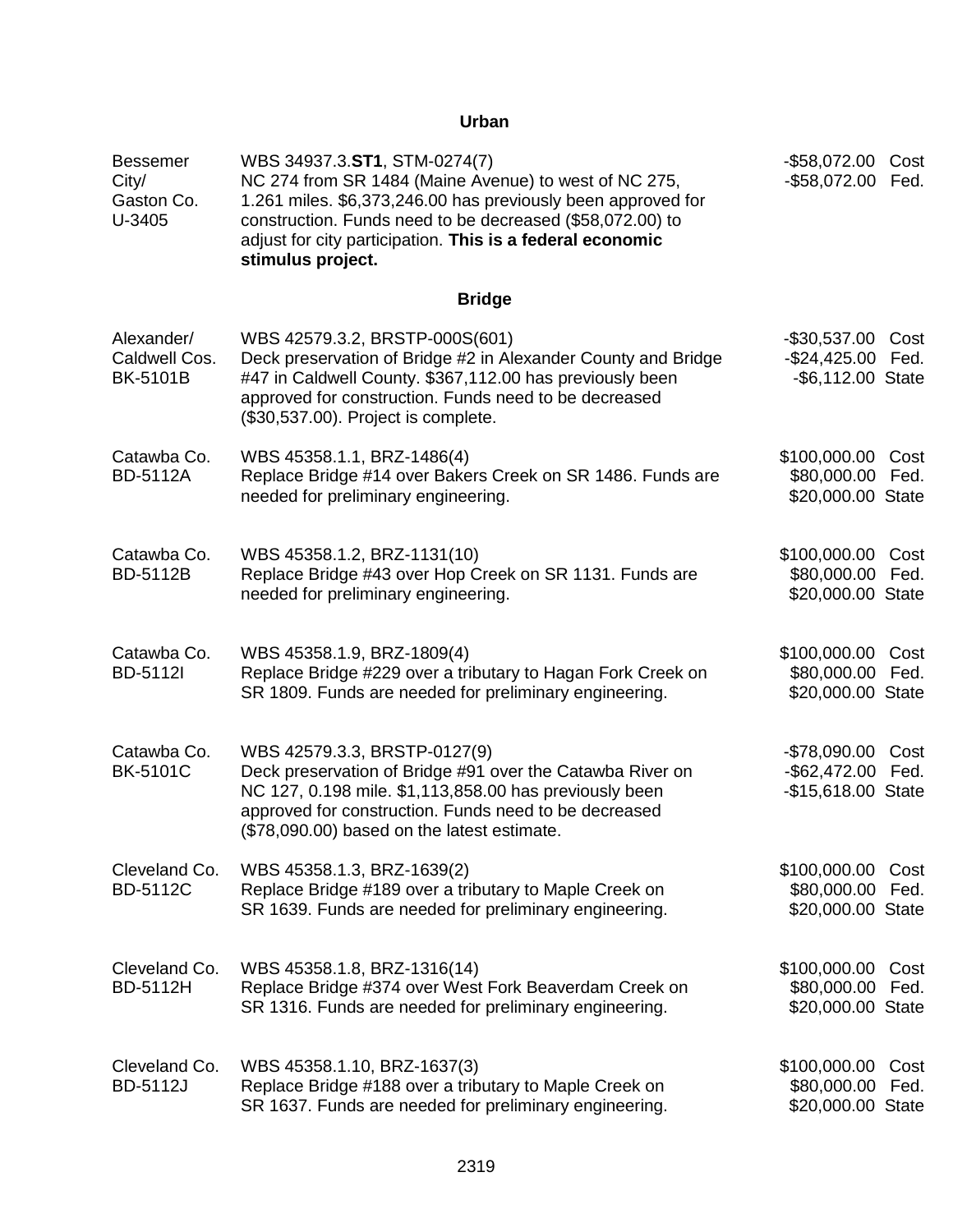| Iredell Co.<br><b>BD-5112D</b> | WBS 45358.1.4, BRZ-1503(11)<br>Replace Bridge #107 over Buffalo Shoals Creek on SR 1503.<br>Funds are needed for preliminary engineering.                                                                                            | \$100,000.00 Cost<br>\$80,000.00 Fed.<br>\$20,000.00 State   |
|--------------------------------|--------------------------------------------------------------------------------------------------------------------------------------------------------------------------------------------------------------------------------------|--------------------------------------------------------------|
| Iredell Co.<br>BD-5112E        | WBS 45358.1.5, BRZ-2136(3)<br>Replace Bridge #334 over Dutchman Creek on SR 2136.<br>Funds are needed for preliminary engineering.                                                                                                   | \$100,000.00 Cost<br>\$80,000.00 Fed.<br>\$20,000.00 State   |
| Iredell Co.<br><b>BD-5112F</b> | WBS 45358.1.6, BRZ-1138(18)<br>Replace Bridge #39 over West Branch Rocky River on<br>SR 1138. Funds are needed for preliminary engineering.                                                                                          | \$100,000.00 Cost<br>\$80,000.00 Fed.<br>\$20,000.00 State   |
| Iredell Co.<br><b>BD-5112G</b> | WBS 45358.1.7, BRZ-1337(5)<br>Replace Bridge #79 over Back Creek on SR 1337. Funds are<br>needed for preliminary engineering.                                                                                                        | \$100,000.00 Cost<br>\$80,000.00 Fed.<br>\$20,000.00 State   |
| Iredell Co.<br><b>BK-5121</b>  | WBS 42572.1.1, BRZ-2120(3)<br>Replace Bridge #350 over Long Branch on SR 2120.<br>\$50,000.00 has previously been approved for preliminary<br>engineering. Funds need to be decreased (\$18,800.00) based<br>on the latest estimate. | -\$18,800.00 Cost<br>-\$15,040.00 Fed.<br>-\$3,760.00 State  |
| Iredell Co.<br><b>BK-5121</b>  | WBS 42572.3.1, BRZ-2120(3)<br>Replace Bridge #350 over Long Branch on SR 2120,<br>0.113 mile. Funds are needed for construction.                                                                                                     | \$511,250.00 Cost<br>\$409,000.00 Fed.<br>\$102,250.00 State |
|                                | <b>Safety</b>                                                                                                                                                                                                                        |                                                              |
| Cleveland Co.<br>W-5320        | WBS 46143.1.1, STPNHS-0074(118)<br>US 74 Bypass at US 74 Business. Funds are needed for<br>preliminary engineering.                                                                                                                  | \$25,000.00 Cost<br>\$22,500.00 Fed.<br>\$2,500.00 State     |
| Gaston Co.<br>W-5311           | WBS 46135.1.1, STPNHS-0321(24)<br>US 321 and SR 2416 (Robinson Road) Intersection. Funds are<br>needed for preliminary engineering.                                                                                                  | \$165,000.00 Cost<br>\$148,500.00 Fed.<br>\$16,500.00 State  |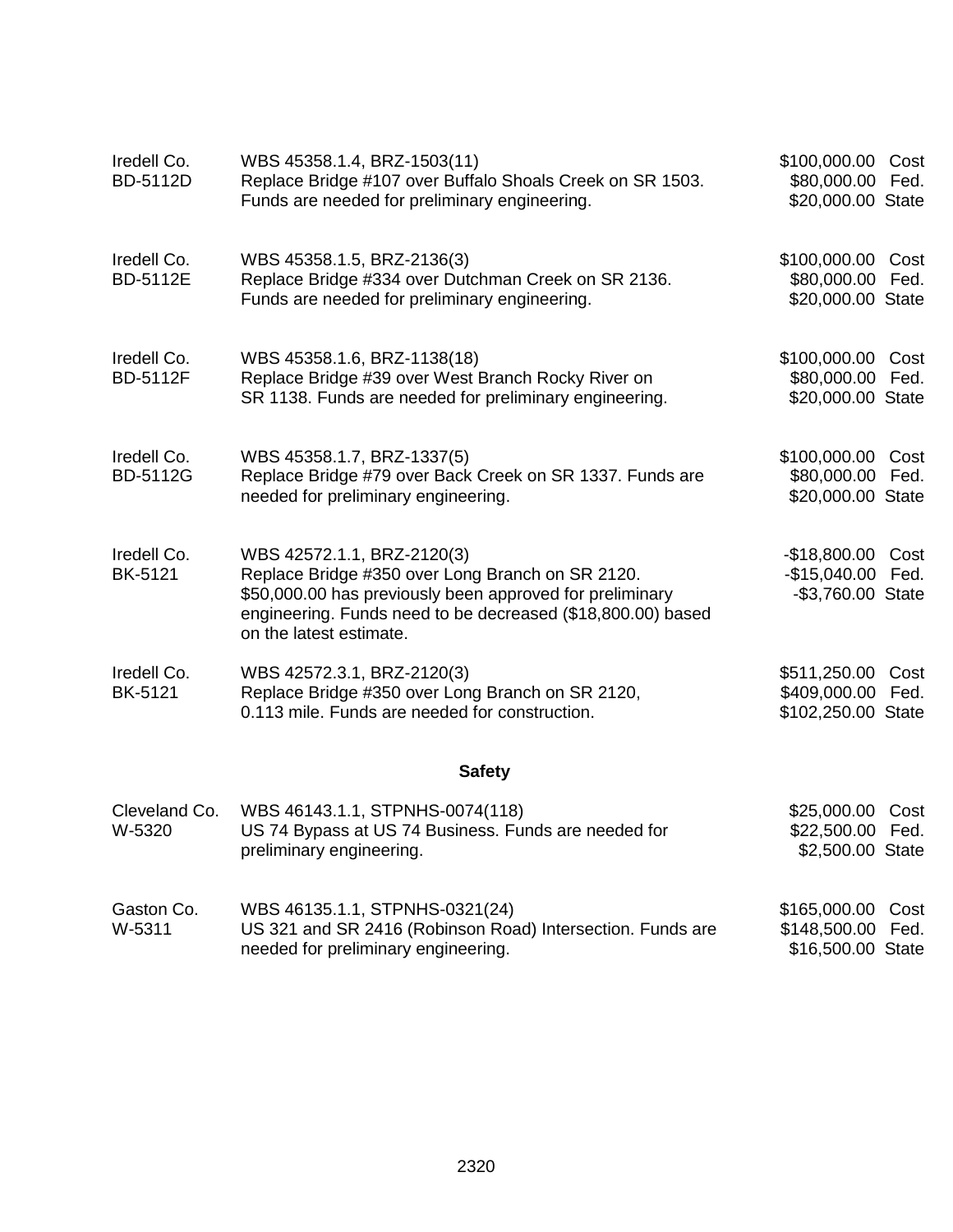#### **Interstate Maintenance**

McDowell Co. K-4909 WBS 39977.3.**ST1**, STM-040-2(150)83 I-40 - Renovation of Rest Area Pair. \$2,800,000.00 has previously been approved for construction. Funds need to be decreased (\$894,715.00) to reflect the low bid received on August 17, 2010. **This is a federal economic stimulus project with \$94,715.00 in reduced stimulus funding.** -\$894,715.00 Cost -\$814,715.00 Fed. -\$80,000.00 State

#### **Urban**

| Morganton/ | WBS 34832.2.2, STP-1922(1)                                       | \$15,800,000.00 Cost |  |
|------------|------------------------------------------------------------------|----------------------|--|
| Burke Co.  | SR 1922 (Enola Road)/SR 1924 (Old NC 18) from SR 2026            | \$12,640,000.00 Fed. |  |
| U-2551     | (Arnold Drive) to NC 18, 2.000 miles. Funds are needed for right | \$3,160,000.00 State |  |
|            | of way and utilities.                                            |                      |  |

## **Bridge**

| Buncombe/<br>Madison/<br>Mitchell Cos.<br><b>BD-5113D</b> | WBS 45359.1.4, BRSTP-2173(6)<br>Low-Impact Bridge Replacement; Design-Build Project.<br>Bridge #146 on SR 2173 over Stony Fork Creek in Buncombe<br>County; Bridge #24 on SR 1530 over Ray Branch/Paint Branch<br>in Madison County; Bridges #26 and # 28 on NC 226 over Big<br>Rock Creek and Bridge #140 on NC 197 over Big Rock Creek in<br>Mitchell County. Funds are needed for preliminary engineering. | \$50,000.00<br>\$40,000.00<br>\$10,000.00 State             | Cost<br>Fed. |
|-----------------------------------------------------------|---------------------------------------------------------------------------------------------------------------------------------------------------------------------------------------------------------------------------------------------------------------------------------------------------------------------------------------------------------------------------------------------------------------|-------------------------------------------------------------|--------------|
| <b>Buncombe</b><br>Co.<br>BK-5122                         | WBS 42573.1.1, BRSTP-0009(5)<br>Replace Bridge #79 over Broad River on NC 9. \$50,000.00 has<br>previously been approved for preliminary engineering. Funds<br>need to be decreased (\$46,340.00) based on the latest<br>estimate.                                                                                                                                                                            | -\$46,340.00 Cost<br>-\$37,072.00 Fed.<br>-\$9,268.00 State |              |
| Burke/<br>Rutherford<br>Cos.<br><b>BD-5113C</b>           | WBS 45359.1.3, BRZ-1874(1)<br>Low-Impact Bridge Replacement; Design-Build Project.<br>Bridges #352 and #353 on SR 1874 over the East Prong of<br>Hunting Creek in Burke County; Bridge #144 on SR 2215 over<br>Floyds Creek and Bridge #385 on SR 1709 over Robeson<br>Creek in Rutherford County. Funds are needed for preliminary<br>engineering.                                                           | \$50,000.00<br>\$40,000.00 Fed.<br>\$10,000.00 State        | Cost         |
| Burke Co.<br><b>BK-5101F</b>                              | WBS 42579.3.6, BRSTP-1001(51)<br>Deck preservation of Bridge #10 over the Catawba River on<br>SR 1001. \$950,000.00 has previously been approved for<br>construction. Funds need to be decreased (\$143,900.00) based<br>on the latest estimate.                                                                                                                                                              | $-$143,900.00$<br>-\$115,120.00 Fed.<br>-\$28,780.00 State  | Cost         |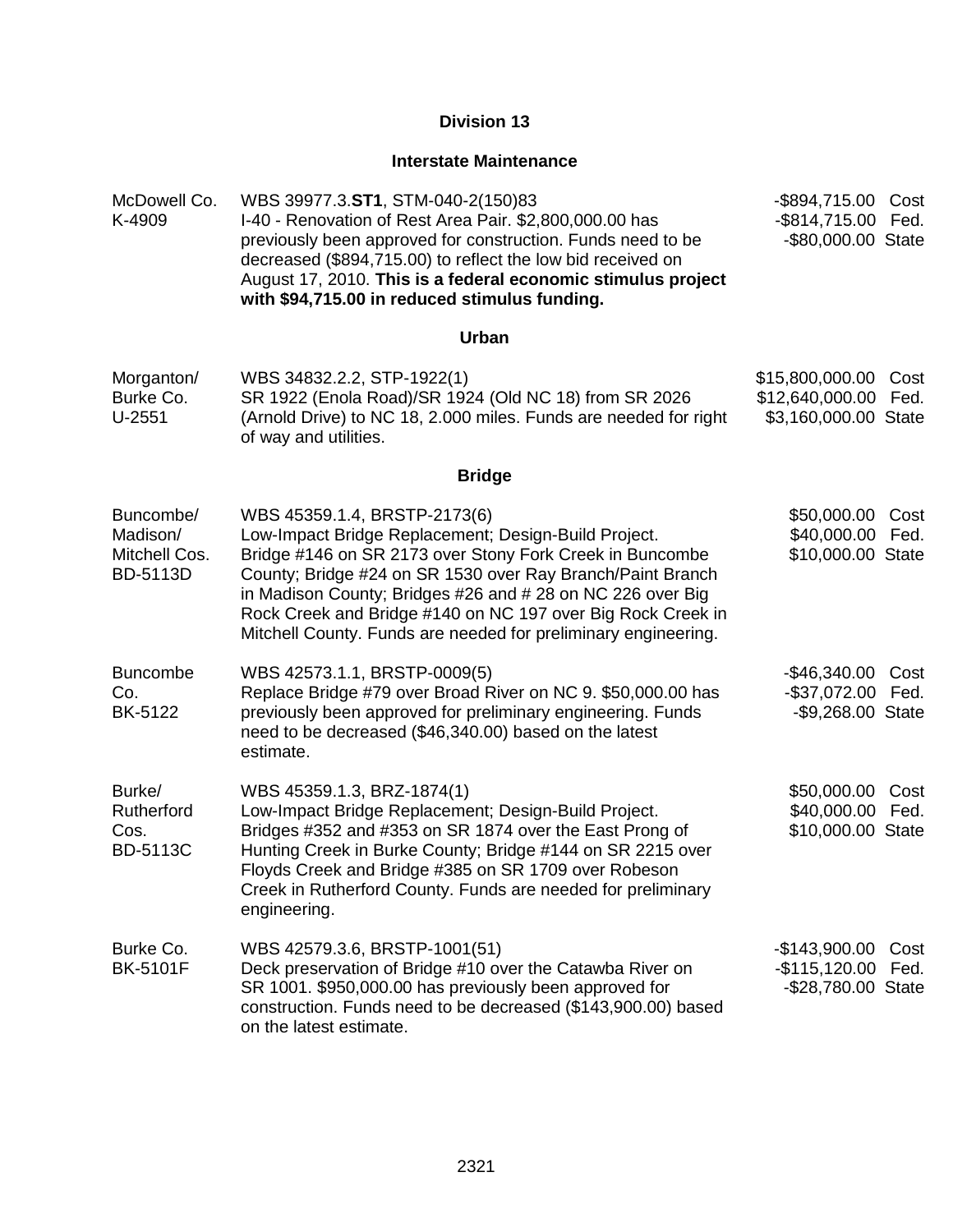| Mitchell Co.<br><b>BK-5101A</b>                 | WBS 42579.3.1, BRSTP-000S(524)<br>Deck preservation of Bridge #16 over the North Toe River on<br>US 19. \$1,200,000.00 has previously been approved for<br>construction. Funds need to be decreased (\$128,840.00) based<br>on the latest estimate.             | -\$128,840.00 Cost<br>-\$103,072.00 Fed.<br>-\$25,768.00 State |              |
|-------------------------------------------------|-----------------------------------------------------------------------------------------------------------------------------------------------------------------------------------------------------------------------------------------------------------------|----------------------------------------------------------------|--------------|
| Mitchell Co.<br>BK-5125                         | WBS 42576.3.1, BRZ-1189(2)<br>Replace Bridge #177 over Cane Creek on SR 1189. Funds are<br>needed for construction.                                                                                                                                             | \$600,000.00 Cost<br>\$480,000.00<br>\$120,000.00 State        | Fed.         |
| Rutherford<br>Co.<br><b>BK-5123</b>             | WBS 42574.1.1, BRZ-1504(10)<br>Replace Bridge #192 over Second Broad River on SR 1504.<br>\$25,000.00 has previously been approved for preliminary<br>engineering. Funds need to be decreased (\$23,365.00) based<br>on the latest estimate.                    | $-$ \$23,365.00<br>$-$18,692.00$<br>-\$4,673.00 State          | Cost<br>Fed. |
|                                                 | <b>Safety</b>                                                                                                                                                                                                                                                   |                                                                |              |
| <b>Buncombe</b><br>Co.<br>W-5308                | WBS 46132.1.1, STP-0197(8)<br>NC 197 from US 19/23 to west of SR 2172 (North Fork Road).<br>Funds are needed for preliminary engineering.                                                                                                                       | \$10,000.00 Cost<br>\$9,000.00 Fed.<br>\$1,000.00 State        |              |
| McDowell Co.<br>W-5321                          | WBS 46144.1.1, STPNHS-0221(32)<br>US 221 from NC 226 to US 70. Funds are needed for<br>preliminary engineering.                                                                                                                                                 | \$20,000.00 Cost<br>\$18,000.00 Fed.<br>\$2,000.00 State       |              |
| Rutherford<br>Co.<br>W-5310                     | WBS 46134.1.1, STP-1008(21)<br>SR 1008 (Bills Creek Road) and US 64/74 to SR 1001 (Cove<br>Road). Funds are needed for preliminary engineering.                                                                                                                 | \$15,000.00<br>\$13,500.00<br>\$1,500.00 State                 | Cost<br>Fed. |
|                                                 | <b>Rail Program</b>                                                                                                                                                                                                                                             |                                                                |              |
| Morganton/<br>Burke Co.<br>P-3821               | WBS 34315.2.1, STP-1319(14)<br>Railroad Station Rehabilitation. \$125,000.00 has previously<br>been approved for right of way and utilities. Additional funds are<br>needed to cover expenditures that have or will exceed the<br>previously authorized budget. | \$13,477.00<br>\$10,782.00 Fed.<br>\$2,695.00 State            | Cost         |
|                                                 | <b>Bicycle and Pedestrian</b>                                                                                                                                                                                                                                   |                                                                |              |
| Asheville/<br><b>Buncombe</b><br>Co.<br>EB-4989 | WBS 39964.3.1, STP-1302(54)<br>Reed Creek Greenway from Cauble Street to Magnolia Street.<br>Funds are needed for construction for a multi-use off-road trail.                                                                                                  | \$400,000.00<br>\$320,000.00 Fed.<br>\$80,000.00 State         | Cost         |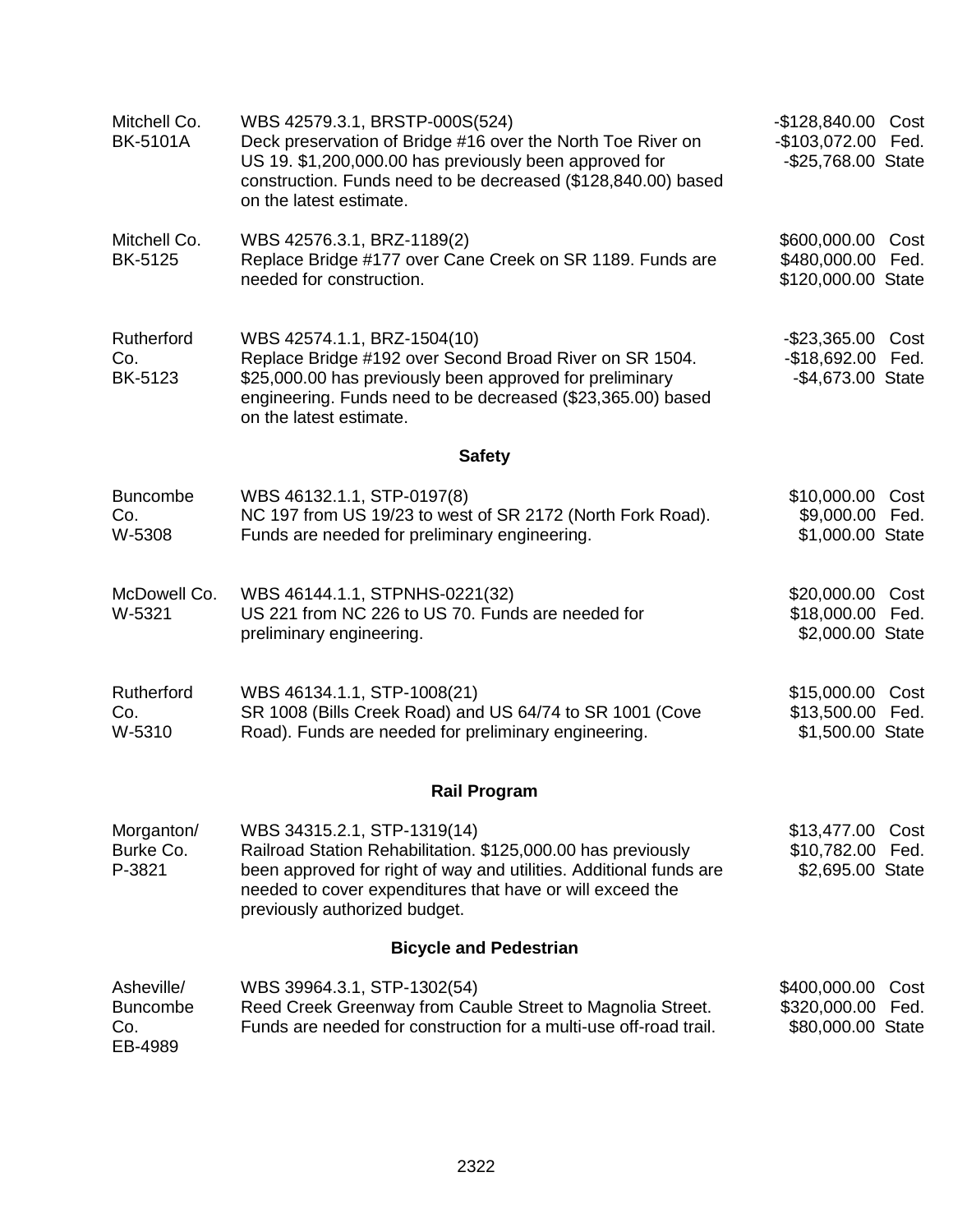## **Interstate Maintenance**

| Haywood Co.<br>$I-5402$                    | WBS 46282.1.1, IMS-040-1(220)35<br>I-40 from Milepost 35 to Milepost 36. Funds are needed for<br>preliminary engineering.                                                                                                                                                                                                                                                                           | \$157,500.00 Cost<br>\$141,750.00 Fed.<br>\$15,750.00 State      |      |
|--------------------------------------------|-----------------------------------------------------------------------------------------------------------------------------------------------------------------------------------------------------------------------------------------------------------------------------------------------------------------------------------------------------------------------------------------------------|------------------------------------------------------------------|------|
|                                            | <b>Urban</b>                                                                                                                                                                                                                                                                                                                                                                                        |                                                                  |      |
| Waynesville/<br>Haywood Co.<br>U-4412      | WBS 35022.2.1, STP-1184(1)<br>SR 1184 (Howell Mill Road) from US 276 to US 23 Business.<br>Funds are needed for right of way and utilities.                                                                                                                                                                                                                                                         | \$4,200,000.00 Cost<br>\$3,360,000.00 Fed.<br>\$840,000.00 State |      |
| Hendersonville/<br>Henderson Co.<br>U-5183 | WBS 45240.1.ST1, STM-1413(10)<br>Oakdale Cemetary Preservation Project. \$110,000.00 has<br>previously been approved for preliminary engineering. Funds<br>need to be decreased (\$1,526.00). PE activities are complete.<br>This is a federal economic stimulus project.                                                                                                                           | -\$1,526.00 Cost<br>-\$1,526.00 Fed.                             |      |
| Hendersonville/<br>Henderson Co.<br>U-5183 | WBS 45240.2.ST1, STM-1413(10)<br>Oakdale Cemetary Preservation Project. \$253,000.00 has<br>previously been approved for right of way and utilities.<br>Additional funds are needed to cover expenditures that have or<br>will exceed the previously authorized budget. This is a federal<br>economic stimulus project with \$1,526.00 in stimulus<br>funds and \$29,760.00 in traditional funding. | \$31,286.00 Cost<br>\$25,334.00 Fed.<br>\$5,952.00 State         |      |
|                                            | <b>Statewide</b>                                                                                                                                                                                                                                                                                                                                                                                    |                                                                  |      |
|                                            | <b>Enhancement</b>                                                                                                                                                                                                                                                                                                                                                                                  |                                                                  |      |
| Statewide<br><b>ER-5100R</b>               | WBS 45067.3.ST55, STM-000S(656)<br>Special Stormwater Management for eroding slopes. Funds are<br>needed for construction. This is a federal economic stimulus<br>project with \$20,000.00 in stimulus funds and \$1,080,000.00<br>in traditional funding.                                                                                                                                          | \$1,100,000.00<br>\$884,000.00 Fed.<br>\$216,000.00 State        | Cost |

# **\* INDICATES INTRASTATE OR LOOP PROJECT**

# **ITEM M SUMMARY - 208 PROJECT(S) - (TOTAL FEDERAL AND STATE) \$76,788,874.00**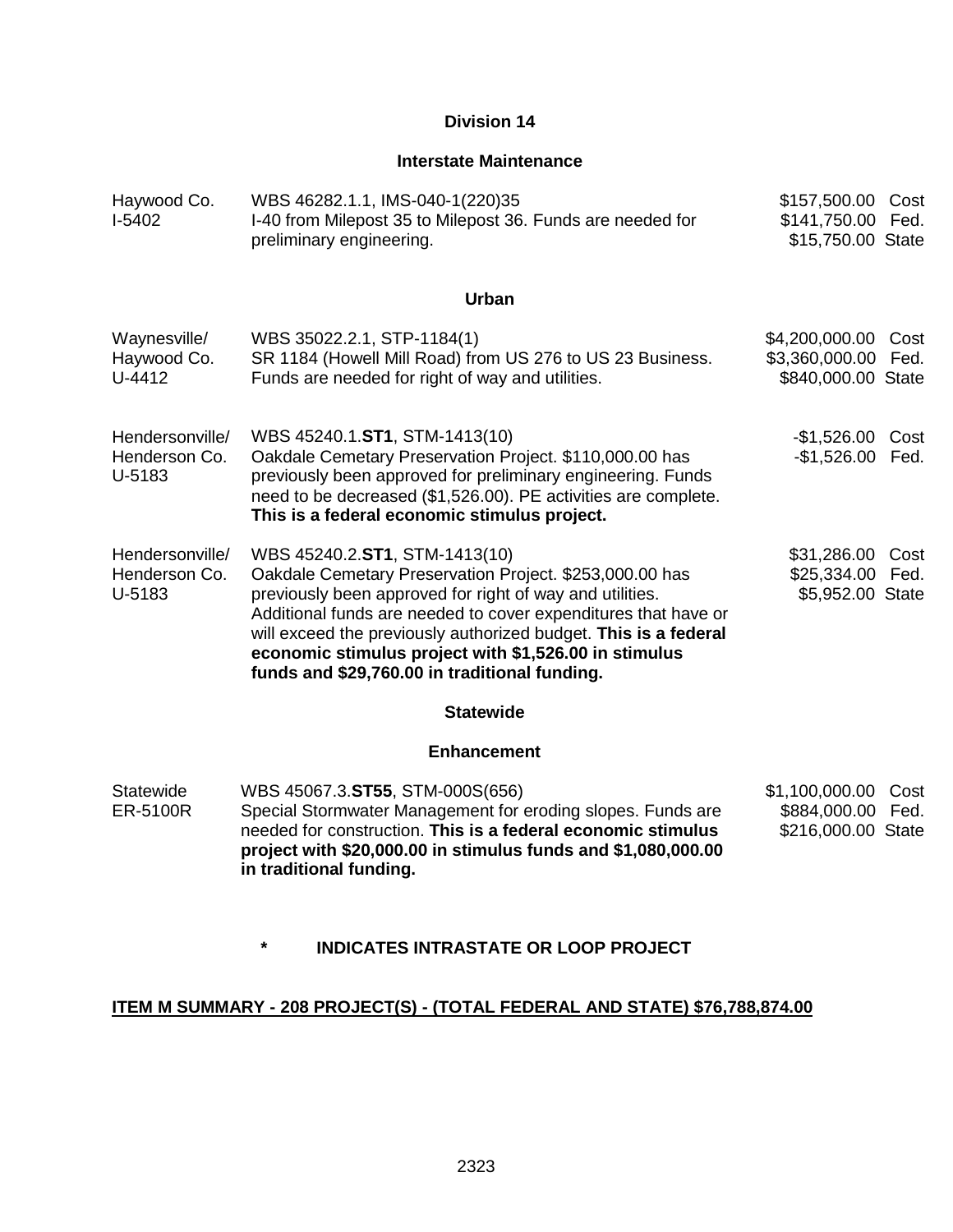## **Approval – Revisions to the 2009 – 2015 STIP**

A motion was made by Board Member Fox, which was seconded by Board Member

Proffitt, to approve the following modifications to the 2009-2015 State Transportation

Improvement Plan.

## **STIP ADDITIONS**

#### **DIVISION 5**

| 1. U-5315     | Morrisville Parkway Extension, NC 540 (Triangle<br>Expressway) to SR 1617 (Carpenter-Upchurch Road)<br>in Cary, Wake County. Multi-lane facility on new<br>location with interchange. New project added at<br>request of Capital Area MPO for programming of<br>STPDA funds. | Programmed for Planning and<br><b>Environmental Study Only</b> |
|---------------|------------------------------------------------------------------------------------------------------------------------------------------------------------------------------------------------------------------------------------------------------------------------------|----------------------------------------------------------------|
| 2. U-5317     | North Judd Parkway NW, NC 55 (North Broad Street)<br>to NC 42 (West Academy Street) in Fuguay-Varina,<br>Wake County. Multi-lane facility on new location.<br>New project added at request of Capital Area MPO<br>for programming of STPDA funds.                            | Programmed for Planning and<br><b>Environmental Study Only</b> |
| $3. U - 5318$ | Holly Springs, Realignment of SR 1001 (Piney Grove-<br>Wilbon Road) and SR 1114 (Ralph Stevens Road)<br>with some new location, Wake County. New project                                                                                                                     | Programmed for Planning and<br><b>Environmental Study Only</b> |

## **STIP MODIFICATIONS**

## **DIVISION 3**

1. W-5104 Wilmington, NC 132 (College Road), US 117 (Shipyard Boulevard) to US 421 (Carolina Beach Road), New Hanover County. Various safety improvements. Delayed construction, FFY 10 to FFY 11. Additional time needed for plan revisions.

added at request of Capital Area MPO for

programming of STPDA funds.

#### **DIVISION 4**

1. R-2554BB US 70 (Goldsboro Bypass), east of SR 1556 (Wayne Memorial Drive) to west of SR 1714 (Creek Road), Wayne County. Accelerated right of way and construction, Post Year to SFY 11. Acceleration due to update on cash availability. Project to be combined with R-2554C and let as Design/Build.

Construction FFY 11 - \$5,288,000 (HES)

Right of way SFY 11 - \$10,000,000 (T) Construction SFY 11 - \$39,000,000 (T) Total Cost --------------- \$49,000,000 (T)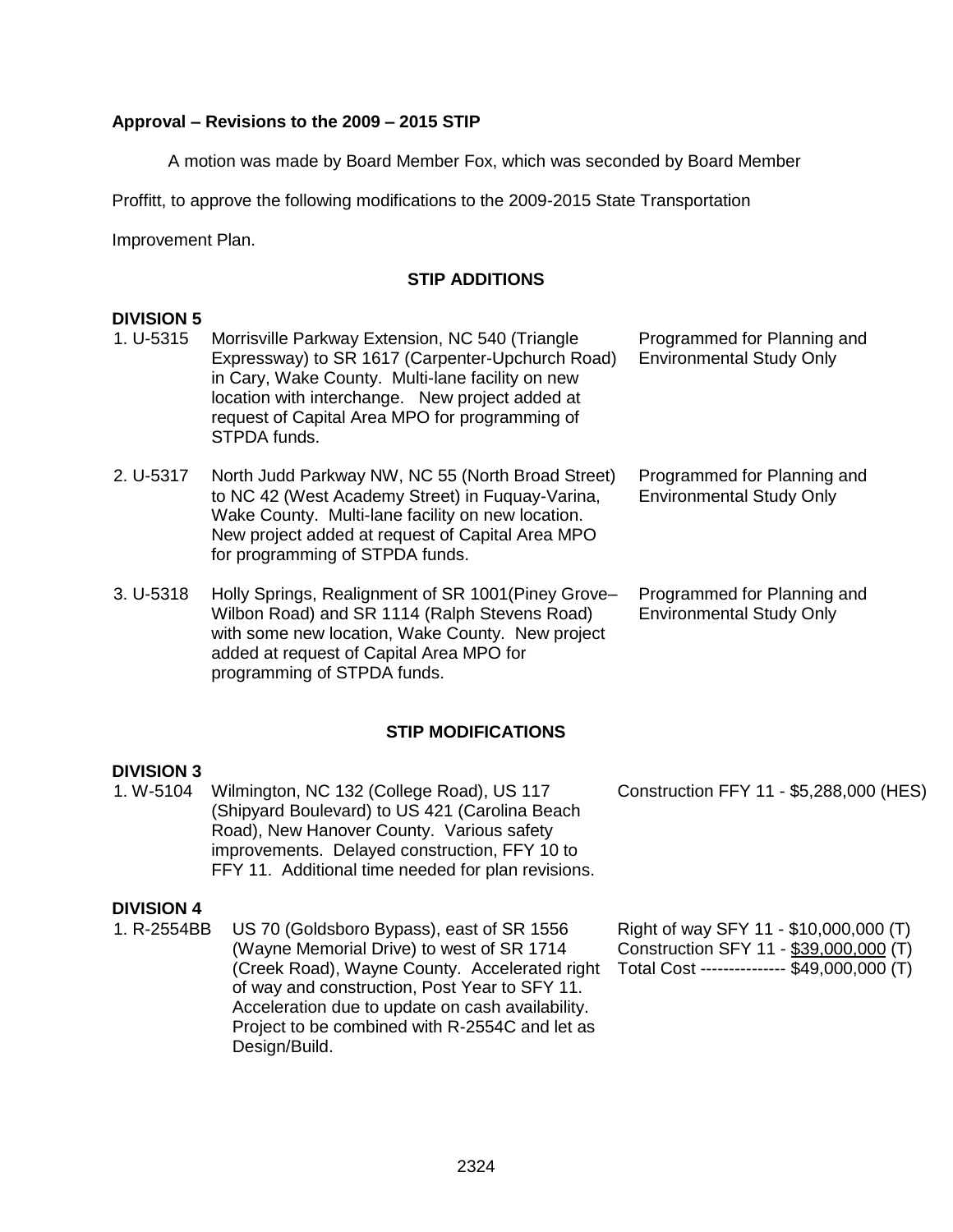# **DIVISION 4 AND 2**

| וח ד וטוטואוע     |                                                                                                                                                                                                                                                                                                                                                                                  |                                                                                                                                                                                                                                                                                                                                                                                                                                                   |
|-------------------|----------------------------------------------------------------------------------------------------------------------------------------------------------------------------------------------------------------------------------------------------------------------------------------------------------------------------------------------------------------------------------|---------------------------------------------------------------------------------------------------------------------------------------------------------------------------------------------------------------------------------------------------------------------------------------------------------------------------------------------------------------------------------------------------------------------------------------------------|
| 1. R-2554C        | US 70 (Goldsboro Bypass), west of SR 1714<br>(Creek Road) in Wayne County to east of<br>SR 1323 (Promise Land Road) in Lenoir County,<br>Wayne and Lenoir Counties. Accelerated<br>construction, Post Year to SFY 11 due to update<br>on cash availability. Project to be combined with<br>R-2554BB and let as Design/Build.                                                     | Construction SFY 11 - \$57,000,000 (T)                                                                                                                                                                                                                                                                                                                                                                                                            |
| <b>DIVISION 5</b> |                                                                                                                                                                                                                                                                                                                                                                                  |                                                                                                                                                                                                                                                                                                                                                                                                                                                   |
| 1. U-4011         | Durham, SR 1959 (South Miami<br>Boulevard), south of SR 2112 (Methodist<br>Street) to north of SR 1960 (Bethesda<br>Avenue, Durham County. Widen to five<br>lanes to provide a center turn lane.<br>Delayed construction, FFY 10 to FFY 11<br>as the City of Durham has not signed the<br>Utility Agreement for relocation of their<br>water lines, power poles and cable lines. | Construction FFY 11 - \$2,900,000 (STP)                                                                                                                                                                                                                                                                                                                                                                                                           |
| 2. U-4901A        | Raleigh, SR 2000 (Falls of Neuse Road),<br>Raven Ridge Road) to Fonville Road,<br>Wake County. Widen to multi-lanes with<br>some and realignment. Delayed<br>construction, FFY 10 to FFY 11 based<br>on schedule provided by City of Raleigh.                                                                                                                                    | Construction FFY 11 - \$4,580,000 (STPDA)<br>Construction FFY 11 - \$2,625,000 (C)<br>Total Cost -------------- \$7,205,000 (STPDA/C)                                                                                                                                                                                                                                                                                                             |
| 3. EL-2921E       | American Tobacco Trail, NC 54 to Chatham<br>County Line, Durham County. Delayed<br>construction, FFY 10 to FFY 11. City<br>needs additional time to obtain right of<br>way certification.                                                                                                                                                                                        | Construction FFY 11 - \$481,968 (DP)<br>Construction FFY 11 - \$3,201,720 (HP)<br>Construction FFY 11 - \$1,344,000 (STPDA)<br>Construction FFY 11 - \$1,137,180 (C)<br>Total Cost -------------- \$6,167,868<br>(DP/HP/STPDA/C)                                                                                                                                                                                                                  |
| <b>DIVISION 7</b> |                                                                                                                                                                                                                                                                                                                                                                                  |                                                                                                                                                                                                                                                                                                                                                                                                                                                   |
| 1. U-3110B        | New Route, SR 1311 (Cook Road),<br>SR 1309 (Westbrook Avenue) to NC 100,<br>Alamance County. Improvements to<br>SR 1311 with some relocation. Delayed<br>construction, FFY 10 to FFY 11.<br>Municipal Agreement has not been<br>executed by the Town of Elon due<br>to revision requested by the town.<br>(GARVEE Project)                                                       | Construction FFY 11 ------ \$<br>732,000 (STP)<br>Construction FFY 11 ------ \$ 1,483,000 (SM)<br>Construction FFY 12 ------ \$ 1,464,000 (STP)<br>Construction FFY 12 ------ \$ 1,483,000 (SM)<br>Construction FFY 13 ------ \$ 1,464,000 (STP)<br>Construction FFY 13 ------ \$ 1,483,000 (SM)<br>Construction FFY 14 ------ \$ 1,464,000 (STP)<br>Construction FFY 15 ------ \$ 1,464,000 (STP)<br>Construction FFY 16-22 - \$10,248,000 (STP) |

Total Cost -------------------- \$21,285,000 (STP/SM)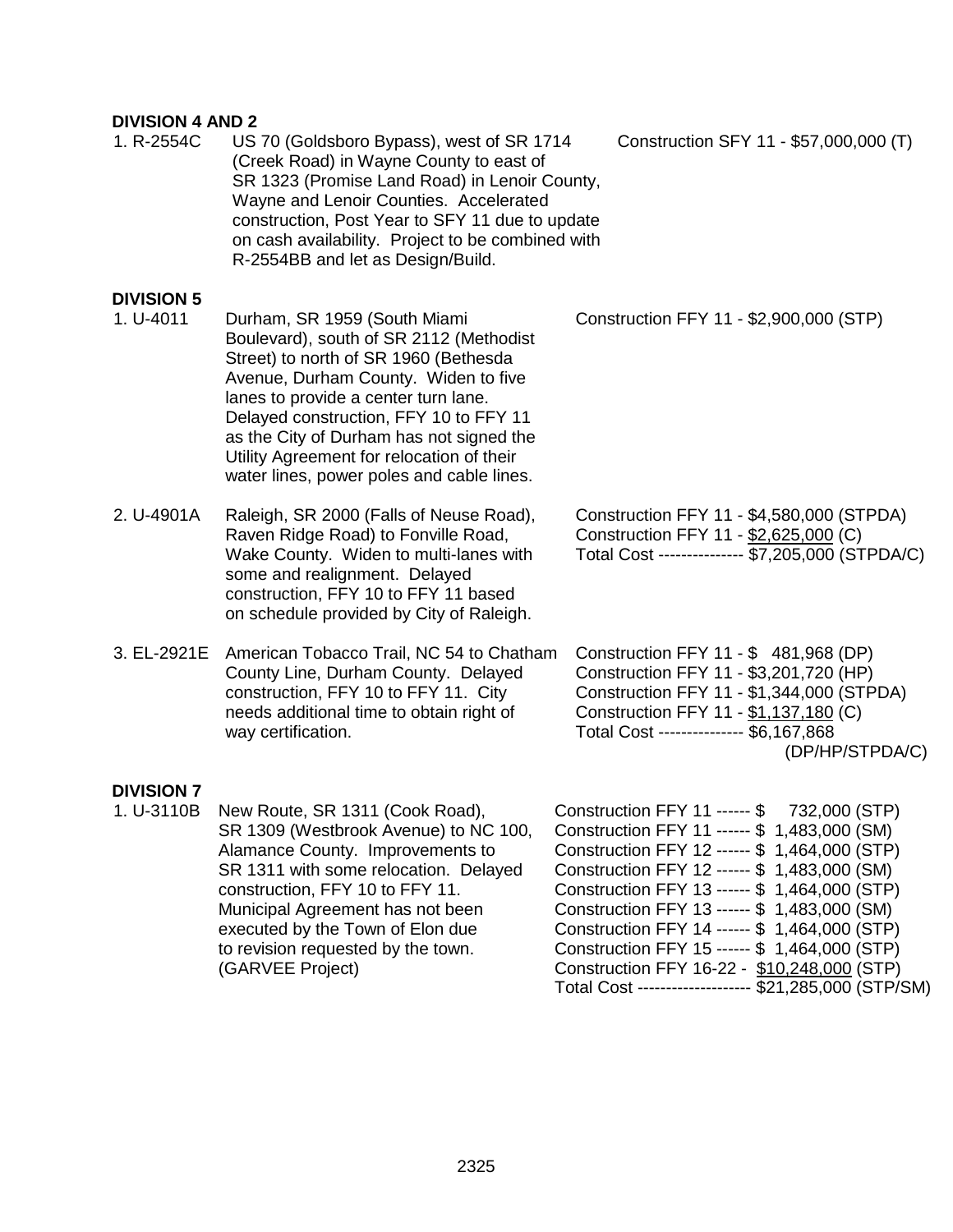| 2. B-4695                        | Greensboro, Guilford County. Replace<br>Bridge No. 97 on Ballinger Road over<br>Horsepen Creek. Delayed construction,<br>FFY 10 to FFY 11. City consultants need<br>additional time to acquire environmental<br>permits and revise final design plans. | Construction FFY 11 - \$2,224,000 (NFAM)<br>Construction FFY 11 - \$ 556,000 (C)<br>Total Cost ------------- \$2,780,000 (NFAM/C)                                                                                                           |
|----------------------------------|--------------------------------------------------------------------------------------------------------------------------------------------------------------------------------------------------------------------------------------------------------|---------------------------------------------------------------------------------------------------------------------------------------------------------------------------------------------------------------------------------------------|
| 3. C-4932A                       | Hillsborough, Park and Ride Facility,<br>Orange County. Construct bus shelters<br>and install bike racks on buses. Delayed<br>construction, FFY 10 to FFY 11 to allow<br>additional time for project scoping.                                          | Construction FFY 11 - \$16,220 (CMAQ)<br>Construction FFY 11 - \$ 4,055 (L)<br>Total Cost -------------- \$20,275 (CMAQ/L)                                                                                                                  |
| 4. C-4932B                       | Hillsborough, Park and Ride Facility,<br>Orange County. Provide operating<br>assistance for three years. Delayed<br>implementation, FFY 09 to FFY 11 to<br>allow additional time for project scoping.<br>(3 Year Operations Assistance)                | Operations FFY 11 - \$198,000 (CMAQ)<br>Operations FFY 12 - \$130,000 (CMAQ)<br>Operations FFY 12 - \$ 67,320 (L)<br>Operations FFY 13 - \$130,000 (CMAQ)<br>Operations FFY 13 - \$ 67,320 (L)<br>Total Cost ----------- \$594,000 (CMAQ/L) |
| <b>DIVISION 9</b><br>1. EB-4020B | Winston-Salem, Brushy Fork Creek<br>Greenway, Old Greensboro Road to<br>Lowery Street, Forsyth County. Paved<br>multi-use trail. Delayed construction,<br>FFY 10 to FFY 11. City needs time to<br>obtain right of way certification.                   | Construction FFY 11 - \$300,000 (STPEB)<br>Construction FFY 11 - \$193,600 (STPDA)<br>Construction FFY 11 - \$48,400 (C)<br>Total Cost -------------- \$542,000<br>(STPEB/STPDA/C)                                                          |
| <b>DIVISION 10</b><br>1. R-2559  | US 74 (Monroe Bypass), Union County. Four<br>lanes divided on new location. Federal-Aid<br>Funds needed for right of way acquisition on<br><b>NCTP Project.</b>                                                                                        | Moved DP Funds from construction to right of<br>way in FFY 11                                                                                                                                                                               |
| 2. R-3329                        | New Route, I-485 (Charlotte Outer Loop) to<br>US 74 (Monroe Bypass), Mecklenburg and<br>Union Counties. Multi-lane freeway on new<br>location. Federal-Aid Funds needed for right<br>of way acquisition on NCTP Project.                               | Moved HP Funds from construction to right of<br>way and NHS Funds from construction to<br>right of way in FFY 11                                                                                                                            |
| 3. U-5145                        | SR 1300 (Morehead Road), Cabarrus<br>County. Realign road at Speedway. Added<br>funds for Utilities in SFY 11 not previously<br>programmed.                                                                                                            | Right of way (Utilities) SFY 11 - \$100,000 (S)                                                                                                                                                                                             |
| <b>DIVISION 13</b><br>1. U-5002  | US 221-NC 226, Woodlawn to Spruce Pine,<br>McDowell and Mitchell Counties. Safety<br>improvements. Delayed construction, FFY 10<br>to FFY 11. Division needs additional time to<br>acquire right of way.                                               | Construction FFY 11 - \$2,350,000 (HP)                                                                                                                                                                                                      |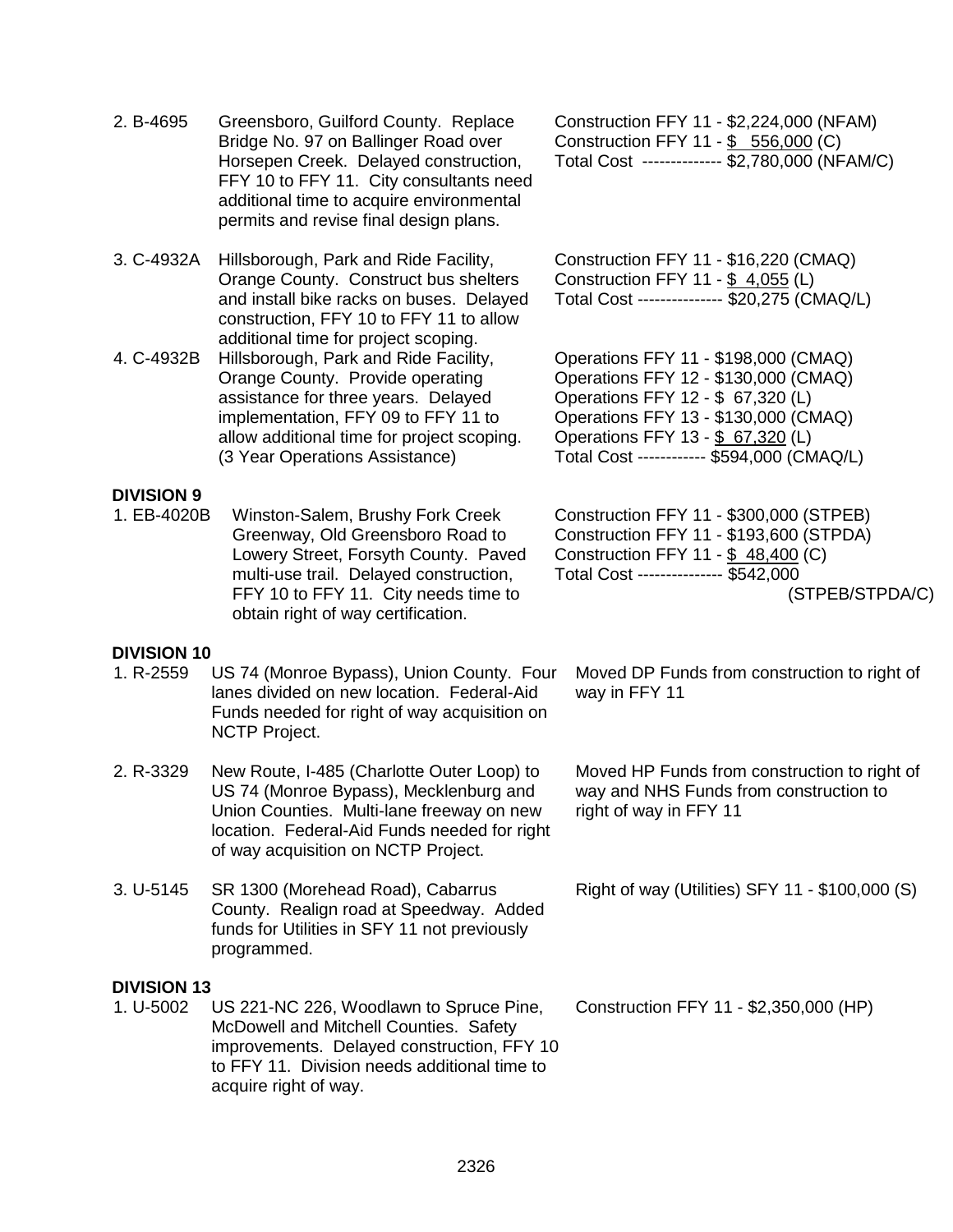2. B-4034 NC 151, Buncombe County. Replace Bridge No. 134 over Stony Fork Creek. Delayed construction, FFY 10 to FFY 11. PDEA needs additional time to acquire permits.

#### **DIVISION 14**

1. B-4286 US 19-74, Swain County. Replace Bridge No. 3 over Nantahala River. Delayed construction, FFY 10 to FFY 11. Roadside Environmental Unit waiting on Trout Buffer Waver from NCDENR-Land Quality Section. Construction FFY 11 - \$1,100,000 (FA)

Construction FFY 11 - \$1,200,000 (FA)

#### **Approval – Municipal and Special Agreements**

A motion was made by Board Member Fox, which was seconded by Board Member

Proffitt, to approve the following agreements:

SUMMARY: There are a total of 30 agreements for approval by the Board of Transportation.

Division 1

City of Elizabeth City Camden and Pasquotank Counties U-4438 35742.3.1

This project consists of roadway improvements from US 17 Business (North Road Street) to east of the Pasquotank River and shall include replacing Bridge No. 19 over the Pasquotank River. The Department shall prepare the environmental and/or planning document, project plans and specifications, construct the project, and acquire any needed right of way. The Municipality shall relocate and adjust any municipally-owned utilities located outside Elizabeth Street, except those where the proposed utilities cross Elizabeth Street, and any utilities under franchise. The Department shall relocate the remaining water and sewer lines that cross Elizabeth Street.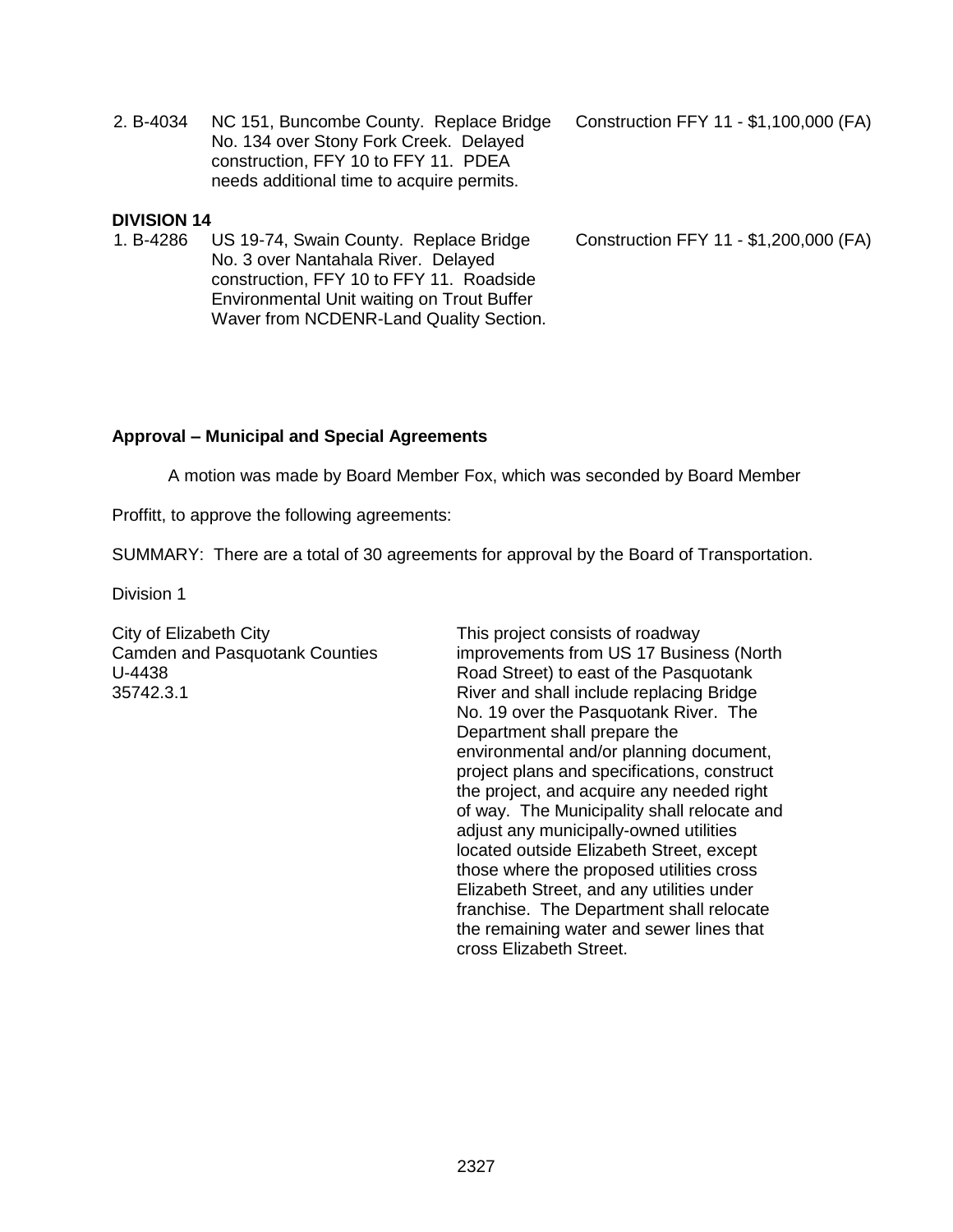Greenville Utilities Commission Pitt County U-5018 A 41431.3.2

Town of Pine Knoll Shores Carteret County ER-2971 B 3602.3.07

Division 3

Town of Burgaw Pender County SR-5001 BC 40924.1.33 40924.3.54

This project consists of improvements to NC 43 from west of US 264 (Martin Luther King, Jr. Hwy.) to SR 1204 (B's Barbeque Road) in Pitt County. The Department shall be responsible for all phases of the project. At the request of the GUC, the Department shall include provisions in the construction contract for the contractor to install GUC-owned water and sewer lines. The GUC shall reimburse the Department the entire cost of said utility work. Estimated cost to the GUC is \$588,791.40.

This project consists of construction of 5 foot sidewalks at several locations in Pine Knolls Shores identified in the agreement. The Municipality shall be responsible for all phases of the project. The Department shall participate in the actual construction costs of the project in an amount not to exceed \$55,000 from Division Enhancement Funds. Costs which exceed this amount shall be borne by the Municipality.

This project consists of federal Safe Routes to School funding for the construction of sidewalks at locations identified in the agreement serving the Burgaw Middle and Burgaw Elementary Schools in Burgaw. The Municipality shall be responsible for all phases of the project. The Department shall reimburse the Municipality 100% of the approved eligible costs covered under this Agreement up to the maximum federal award amount of \$65,173. The Municipality will be responsible for all costs that exceed the federal award amount.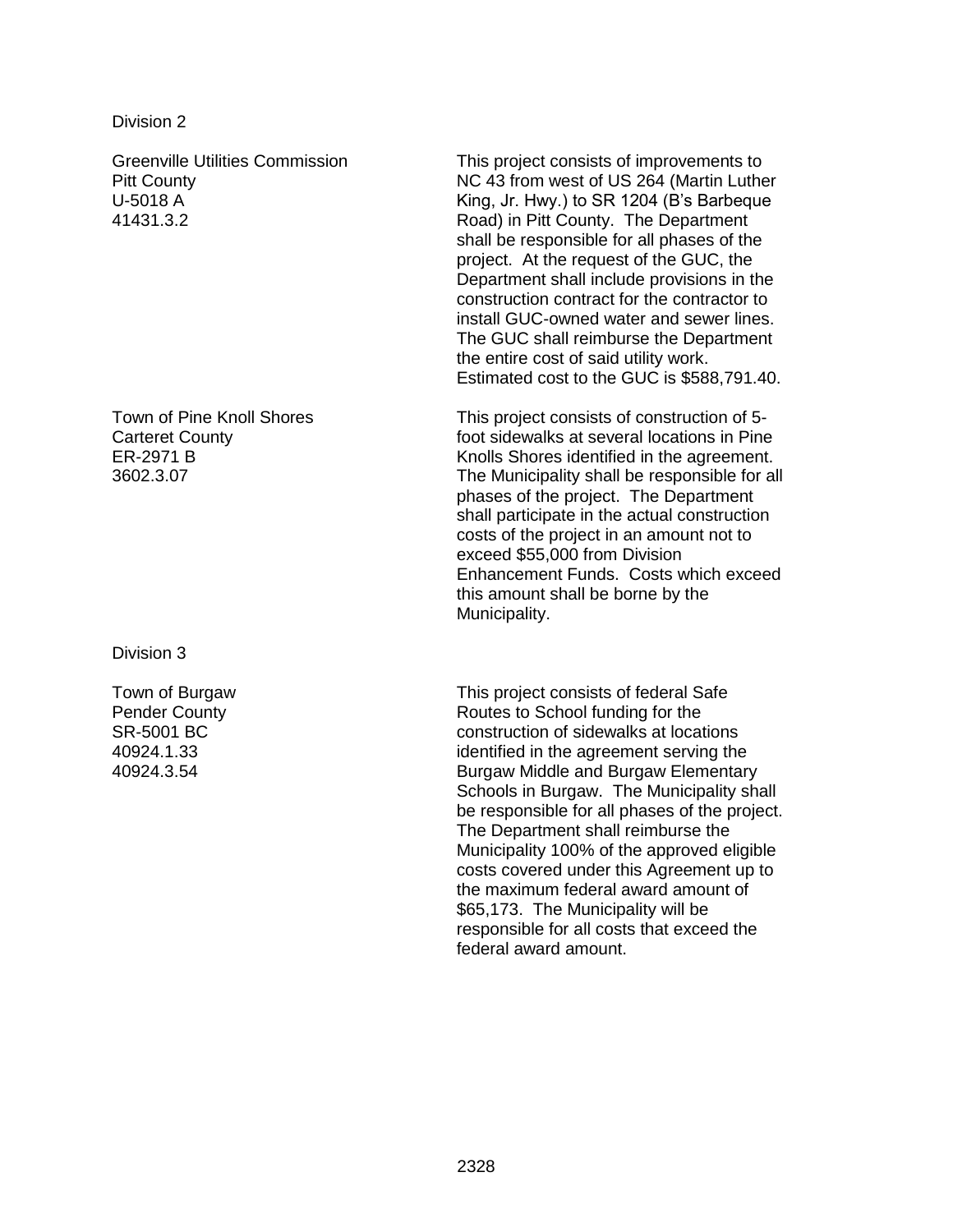Town of Apex Wake County EL-5100 DB 41821.1.9 41821.2.9 41821.3.9

Town of Holly Springs Wake County EL-5100 KA 41821.1.11 41821.3.11

Town of Holly Springs Wake County EL-5100 KB 41821.2.12 41821.3.12

This project consists of the construction of sidewalks from Apex Town Campus to the existing pedestrian at-grade crossing of two CSX railroad tracks and along the east side of North Salem Street from Duncan Commons to the proposed traffic signal at Center Street in Apex. The Department shall allocate an amount not to exceed 80% (\$74,400) from the STP-DA funds allocation. The Municipality will be responsible for providing the 20% (\$18,600) matching funds for the STP-DA funds authorized and all costs that exceed the total estimated cost.

This project consists of the construction of 1,700 linear feet of sidewalk/boardwalk and pedestrian bridge to complete a 2.5 mile loop around Bass Lake Regional Park in Holly Springs. The Department shall allocate an amount not to exceed 80% (\$144,000) from the STP-DA funds allocation. The Municipality will be responsible for providing the 20% (\$36,000) matching funds for the STP-DA funds authorized and all costs that exceed the total estimated cost.

This project consists of the construction of 1,500 linear feet of sidewalk along Raleigh Street and Grigsby Avenue to connect the downtown area to the Hunt Community Center and Womble Park in Holly Springs. The Department shall allocate an amount not to exceed 80% (\$96,000) from the STP-DA funds allocation. The Municipality will be responsible for providing the 20% (\$24,000) matching funds for the STP-DA funds authorized and all costs that exceed the total estimated cost.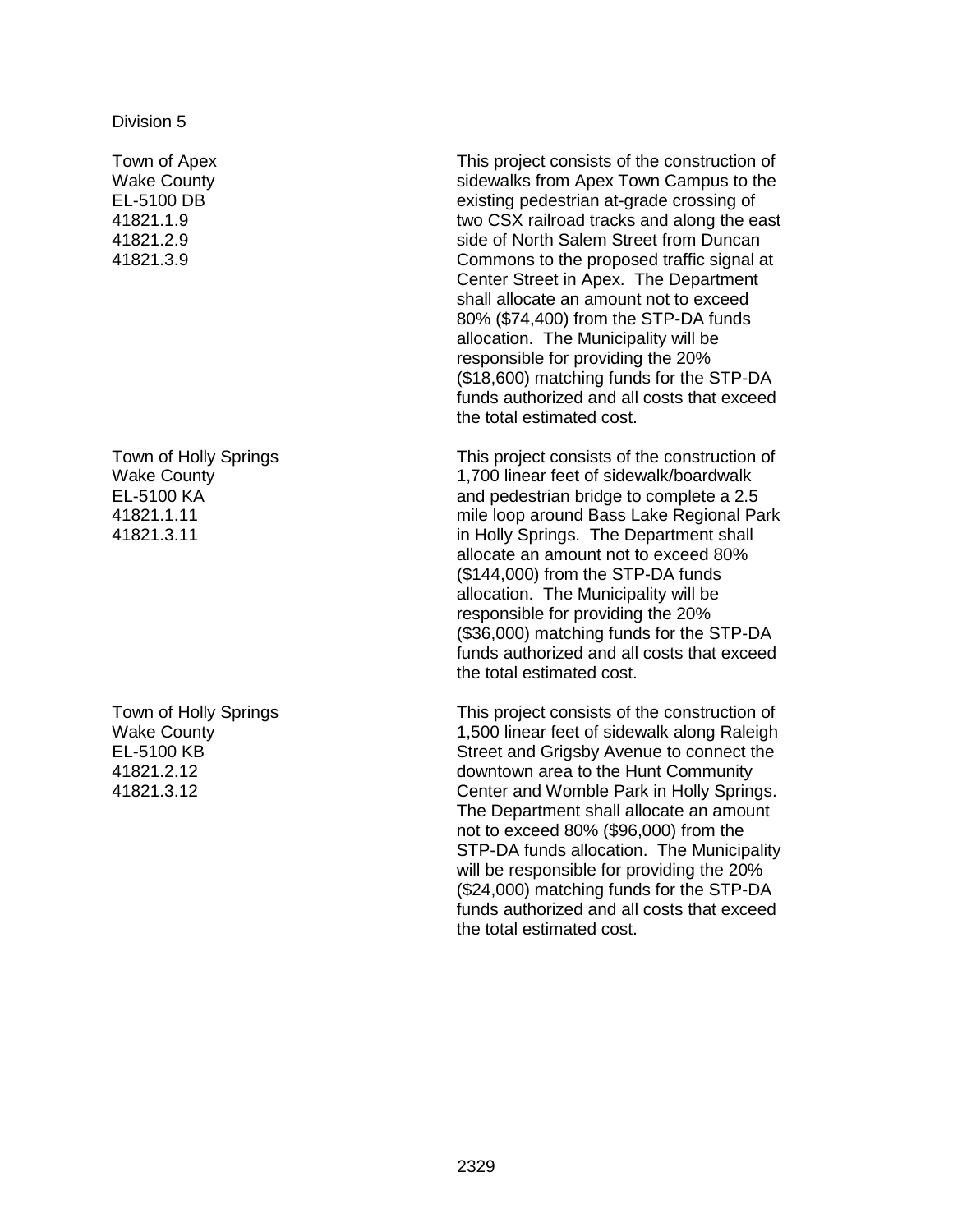Town of Holly Springs Wake County C-4925 44025.3.1

City of Roxboro Person County C-5145 45277.1.1 45277.3.1

City of Creedmoor Granville County C-5144 45276.1.1 45276.2.1 45276.3.1

City of Durham Durham County Z-5205 F 45405.3.1

This Supplemental Agreement is to allow the Town to utilize Fast Track funding, which allows the obligation of 100% federal CMAQ funds. The agreement will enable the reimbursement of 100% of eligible costs up to \$400,000, when certain requirements are met. The Town will be responsible for all costs that exceed the federal funding amount.

This Supplemental Agreement is to allow the Municipality to utilize Fast Track funding, which allows the obligation of 100% federal CMAQ funds. The agreement will enable the reimbursement of 100% of eligible costs up to \$311,520, when certain requirements are met. The Municipality will be responsible for all costs that exceed the federal funding amount.

This Supplemental Agreement is to allow the Municipality to utilize Fast Track funding, which allows the obligation of 100% federal CMAQ funds. The agreement will enable the reimbursement of 100% of eligible costs up to \$500,000, when certain requirements are met. The Municipality will be responsible for all costs that exceed the federal funding amount.

This Agreement covers the maintenance of the Vehicle Detection System in the roadway approaches to SR 1171 (Ellis Road). The project is for the installation of railroad-preempted traffic signals at the intersection of SR 1171 (Ellis Road) and Pettegrew Street, and at the intersection of SR 1171 (Ellis Road) and SR 1926 (Angier Avenue), including modification to highway-rail crossing train detection and control system to accommodate traffic signal timing requirement and vehicle detection. This revision for the project presented on the September 2, 2010 is to revise the cost of maintaining the Vehicle Detection System. The Municipality shall maintain the Vehicle Detection System, at no cost to the Department, in lieu of \$25,000.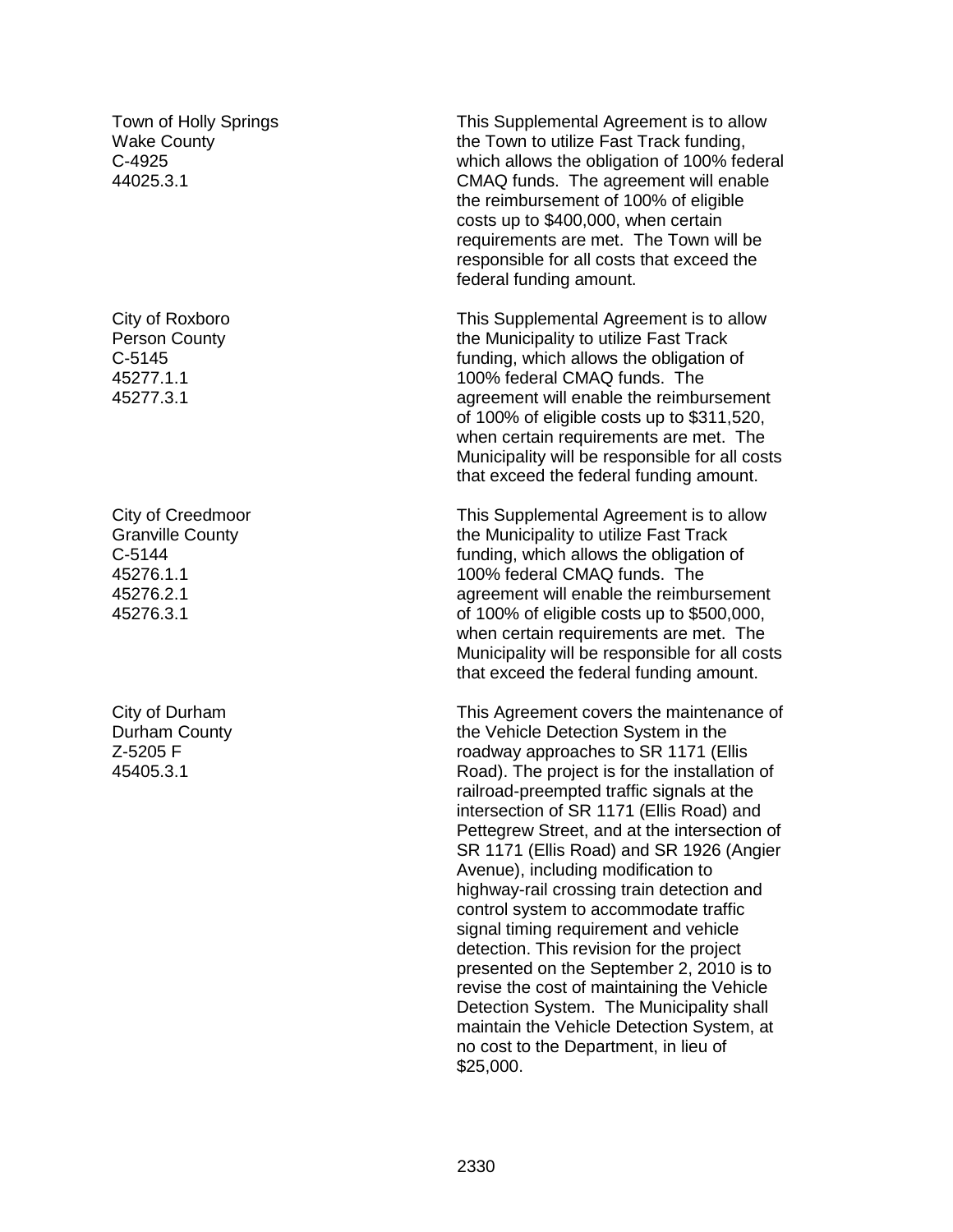Norfolk Southern Railway Corporation (NSR) North Carolina Railroad Company (NCRR) Wake County P-3414 XK 38263

CSX Transportation, Inc. (CSXT) Wake County P-3414 XK 38263

North Carolina Railroad Company (NCRR) Norfolk Southern Railway Corporation (NSR) CSX Transportation Company (CSXT) Wake County P-4405 D

This Agreement covers the construction of a revised crossover at the Fetner Interlocking at MP H 73, the realignment of the curve on Track 1, the modification of the track approaches to the East Durham Street Bridge on Track 2, the modification of the South Bridge (No. H73.10) over East Durham Street, and all related signal work. NSR shall perform the work and NCDOT shall reimburse NSR 100% of the actual construction cost of the work. The estimated cost of the work is \$1,400,000.

Project Addendum No.1 to the Railroad Master Construction Agreement was approved on the September 2*,* 2010 Board of Transportation agenda to reflect payment to CSXT for incurred project costs of the invoiced amount to construct the CSXT Fetner interlocking improvements. The estimated project cost is \$2,300,000.

This Agreement covers the closing of a private vehicular access (Crossing No. 630 652 H) which provides sole access to Recreational Ventures. The Department shall acquire the needed right of way and at the appropriate time, permanently close the crossing. NSR and CSXT shall remove the crossing. NSR and CSXT shall each provide a lump sum payment of \$2,000 to the Department for work performed by the Department and associated with the closing.

Division 6

North Carolina Department of Environment & Natural Resources Bladen County B-5411 45427.1.1

This project consists of the removal of Bridge No. 124 on SR 1318 and replace with a culvert in Bladen County. The Department shall prepare the environmental and/or planning document, project plans and specifications and construct the project. DENR is responsible for acquiring any needed right of way.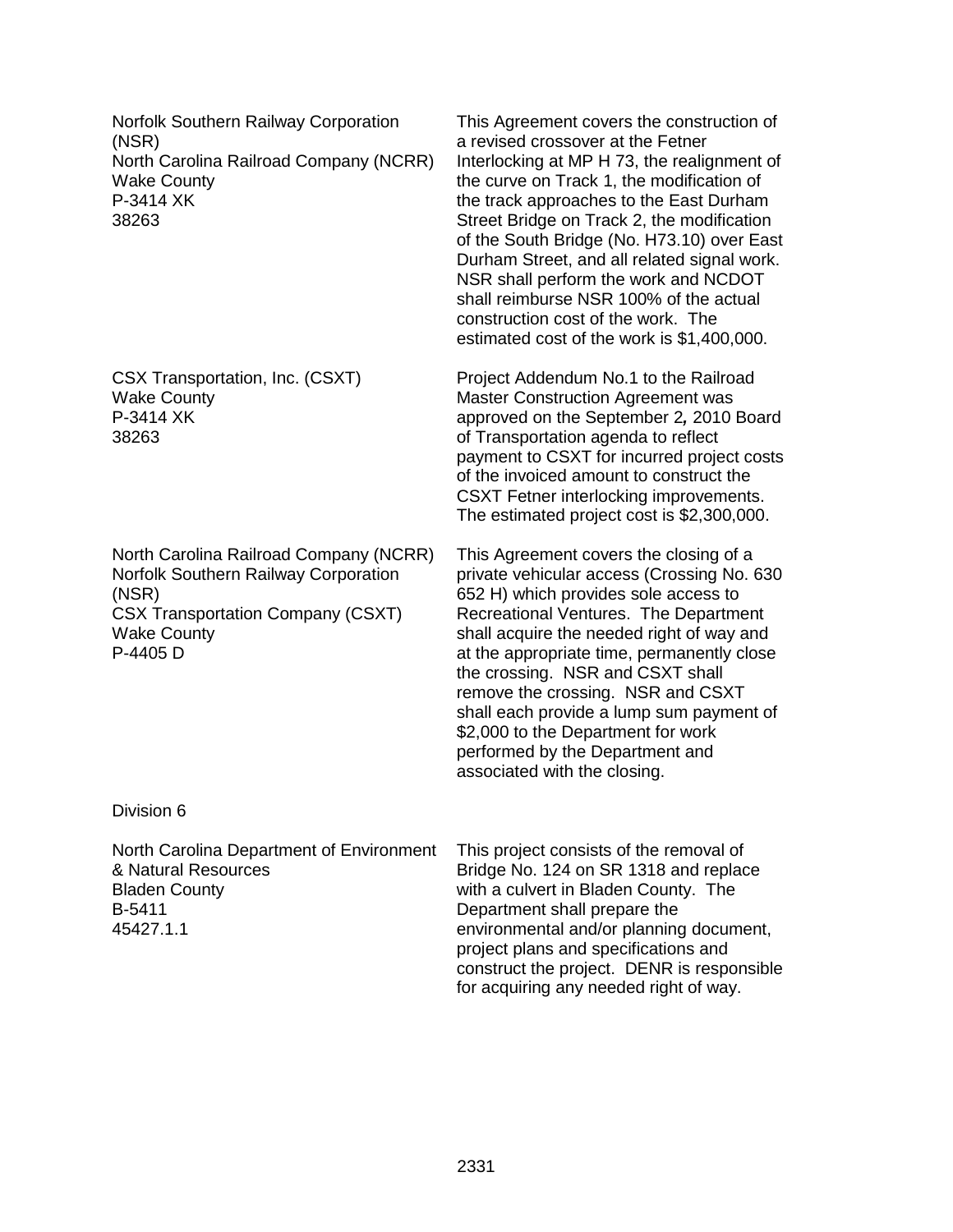Town of Maxton CSX Transportation, Inc. (CSXT) Robeson County Y-4806 F 40325.1.39

Division 7

Orange County C-4932 A C-4932 B 44032.1.1 44032.3.1 44032.3.2

Town of Chapel Hill Orange County U-4726 IG 36268.3.24

Town of Chapel Hill Orange County EL-4601 34123.3.ST1

This project shall consist of the following safety improvements: (a) permanent closure and removal of Brooklyn Street (Crossing # 631 965X) and Brooklyn Street  $(Crossing # 630 953D);$  (b) remove both crossing surfaces on Brooklyn Street; (c) install permanent plantings between CSXT tracks and West Central Street; (d) install end of road markers at Kincaid Street intersection and East Park Avenue; (e) install necessary signage for closures; (f) remove railroad crossing signage at both locations; (g) pave road along dirt section of Brooklyn Street between McNair Street and Kincaid Street; and (h) performance of cosmetic improvements by CSXT to retaining wall between NC 71 (Patterson Street) and Florence Street. Estimated total cost of the project is \$50,000.

This Supplemental Agreement is to allow the County to utilize Fast Track funding, which allows the obligation of 100% federal CMAQ funds. The agreement will enable the reimbursement of 100% of eligible costs up to \$614,275, when certain requirements are met. The County will be responsible for all costs that exceed the federal funding amount.

This project consists of the construction of approximately 1,000 feet of ten-foot wide concrete greenway trail from the existing Fan Branch Trail near the intersection of Culbreth Road and Highway 15-501 to Phase 1 of the Morgan Creek Greenway. The Department shall allocate an amount not to exceed 80% (\$560,000) from the STP-DA funds allocation. The Municipality will be responsible for providing the 20% (\$140,000) matching funds for the STP-DA funds authorized and all costs that exceed the total estimated cost.

This project consists of the construction of the Morgan Creek Trail in Chapel Hill. This Supplemental Agreement provides for \$47,488.00 in additional ARRA funds for the actual construction cost of the project.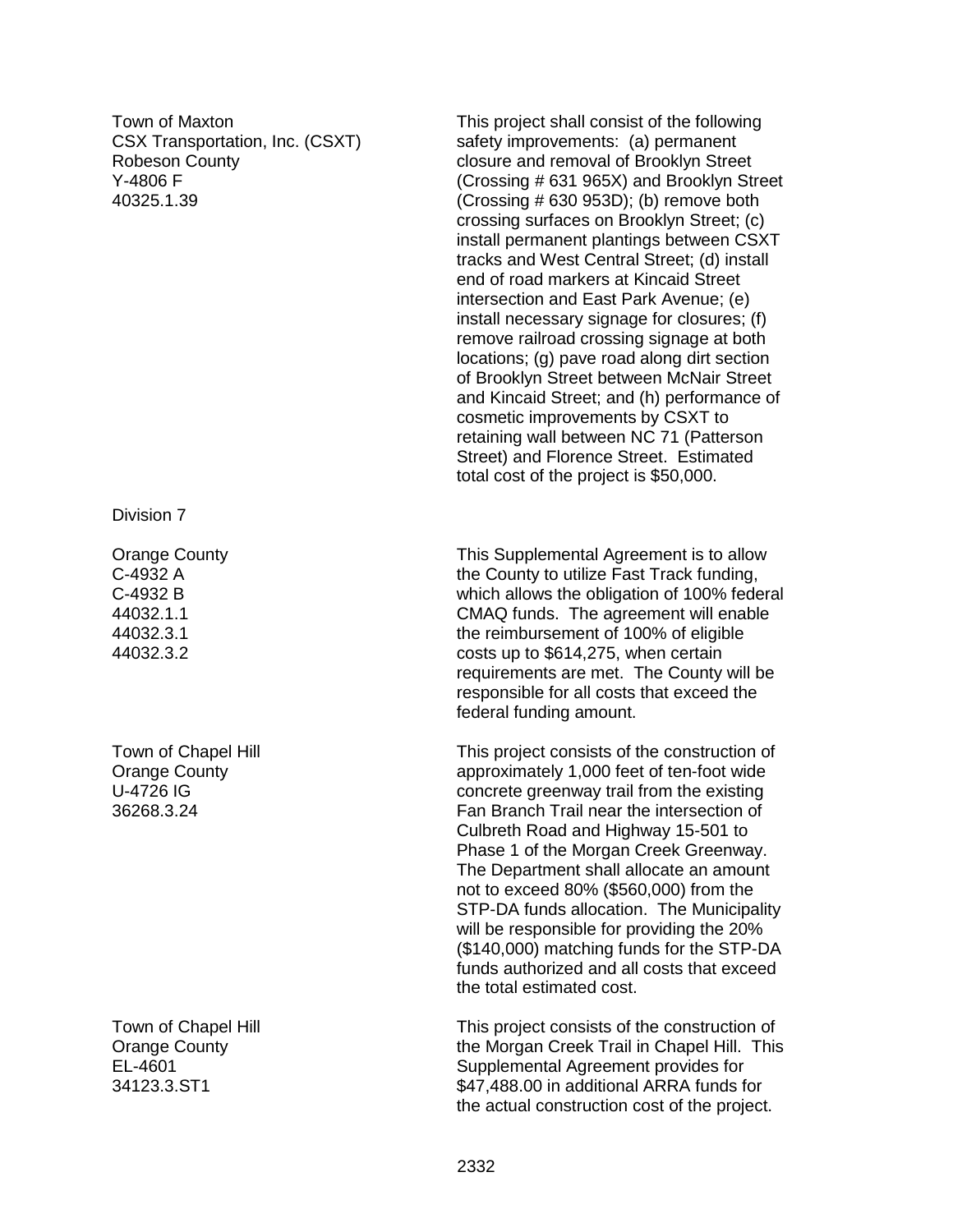Norfolk Southern Railway Company (NSR) Randolph County Y-4808 H Y-4808 I 40325.1.40 40325.1.41

Division 9

City of Lexington Davidson County I-2304 AD 34156.3.6

City of Salisbury Rowan County EB-3308 38633.3.ST1

These projects consist of the permanent closure and removal of SR 1522 (Millikan Road) and NSR crossing (Crossing #722 437 C) and SR 1514 (Old Way Road) and NSR crossing (Crossing #720 440 K) and safety improvements at the grade crossings of the tracks located on NSR's right of way located at SR 1524 (Beckerdite Road) and NSR crossing (Crossing #722 436 V) and SR 1518 (Plainfield Road) and NSR crossing (Crossing #722 441 S). The cost of \$175,000 is incurred for these projects will be included with TIP R-2606 B.

This Design Build Project consists of the improvements to I-85 from north of NC 150 to US 29-52-70/I-85 Business. The Department shall prepare the environmental and/or planning document, project plans and specifications, acquire any needed right of way, relocate and adjust any municipally-owned utilities in conflict with the project construction based upon the Municipally-Owned Utility Policy, and construct the project.

This project consists of the construction of a 12' wide, paved greenway trail from Hogan's Valley Way to Forestdale Drive in Salisbury. This Supplemental Agreement is for additional ARRA funds in the amount of \$200,000 (\$500,000 in lieu of \$300,000).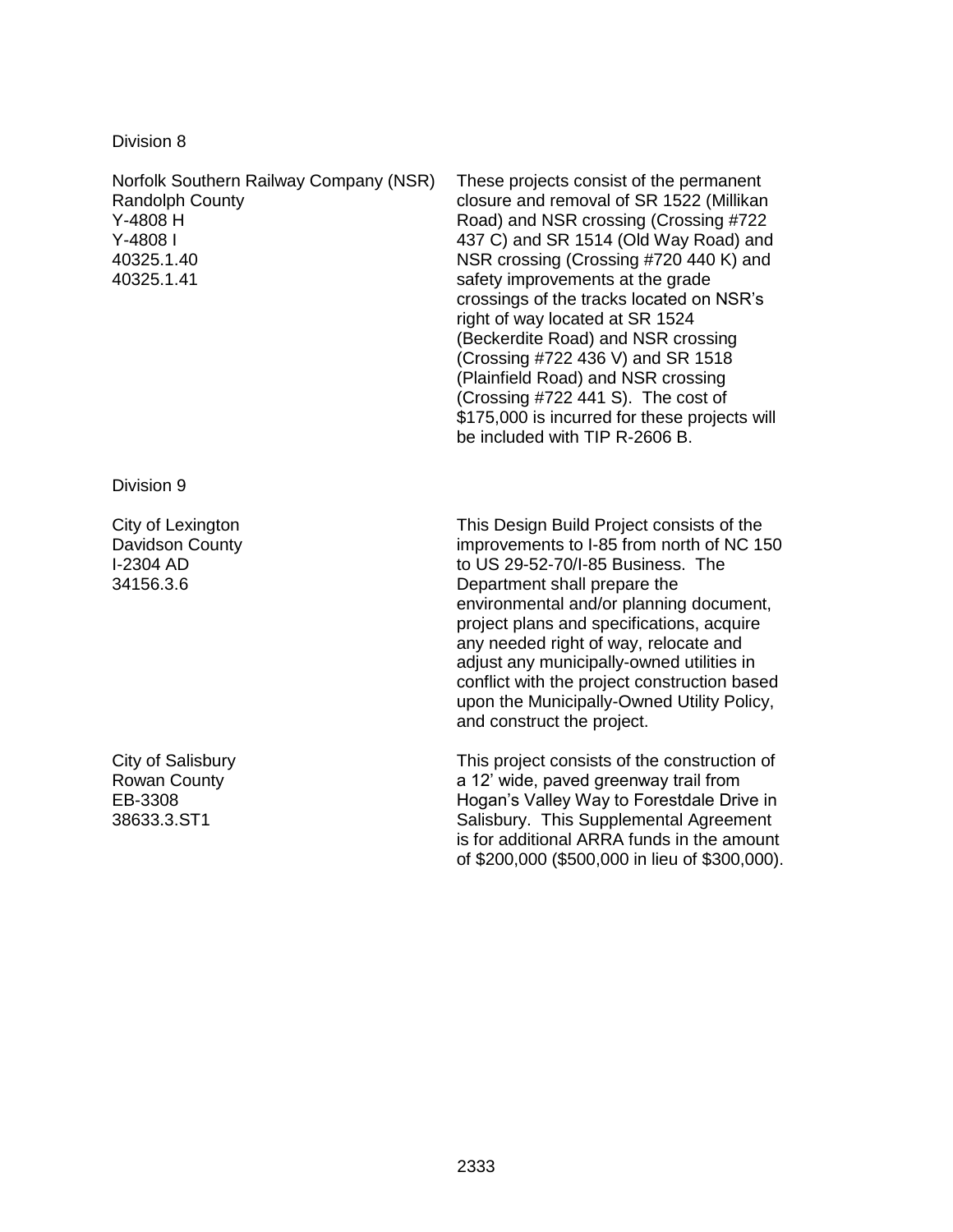City of Salisbury Norfolk Southern Railway Company (NSR) North Carolina Railroad Company (NCRR) Rowan County Y-4809 A

Division 10

City of Concord Cabarrus County C-4918 B 44018.3.2

This project shall consist of the following safety improvements: (a) permanent closure and removal of the Horah Street at-grade highway/railroad crossing (Crossing #715 285R); (b) installation of temporary barricades and signage to allow for the closure of the Horah Street at-grade crossing and to allow for the installation of four-quadrant gates and signals at the Monroe Street (SR 1703) at-grade crossing; (c) removal of railroad crossing signage, signals and gates at the Horah Street at-grade crossing; (d) landscaping at the Horah Street crossing closure; (e) resurface Monroe Street (SR 1703) from Long Street to Fulton Street; and, (f) upgrade automatic warning devices at Monroe Street (SR 1703) at-grade crossing (Crossing #715 284J) to a fourquadrant gates and flashers system and remove existing barricades. Estimated total cost of the project to the Department is \$142,000.

This Agreement covers the construction of approximately 7,090 linear feet of additional through lanes on US 601 North and NC 3 East; traffic signal upgrades; upgrades of pedestrian facilities to ADA standards; replacement of commercial and residential drives with concrete driveway aprons; installation and upgrade of curb, gutter and drainage facilities. The Department shall reimburse the Municipality to the extent of 80% of the approved eligible costs covered under this Agreement up to the maximum federal award of \$1,035,932. The Municipality shall provide at least 20% matching funds and all costs that exceed the federal award amount.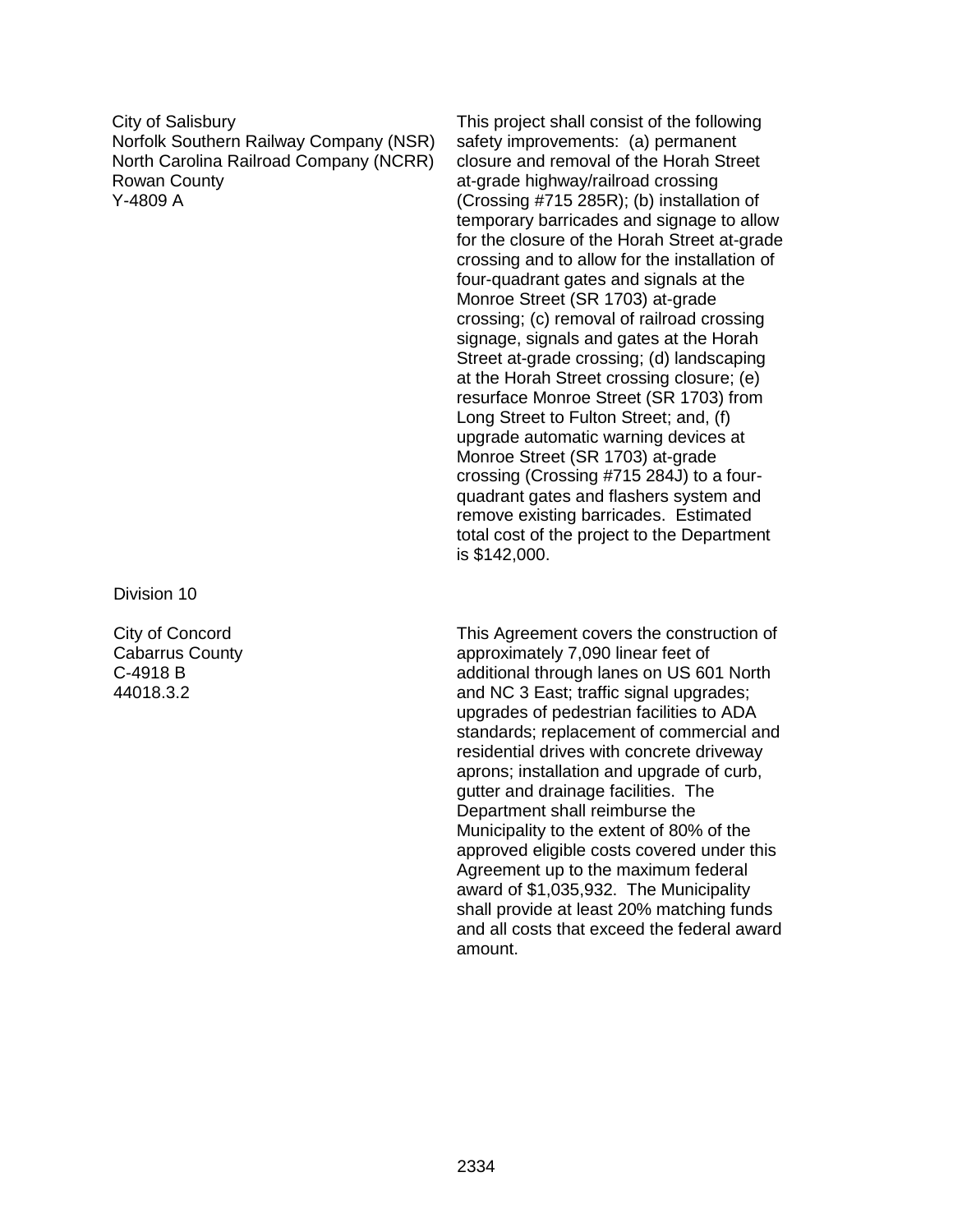City of Charlotte CSX Transportation, Inc. (CSXT) Mecklenburg County Y-4810 G

Division 11

County of Watauga ER-2971 K 3611.1.02

County of Watauga ER-2971 K 3611.3.11

This project consists of the following safety improvements: (a) removal and permanent closure of the N. Church Street crossing (Crossing #631 402Y); (b) roadway improvements to include but not be limited to resurfacing, minor concrete work, pavement markings and signing for converting a segment of Church Street to accommodate two-way traffic from the I-277 off-ramp at Church Street to the Church Street/Tryon Street Connector; (c) extension of Wadsworth Place one block from N. Tryon Street to N. Church Street; and, (d) install and/or modify the traffic signal system in order to accommodate the conversion of Church Street to two-way traffic operations. The Department shall participate in the total cost of the Project in the estimated amount of \$975,000.

This project shall consist of preliminary engineering and design for the South Fork Greenway near the US 421 New River Bridge in Watauga County. The County shall be responsible for all phases of the project. The Department shall participate in the actual engineering costs of the project in an amount not to exceed \$45,000 from Division Enhancement Funds. Costs which exceed this amount shall be borne by the County.

This project consists of the extension of Brookshire Park Greenway along the New River to provide connection to a new County Park in Watauga County. This Supplemental Agreement is for additional Enhancement funds in the amount of \$55,000.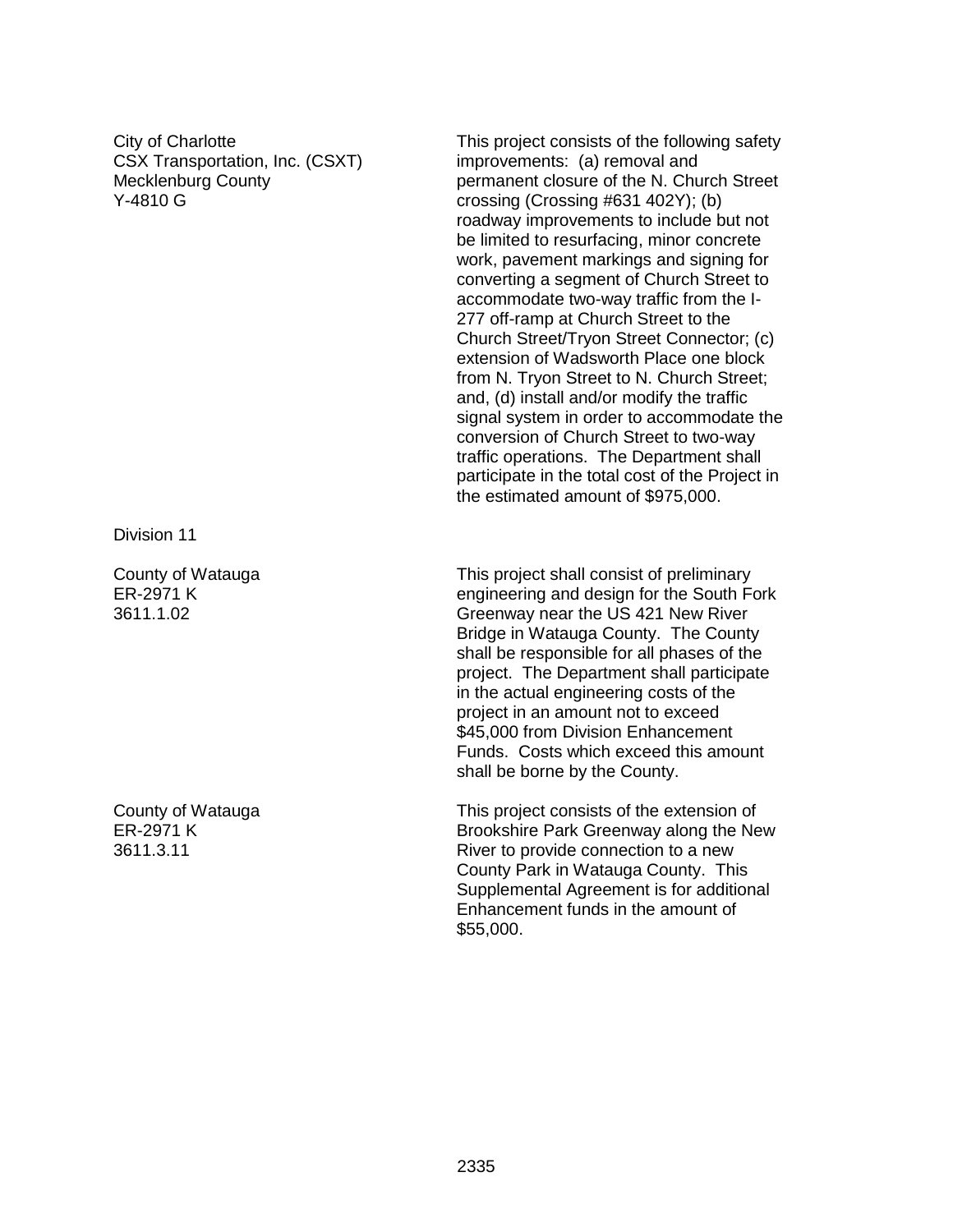Town of Murphy Cherokee County ER-2971 N 3614.3.22 43045

Town of Canton Haywood County B-3656 33202.3.1

This project consists of the construction of concrete curb and gutter, concrete sidewalk, standard concrete driveway and upgrade pedestrian facilities to current ADA standards along US 19 Business in Murphy. Project will begin near the intersection with SR 1680 and continue east to SR 1368. The Municipality shall acquire any needed right of way, and relocate and adjust all utilities in conflict with the project. The Department shall prepare the environmental and/or planning document, project plans and specifications and construct the project. The Department shall participate in 100% of the actual construction cost of the project. The total estimated cost of the project is \$255,195.

This project consists of the replacement of Bridge No. 419 on US 19-23 over Pigeon River in Canton. The Department shall prepare the environmental and/or planning document, project plans and specifications, construct the project, acquire any needed right of way, and relocate and adjust utilities. At the request of the Municipality, the Department shall include in its construction contract the construction of sidewalks on both sides of the centerline of roadway. The Municipality shall reimburse the Department 20% of the actual cost of the work. Estimated cost to the Municipality is \$1,447.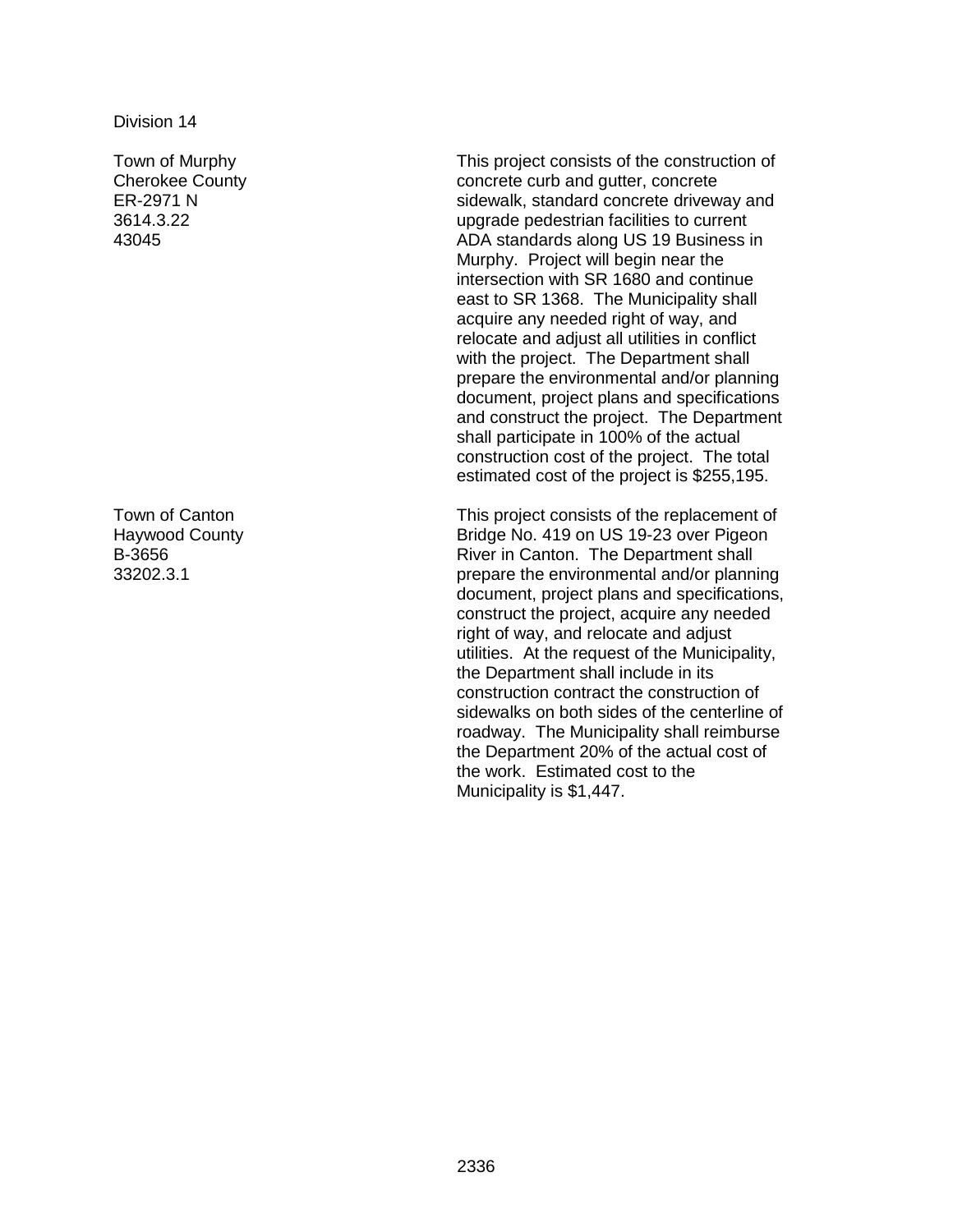Town of Robbinsville Graham County B-4122 33475.3.1

This project consists of the replacement of Bridge No. 81 over Long Creek on SR 1117 in Robbinsville. The Department shall prepare the environmental and/or planning document, project plans and specifications, construct the project, acquire any needed right of way, and relocate and adjust utilities. The Municipality shall relocate and adjust any municipally owned utilities, except water and sewer lines, and any utilities under franchise. At the request of the Municipality, the Department shall include in its construction contract the construction of sidewalks on/or along the left side of the mainline including the structure for a total of 169 square yards. The Municipality shall reimburse the Department 20% of the actual cost of the work. Estimated cost to the Municipality is \$1,265.

Department \$1,500 for lease of the facility.

SUMMARY: There are a total of 19 agreements for informational purposes only.

Division 1

| Lowe's Home Centers, Inc.<br>Dare County<br>36249.3019   | This project consists of the installation of a<br>traffic signal at the intersection of US 158<br>and Landing Drive to include metal poles<br>with mast arm, 2070L controller and<br>cabinet and will tie into existing fiber optic<br>signal system with system timing in Dare<br>County. The Developer shall be<br>responsible for all phases of the project<br>including 100% of the actual costs of said<br>work. Estimated reimbursement to the<br>Department for review and inspection is<br>\$6,000. |
|----------------------------------------------------------|-------------------------------------------------------------------------------------------------------------------------------------------------------------------------------------------------------------------------------------------------------------------------------------------------------------------------------------------------------------------------------------------------------------------------------------------------------------------------------------------------------------|
| Division 3                                               |                                                                                                                                                                                                                                                                                                                                                                                                                                                                                                             |
| <b>Brunswick County Board of Education</b><br>36249.3023 | This project consists of the Board leasing<br>the Department's Brunswick County<br>Maintenance Building for a One Stop<br>Voting site. The Board shall reimburse the                                                                                                                                                                                                                                                                                                                                        |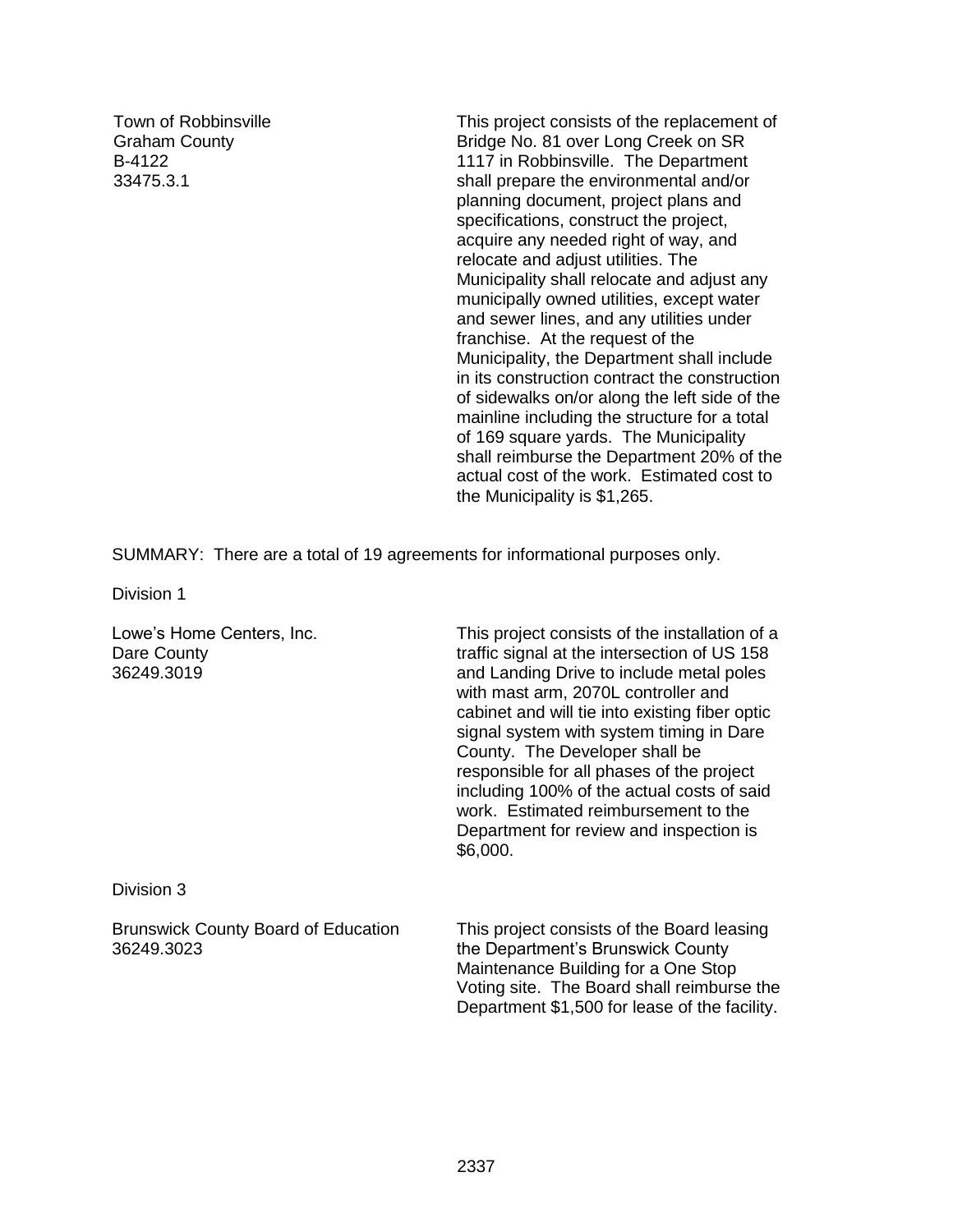Town of North Topsail Beach Onslow County 3.106715 3.206715 This project covers the "routine" mowing and "clean-up" of state system streets within the corporate limits of the Town of North Topsail Beach. This Supplemental Agreement is to increase the shoulder miles to be mowed by the Municipality. The Department shall reimburse the Municipality \$6,433.68 in lieu of \$4,417.20 for six mowing cycles for a one-year period. This Agreement supersedes the agreement approved by the Board of Transportation on July 1, 2010. Onslow County Board of Education 43035 This project consists of constructing a school bus driveway and bus parking lot for the Meadowview Elementary School located off SR 1211 (Fire Tower Road) in Onslow County. The BOE shall be responsible for all phases of the project. The Department shall participate in the project costs in an amount not to exceed \$50,000. Costs which exceed this amount shall be borne by the BOE. Onslow County Board of Education 43038 This project consists of constructing a school bus driveway for the Stateside Elementary School located off SR 1308 (Gum Branch Road) in Onslow County. The BOE shall be responsible for all phases of the project. The Department shall participate in the project costs in an amount not to exceed \$50,000. Costs which exceed this amount shall be borne by the BOE. City of Jacksonville Onslow County 3.206715 This project covers the "routine" mowing" of 1.2 miles of state system streets within the corporate limits of Jacksonville. The Municipality shall provide the equipment, labor, materials and traffic controls to perform said mowing service. The Department shall reimburse the Municipality \$960 for mowing cycles for the remainder of this mowing cycle (12/31/2010).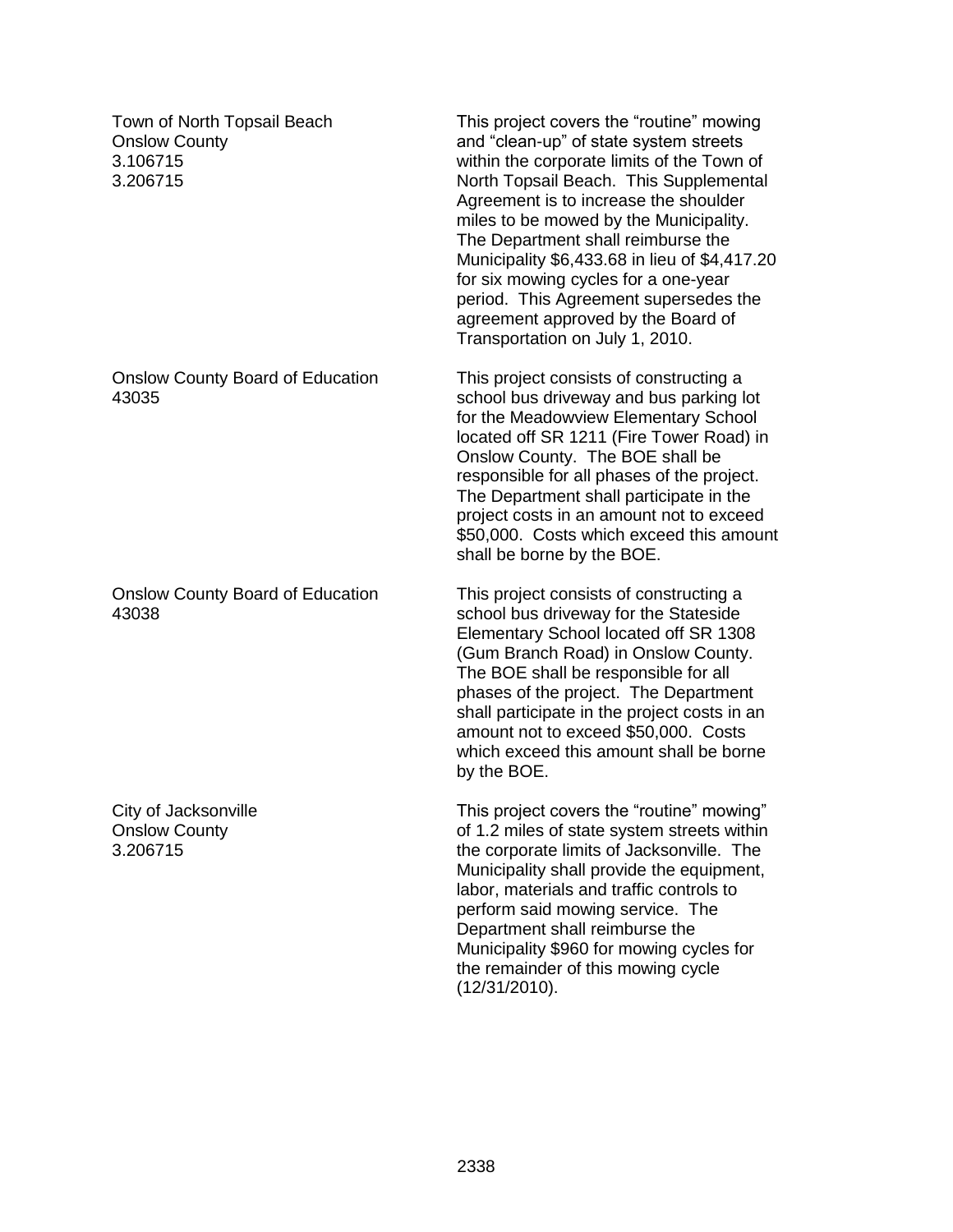Town of Weldon Halifax County 59015

This project consists of grading and paving the unpaved portion of Snead Street in Weldon. The Municipality shall acquire any needed right of way and relocate and adjust all utilities in conflict with the project. The Department shall prepare the environmental and/or planning document, including any permits, plans, administer and/or award the construction contract. The Municipality shall own and maintain Snead Street upon completion of the project. The estimated cost to the Department is \$45,000.

Division 5

Warren County Schools Warren County 43072

North Carolina Department of Agriculture and Consumer Services Wake County TP1000534

This project consists of the construction of a turn lane on US 158 Business at the entrance of the Warren New Tech High School. The School shall be responsible for all phases of the project. The Department shall participate in actual construction costs in an amount not to exceed \$210,000. Costs which exceed this amount shall be borne by the School.

This Agreement is to provide the Agency access to the standard electronic SAP ™ Sales Order to Cash Collection system processes. The Department shall provide the staff to initiate the implementation and on-going support for the Agency to utilize the electronic SAP ™ Sales Order to Cash Collection system process for up to seven (7) users. The Agency shall reimburse the Department one hundred percent (100%) of the cost of all work performed by the Department, in a total amount of \$24,544.00, to implement such system requirements.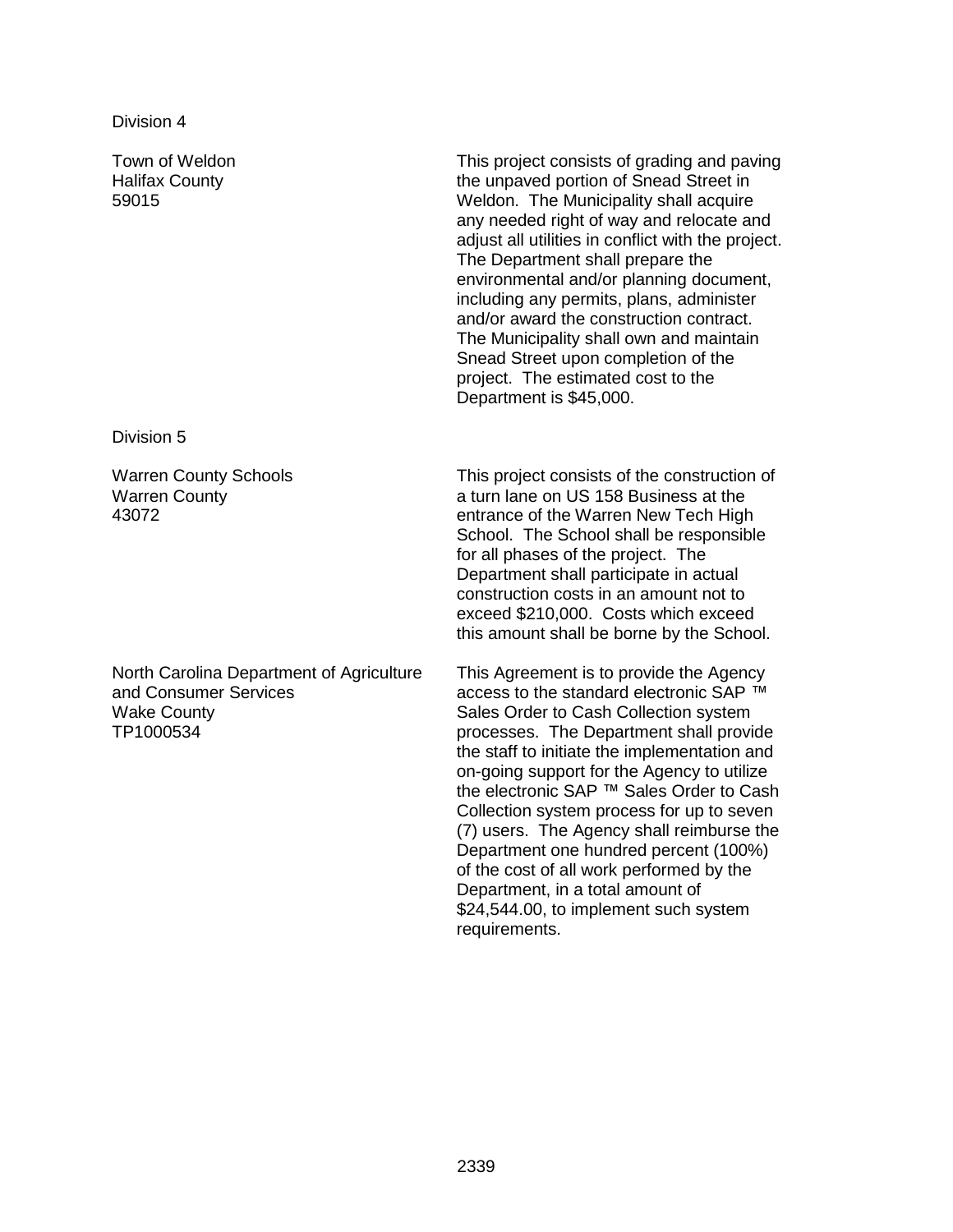Town of Fair Bluff Columbus County 42990

City of Fayetteville Cumberland County EL-5102 45061.3.1

Division 9

City of Winston-Salem Forsyth County

This project consists of removing the existing curb-cut and replacing with radius type entrance to Brooks Street at NC 904 in Fair Bluff. The Department shall be responsible for planning, design, construction and contract administration. The Municipality shall acquire any needed right of way and/or easements, adjust and relocate utilities and reimburse the Department in an amount of \$15,000 upon execution of the agreement.

This Supplemental Agreement is to amend the scope of the project. This project consists of sidewalk improvements along west side of Reilly Road from Ascot Drive to Black Street for 1880 feet; south side of Cliffdale Road from Hidden Creek to Cliffdale Court for 683 feet; east side of Ramsey Street from Eastwood Drive to Sunrise Circle for 528 feet; the east side of Ramsey Street from Jones Street to the existing sidewalk for 310 feet and the east side of Reilly Road from Morganton Road to Jeffery Street.

This project consists of landscaping plantings in the median and intersections along University Parkway (SR 4000) from North Point Boulevard (SR 1528) to Cherry Street (SR 1725) in Winston-Salem. The Municipality is responsible for all phases of the project. The Municipality is responsible for funding and maintaining the project.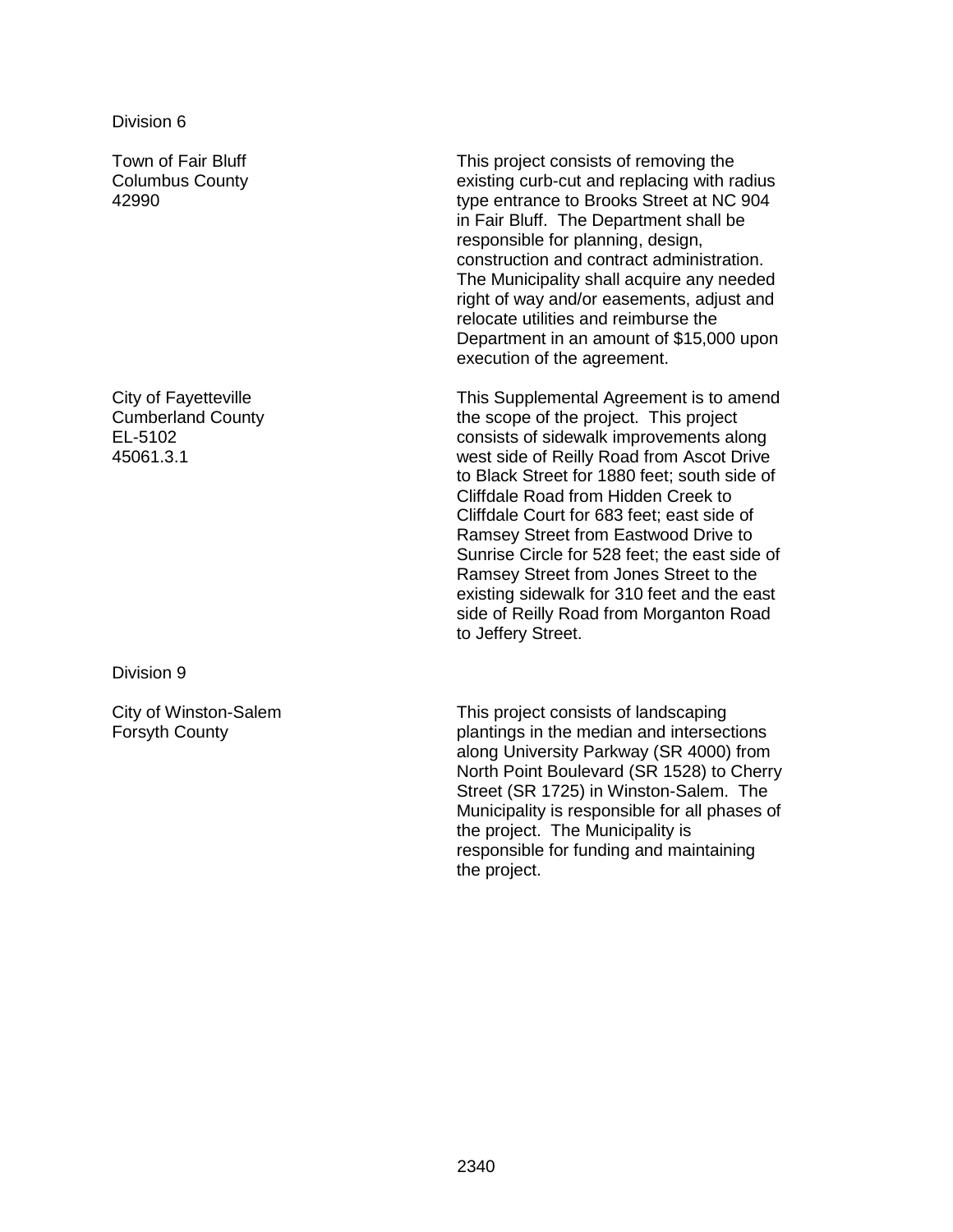City of Charlotte Mecklenburg County 47510.3.2

Division 11

Alleghany County Schools Alleghany County 11.100311

Town of Blowing Rock Watauga County 42998

County of Wilkes Goshen Volunteer Fire Department Wilkes County 11C.097143

This Agreement consists of a Pilot Program to establish local Value Pricing Pilot Programs and to gather information about the role of various types of value pricing methods can play in improving efficiency of transportation systems. The Department shall reimburse the Municipality up to the maximum amount of \$500,000. Costs which exceed this amount shall be borne by the Municipality.

This project consists of patching and resurfacing with Asphalt Surface Treatment the school bus and employee parking area at Sparta Elementary School in Alleghany County. The Department shall prepare the project plans, obtain any needed permits, and construct the project. The Agency shall relocate and adjust all utilities, acquire andy right of way and/or construction easements and reimburse the Department 100% of the actual construction cost. Estimated project soct is \$11,000.

This project consists of storm drainage improvements along US 321-A (Main Street) in Blowing Rock. The Municipality shall be responsible for all phases of the project. The Department shall participate in construction costs in an amount not to exceed \$31,500. Costs which exceed this amount shall be borne by the Municipality.

This project consists of the paving to the bay doors at Goshen VFD on NC 268 in Wilkes County. The County and/or VFD shall be responsible for all phases of the project. The Department shall participate in the construction costs in an amount not to exceed \$11,251.95. Costs which exceed this amount shall be borne by the County.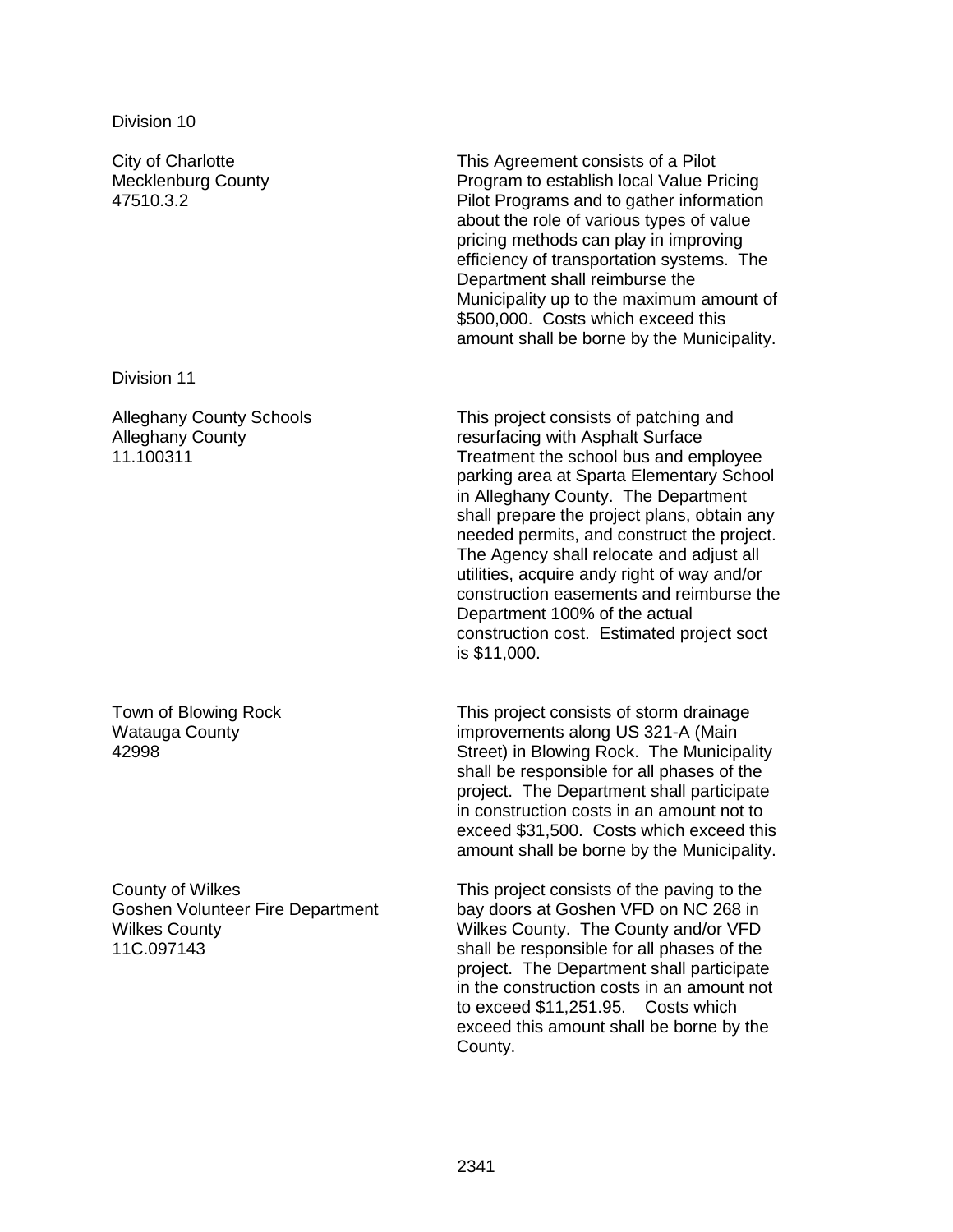Chunn's Cove, LLC Buncombe County 36249.3017

Town of Black Mountain Buncombe County SR-5000 E SR-5001 E 40922.1.5 40924.3.6

Division 14

County of Jackson 46791

This project consists of the inspection and plan review of a new signal at the intersection of NC 280 (Airport Road) and Loop Road in Buncombe County. The Developer shall be responsible for all phases of the project including 100% of the actual costs of said work. Estimated reimbursement to the Department for review and inspection is \$12,000.

This Supplemental Agreement is to modify the scope of the project. The Project consists of the construction of approximately 1,600 linear feet of sidewalk in lieu of 1,700 linear feet of sidewalk in Black Mountain with no additional increase in funding and extends the completion date to within twelve (12) months of execution of this Supplemental Agreement.

This project consists of the extension of SR 1182 (Plastic Plant Road) from US 64 to Cashiers Recreation Center parking lot in Jackson County. The County shall be responsible for all phases of the project. The Department shall participate in construction costs in an amount not to exceed \$400,000. Costs which exceed this amount shall be borne by the County.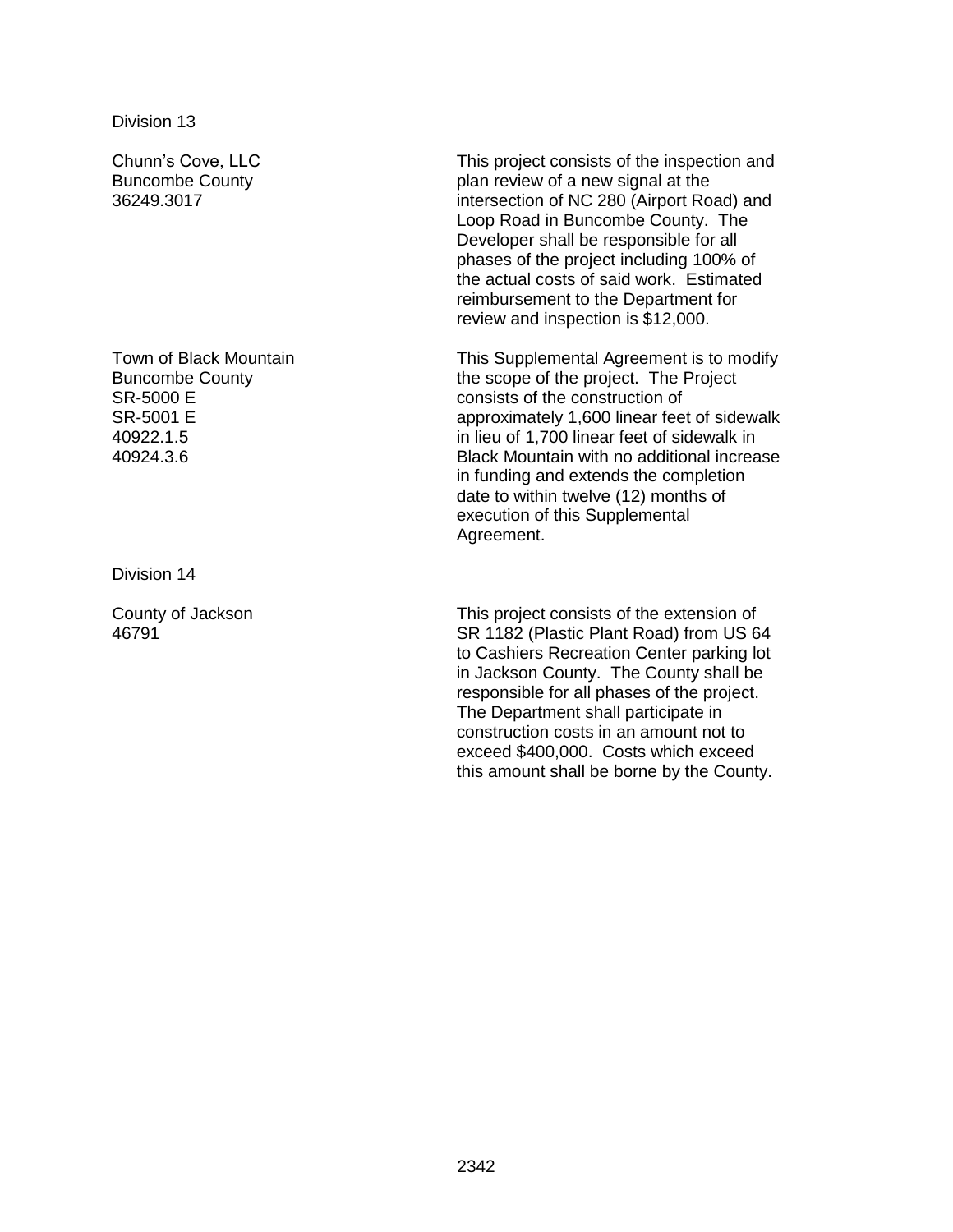## **Approval – State Highway System Changes**

A motion was made by Board Member Fox, which was seconded by Board Member

Proffitt, to approve the following additions and deletions to the State Highway System:

# **Additions to The State Highway System**

| <b>Division</b> | County | <b>Municipality</b> | Road                   | <b>Termini</b>                                              | Length |
|-----------------|--------|---------------------|------------------------|-------------------------------------------------------------|--------|
| 10              | Union  | Weddington          | <b>Potters</b><br>Cove | To add Potters Cove located in<br>Potters Cove Subdivision. | 0.22   |
|                 |        |                     | Jean Place             | To add Jean Place located in<br>Potters Cove Subdivision.   | 0.12   |

## **Deletions From The State Highway System**

|  | Division County Municipality Road |         | Termini                            | Length |
|--|-----------------------------------|---------|------------------------------------|--------|
|  | Guilford High Point               | SR 1898 | To delete W. Harley Dr. (SR 1898). | .09    |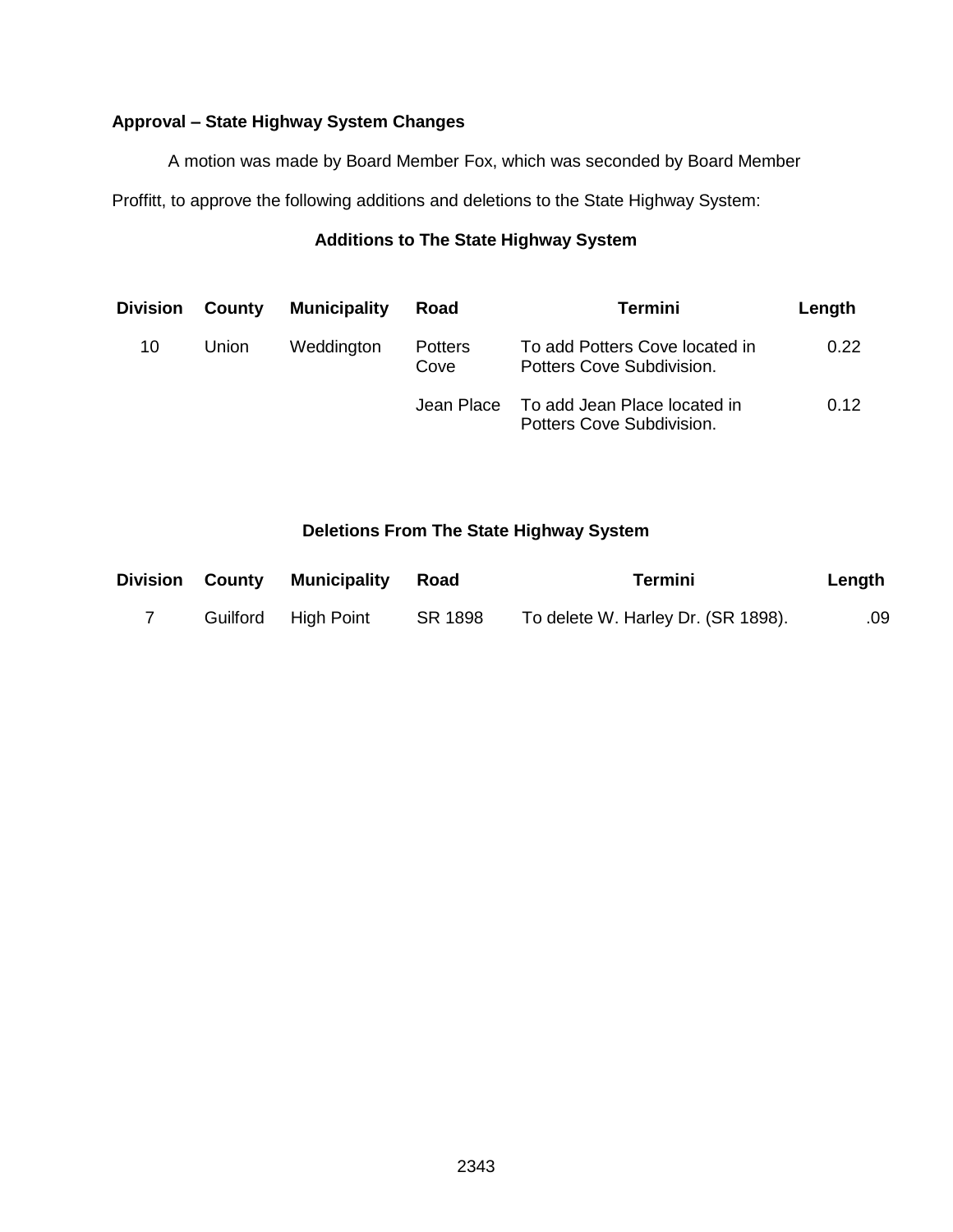#### **Approval - Preliminary Right of Way Plans**

A motion was made by Board Member Fox, which was seconded by Board Member Proffitt to approve the following:

The Preliminary Right of Way Plans for the below projects, including Secondary Roads and Industrial Access Roads, provide for the construction, design, drainage and control of access as shown on the respective plans.

Based upon the recommendations of the Manager of the Right of Way Branch, the Board finds that such rights of way as shown on these preliminary plans and drawings, including existing public dedicated right of way, are for a public use and are necessary for the construction of said projects.

The rights of way for the location, construction, relocation, and control of access of

highways embraced in the below projects shall be as shown in detail on the preliminary right of

ways plans and drawings for said projects on file in the Right of Way Branch in the Department

of Transportation in Raleigh.

The Board finds such right of way acquisition to be necessary and hereby authorizes the Right of Way Branch to acquire right of way on the below projects either by negotiation or by condemnation through the Attorney General's Office.

#### **(Division 1)**

**Chowan County; I.D. No. B-4463; Project No. 33713.2.1:** Bridge No. 12 over Queen Anne Creek on NC 32

**Hyde County; I.D. No. B-4551; Project No. 33764.2.1:** Bridge No. 45 over a Canal on US 264

#### **(Division 2)**

**Beaufort County; I.D. No. B-4413; Project No. 33690.2.1:** Bridge No. 51 over Broad Creek on US 264

#### **(Division 4)**

**Nash County; I.D. No. B-4211; Project No. 33557.2.1:** Bridge No. 56 over the Tar River on SR 1544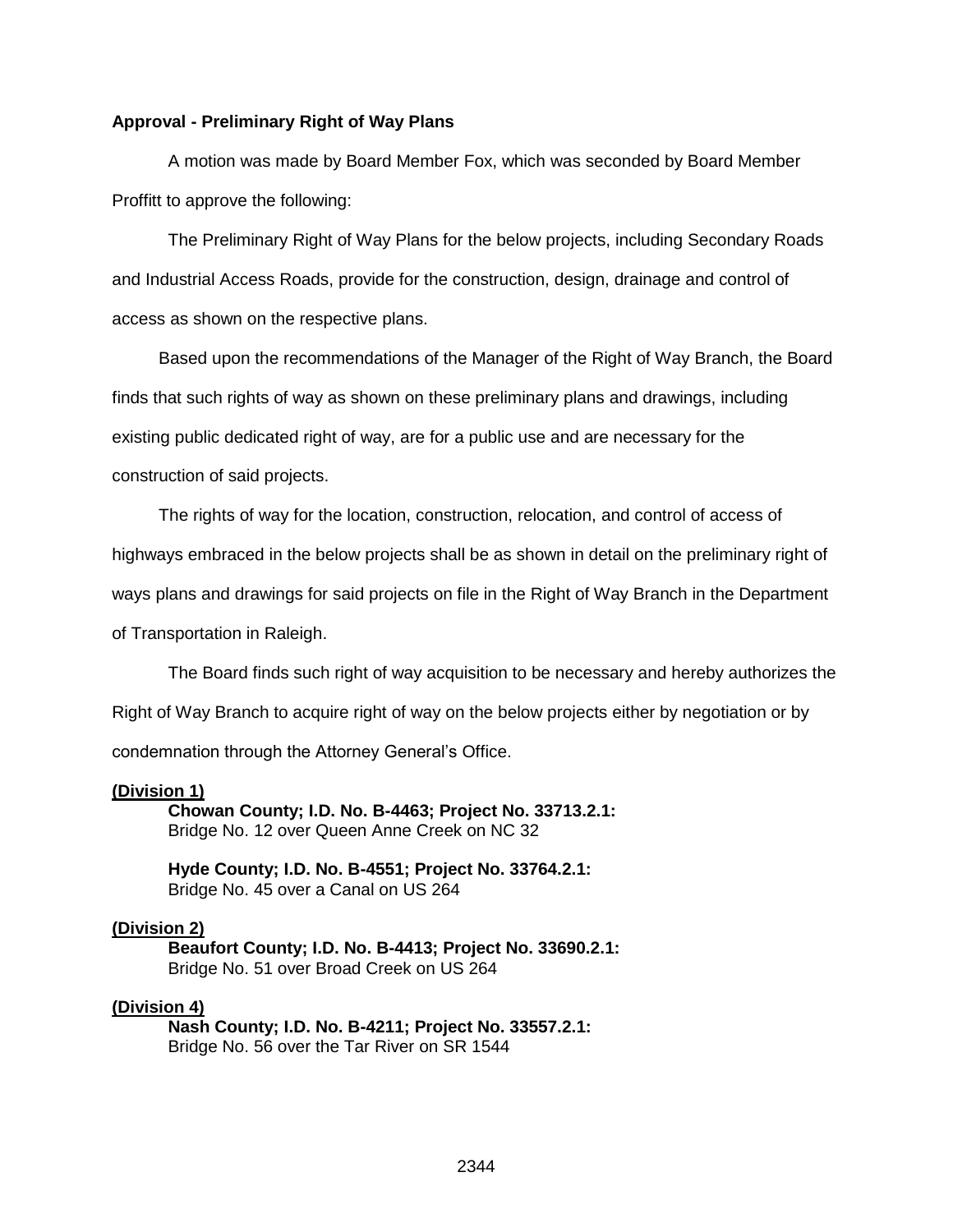#### **(Division 5)**

# **Wake County; I.D. No. EL-5100 CB; Project No. 41821.2.3:**

Knightdale – First Avenue Project – Phase I

#### **Wake County; I.D. No. EL-5100 DA; Project No. 41821.2.2:** Apex – Old Raleigh Road sidewalks project

#### **Vance County; I.D. No. U-4916; Project No. 41065.2.1:**

Henderson – Widening of SR 1165 (Beckford Drive) east of Parrish Mill Road to east of Dabney Drive

#### **Granville County; I.D. No. B-4522; Project No. 33746.2.1:** Bridge No. 102 over the Tar River on SR 1150

**Franklin County; I.D. No. U-5118 EB; Project No. 42379.2.9:** Youngsville – US 1 at SR 1133 (Bert Winston Road)

#### **Wake County; I.D. No. U-5117; Project No. 42381.2.1:**

Cary – Walker Street grade separation project

#### **(Division 8)**

#### **Montgomery County; I.D. No. B-4206; Project No. 33553.3.1:**

Bridge No. 128 over Densons Creek on SR 1315 (Okeewomee Road/Floyd Farm Road/Substation Road)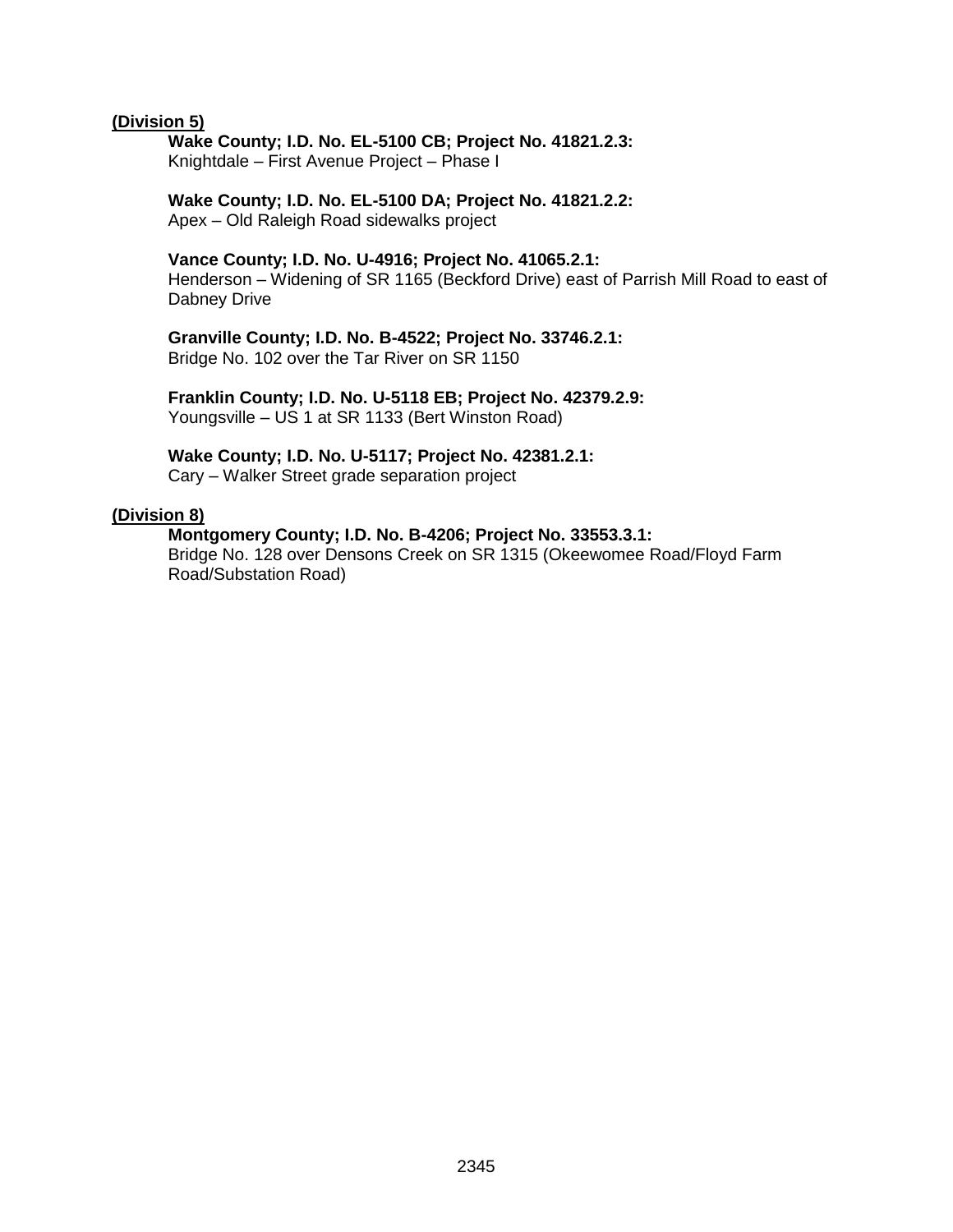#### **Approval - Final Right of Way Plans**

A motion was made by Board Member Fox, which was seconded by Board Member Proffitt to approve the following:

Right of way acquisition in accordance with the preliminary right of way plans on file in

the Right of Way Branch has been determined to be necessary for public use and was

authorized by the Board. Certain changes in the right of way have necessitated alteration of the

preliminary right of way plans. Final plans have been prepared and provide for the construction,

design, drainage and control of access for these projects. The Board finds that such rights of

way and control of access as shown on the final plans are for a public use and are necessary

for construction. The sections of roads which were shown on the preliminary plans as sections

of roads to be abandoned are hereby abandoned and removed from the State Highway System

for Maintenance upon the completion and acceptance of the project.

The rights of way for the location, design and construction of highways embraced in the

following projects shall be as shown in detail on the final plans for said projects as follows:

## **(Division 3)**

#### **Project No. 35008.3.4; Onslow County; I.D. No. U-4007 B:**

Grading, drainage, paving, structures, signals, retaining walls and culvert extension on Western Parkway from 1300 feet south of Country Club Road to Western Boulevard in Jacksonville with the right of way indicated upon the final plans for said project, the same being identified as Addendum 1 of the October 7, 2010 Board of Transportation Meeting and incorporated herein by reference.

#### **Project No. 41868.2.1; New Hanover County; I.D. No. W-5104:**

Grading, drainage, paving and signals on NC 132 (College Road) from US 117 (Shipyard Boulevard) to US 421 (Carolina Beach Road) with the right of way indicated upon the final plans for said project, the same being identified as Addendum 2 of the October 7, 2010 Board of Transportation Meeting and incorporated herein by reference.

#### **(Division 6)**

#### **Project No. 41885.2.1; Bladen County; I.D. No. W-5121:**

Intersection improvements, grading, drainage, paving, signing and widening on NC 41 at NC 131 – intersection improvements with the right of way indicated upon the final plans for said project, the same being identified as Addendum 3 of the October 7, 2010 Board of Transportation Meeting and incorporated herein by reference.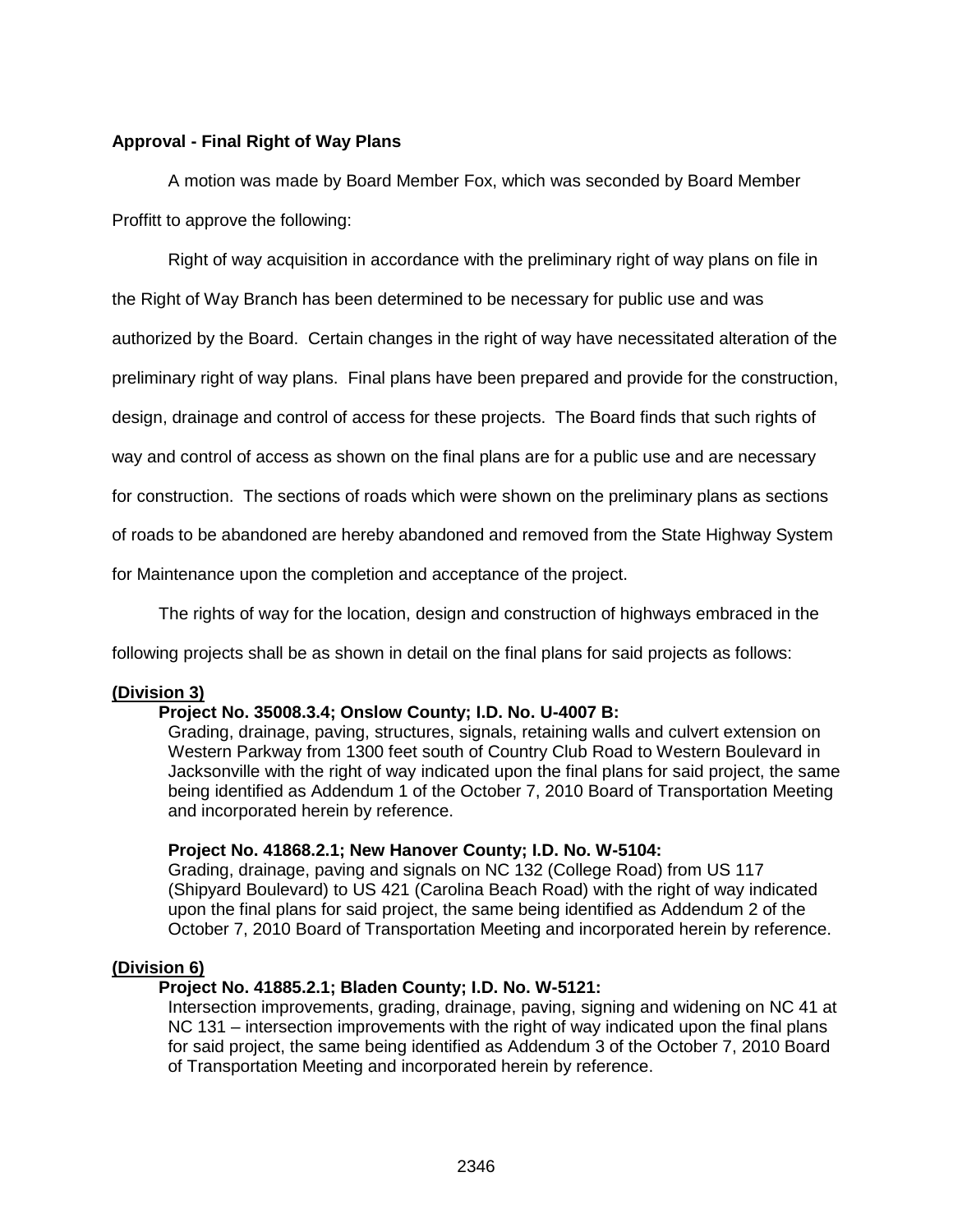#### **(Division 7)**

#### **Project No. 34901.2.4; Alamance County; I.D. No. U-3110 B:**

Grading, drainage, paving, signals and structures on new route along SR 1311 (Cook Road) widening and extension from SR 1309 (Westbrook Avenue) to NC 100 with the right of way indicated upon the final plans for said project, the same being identified as Addendum 4 of the October 7, 2010 Board of Transportation Meeting and incorporated herein by reference.

#### **Approval - Revisions of the Final Right of Way Plans**

A motion was made by Board Member Fox, which was seconded by Board Member

Proffitt to approve the following:

Board Member Collett abstained from voting on Project R-3833A in Iredell County. Chairman Collier abstained from voting on Project R-3833A in Iredell County.

Right of way acquisition in accordance with the final right of way plans for the following

projects has been determined to be necessary and authorized by the Board. Plans are on file at

the Office of the Secretary to the Board of Transportation as an addendum to the minutes of the

meetings hereinafter indicated.

Certain changes in right of way, construction and drainage easements, and control of

access have been necessitated by alterations in the construction plans of these projects.

Amended plan sheets for these projects have been prepared which provide for changes of

certain right of way areas, construction and drainage easements and control of access.

The Board finds that the revised areas of right of way, construction and drainage easements and control of access, as shown on the amended plan sheets hereinafter set out, are for a public purpose and are necessary for the construction of projects.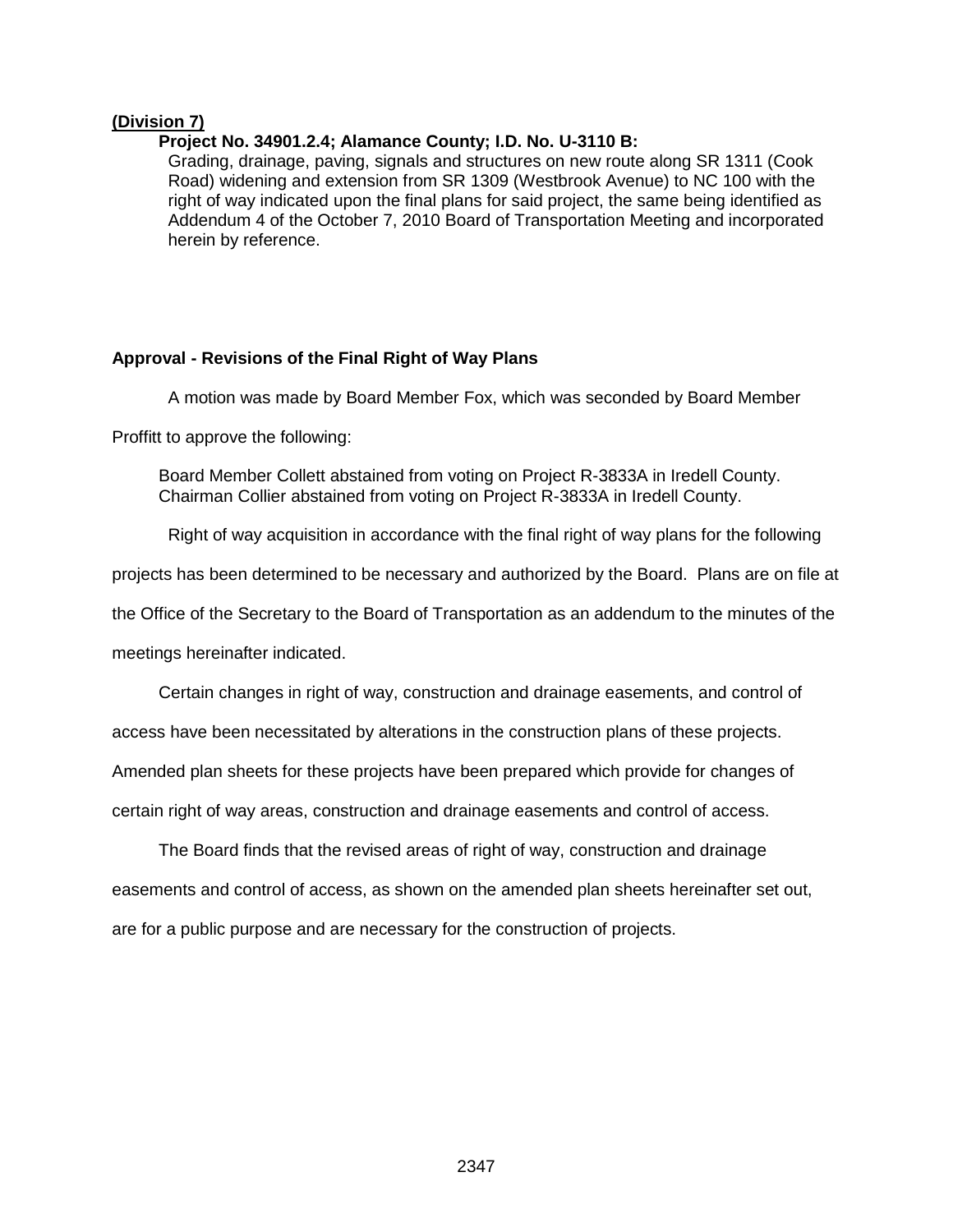The right of way, construction and drainage easements and control of access are hereby

revised as shown on the plan sheets incorporated herein as an addendum, said projects, date

of original final approval, and revised right of way, easements and access being as follows:

#### **(Division 12)**

#### **Project No. 34554.2.2; I.D. No. R-3833 A; Iredell County:**

Final Right of Way plans approved as Addendum 13 to the minutes of the October 1, 2010 Board of Transportation Meeting. Revised additional right of way, easements or control of access shown on Addendum 5 to the minutes of the October 7, 2010 Board of Transportation Meeting and incorporated herein by reference.

## **Approval of Conveyance of Surplus Highway Right of Way**

**"It is hereby resolved,** based upon the recommendation of the Manager of the

Right of Way Branch, and on a motion by Board Member Fox, which was seconded by Board

Member Proffitt, that the following right of way conveyances are approved:

#### **(Division 8)**

#### **Project 9.8084035, (36109.362), parcel 001, NC 22 and SR 1843 Airport Rd. Relocation at the Moore County Airport, Moore County**

Conveyance of approximately 5.0383-acres surplus right of way to the Moore County Airport Authority for no consideration.

## **(Division 13)**

#### **Project 13C.011025 (9055), parcel N/A, NC 63 Re-alignment, Buncombe County**

Conveyance of approximately 0.865-acre surplus right of way to Coleman H. Buckner for no consideration.

## **(Division 14)**

#### **Project 8.1930301 (36109.367), parcel 002 and 009, US 129 at/near SR 1117 Moose Branch Rd., Graham County**

Conveyance of approximately 0.28-acre surplus right of way to Lorita Hill Jones for the appraised value of \$15,100.00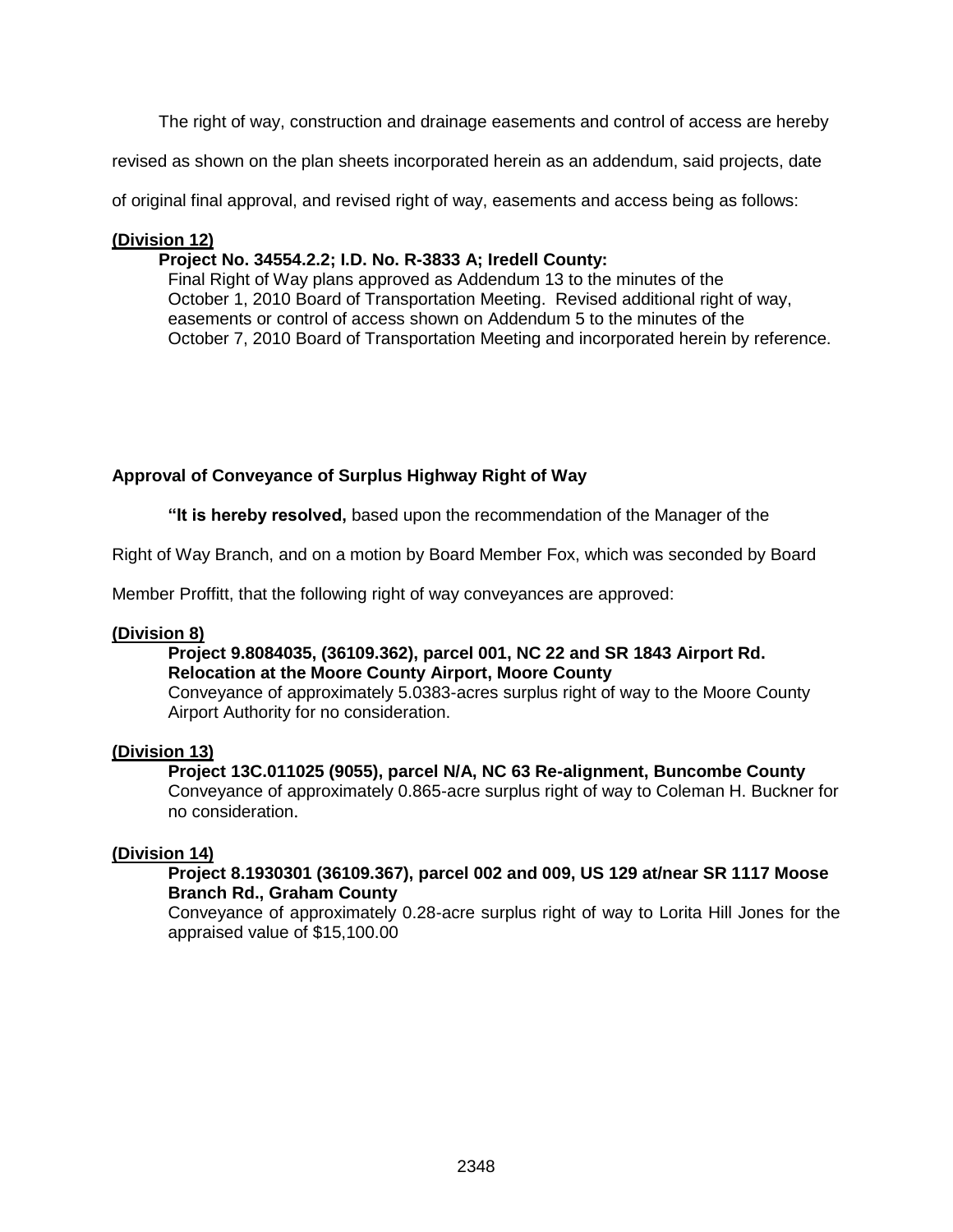## **Approval of Revision in Control in Access**

**"It is hereby resolved,** based upon the recommendation of the Manager of the

Right of Way Branch, and on a motion by Board Member Fox, which was seconded by Board

Member Proffitt, that the following highway right of way conveyances are approved:

#### **(Division 3)**

**Project 6.239004T, (36109.352), R-0097B parcels 139, 141, 142, and 143, US 17 from South Carolina line to West of NC 904 at Grissettown, Brunswick County** Grant of a revision in the existing control of access to Robert P. Thomas, Jr., for the appraised enhancement value of \$5,800.00.

## **(Division 11)**

**Project 8.1770202, (7941), (36109.379), R-2120B parcel 001, US 21 South of Brookscross Rd. to South of Yadkinville, Yadkin County** Grant of a revision in the existing control of access to Piedmont Authority for Regional Transportation (PART) no consideration.

## **Approval - Advance Acquisition of Highway Right of Way**

Upon recommendation of the Manager of the Right of Way Branch, and on a motion by Board Member Fox, which was seconded by Board Member Proffitt, the Board approved to authorize the acquisition of the following properties through negotiation or condemnation for purposes of highway construction in order to prevent undue hardship on property owners or to protect the right of way corridor from development prior to regular project approval. The Board finds such acquisitions to be necessary, and hereby authorizes the Right of Way Branch to acquire said properties either by negotiation or by condemnation through the Office of the Attorney General.

#### **(Division 9)**

**Property of Vincent Baker I.D. No. U-2579AB, Parcel #850, WBS 34839, F. A. Project N/A County of Forsyth**